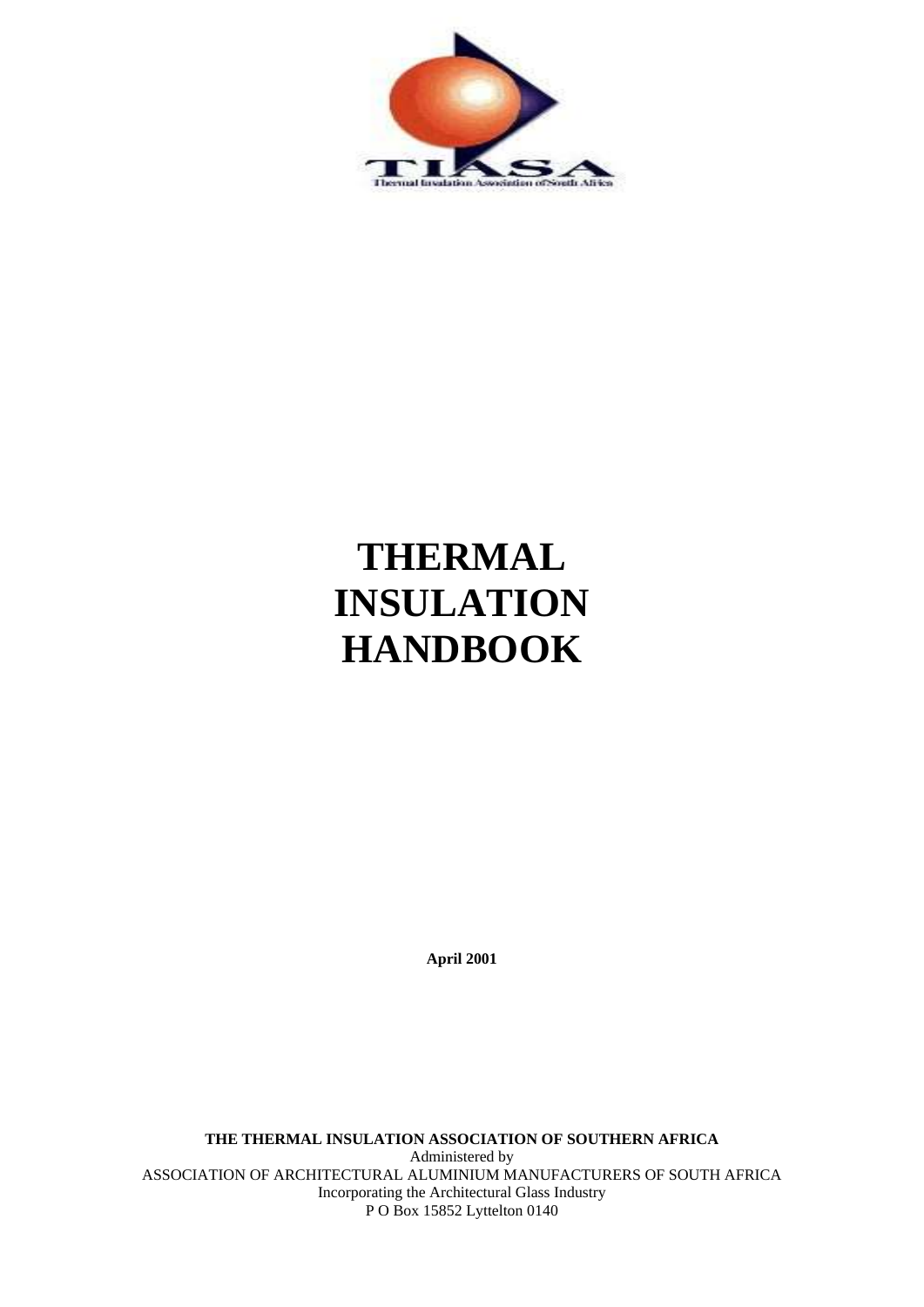

#### **ASSOCIATION OF ARCHITECTURAL ALUMINIUM MANUFACTURERS OF SOUTH AFRICA**

Incorporating the Architectural Glass Industry

 $\bullet$  (012) 664-5570/86 Fax: (012) 664-5659 E-mail: tiasa@aaamsa.com Web-site: www.tiasa.org.za

P O Box 15852 The AAAMSA Studio LYTTELTON 261 Retief Avenue 0140 LYTTELTON MANOR 0157



# **INTRODUCTION**

The Thermal Insulation Association of Southern Africa (TIASA), currently under the aegis of AAAMSA, promotes that part of the industry that specializes in the insulation of ceilings, walls, floors, piping and vessels with cold and hot insulation.

Membership constitutes manufacturers and suppliers of insulation materials, consultants for thermal insulation as well as contractors who sell and install insulation materials.

This specification refers to the measuring of completed insulation installations for industrial applications and will enable Architects, Engineers, Quantity Surveyors, Developers and other Specifiers to quantify their insulation requirements.

Having the installation done by contractors who are members of TIASA will ensure that the installation meets with the specified performance standards.

This handbook only addresses hot and cold insulation. TIASA is presently preparing information regarding ambient (building) insulation and the acoustical properties of insulation materials for inclusion in future editions of this handbook.

Readers are encouraged to submit their comments to the TIASA, which will be considered for inclusion in future editions.

We acknowledge the valuable input received from TIMSA (Thermal Insulation Manufacturers & Suppliers Association) whose information has been included in the Product Selection Guide – Hot Insulation Page 8-12 and Cold Insulation – Pages 19-27.

*All information, recommendation or advise contained in these AAAMSA General Specifications and Selection Guides is given in good faith, to the best of AAAMSA's knowledge and based on current procedures in effect.* 

*Because actual use of AAAMSA General Specifications and Selection Guides by the user is beyond the control of AAAMSA, such use is*  within the exclusive responsibility of the user. AAAMSA cannot be held responsible for any loss incurred through incorrect or faulty use of *its General Specifications and Selection Guides.* 

*Great care has been taken to ensure that the information provided is correct. No responsibility will be accepted by AAAMSA for any errors and/or omissions which may have inadvertently occurred.* 

*This Guide may be reproduced in whole or in part in any form or by any means provided the reproduction or transmission acknowledges the origin and copyright date.* 

Copyright © AAAMSA 2001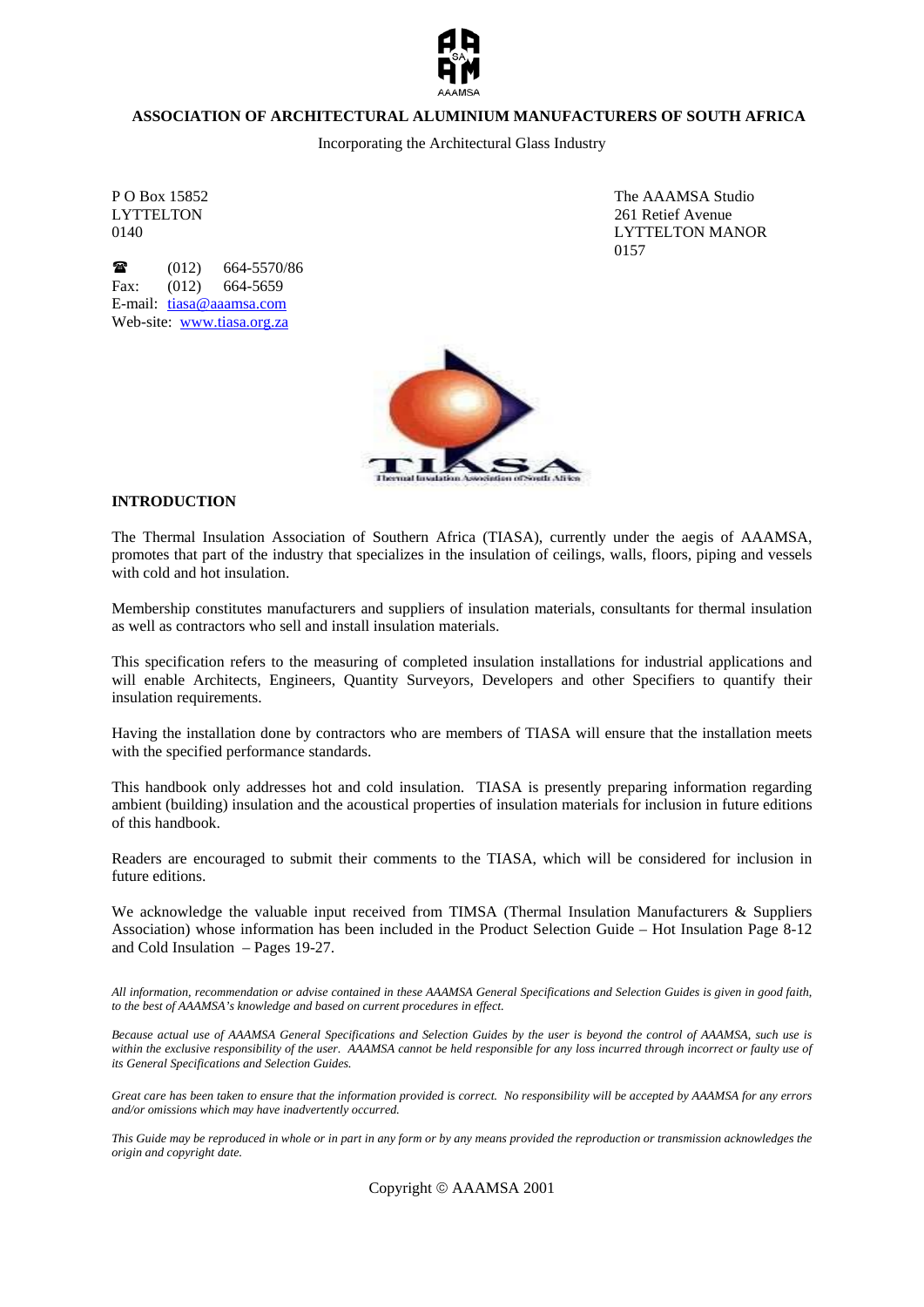

# **INTRODUCING TIASA**

South Africa ratified the United Nation Framework Convention on Climate Change in August 1997 and is obliged to develop and submit a National Communication that contains an inventory of greenhouse gas emissions for a base year (1990) and a strategy to address climate change.

Globally at the centre of this activity are the window, glass and insulation industries and we take this opportunity to advise our readers that AAAMSA has been appointed to administer "TIASA – The Thermal Insulation Association of Southern Africa".

Energy consumption in South Africa measured against output (GDP) is very high compared to its global competitors and conversely the use of insulation is very low. This is due to the misconception that insulation in the region is not essential and regarded as a luxury item and also because of the relatively inexpensive cost of electricity. Cheap fuel has not been used to Southern Africa's advantage in the production of lower cost goods, to the contrary it has been abused and used excessively diminishing the long-term resources and contributing to environmental pollution. Apart from these issues, peak demand for electricity during the winter months far exceeds the capacity which Eskom can cost effectively supply and the vast majority of affordable homes currently being built are not energy efficient, further escalating the problem of energy abuse into the future.

# *THESE ISSUES LED TO THE FORMATION OF TIASA*

The initiative of the Residential Demand Side Management (RDSM) Department of Eskom and a broad spectrum of concerned parties from government, NGOs and industry resulted in the establishment of TIASA.

TIASA embraces the entire thermal insulation marketplace, including manufacturers, distributors, contractors, specifiers, consultants, designers, architects, energy service companies, government, utilities and end users.

The mission of TIASA is to improve the environment, and the social and economic well-being of Southern Africans through the greater use, and better application of, thermal insulation.

Insulation has proved to be effective and beneficial in the following:

- Reducing energy costs
- Safety of personnel working in "hot" applications
- Home comfort control
- Temperature control in processing equipment
- Assisting in the reduction of environmental pollution
- Increasing the manufacturing competitiveness of companies
- Reducing the consumption of natural resources
- Reducing noise pollution
- Increasing the productivity of workers in factories, commercial buildings etc.

Southern Africa can no longer afford to disregard these benefits and ignore the advantages of a carefully and clearly defined policy on thermal insulation application.

# **TIASA PROMOTES THE BENEFITS OF INSULATION**

Although providing a service to all industries, TIASA will initially focus the development of its products and services for the building and construction industry with specific attention being paid to sustainable energy efficient affordable homes by:

- Promoting greater understanding and co-operation among all segments of the insulation industry.
- Capacity building through education and training on the correct selection and installation of energy-saving thermal insulation.
- Developing a database of all products, suppliers, contractors, and interested parties in thermal insulation and appropriate dissemination of information.
- Participating in technical, legislative and regulative committees on insulation.
- Developing international relationships.
- Enlisting the resources and support of government agencies, utilities, academic and professional societies.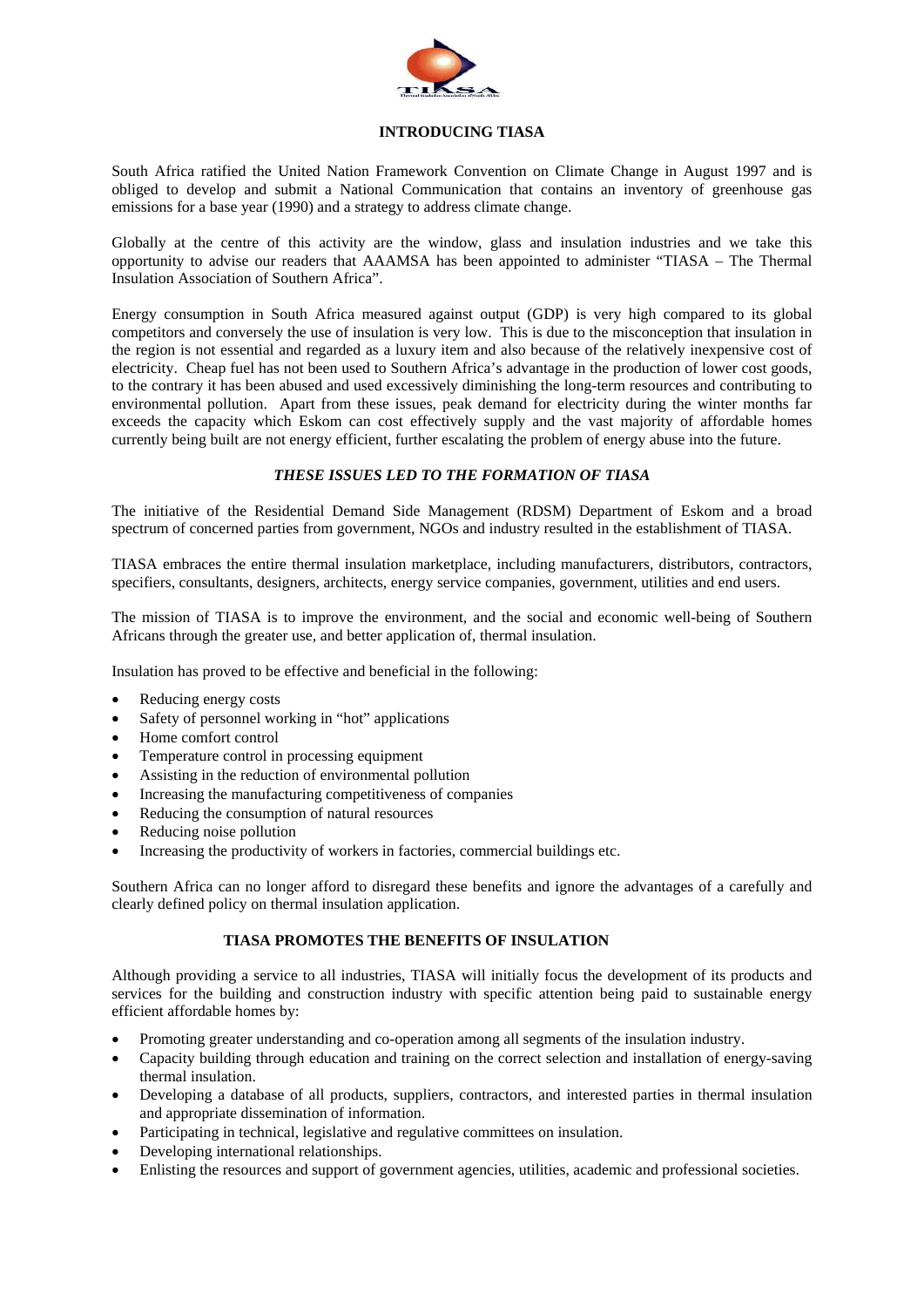

# **INDEX**

 **PAGE** 

|               |           | <b>INTRODUCTION OF INSULATION</b>     |                |
|---------------|-----------|---------------------------------------|----------------|
|               |           | <b>OVERVIEW OF INSULATION SYSTEMS</b> | $\mathfrak{D}$ |
| 2.1           | $\bullet$ | Pre-Insulation Application            | $\mathfrak{D}$ |
| $2.2^{\circ}$ | $\bullet$ | Designing an Insulation Systems       | 3              |
| 2.3           | $\bullet$ | Design Calculations                   | 3              |
| 2.4           | $\bullet$ | <b>Support Systems</b>                |                |
| $2.5^{\circ}$ | $\bullet$ | Main Insulation Types                 |                |
| $2.6^{\circ}$ | $\bullet$ | General Notes of Insulation types     |                |
| 2.7           | $\bullet$ | Vapour Barriers                       |                |
| 2.8           | $\bullet$ | Protection of Insulation              |                |

# **3. HOT INSULATION** 7

|    | 3.1 | <b>General Notes</b><br>$\bullet$                               |          |
|----|-----|-----------------------------------------------------------------|----------|
|    | 3.2 | Selection of Hot Insulation materials<br>$\bullet$              |          |
|    | 3.3 | Hot Insulation materials & Product Selection<br>$\bullet$       | 7 to 12  |
|    | 3.4 | Recommended thickness, Hot Insulation<br>$\bullet$              | 13       |
|    | 3.5 | Application of Hot Insulation                                   | 15       |
| 4. |     | <b>COLD INSULATION</b>                                          | 16       |
|    | 4.1 | <b>General Notes</b>                                            | 16       |
|    | 4.2 | Vacuum Insulated Panels<br>$\bullet$                            | 17       |
|    | 4.3 | Vacuum Insulation for cryogenic piping and vessels<br>$\bullet$ | 18       |
|    | 4.4 | Selection of Cold Insulation materials<br>$\bullet$             | 18       |
|    | 4.5 | Product Selection Guide – Cold Insulation<br>$\bullet$          | 19 to 27 |
|    | 4.6 | <b>Application of Cold Materials</b>                            | 28       |

# **5. ANNEXES**

 $\overline{4}$ .

|     | 5.1 List of References and Standards | Annex $1 - Page 1 \& 2$  |
|-----|--------------------------------------|--------------------------|
| 5.2 | Heat Loss/Gain Calculations          | Annex 2 – Page 1 & 6     |
|     | 5.3 System of Measurement            | Annex $3 - Page 1$ to 5  |
|     | 5.4 Conversion Factors               | Annex $4 - Page 1 \& 2$  |
|     | 5.5 Glossary of terms                | Annex $5 - Page 1$ to 11 |
|     |                                      |                          |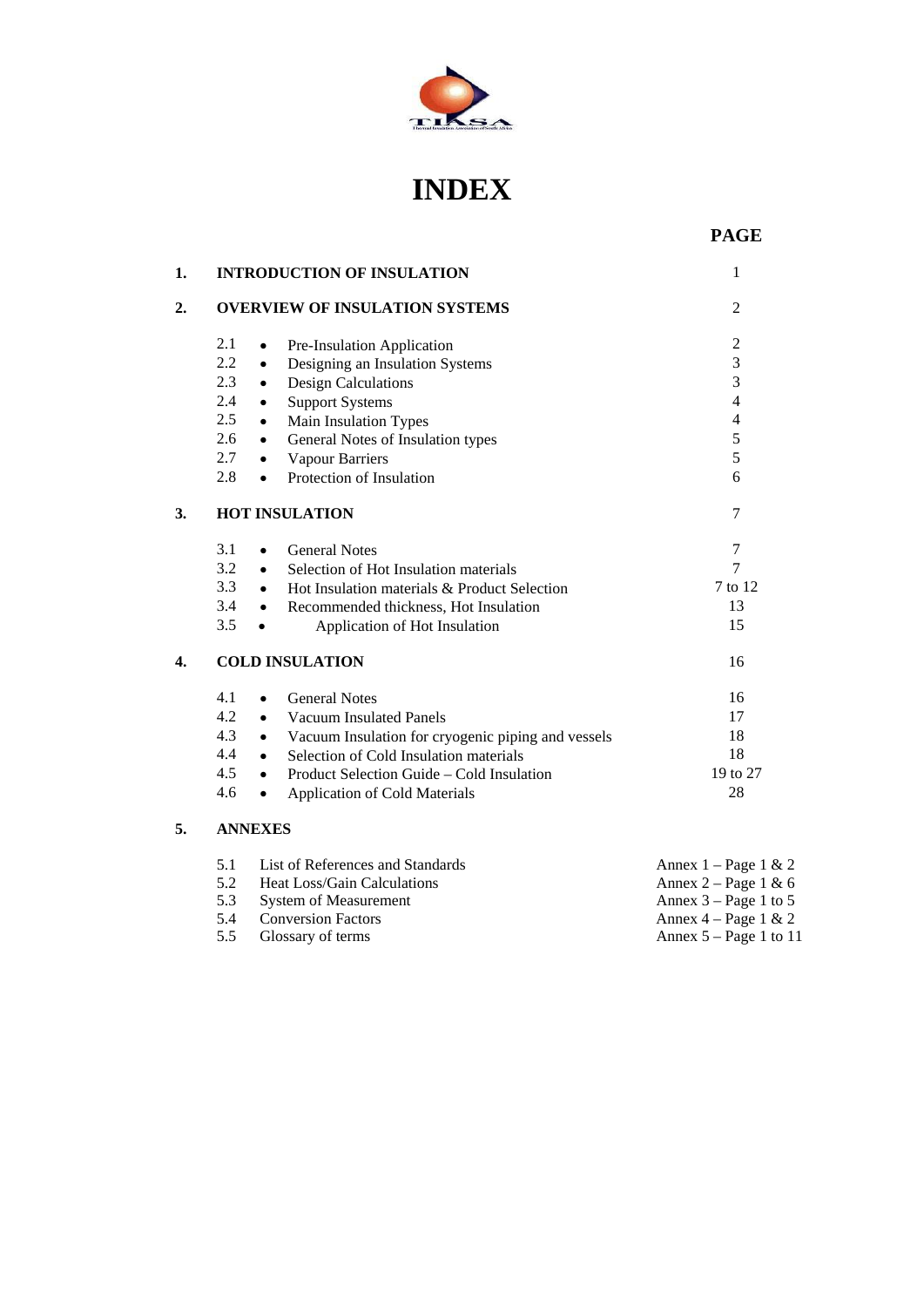

# **1. INTRODUCTION TO INSULATION**

Energy Conservation is "buzz" words of our times. There are many forms of energy conservation and this handbook is only concerned with the methods of conserving energy by means of thermal insulation.

To change the temperature of an object, energy is required in the form of heat generation to increase temperature, or heat extraction to reduce temperature. Once the heat generation or heat extraction is terminated a reverse flow of heat occurs to revert the temperature back to ambient. To maintain a given temperature considerable continuous energy is required. Insulation will reduce this energy loss.

Heat may be transferred in three mechanisms: conduction, convection and radiation. Thermal conduction is the molecular transport of heat under the effect of a temperature gradient. Convection mechanism of heat occurs in liquids and gases, whereby flow processes transfer heat. Free convection is flow caused by differences in density as a result of temperature differences. Forced convection is flow caused by external influences (wind, ventilators, etc.). Thermal radiation mechanism occurs when thermal energy is emitted similar to light radiation.

Heat transfers through insulation material occur by means of conduction, while heat loss to or heat gain from atmosphere occurs by means of convection and radiation.

Heat passes through solid materials by means of conduction and the rate at which this occurs depends on the thermal conductivity (expressed in W/mK) of the material in question and the temperature drive. In general the greater the density of a material, the greater the thermal conductivity, for example, metals has a high density and a high thermal conductivity.

Materials, which have a low thermal conductivity, are those, which have a high proportion of small voids containing air or gas. These voids are not big enough to transmit heat by convection or radiation, and therefore reduce the flow of heat.

Thermal insulation materials fall into the latter category. Thermal insulation materials may be natural substances or man-made.

If the density of insulation is low, the air or gas voids are comparatively large and this makes for the best insulation for low to medium temperatures where compression and/or vibration is not a factor.

However, where higher temperatures are encountered, the air or gas voids need to be reduced in size to minimize the convection within the voids and this is achieved by increasing the density of the insulation. Density may be increased to a point where the solids content of the insulation is such that the heat bridge of the solids overcomes the insulating effect of the voids. It follows therefore, that by encasing a container of heat with thermal insulation material the reverse heat flow will be retarded with resultant reducing energy loss and cost.

The word "retarded" is important because no matter how much insulation is applied, the reverse flow of heat to ambient can never be stopped. The primary reasons for insulation are many and varied, the main ones being:

- To conserve energy
- To reduce heat loss or gain
- To maintain a temperature condition
- To maintain the effective operation of equipment or chemical reaction
- To assist in maintaining a product at a constant temperature
- To prevent condensation
- To create a comfortable environmental condition
- To protect personnel

The type and thickness of insulation depend on the foregoing primary reasons together with the parameters of the specific conditions.

Economic thickness is the thickness of insulation, which will result in minimum total cost of energy losses plus the cost of the erected insulation. The calculation of economic thickness is complex and in some cases is overruled by the other listed primary reasons, which can make the calculation unnecessary.

The exception is when retro fitting of insulation is envisaged. Retro fitting is the application of additional insulation to existing insulation to further reduce heat loss or gain in order to reduce the cost of energy losses.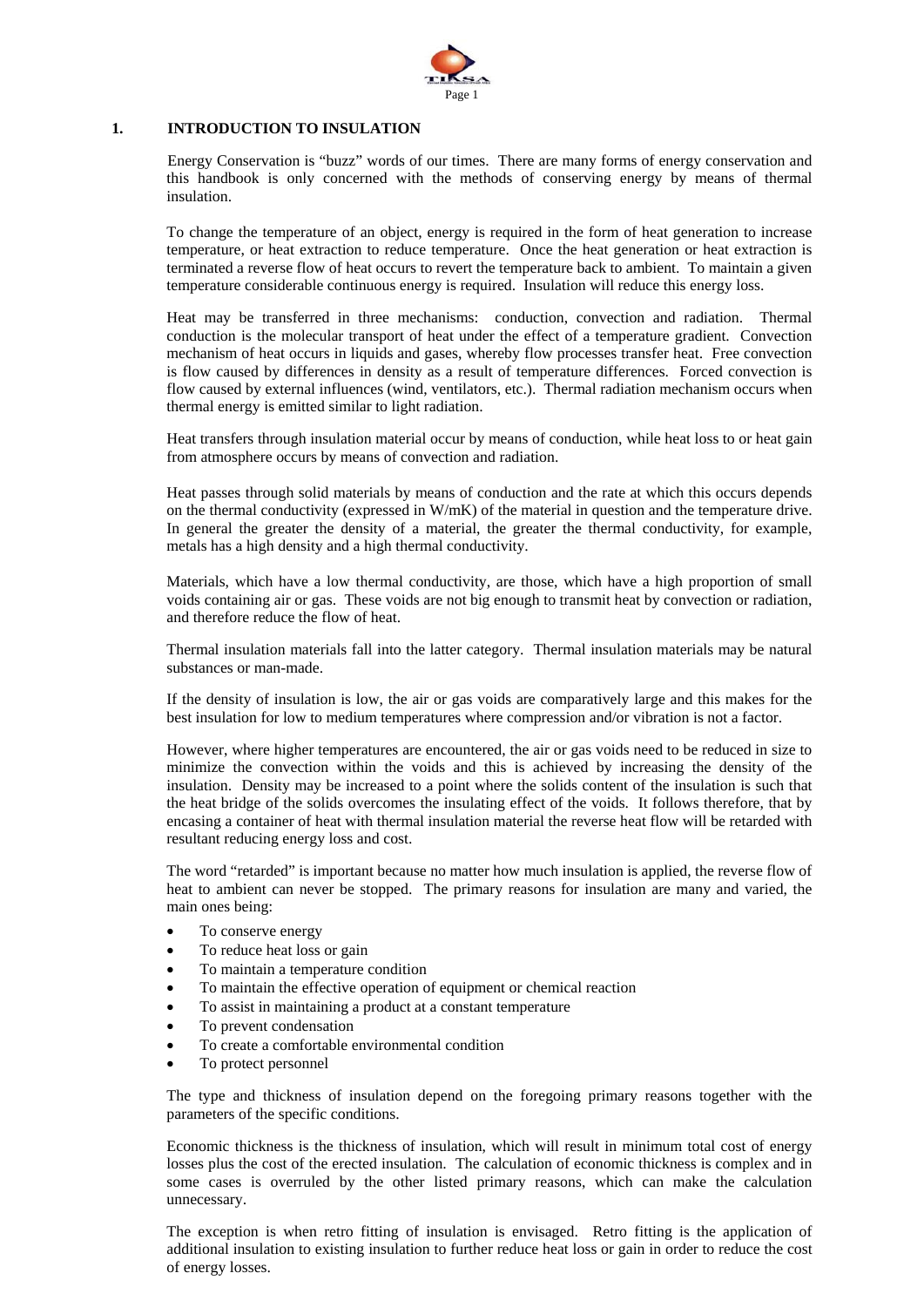

The economic thickness calculation has to be prepared by the user and is not usually the function of the insulation contractor. It includes salient factors such as:

- Cost of the energy losses, which include capital cost of installed equipment to generate/extract heat
- Expected price movement in the cost of fuel
- Capital cost of installed insulation
- Payback period that the user requires for capital investments
- Various other accounting factors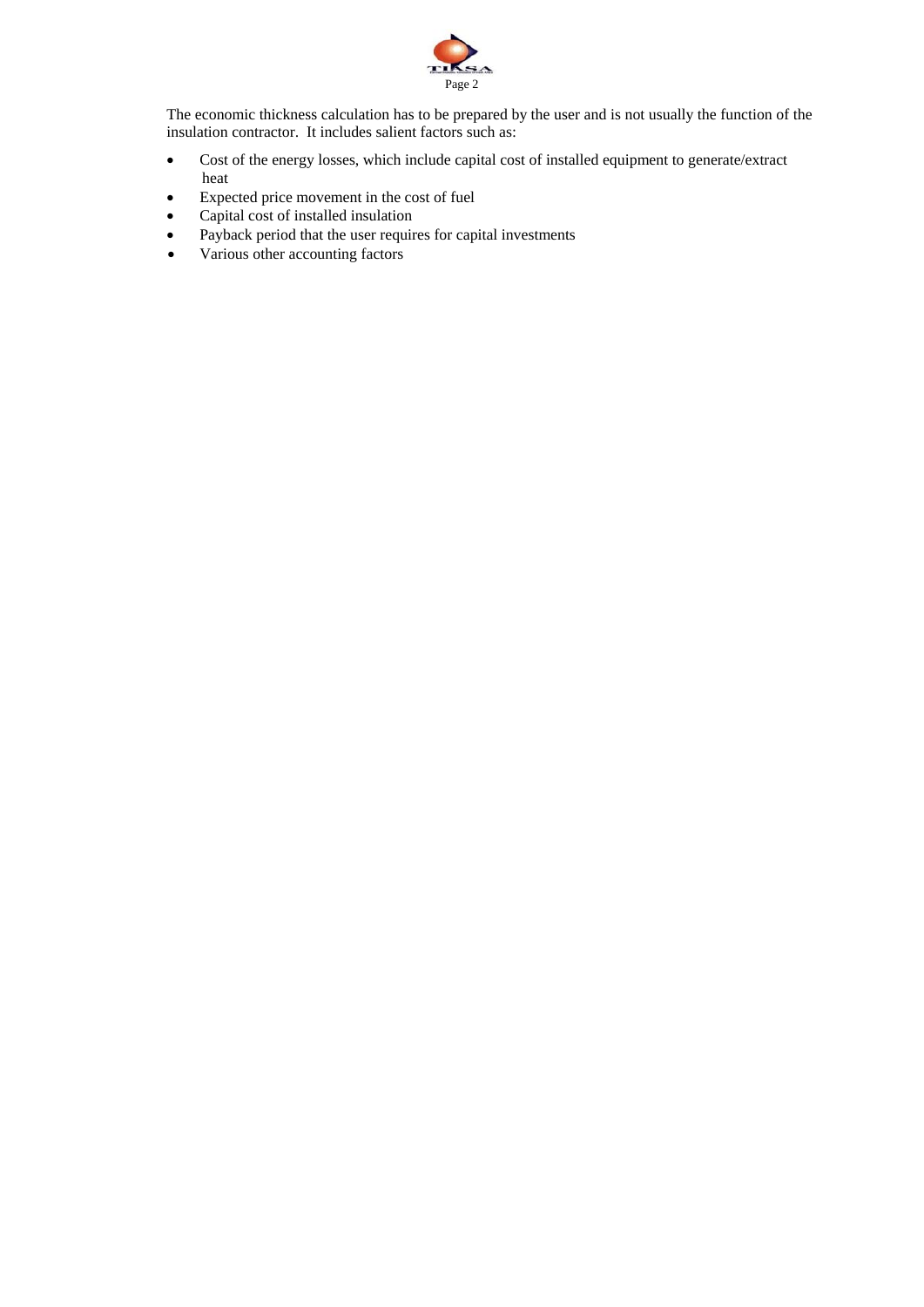# **CHAPTER 2: OVERVIEW OF INSULATION SYSTEMS**

In order to describe all the complexities of thermal insulation a large volume would be required.

 Consequently, this handbook has been produced as a reference for common practice in South Africa. If more detail is required, it is suggested that BS 5970 "Code of practice for thermal insulation of pipe work and equipment in the temperature range - 100°C to 870°C" be consulted.

 If there is a temperature differential between the process and ambient conditions, heat will flow from the higher to the lower temperature.

Throughout the handbook the following shall apply:

- Where the insulation is used to prevent heat loss from the process the term hot insulation will be used.
- Where the insulation is used to prevent heat gain to the process the term cold insulation will be used.
- Where the insulation is used to prevent heat loss and heat gain in buildings the term Ambient Insulation will be used. The Ambient Insulation section is currently under preparation and will be published at a later date.

In addition to the basic insulation material, a system may need:

- Supports for the insulation
- Fastenings for the insulation
- A vapour seal in case of cold insulation
- Mechanical or weather protection of the insulation, for example, metal cladding
- Supports for the protection
- Fastenings for the protection
- Finishing, for example, paint coatings, decorative finishes or identification bands
- Heat tracing with or without heat transfer cement

In this handbook unit designations are (according to the SI system):

- Density  $kg/m<sup>3</sup>$
- Thickness mm
- Temperature <sup>o</sup>C
- Differential temperature K
- Thermal conductivity W/mK

#### **2.1 PRE-INSULATION APPLICATION**

 2.1.1 Before insulation is applied; all surfaces to be insulated shall be thoroughly cleaned to remove dirt, oil, moisture, loose rust or any other foreign matter.

#### 2.1.2 **PRESSURE AND LEAK TESTING**

It is recommended that pressure and leak testing be carried out and any repairs effected prior to application of insulation. In many cases this is a statutory requirement.

#### 2.1.3 **HEAT TRANSFER CEMENT AND HEAT TRACING**

If a temperature is to be maintained by means of external heat sources such as heat tracers, heat transfer cement may have to be applied to improve the heat transfer from the tracer in severe cases. The manufacturer's recommendations should be consulted.

# 2.1.4 **CORROSION PROTECTION**

Where the operating temperature is less than 130 °C and the equipment or pipe work is other than austenitic alloy, the surfaces should be coated with a suitable paint. It has been found that below this temperature corrosion conditions can occur.

Most thermal insulations will not, of themselves, cause stress corrosion cracking as may be shown by tests. When exposed to elevated temperature (boiling point range 80°C and 200°C), environments containing chlorides, moisture and oxygen, however, insulation systems may act as collecting media, transmigrating and concentrating chlorides on heating stainless steel surfaces. If moisture is not present, the chloride salt cannot migrate, and stress corrosion cracking because of chloride contaminated insulation cannot take place – ASTM C692-97.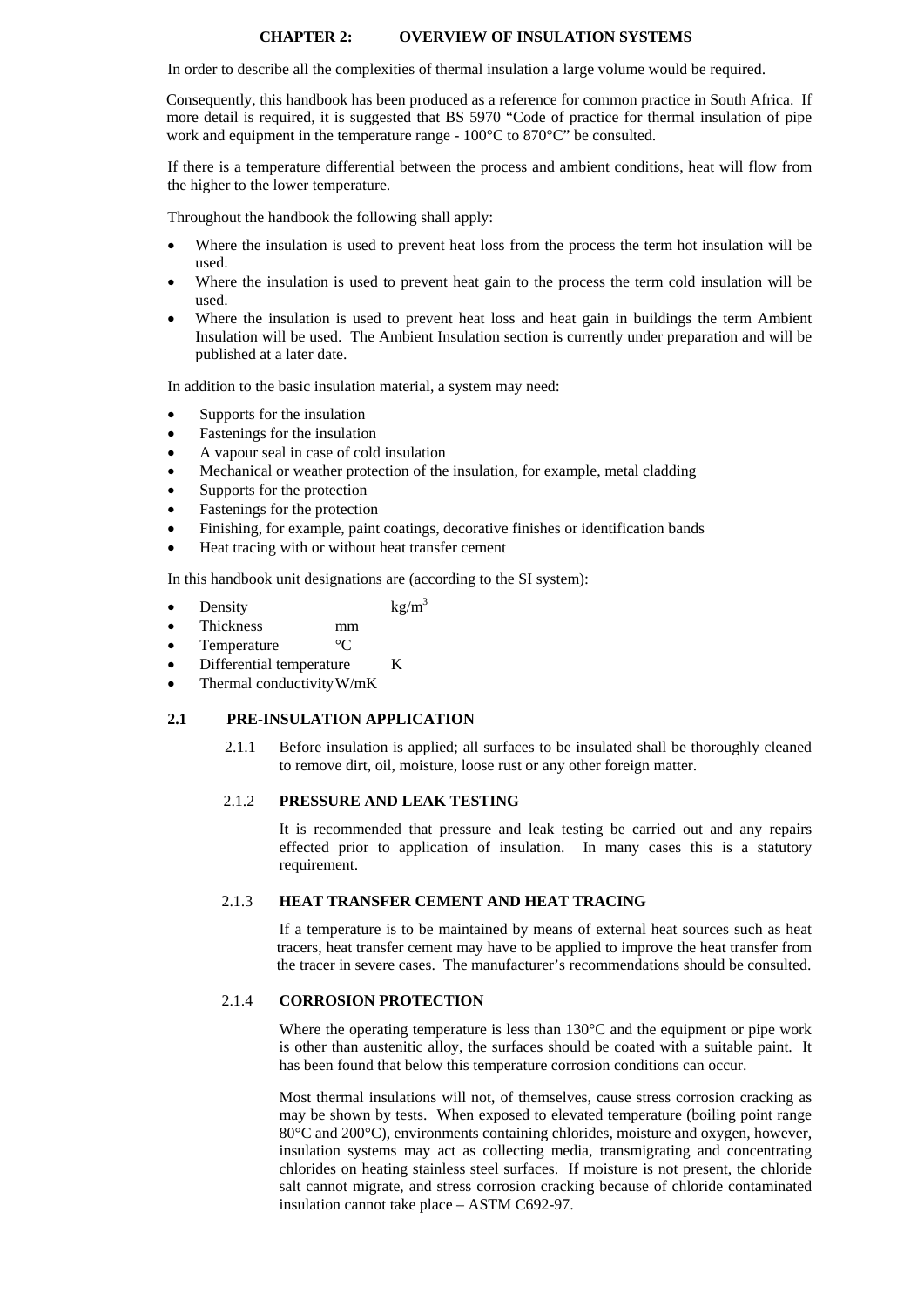

If insulation is to be applied over certain austenitic alloy steel where the operating temperature is between 80°C and 200°C, it is recommended to apply a stress corrosion barrier before the application of the insulation so as to prevent stress corrosion. At 500°C and above none of the stress corrosion barrier materials can withstand the temperatures and therefore should not be used.

 It should be noted that during startup and shutdown, operating temperatures might occur within this temperature band and under such circumstances stress corrosion could occur.

The barrier may be aluminium foil not less than 0,06mm thick or a specially formulated paint may be applied. The recommendations of the manufacturer should be followed particularly in respect of limiting temperature of the dried film.

# 2.1.5 **PRE-INSTALLATION SUPPORTS**

Insulation supports shall be installed prior to the application of the insulation.

# **2.2 DESIGNING INSULATION SYSTEMS**

Factors, which influence the design of an insulation system, are:

# 2.2.1 **LOCATION OF PLANT**

- **Indoors**
- Outdoors protected from the weather
- Outdoors exposed to the weather
- Shape, size and elevations all need to be taken into consideration

# 2.2.2 **TEMPERATURE CONDITIONS**

- The normal operating temperatures
- The extreme temperature if other than normal operating temperature
- Any fluctuating temperature
- Duration of extreme or fluctuating temperatures

# 2.2.3 **SURROUNDING ATMOSPHERIC CONDITIONS**

- Ambient temperature
- Relative humidity to establish dew point for cold insulation
- Flammable conditions
- Potentially corrosive atmosphere
- Acidic conditions in atmosphere
- Air flow over insulated surface (wind velocity)

# 2.2.4 **SPECIAL OR SERVICE CONDITIONS REQUIREMENTS**

- Resistance to compression, for example, foot traffic
- Resistance to fire
- Resistance to vibration
- Resistance to mechanical damage
- Resistance to corrosive fluids or gases
- Anticipated wide fluctuations of temperature, for example, steam out
- Resistance of insulation protection to ingress of oils and flammable liquids
- Application of insulation over special alloys
- Resistance to moisture and other weather conditions
- Resistance to Vermin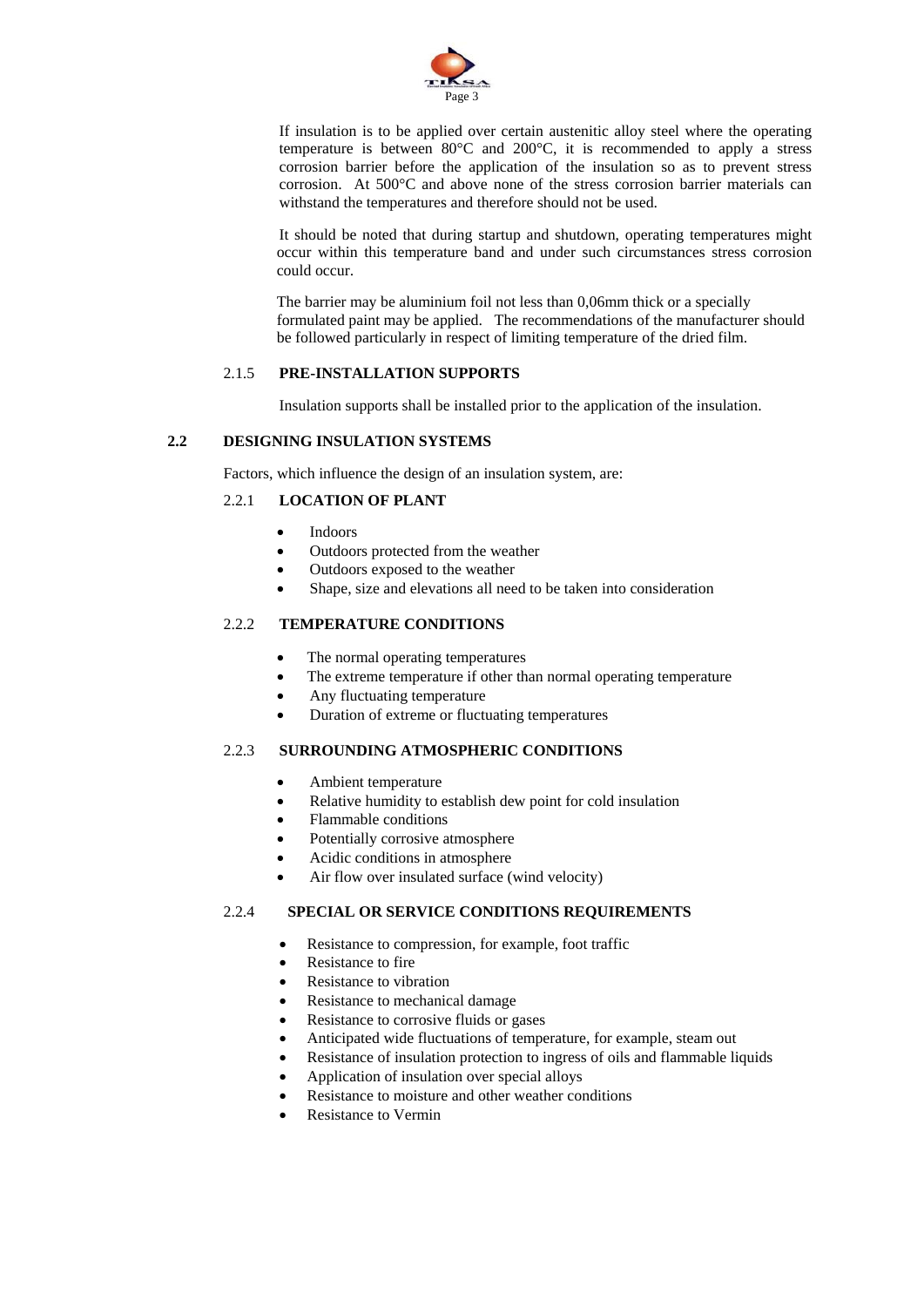

# **2.3 DESIGN CALCULATIONS**

The design of an insulation system is governed by the insulated operating values, which the plant requires after insulation.

The values may be:

- **Emissive**
- Thermal conditions Heat loss/Heat gain
- Process temperature drop or rise
- Condensation prevention
- Personnel protection temperature
- Optimal economic conditions (See page 1)
- Thermal conductivity of insulation material
- Ambient temperature
- Wind velocity

 Calculations are by the formulae as set in Section 5.2, which are to British Standard BS 5422. Other international standards may be used. The calculated values are theoretical and should be adjusted for practical, design and atmospheric considerations.

# **2.4 SUPPORT SYSTEMS**

Support systems may be required for insulation, cladding or composite for both. The cost of fabrication and attachment of supports to the equipment forms a significant part of the insulation cost and therefore the method of attachment must be well defined prior to the issue of any insulation inquiry.

It is recommended that where post-manufacture welding is not permitted, the equipment manufacturer undertake the fitting of supports.

# 2.4.1 **CYLINDRICAL VESSELS**

Where post-welding is not permitted and the manufacturer has not included supports the contractor must fit support rings using a non-welding method.

The criteria for this method are:

- Suitable pitch
- The total weight of the system to be supported
- Thermal expansion or contraction of the equipment

# 2.4.2 **FLAT SURFACES**

Support systems on flat surfaces should take into account:

- The disposition of the surface, i.e., underside, vertical, horizontal or inclined
- The total system mass to be supported
- Thermal expansion or contraction of the equipment.

# 2.4.3 **HEAT BRIDGES**

Where metal cladding comes in contact with support steel, hot spots for hot insulation and condensation for cold insulation will occur. It is therefore recommended to insulate between the contact points.

# **2.5 MAIN INSULATION TYPES**

- Boards or batts A rigid binder bound fibrous insulation for use on flat or large cylindrical surfaces
- Felt A semi-flexible binder bound fibrous insulation for use on all surfaces where vibration is of a low order for example Boilers
- Loose Loose or granulated insulation with a low binder content for filling voids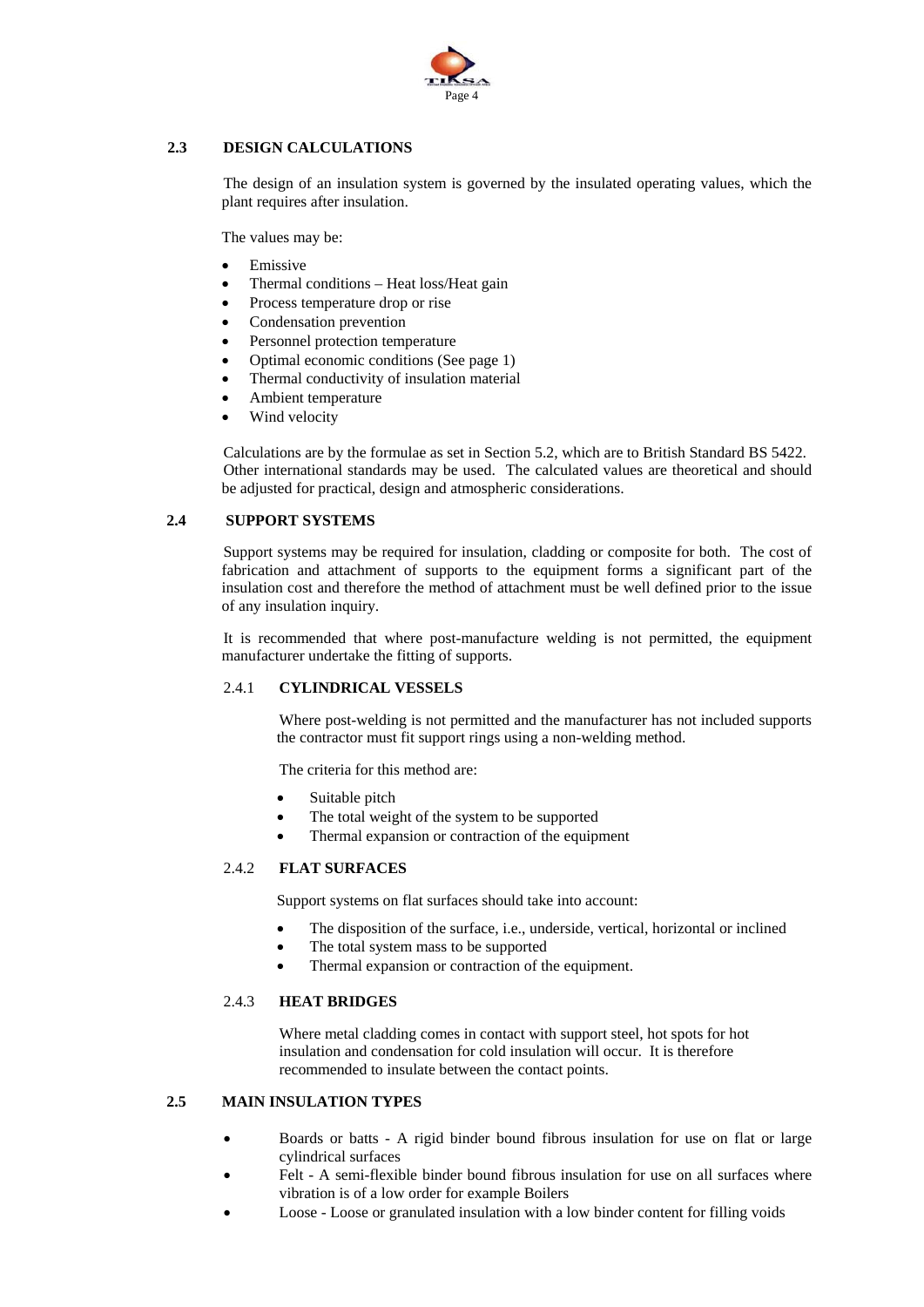

- Mattress A flexible low binder fibrous insulation for use on all surfaces. A wire mesh fixed to one or both sides by through stitching maintains the mattress shape. Because of the low binder content the material is able to withstand higher temperature without binder breakdown.
- Pipe section Insulation preformed to fit in two halves round cylindrical surfaces of various diameters.
- Pipe section covered As for pipe section except that the outer surface is fitted with a cover by the manufacturer, for example, canvas or foil
- Segments Cylindrical insulation for fitting round large cylindrical surfaces in more than two parts. Confined to the closed cell insulants.
- Slab All the closed cell flat insulation and expanded/extruded insulants fall into this category and may be applied to all surfaces provided they are suitably shaped.
- Rope Usually of fibrous material for spirally wrapping around small pipes.
- Spray fibre Used for insulating irregular shapes such as turbines and also for fireproofing.
- Spray foam Usually polyurethane or polyisocyanurate. The main applications are for large regular surfaces such as roofs or tanks and for cavity filling.
- Tape Usually of fibre and used for spiral wrapping on pipe work where conditions so demand.

## **2.6 GENERAL NOTES ON INSULATION TYPES**

The use of felt or mattress is not recommended over cylindrical shapes of less than 200mm outside diameter.

Under certain circumstances boards or slab may be used on cylindrical surfaces by cutting the insulation into bevelled staves.

The general practice on certain applications when installing where the total insulation thickness exceeds 50mm, a multi-layer system should be used with staggered joints to reduce heat loss or gain through direct paths to atmosphere.

When very high or very low temperatures are encountered expansion or contraction joints should be provided. These are usually 40mm wide and packed with a suitable insulant.

It is incumbent on the manufacturers to provide all the necessary values such as thermal conductivity (k factor) and water vapour permeance based on the tests conducted by a testing authority. If required, the test number and date should be given together with the particular test method and conditions.

Important: Because of the health hazards involved, products containing asbestos should not be used. Where asbestos has to be used, adherence to the OSH act and regulations should be followed. Local insulation is normally preferred due to cost, delivery and wastage factors.

#### **2.7 VAPOUR BARRIERS**

All insulation designated as "cold" must be provided with a vapour barrier and this procedure is set out in Chapter 4 - Cold insulation.

# **2.8 PROTECTION OF INSULATION**

The insulation required to be protected from mechanical damage and the elements (weather barrier). Protection of the insulation may consist of metal cladding or a coating system.

#### 2.8.1 **METAL CLADDING**

The main metals used are:

- Galvanised steel
- Pre-painted or pre-coated steel
- Aluminium
- Stainless steel
- Other specialised formulations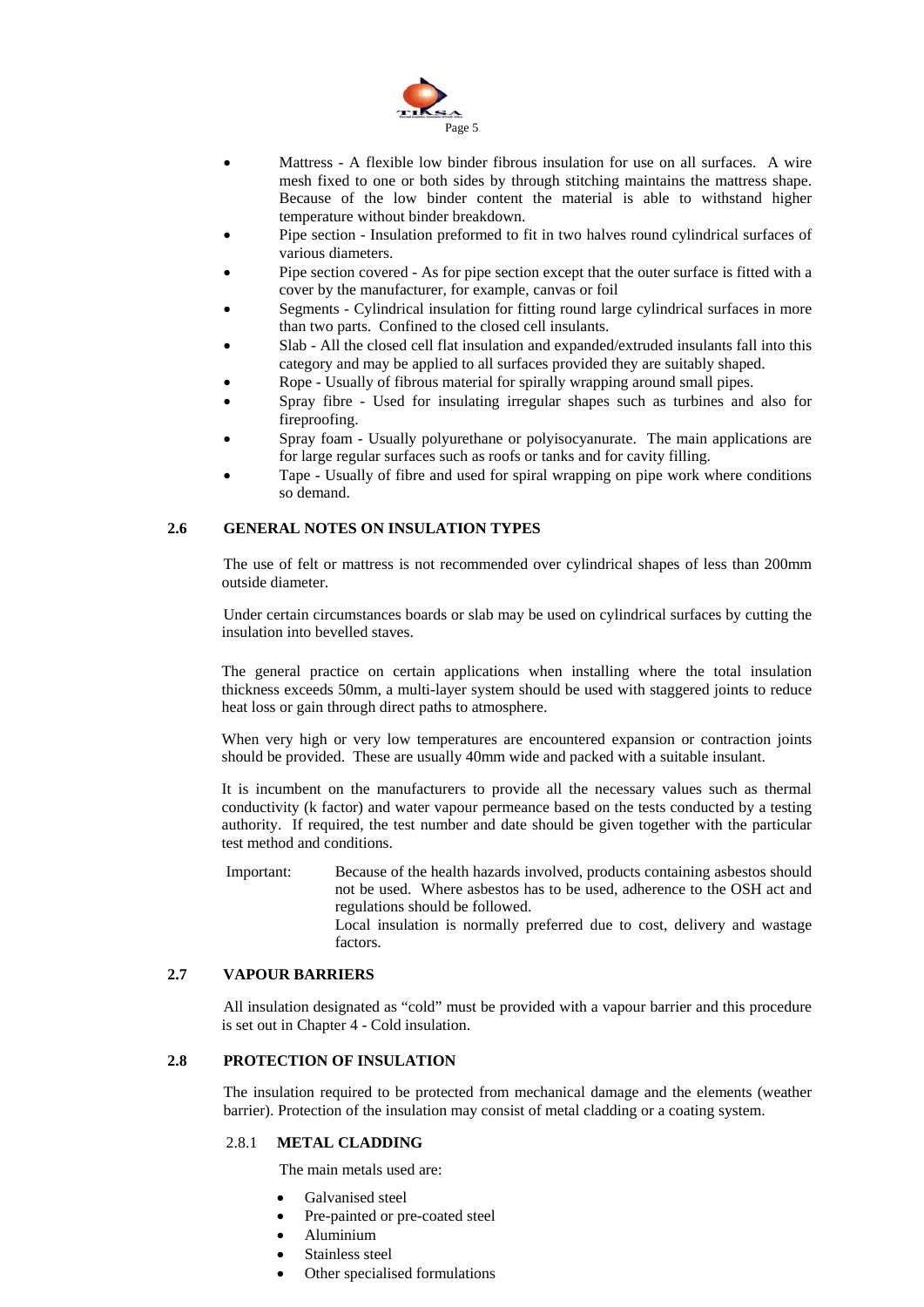

Depending upon the requirements of the application the metal may be flat sheet or profiled.

The thickness depends on the degree of mechanical damage, which the cladding is expected to withstand and may vary from 0,5mm to 1,2mm. For areas susceptible to heavy damage a thicker gauge may be required.

In the application of cladding it should be ensured that:

- Good water shedding exists at all joints or sealing of joints where this is not possible.
- At point where dissimilar metals may come in contact with one another precautions must be taken to prevent galvanic action.
- All metal joints must be straight and square to preserve a symmetrical appearance.
- The cladding system must be constructed so that due allowance is provided for the expansion or contraction of the equipment.
- Where the cladding is applied over a vapour barrier, great care must be taken to avoid puncturing the vapour barrier either during or after erection, for example, a spacer or protective liner.

# 2.8.2 **PLASTER FINISHES**

The term plaster includes both hard-setting plaster and mastics, which may be used separately or together.

Plaster may be used on all surfaces but when exposed to the weather it should be over coated with a mastic or finishing paint.

If plaster is to be used over a fibrous insulation the insulation must be of sufficient density to withstand the trowel application.

Mastic is not suitable for direct application to fibrous insulation. Generally, the purpose of the plaster is to provide a surface resistant to mechanical damage and/or a foundation for the mastic, which provides the waterproofing.

Both the plaster and the mastic should be applied in two layers with a reinforcing between the layers, i.e., galvanised wire mesh for the plaster and fibreglass mesh for the mastic. The first coat in each case should provide an anchor to ensure a key for the second.

Because of its high mass, the plaster coat is subject to slipping on large vertical surfaces. The wire mesh reinforcing must therefore be tied back, with binding wire, to fixed supports on the equipment.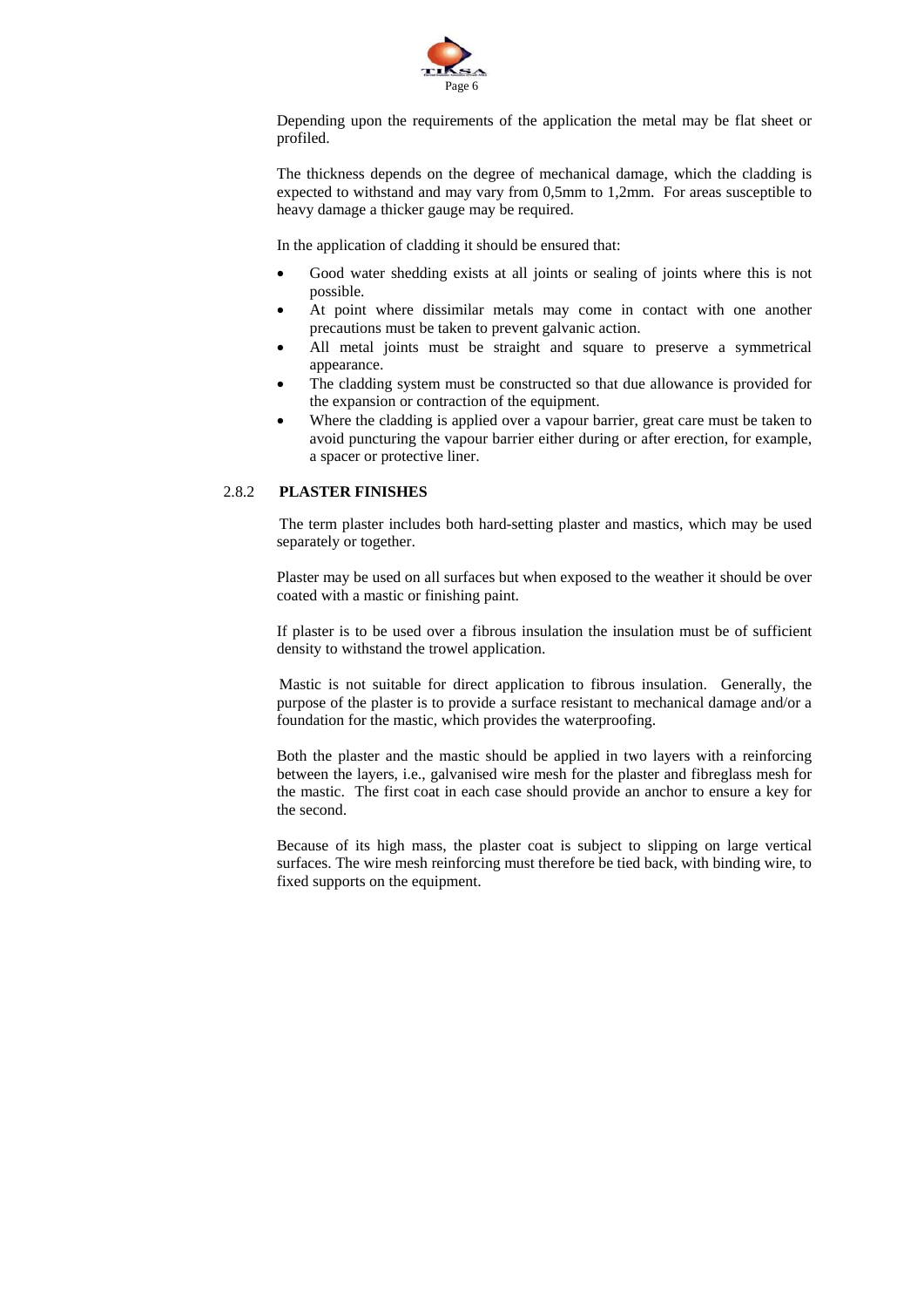

### **3. HOT INSULATION**

#### **3.1 GENERAL NOTES**

Equipment or pipe work with an operation temperature greater than 55°C in case of metallic surfaces and 65°C in the case of non-metallic surfaces should be insulated so that the surface temperature after insulation (cold surface temperature) does not exceed 55°C.

It is recognised that temperatures of 60°C or greater will result in extreme discomfort to personnel and therefore a maximum cold surface temperature of 55°C should be considered as prudent.

If the fluid inside the pipe or vessel is likely to remain static for long periods when the ambient temperature is below the freezing point of the fluid, it is important that this shall be stated. Also, the fluid in small diameter pipes may be especially susceptible to freezing, particularly if the rate of flow is intermittent or slow, it may be necessary to consider the use of supplementary means of heating, possibly only in local areas, like heat tracing.

# **3.2 SELECTION OF HOT INSULATION MATERIALS**

The objective is to select a material, which will serve the insulation purpose at the lowest cost. This can be a complicated procedure.

In addition to the factors listed in section 2.2 careful considerations should be given to insulation thickness. On pipe work an over-specification of thickness creates a needless increase in the cost of the outer protection.

When a multi-layer system of insulation is envisaged, the selection of materials is interdependent on the type of protection and the calculations as set out in Annex 2 paragraph 5.2. For example, an aluminium protection will result in a higher cold surface temperature and a lower heat. (Aluminium protection has a low emissivity and therefore radiates less heat).

Where constant load supports are involved, the mass of the insulation system becomes critical and must be kept within the tolerances of such constant load supports. Where used for internal linings of ventilation ductwork the thermal insulating material itself should be non-combustible as defined in BS 476: Part 4

# **3.3 HOT INSULATION MATERIALS**

 Common to all these materials, it is recommended that their use be limited to conditions of 90% of the manufacturer's limiting temperatures in order to safeguard against temperature surge at start-up operations of plant.

Please note: Information provided in the following tables is generic information suitable for feasibility studies and cost estimates.

> Actual figures may differ from manufacturer to manufacturer and must be confirmed with the individual manufacturer.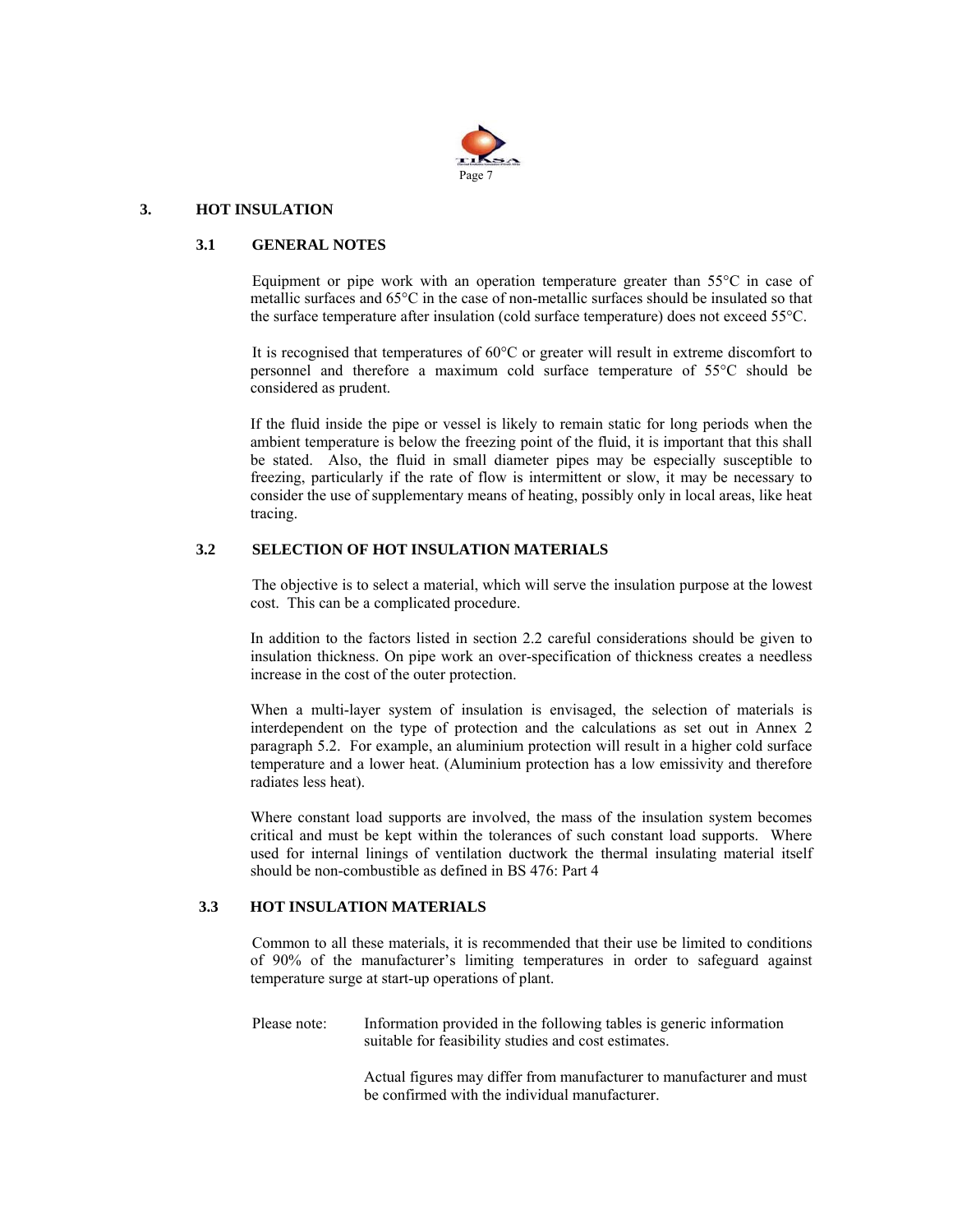

# **3.3.1 HOT INSULATION MATERIALS**

| Density (and range, if applicable)<br>Density (and range, if applicable)<br>$\overline{2}$<br><b>Thermal Conductivity</b><br>2<br><b>Thermal Conductivity</b><br>Thermal conductivity (W/mK) at density indicated below<br>Thermal conductivity (W/mK) at density indicated below<br>Mean temp °C<br>Mean temp °C<br>64 kg/m <sup>3</sup><br>96 kg/ $m3$<br>240 kg/m <sup>3</sup><br>$128 \text{ kg/m}^3$<br>0,054<br>100<br>100<br>0,041<br>0,030<br>150<br>0,058<br>300<br>0,079<br>0,06<br>200<br>600<br>0,12<br>0.063<br>0.18<br>0,14<br>250<br>0,22<br>0,068<br>800<br>0,27<br>0,18<br>$\overline{300}$<br>1000<br>0,28<br>0,074<br>0,36<br>0,42<br>350<br>0.082<br><b>Service Temperature range</b><br>3<br>$\frac{3}{4}$<br><b>Reaction to Fire Characteristics</b><br><b>Service Temperature range</b><br>$1000^{\circ}$ C<br>$\overline{4}$<br>Combustibility to BS476 part 4<br><b>Reaction to Fire Characteristics</b><br>a.<br>Surface spread to flame to BS476 part 7<br>Non Combustible<br>Combustibility to BS476 part 4<br>b <sub>1</sub><br>Surface spread to flame to BS476 part 7<br>Insulant (if appropriate)<br>Insulant (if appropriate)<br>Composite finish (if appropriate)<br>Class 1<br>Composite finish (if appropriate)<br>Class 1<br>Foil faced products (if appropriate)<br><b>Building Regulations</b><br>Foil faced products (if appropriate)<br>Class 1<br>$c_{\cdot}$<br><b>Building Regulations</b><br>Insulate (if appropriate)<br>c.<br>Composite finish (if appropriate)<br>Insulate (if appropriate)<br>Class 0<br>Composite finish (if appropriate)<br>Class 0<br>Foil faced products (if appropriate)<br>Foil faced products (if appropriate)<br>5<br><b>Water Vapour Transmission</b><br>Class 0<br>5<br>Insulant (if appropriate)<br>542 µgm/Nl<br><b>Water Vapour Transmission</b><br>Insulant (if appropriate)<br>N/a<br>Composite finish/foil faced product (if appropriate)<br>$0,001g$ /(s. MN<br>(At 128 kg/m <sup>2</sup> )<br><b>Mechanical Properties</b><br>Composite finish/foil faced product (if appropriate)<br>N/a<br>6<br>$2,5kN/m2$ at 10% deformation<br><b>Mechanical Properties</b><br>Compressive strength<br>6<br>a.<br>$600 \text{kN/m}^2$ at 1,5% deformation<br>Compressive strength<br>Flexural strength<br>b.<br>550 kN/ $m2$<br>Flexural strength<br>Tensile strength<br>$65$ kN/m<br>c.<br><b>Thickness Range</b><br>Tensile strength<br>$\overline{7}$<br>N/a<br>Available from 6 to 50mn<br>$\mathbf{C}$ .<br>$\overline{7}$<br>8<br><b>Thickness Range</b><br><b>Forms available</b><br>Available from 25 to 100mm<br>Lags, Sections, Slab<br><b>Forms available</b><br>8<br>Lags, Sections, Slabs |  | <b>CALCIUM SILICATE</b> |  | <b>CERAMIC FIBRE (BLANKET)</b> |  |                             |
|-------------------------------------------------------------------------------------------------------------------------------------------------------------------------------------------------------------------------------------------------------------------------------------------------------------------------------------------------------------------------------------------------------------------------------------------------------------------------------------------------------------------------------------------------------------------------------------------------------------------------------------------------------------------------------------------------------------------------------------------------------------------------------------------------------------------------------------------------------------------------------------------------------------------------------------------------------------------------------------------------------------------------------------------------------------------------------------------------------------------------------------------------------------------------------------------------------------------------------------------------------------------------------------------------------------------------------------------------------------------------------------------------------------------------------------------------------------------------------------------------------------------------------------------------------------------------------------------------------------------------------------------------------------------------------------------------------------------------------------------------------------------------------------------------------------------------------------------------------------------------------------------------------------------------------------------------------------------------------------------------------------------------------------------------------------------------------------------------------------------------------------------------------------------------------------------------------------------------------------------------------------------------------------------------------------------------------------------------------------------------------------------------------------------------------------------------------------------------------------------------------------------------------------------------------------------------------------------------------------------------------------------------------------------------------|--|-------------------------|--|--------------------------------|--|-----------------------------|
|                                                                                                                                                                                                                                                                                                                                                                                                                                                                                                                                                                                                                                                                                                                                                                                                                                                                                                                                                                                                                                                                                                                                                                                                                                                                                                                                                                                                                                                                                                                                                                                                                                                                                                                                                                                                                                                                                                                                                                                                                                                                                                                                                                                                                                                                                                                                                                                                                                                                                                                                                                                                                                                                               |  |                         |  |                                |  | $\overline{64}$ to 192 kg/m |
|                                                                                                                                                                                                                                                                                                                                                                                                                                                                                                                                                                                                                                                                                                                                                                                                                                                                                                                                                                                                                                                                                                                                                                                                                                                                                                                                                                                                                                                                                                                                                                                                                                                                                                                                                                                                                                                                                                                                                                                                                                                                                                                                                                                                                                                                                                                                                                                                                                                                                                                                                                                                                                                                               |  |                         |  |                                |  |                             |
|                                                                                                                                                                                                                                                                                                                                                                                                                                                                                                                                                                                                                                                                                                                                                                                                                                                                                                                                                                                                                                                                                                                                                                                                                                                                                                                                                                                                                                                                                                                                                                                                                                                                                                                                                                                                                                                                                                                                                                                                                                                                                                                                                                                                                                                                                                                                                                                                                                                                                                                                                                                                                                                                               |  |                         |  |                                |  |                             |
|                                                                                                                                                                                                                                                                                                                                                                                                                                                                                                                                                                                                                                                                                                                                                                                                                                                                                                                                                                                                                                                                                                                                                                                                                                                                                                                                                                                                                                                                                                                                                                                                                                                                                                                                                                                                                                                                                                                                                                                                                                                                                                                                                                                                                                                                                                                                                                                                                                                                                                                                                                                                                                                                               |  |                         |  |                                |  |                             |
|                                                                                                                                                                                                                                                                                                                                                                                                                                                                                                                                                                                                                                                                                                                                                                                                                                                                                                                                                                                                                                                                                                                                                                                                                                                                                                                                                                                                                                                                                                                                                                                                                                                                                                                                                                                                                                                                                                                                                                                                                                                                                                                                                                                                                                                                                                                                                                                                                                                                                                                                                                                                                                                                               |  |                         |  |                                |  |                             |
|                                                                                                                                                                                                                                                                                                                                                                                                                                                                                                                                                                                                                                                                                                                                                                                                                                                                                                                                                                                                                                                                                                                                                                                                                                                                                                                                                                                                                                                                                                                                                                                                                                                                                                                                                                                                                                                                                                                                                                                                                                                                                                                                                                                                                                                                                                                                                                                                                                                                                                                                                                                                                                                                               |  |                         |  |                                |  |                             |
|                                                                                                                                                                                                                                                                                                                                                                                                                                                                                                                                                                                                                                                                                                                                                                                                                                                                                                                                                                                                                                                                                                                                                                                                                                                                                                                                                                                                                                                                                                                                                                                                                                                                                                                                                                                                                                                                                                                                                                                                                                                                                                                                                                                                                                                                                                                                                                                                                                                                                                                                                                                                                                                                               |  |                         |  |                                |  |                             |
|                                                                                                                                                                                                                                                                                                                                                                                                                                                                                                                                                                                                                                                                                                                                                                                                                                                                                                                                                                                                                                                                                                                                                                                                                                                                                                                                                                                                                                                                                                                                                                                                                                                                                                                                                                                                                                                                                                                                                                                                                                                                                                                                                                                                                                                                                                                                                                                                                                                                                                                                                                                                                                                                               |  |                         |  |                                |  |                             |
|                                                                                                                                                                                                                                                                                                                                                                                                                                                                                                                                                                                                                                                                                                                                                                                                                                                                                                                                                                                                                                                                                                                                                                                                                                                                                                                                                                                                                                                                                                                                                                                                                                                                                                                                                                                                                                                                                                                                                                                                                                                                                                                                                                                                                                                                                                                                                                                                                                                                                                                                                                                                                                                                               |  |                         |  |                                |  |                             |
|                                                                                                                                                                                                                                                                                                                                                                                                                                                                                                                                                                                                                                                                                                                                                                                                                                                                                                                                                                                                                                                                                                                                                                                                                                                                                                                                                                                                                                                                                                                                                                                                                                                                                                                                                                                                                                                                                                                                                                                                                                                                                                                                                                                                                                                                                                                                                                                                                                                                                                                                                                                                                                                                               |  |                         |  |                                |  | 1250°C                      |
|                                                                                                                                                                                                                                                                                                                                                                                                                                                                                                                                                                                                                                                                                                                                                                                                                                                                                                                                                                                                                                                                                                                                                                                                                                                                                                                                                                                                                                                                                                                                                                                                                                                                                                                                                                                                                                                                                                                                                                                                                                                                                                                                                                                                                                                                                                                                                                                                                                                                                                                                                                                                                                                                               |  |                         |  |                                |  |                             |
|                                                                                                                                                                                                                                                                                                                                                                                                                                                                                                                                                                                                                                                                                                                                                                                                                                                                                                                                                                                                                                                                                                                                                                                                                                                                                                                                                                                                                                                                                                                                                                                                                                                                                                                                                                                                                                                                                                                                                                                                                                                                                                                                                                                                                                                                                                                                                                                                                                                                                                                                                                                                                                                                               |  |                         |  |                                |  | Non Combustibl              |
|                                                                                                                                                                                                                                                                                                                                                                                                                                                                                                                                                                                                                                                                                                                                                                                                                                                                                                                                                                                                                                                                                                                                                                                                                                                                                                                                                                                                                                                                                                                                                                                                                                                                                                                                                                                                                                                                                                                                                                                                                                                                                                                                                                                                                                                                                                                                                                                                                                                                                                                                                                                                                                                                               |  |                         |  |                                |  |                             |
|                                                                                                                                                                                                                                                                                                                                                                                                                                                                                                                                                                                                                                                                                                                                                                                                                                                                                                                                                                                                                                                                                                                                                                                                                                                                                                                                                                                                                                                                                                                                                                                                                                                                                                                                                                                                                                                                                                                                                                                                                                                                                                                                                                                                                                                                                                                                                                                                                                                                                                                                                                                                                                                                               |  |                         |  |                                |  | Class                       |
|                                                                                                                                                                                                                                                                                                                                                                                                                                                                                                                                                                                                                                                                                                                                                                                                                                                                                                                                                                                                                                                                                                                                                                                                                                                                                                                                                                                                                                                                                                                                                                                                                                                                                                                                                                                                                                                                                                                                                                                                                                                                                                                                                                                                                                                                                                                                                                                                                                                                                                                                                                                                                                                                               |  |                         |  |                                |  | Class <sup>1</sup>          |
|                                                                                                                                                                                                                                                                                                                                                                                                                                                                                                                                                                                                                                                                                                                                                                                                                                                                                                                                                                                                                                                                                                                                                                                                                                                                                                                                                                                                                                                                                                                                                                                                                                                                                                                                                                                                                                                                                                                                                                                                                                                                                                                                                                                                                                                                                                                                                                                                                                                                                                                                                                                                                                                                               |  |                         |  |                                |  | Class                       |
|                                                                                                                                                                                                                                                                                                                                                                                                                                                                                                                                                                                                                                                                                                                                                                                                                                                                                                                                                                                                                                                                                                                                                                                                                                                                                                                                                                                                                                                                                                                                                                                                                                                                                                                                                                                                                                                                                                                                                                                                                                                                                                                                                                                                                                                                                                                                                                                                                                                                                                                                                                                                                                                                               |  |                         |  |                                |  |                             |
|                                                                                                                                                                                                                                                                                                                                                                                                                                                                                                                                                                                                                                                                                                                                                                                                                                                                                                                                                                                                                                                                                                                                                                                                                                                                                                                                                                                                                                                                                                                                                                                                                                                                                                                                                                                                                                                                                                                                                                                                                                                                                                                                                                                                                                                                                                                                                                                                                                                                                                                                                                                                                                                                               |  |                         |  |                                |  | Class <sup>(</sup>          |
|                                                                                                                                                                                                                                                                                                                                                                                                                                                                                                                                                                                                                                                                                                                                                                                                                                                                                                                                                                                                                                                                                                                                                                                                                                                                                                                                                                                                                                                                                                                                                                                                                                                                                                                                                                                                                                                                                                                                                                                                                                                                                                                                                                                                                                                                                                                                                                                                                                                                                                                                                                                                                                                                               |  |                         |  |                                |  | Class <sup>(</sup>          |
|                                                                                                                                                                                                                                                                                                                                                                                                                                                                                                                                                                                                                                                                                                                                                                                                                                                                                                                                                                                                                                                                                                                                                                                                                                                                                                                                                                                                                                                                                                                                                                                                                                                                                                                                                                                                                                                                                                                                                                                                                                                                                                                                                                                                                                                                                                                                                                                                                                                                                                                                                                                                                                                                               |  |                         |  |                                |  | Class <sup>(</sup>          |
|                                                                                                                                                                                                                                                                                                                                                                                                                                                                                                                                                                                                                                                                                                                                                                                                                                                                                                                                                                                                                                                                                                                                                                                                                                                                                                                                                                                                                                                                                                                                                                                                                                                                                                                                                                                                                                                                                                                                                                                                                                                                                                                                                                                                                                                                                                                                                                                                                                                                                                                                                                                                                                                                               |  |                         |  |                                |  |                             |
|                                                                                                                                                                                                                                                                                                                                                                                                                                                                                                                                                                                                                                                                                                                                                                                                                                                                                                                                                                                                                                                                                                                                                                                                                                                                                                                                                                                                                                                                                                                                                                                                                                                                                                                                                                                                                                                                                                                                                                                                                                                                                                                                                                                                                                                                                                                                                                                                                                                                                                                                                                                                                                                                               |  |                         |  |                                |  |                             |
|                                                                                                                                                                                                                                                                                                                                                                                                                                                                                                                                                                                                                                                                                                                                                                                                                                                                                                                                                                                                                                                                                                                                                                                                                                                                                                                                                                                                                                                                                                                                                                                                                                                                                                                                                                                                                                                                                                                                                                                                                                                                                                                                                                                                                                                                                                                                                                                                                                                                                                                                                                                                                                                                               |  |                         |  |                                |  |                             |
|                                                                                                                                                                                                                                                                                                                                                                                                                                                                                                                                                                                                                                                                                                                                                                                                                                                                                                                                                                                                                                                                                                                                                                                                                                                                                                                                                                                                                                                                                                                                                                                                                                                                                                                                                                                                                                                                                                                                                                                                                                                                                                                                                                                                                                                                                                                                                                                                                                                                                                                                                                                                                                                                               |  |                         |  |                                |  |                             |
|                                                                                                                                                                                                                                                                                                                                                                                                                                                                                                                                                                                                                                                                                                                                                                                                                                                                                                                                                                                                                                                                                                                                                                                                                                                                                                                                                                                                                                                                                                                                                                                                                                                                                                                                                                                                                                                                                                                                                                                                                                                                                                                                                                                                                                                                                                                                                                                                                                                                                                                                                                                                                                                                               |  |                         |  |                                |  |                             |
|                                                                                                                                                                                                                                                                                                                                                                                                                                                                                                                                                                                                                                                                                                                                                                                                                                                                                                                                                                                                                                                                                                                                                                                                                                                                                                                                                                                                                                                                                                                                                                                                                                                                                                                                                                                                                                                                                                                                                                                                                                                                                                                                                                                                                                                                                                                                                                                                                                                                                                                                                                                                                                                                               |  |                         |  |                                |  | N/                          |
|                                                                                                                                                                                                                                                                                                                                                                                                                                                                                                                                                                                                                                                                                                                                                                                                                                                                                                                                                                                                                                                                                                                                                                                                                                                                                                                                                                                                                                                                                                                                                                                                                                                                                                                                                                                                                                                                                                                                                                                                                                                                                                                                                                                                                                                                                                                                                                                                                                                                                                                                                                                                                                                                               |  |                         |  |                                |  |                             |
|                                                                                                                                                                                                                                                                                                                                                                                                                                                                                                                                                                                                                                                                                                                                                                                                                                                                                                                                                                                                                                                                                                                                                                                                                                                                                                                                                                                                                                                                                                                                                                                                                                                                                                                                                                                                                                                                                                                                                                                                                                                                                                                                                                                                                                                                                                                                                                                                                                                                                                                                                                                                                                                                               |  |                         |  |                                |  |                             |
|                                                                                                                                                                                                                                                                                                                                                                                                                                                                                                                                                                                                                                                                                                                                                                                                                                                                                                                                                                                                                                                                                                                                                                                                                                                                                                                                                                                                                                                                                                                                                                                                                                                                                                                                                                                                                                                                                                                                                                                                                                                                                                                                                                                                                                                                                                                                                                                                                                                                                                                                                                                                                                                                               |  |                         |  |                                |  |                             |
| TVDICAL HEEE AND ADDI ICATIONE<br>TVDICAL HERE AND ADDI ICATIONE                                                                                                                                                                                                                                                                                                                                                                                                                                                                                                                                                                                                                                                                                                                                                                                                                                                                                                                                                                                                                                                                                                                                                                                                                                                                                                                                                                                                                                                                                                                                                                                                                                                                                                                                                                                                                                                                                                                                                                                                                                                                                                                                                                                                                                                                                                                                                                                                                                                                                                                                                                                                              |  |                         |  |                                |  |                             |

# **TYPICAL USES AND APPLICATIONS**

Steam, superheated steam and hot water pipe work, fitments and vessels. Oven construction – furnace-backing insulation. Used in power generation, petrochemical and general industrial applications on process plant and heating insulations. Suitable for use in food processing industries.

| <b>CALCIUM SILICATE</b> |                                            |                                                        |                                          |                           |                                         | <b>CERAMIC FIBRE (BLANKET)</b>                       |                      |                                                        |
|-------------------------|--------------------------------------------|--------------------------------------------------------|------------------------------------------|---------------------------|-----------------------------------------|------------------------------------------------------|----------------------|--------------------------------------------------------|
|                         |                                            | Density (and range, if applicable)                     |                                          |                           | Density (and range, if applicable)      |                                                      |                      | 64 to 192 kg/m <sup>3</sup>                            |
|                         | <b>Thermal Conductivity</b>                |                                                        |                                          | $\overline{2}$            | <b>Thermal Conductivity</b>             |                                                      |                      |                                                        |
|                         |                                            | Thermal conductivity (W/mK) at density indicated below |                                          |                           |                                         |                                                      |                      | Thermal conductivity (W/mK) at density indicated below |
|                         | Mean temp $\mathrm{C}$                     | 240 kg/m <sup>3</sup>                                  |                                          |                           | Mean temp $\mathrm{C}$                  | 64 kg/m <sup>3</sup>                                 | 96 kg/m <sup>3</sup> | $128 \text{ kg/m}^3$                                   |
|                         | 100                                        | 0,054                                                  |                                          |                           | 100                                     |                                                      | 0,041                | 0,030                                                  |
|                         | 150                                        | 0,058                                                  |                                          |                           | 300                                     | $\sim$                                               | 0,079                | 0,06                                                   |
|                         | 200                                        | 0,063                                                  |                                          |                           | 600                                     | 0,18                                                 | 0,14                 | 0,12                                                   |
|                         | 250                                        | 0,068                                                  |                                          |                           | 800                                     | 0,27                                                 | 0,22                 | 0,18                                                   |
|                         | 300                                        | 0,074                                                  |                                          |                           | 1000                                    | 0,42                                                 | 0,36                 | 0,28                                                   |
|                         | 350                                        | 0,082                                                  |                                          | 3                         | <b>Service Temperature range</b>        |                                                      |                      | 1250°C                                                 |
|                         | <b>Service Temperature range</b>           |                                                        | 1000°C                                   | $\overline{4}$            | <b>Reaction to Fire Characteristics</b> |                                                      |                      |                                                        |
| 4                       | <b>Reaction to Fire Characteristics</b>    |                                                        |                                          |                           | Combustibility to BS476 part 4<br>a.    |                                                      |                      | Non Combustible                                        |
|                         | a.                                         | Combustibility to BS476 part 4                         | Non Combustible                          |                           |                                         | Surface spread to flame to BS476 part 7              |                      |                                                        |
|                         | b. Surface spread to flame to BS476 part 7 |                                                        |                                          | Insulant (if appropriate) |                                         |                                                      | Class 1              |                                                        |
|                         |                                            | Insulant (if appropriate)                              | Class 1                                  |                           |                                         | Composite finish (if appropriate)                    |                      | Class 1                                                |
|                         |                                            | Composite finish (if appropriate)                      | Class 1                                  |                           |                                         | Foil faced products (if appropriate)                 |                      | Class 1                                                |
|                         |                                            | Foil faced products (if appropriate)                   | Class 1                                  |                           | c. Building Regulations                 |                                                      |                      |                                                        |
|                         | c. Building Regulations                    |                                                        |                                          |                           | Insulate (if appropriate)               |                                                      |                      | Class 0                                                |
|                         |                                            | Insulate (if appropriate)                              | Class 0                                  |                           |                                         | Composite finish (if appropriate)                    |                      | Class 0                                                |
|                         |                                            | Composite finish (if appropriate)                      | Class 0                                  |                           |                                         | Foil faced products (if appropriate)                 |                      | Class 0                                                |
|                         |                                            | Foil faced products (if appropriate)                   | Class 0                                  | 5                         | <b>Water Vapour Transmission</b>        |                                                      |                      |                                                        |
| 5                       | <b>Water Vapour Transmission</b>           |                                                        |                                          |                           | Insulant (if appropriate)               |                                                      |                      | $542 \mu$ gm/Nh                                        |
|                         | Insulant (if appropriate)                  |                                                        | N/a                                      |                           |                                         | Composite finish/foil faced product (if appropriate) |                      | 0,001g/(s. MN)                                         |
|                         |                                            | Composite finish/foil faced product (if appropriate)   | N/a                                      | 6                         | <b>Mechanical Properties</b>            |                                                      |                      | (At 128 kg/m <sup>2</sup> )                            |
| 6                       | <b>Mechanical Properties</b>               |                                                        |                                          |                           | Compressive strength<br>a.              |                                                      |                      | 2,5kN/ $m2$ at 10% deformation                         |
|                         | Compressive strength                       |                                                        | 600kN/m <sup>2</sup> at 1,5% deformation |                           | Flexural strength<br>b                  |                                                      |                      | N/a                                                    |
|                         | Flexural strength<br>b.                    |                                                        | 550 kN/ $m^2$                            |                           | Tensile strength<br>c.                  |                                                      |                      | 65 kN/ $m2$                                            |
|                         | Tensile strength<br>$c_{\cdot}$            |                                                        | N/a<br>Available from 25 to 100mm        | $\overline{7}$<br>8       | <b>Thickness Range</b>                  |                                                      |                      | Available from 6 to 50mm                               |
| Q                       | <b>Thickness Range</b><br>Forme ovojlabla  |                                                        | Lage Sections Slabe                      |                           | <b>Forms available</b>                  |                                                      |                      | Lags, Sections, Slabs                                  |

# **TYPICAL USES AND APPLICATIONS**

Refractory grade material suitable for use to 1400°C. Available in form of loose wool, non-woven blankets, papers, boards, preformed shapes, textiles and wet mixes. Use for thermal and acoustic insulation within process industries such as motor, petrochemical and power generation. Also fire protection of commercial buildings and offshore structures.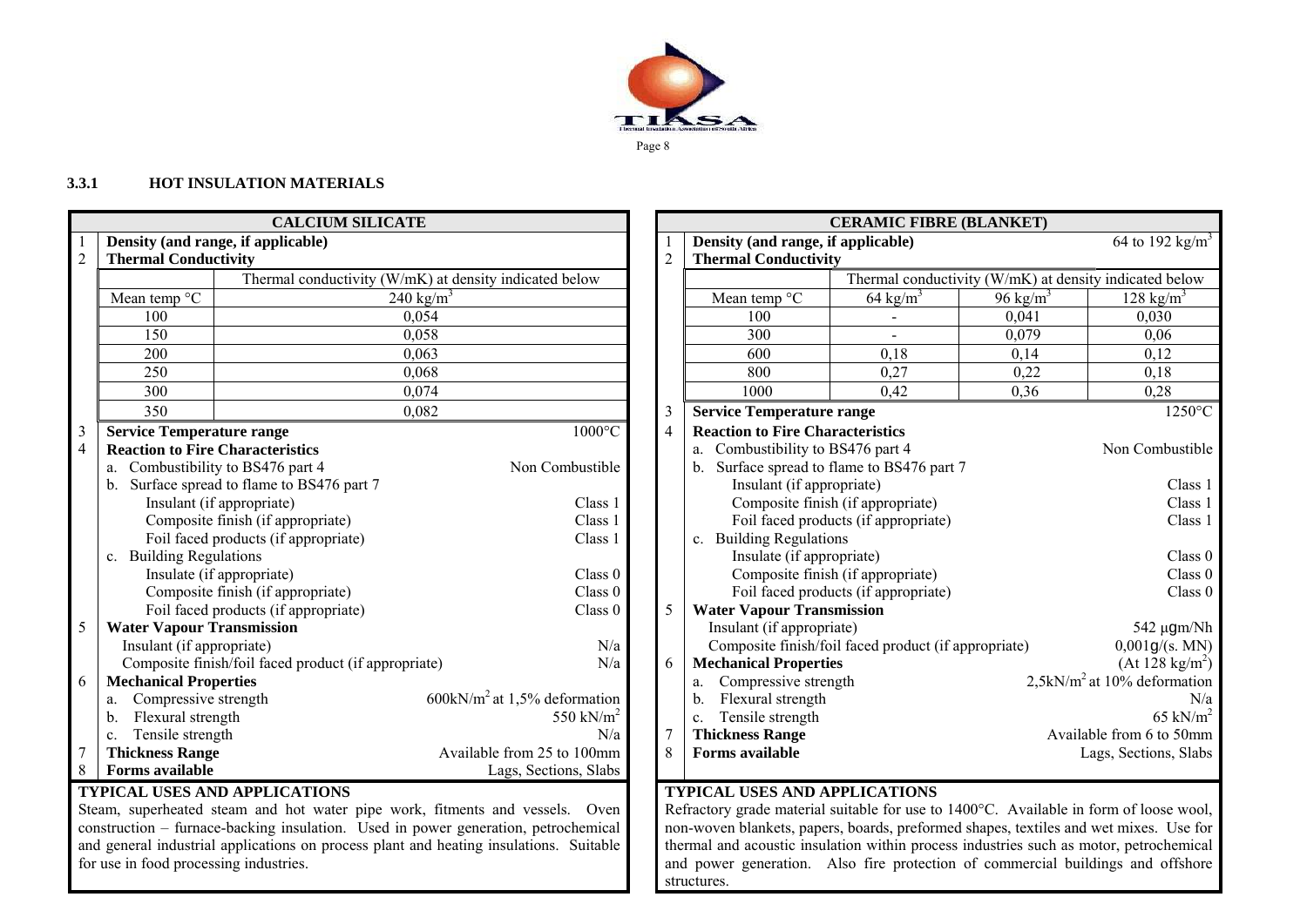

# **3.3.2 HOT INSULATION MATERIALS**

|                |                                         | <b>CELLULAR GLASS</b>                   |                                                                                        |                |                                                                                         | <b>GLASS MINERAL WOOL</b>                            |                                                        |                                          |
|----------------|-----------------------------------------|-----------------------------------------|----------------------------------------------------------------------------------------|----------------|-----------------------------------------------------------------------------------------|------------------------------------------------------|--------------------------------------------------------|------------------------------------------|
|                | Density (and range, if applicable)      |                                         |                                                                                        |                | Density (and range, if applicable)                                                      |                                                      |                                                        | 10 to 80 kg/m <sup>3</sup>               |
| $\overline{2}$ | <b>Thermal Conductivity</b>             |                                         |                                                                                        | $\overline{2}$ | <b>Thermal Conductivity</b>                                                             |                                                      |                                                        |                                          |
|                |                                         |                                         | Thermal conductivity (W/mK) at density indicated below                                 |                |                                                                                         |                                                      | Thermal conductivity (W/mK) at density indicated below |                                          |
|                | Mean temp °C                            | $120 \text{ kg/m}^3$                    | 135 kg/ $m3$                                                                           |                | Mean temp °C                                                                            | $16 \text{ kg/m}^3$                                  | 48 kg/ $m3$                                            | $80 \text{ kg/m}^3$                      |
|                | $-100$                                  | 0,034                                   |                                                                                        |                | $-20$                                                                                   | 0,031                                                | 0,028                                                  | 0,028                                    |
|                | $\mathbf{0}$                            | 0.038                                   | 0,044                                                                                  |                | 10                                                                                      | 0,037                                                | 0.030                                                  | 0.031                                    |
|                | $\overline{10}$                         | 0,040                                   | 0,046                                                                                  |                | $\overline{20}$                                                                         | 0,040                                                | 0,032                                                  | 0,032                                    |
|                | 100                                     | 0,081                                   |                                                                                        |                | 50                                                                                      | 0,047                                                | 0,035                                                  | 0,035                                    |
|                |                                         |                                         |                                                                                        |                | 100                                                                                     | 0.065                                                | 0,044                                                  | 0,042                                    |
| 3              | <b>Service Temperature range</b>        |                                         | -260 to 430 $^{\circ}$ C                                                               | 3              | <b>Service Temperature range</b>                                                        |                                                      |                                                        | - 200 to 450 $^{\circ}$ C                |
| $\overline{4}$ | <b>Reaction to Fire Characteristics</b> |                                         |                                                                                        | $\overline{4}$ | <b>Reaction to Fire Characteristics</b>                                                 |                                                      |                                                        |                                          |
|                | a. Combustibility to BS476 part 4       |                                         | Non Combustible                                                                        |                | a. Combustibility to BS476 part 4                                                       |                                                      |                                                        | Non Combustible                          |
|                | $\mathbf{b}$ .                          | Surface spread to flame to BS476 part 7 |                                                                                        |                |                                                                                         | b. Surface spread to flame to BS476 part 7           |                                                        |                                          |
|                | Insulant (if appropriate)<br>Class 1    |                                         |                                                                                        |                | Insulant (if appropriate)                                                               |                                                      |                                                        | Class 1                                  |
|                |                                         | Composite finish (if appropriate)       | Class 1                                                                                |                |                                                                                         | Composite finish (if appropriate)                    |                                                        | Class 1                                  |
|                |                                         | Foil faced products (if appropriate)    | Class 1                                                                                |                |                                                                                         | Foil faced products (if appropriate)                 |                                                        | Class 1                                  |
|                | c. Building Regulations                 |                                         |                                                                                        |                | c. Building Regulations                                                                 |                                                      |                                                        |                                          |
|                | Insulate (if appropriate)               |                                         | Class 0                                                                                |                | Insulate (if appropriate)                                                               |                                                      |                                                        | Class 0                                  |
|                |                                         | Composite finish (if appropriate)       | Class 0<br>Class 0                                                                     |                |                                                                                         | Composite finish (if appropriate)                    |                                                        | Class 0<br>Class 0                       |
| 5              | <b>Water Vapour Transmission</b>        | Foil faced products (if appropriate)    |                                                                                        | 5              | <b>Water Vapour Transmission</b>                                                        | Foil faced products (if appropriate)                 |                                                        |                                          |
|                | Insulant (if appropriate)               |                                         | Zero µgm/Nh                                                                            |                | Insulant (if appropriate)                                                               |                                                      |                                                        | N/a                                      |
|                |                                         | Composite finish/foil faced product (if | N/a                                                                                    |                |                                                                                         | Composite finish/foil faced product (if appropriate) |                                                        | 0,001g/(s. MN)                           |
|                | appropriate)                            |                                         |                                                                                        |                |                                                                                         |                                                      |                                                        |                                          |
| 6              | <b>Mechanical Properties</b>            |                                         |                                                                                        | 6              | <b>Mechanical Properties</b>                                                            |                                                      |                                                        |                                          |
|                | a. Compressive strength                 |                                         | $700$ kN/m <sup>2</sup>                                                                |                | a. Compressive strength                                                                 |                                                      |                                                        | 1 to 8 kN/m <sup>2</sup> at 5%           |
|                |                                         |                                         |                                                                                        |                |                                                                                         |                                                      |                                                        | deformation                              |
|                | Flexural strength<br>b.                 |                                         | 400 kN/ $m2$                                                                           |                | Flexural strength<br>$b_{-}$                                                            |                                                      |                                                        | N/a                                      |
|                | Tensile strength<br>C <sub>1</sub>      |                                         | N/a                                                                                    |                | Tensile strength<br>$c_{\cdot}$                                                         |                                                      |                                                        | N/a                                      |
| 7              | <b>Thickness Range</b>                  |                                         | Available from 40 to 160mm                                                             | 7              | <b>Thickness Range</b>                                                                  |                                                      |                                                        | Available from 15 to 150mm               |
| 8              | <b>Forms available</b>                  |                                         | Board, Pipe shells, Slabs, Vessels segments                                            | 8              | <b>Forms available</b>                                                                  |                                                      |                                                        | Blown Fibre, Pipe Sections, Rolls, Slabs |
|                |                                         | <b>TYPICAL USES AND APPLICATIONS</b>    |                                                                                        |                | <b>TYPICAL USES AND APPLICATIONS</b>                                                    |                                                      |                                                        |                                          |
|                |                                         |                                         | Industrial: tank bases, vessels, piping and equipment, cold stores and marine          |                | Glass mineral wool is available in a wide range of forms ranging from flexible rolls to |                                                      |                                                        |                                          |
|                |                                         |                                         | applications. Buildings: roofs, floors, walls (internal and external), car park decks, |                | rigid slabs and preformed pipe sections. It is particularly suitable for thermal and    |                                                      |                                                        |                                          |
|                | soffits                                 |                                         |                                                                                        |                | acoustic applications in the H $&$ V sector and is also used as both a thermal and an   |                                                      |                                                        |                                          |
|                |                                         |                                         |                                                                                        |                | acoustic insulation in transport, shipping, building and industrial applications.       |                                                      |                                                        |                                          |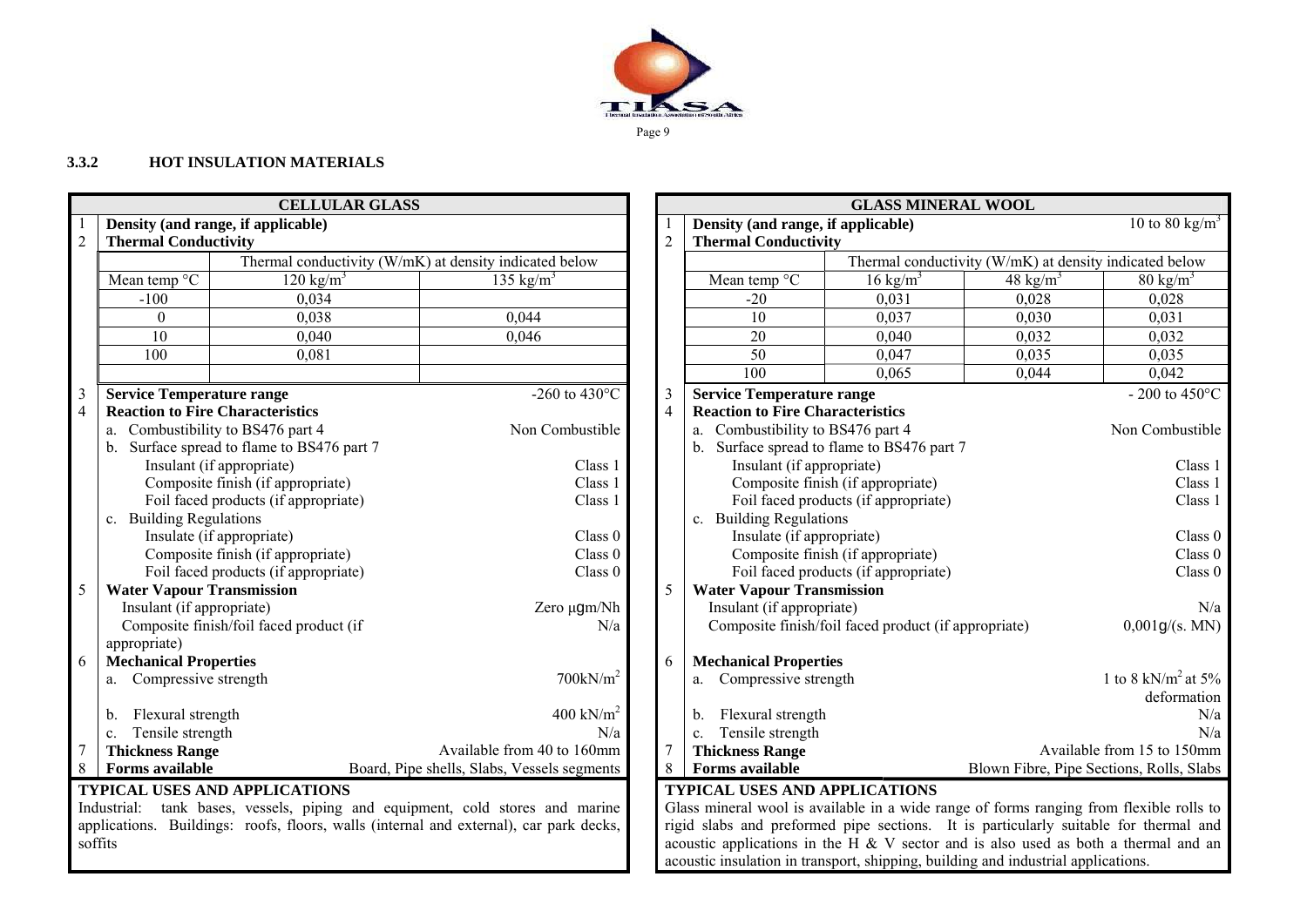

# **3.3.3 HOT INSULATION MATERIALS**

|                |                                                                                     |                                                              | <b>GLASS MINERAL WOOL NEEDLE MAT (E-GLASS TEXTILE TYPE)</b>                                |                |                                                               | <b>MELAMINE FOAM (FLEXIBLE)</b>                      |                                                                                                                                                                              |
|----------------|-------------------------------------------------------------------------------------|--------------------------------------------------------------|--------------------------------------------------------------------------------------------|----------------|---------------------------------------------------------------|------------------------------------------------------|------------------------------------------------------------------------------------------------------------------------------------------------------------------------------|
|                | Density (and range, if applicable)                                                  |                                                              | 130 kg/ $m^3$                                                                              |                | Density (and range, if applicable)                            |                                                      |                                                                                                                                                                              |
| $\overline{2}$ | <b>Thermal Conductivity</b>                                                         |                                                              |                                                                                            | $\overline{2}$ | <b>Thermal Conductivity</b>                                   |                                                      |                                                                                                                                                                              |
|                |                                                                                     |                                                              | Thermal conductivity (W/mK) at density indicated below                                     |                |                                                               |                                                      | Thermal conductivity (W/mK) at density indicated below                                                                                                                       |
|                | Mean temp $\overline{C}$                                                            |                                                              | 130 kg/ $m^3$                                                                              |                | Mean temp °C                                                  |                                                      | 11 kg/m <sup>3</sup>                                                                                                                                                         |
|                | $\theta$                                                                            |                                                              | 0,035                                                                                      |                | 10                                                            |                                                      | 0,034                                                                                                                                                                        |
|                | 50                                                                                  |                                                              | 0,045                                                                                      |                | 20                                                            |                                                      | 0.035                                                                                                                                                                        |
|                | 100                                                                                 |                                                              | 0,056                                                                                      |                | 40                                                            |                                                      | 0,039                                                                                                                                                                        |
|                | 250                                                                                 |                                                              | 0,073                                                                                      |                | 50                                                            |                                                      | 0,040                                                                                                                                                                        |
|                | 350                                                                                 |                                                              | 0,096                                                                                      |                | 80                                                            |                                                      | 0,046                                                                                                                                                                        |
|                | 500                                                                                 |                                                              | 0,141                                                                                      |                |                                                               |                                                      |                                                                                                                                                                              |
| 3              | <b>Service Temperature range</b>                                                    |                                                              | - 200 to $750^{\circ}$ C                                                                   | 3              | <b>Service Temperature range</b>                              |                                                      | 10 to 150°C                                                                                                                                                                  |
| $\overline{4}$ | <b>Reaction to Fire Characteristics</b>                                             |                                                              |                                                                                            | $\overline{4}$ | <b>Reaction to Fire Characteristics</b>                       |                                                      |                                                                                                                                                                              |
|                | a. Combustibility to BS476 part 4                                                   |                                                              | Non Combustible                                                                            |                | a. Combustibility to BS476 part 4                             |                                                      | Combustible                                                                                                                                                                  |
|                |                                                                                     | b. Surface spread to flame to BS476 part 7                   |                                                                                            |                |                                                               | b. Surface spread to flame to BS476 part 7           |                                                                                                                                                                              |
|                | Insulant (if appropriate)                                                           |                                                              | Class 1                                                                                    |                | Insulant (if appropriate)                                     |                                                      | Class 1                                                                                                                                                                      |
|                | Composite finish (if appropriate)<br>Class 1                                        |                                                              |                                                                                            |                | Composite finish (if appropriate)                             | Class 1                                              |                                                                                                                                                                              |
|                |                                                                                     | Foil faced products (if appropriate)                         | Class 1                                                                                    |                |                                                               | Foil faced products (if appropriate)                 | Class 1                                                                                                                                                                      |
|                | c. Building Regulations                                                             |                                                              | Class 0                                                                                    |                | c. Building Regulations                                       |                                                      |                                                                                                                                                                              |
| 5              | <b>Water Vapour Transmission</b>                                                    |                                                              | N/a                                                                                        |                | Insulate (if appropriate)                                     |                                                      | Class 0                                                                                                                                                                      |
| 6              | <b>Mechanical Properties</b>                                                        |                                                              |                                                                                            |                |                                                               | Composite finish (if appropriate)                    | Class 0                                                                                                                                                                      |
|                | Compressive strength<br>a.<br>Flexural strength                                     |                                                              | N/a<br>N/a                                                                                 | 5              |                                                               | Foil faced products (if appropriate)                 | Class 0                                                                                                                                                                      |
|                | $\mathbf{b}$ .<br>Tensile strength                                                  |                                                              | N/a                                                                                        |                | <b>Water Vapour Transmission</b><br>Insulant (if appropriate) |                                                      | 350 µgm/Nh                                                                                                                                                                   |
| 7              | $c_{\cdot}$<br><b>Thickness Range</b>                                               |                                                              | Available from 5 to 25mm                                                                   |                |                                                               | Composite finish/foil faced product (if appropriate) | 0,001g/(s. MN)                                                                                                                                                               |
| 8              | <b>Forms available</b>                                                              |                                                              |                                                                                            | 6              | <b>Mechanical Properties</b>                                  |                                                      |                                                                                                                                                                              |
|                |                                                                                     | <b>TYPICAL USES AND APPLICATIONS</b>                         |                                                                                            |                | Compressive strength                                          |                                                      | 5 to 20 kN/m <sup>2</sup> at 10% deformation                                                                                                                                 |
|                |                                                                                     |                                                              | Mechanically bonded E-Glass needle mat can be used in various acoustic and thermal         |                | a.                                                            |                                                      |                                                                                                                                                                              |
|                | insulation applications.                                                            |                                                              |                                                                                            |                | Flexural strength<br>b.                                       |                                                      | N/a                                                                                                                                                                          |
|                |                                                                                     |                                                              |                                                                                            |                | Tensile strength<br>$c_{-}$                                   |                                                      | $120 \text{ kN/m}^2$                                                                                                                                                         |
|                |                                                                                     |                                                              | E-Glass needle mat is ideal as in infill for high temperature, flexible, thermo-acoustic   | $\overline{7}$ | <b>Thickness Range</b>                                        |                                                      | Available from 10 to 50mm                                                                                                                                                    |
|                |                                                                                     | removable insulation jackets, mats, flange and valve covers. |                                                                                            | 8              | <b>Forms available</b>                                        |                                                      |                                                                                                                                                                              |
|                |                                                                                     |                                                              |                                                                                            |                |                                                               |                                                      |                                                                                                                                                                              |
|                |                                                                                     |                                                              | It is also used for heat treatment and stress relief blankets, exhaust systems, stacks and |                | <b>TYPICAL USES AND APPLICATIONS</b>                          |                                                      |                                                                                                                                                                              |
|                | silvers. The product is non-resin bonded and is able to withstand extreme vibration |                                                              |                                                                                            |                |                                                               |                                                      | Fibre free insulation suitable for use on L.T.H.W. and M.T.H.W. heating services.<br>Applications in market such as food processing, breweries, pharmaceuticals, electronics |
|                | without stakeout.                                                                   |                                                              |                                                                                            |                |                                                               |                                                      | and hospitals. Specified as combined thermal and acoustic insulant in petrochemical                                                                                          |
|                |                                                                                     |                                                              |                                                                                            |                | sector.                                                       |                                                      |                                                                                                                                                                              |

| 1                                                          | Density (and range, if applicable)                                          | <b>MELAMINE FOAM (FLEXIBLE)</b>                      |                                                        |  |  |  |
|------------------------------------------------------------|-----------------------------------------------------------------------------|------------------------------------------------------|--------------------------------------------------------|--|--|--|
|                                                            | <b>Thermal Conductivity</b>                                                 |                                                      |                                                        |  |  |  |
|                                                            |                                                                             |                                                      | Thermal conductivity (W/mK) at density indicated below |  |  |  |
|                                                            | Mean temp °C                                                                |                                                      | 11 kg/ $m^3$                                           |  |  |  |
|                                                            | 10                                                                          |                                                      | 0,034                                                  |  |  |  |
|                                                            | 20                                                                          |                                                      | 0,035                                                  |  |  |  |
|                                                            | 40                                                                          |                                                      | 0,039                                                  |  |  |  |
|                                                            | 50                                                                          |                                                      | 0,040                                                  |  |  |  |
| 80<br>0,046                                                |                                                                             |                                                      |                                                        |  |  |  |
|                                                            |                                                                             |                                                      | 10 to 150°C                                            |  |  |  |
|                                                            | <b>Service Temperature range</b><br><b>Reaction to Fire Characteristics</b> |                                                      |                                                        |  |  |  |
|                                                            | a. Combustibility to BS476 part 4                                           |                                                      | Combustible                                            |  |  |  |
| b.                                                         |                                                                             | Surface spread to flame to BS476 part 7              |                                                        |  |  |  |
|                                                            | Insulant (if appropriate)                                                   |                                                      | Class 1                                                |  |  |  |
|                                                            |                                                                             | Composite finish (if appropriate)                    | Class 1                                                |  |  |  |
|                                                            |                                                                             | Foil faced products (if appropriate)                 | Class 1                                                |  |  |  |
|                                                            | c. Building Regulations                                                     |                                                      |                                                        |  |  |  |
|                                                            | Insulate (if appropriate)                                                   |                                                      | Class 0                                                |  |  |  |
|                                                            |                                                                             | Composite finish (if appropriate)                    | Class 0                                                |  |  |  |
|                                                            |                                                                             | Foil faced products (if appropriate)                 | Class 0                                                |  |  |  |
|                                                            | <b>Water Vapour Transmission</b>                                            |                                                      |                                                        |  |  |  |
|                                                            | Insulant (if appropriate)                                                   |                                                      | $350 \mu$ gm/Nh                                        |  |  |  |
|                                                            |                                                                             | Composite finish/foil faced product (if appropriate) | 0,001g/(s. MN)                                         |  |  |  |
|                                                            | <b>Mechanical Properties</b>                                                |                                                      |                                                        |  |  |  |
| a.                                                         | Compressive strength                                                        |                                                      | 5 to 20 kN/ $m2$ at 10% deformation                    |  |  |  |
| Flexural strength<br>b.                                    |                                                                             |                                                      |                                                        |  |  |  |
| $120 \text{ kN/m}^2$<br>Tensile strength<br>$\mathbf{c}$ . |                                                                             |                                                      |                                                        |  |  |  |
|                                                            | <b>Thickness Range</b>                                                      |                                                      | Available from 10 to 50mm                              |  |  |  |
|                                                            | <b>Forms available</b>                                                      |                                                      |                                                        |  |  |  |

Applications in market such as food processing, breweries, pharmaceuticals, electronics and hospitals. Specified as combined thermal and acoustic insulant in petrochemical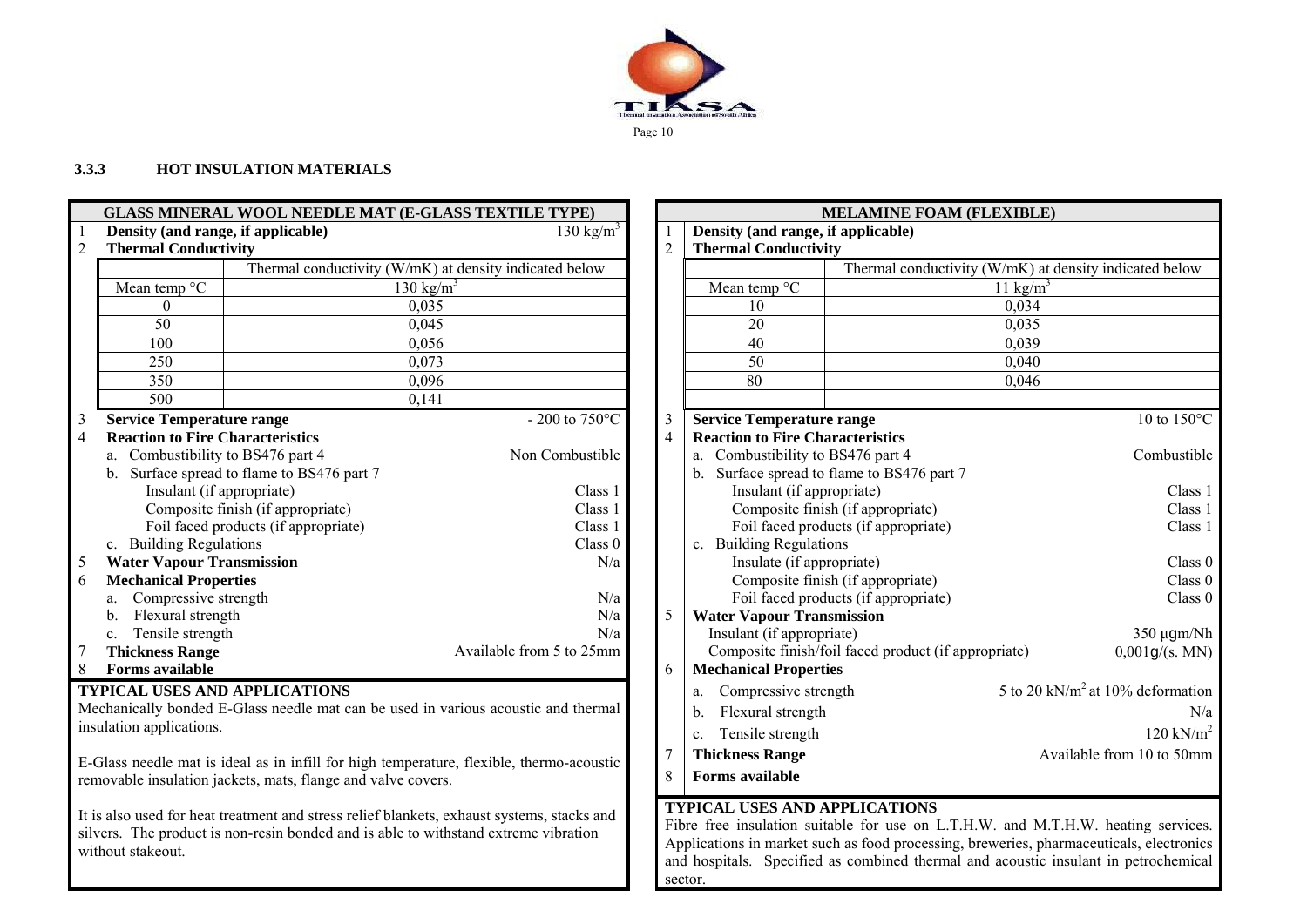

#### **3.3.4 HOT INSULATION MATERIALS**

materials.

| PERLITE EXPANDED |                                         |                                                                                             |                             |                |                                    | <b>ROCK MINERAL WOOL</b>                                                               |                            |                             |
|------------------|-----------------------------------------|---------------------------------------------------------------------------------------------|-----------------------------|----------------|------------------------------------|----------------------------------------------------------------------------------------|----------------------------|-----------------------------|
|                  |                                         | Density (and range, if applicable)                                                          | 50 to 150 kg/m <sup>3</sup> |                |                                    | Density (and range, if applicable)                                                     |                            | 60 to 160 kg/m <sup>3</sup> |
| $\overline{2}$   | <b>Thermal Conductivity</b>             |                                                                                             |                             |                | <b>Thermal Conductivity</b>        |                                                                                        |                            |                             |
|                  |                                         | Thermal conductivity (W/mK) at density indicated below                                      |                             |                |                                    | Thermal conductivity (W/mK) at density indicated below                                 |                            |                             |
|                  | Mean temp °C                            | $80 \text{ kg/m}^3$                                                                         |                             |                | Mean temp °C                       | $60 \text{ kg/m}^3$                                                                    |                            | $80 \text{ kg/m}^3$         |
|                  | 20                                      | 0,057                                                                                       |                             |                | 10                                 | 0.033                                                                                  |                            | 0,033                       |
| $\mathfrak{Z}$   | <b>Service Temperature range</b>        |                                                                                             | -250 to $1000^{\circ}$ C    | 3              | <b>Service Temperature range</b>   |                                                                                        |                            | - 200 to 900 $^{\circ}$ C   |
| $\overline{4}$   | <b>Reaction to Fire Characteristics</b> |                                                                                             |                             | $\overline{4}$ |                                    | <b>Reaction to Fire Characteristics</b>                                                |                            |                             |
|                  |                                         | a. Combustibility to BS476 part 4                                                           | Non Combustible             |                |                                    | a. Combustibility to BS476 part 4                                                      |                            | Non Combustible             |
|                  |                                         | b. Surface spread to flame to BS476 part 7                                                  |                             |                |                                    | b. Surface spread to flame to BS476 part 7                                             |                            |                             |
|                  |                                         | Insulant (if appropriate)                                                                   | Class 1                     |                |                                    | Insulant (if appropriate)                                                              |                            | Class 1                     |
|                  |                                         | Composite finish (if appropriate)                                                           | N/a                         |                |                                    | Composite finish (if appropriate)                                                      |                            | Class 1                     |
|                  |                                         | Foil faced products (if appropriate)                                                        | N/a                         |                |                                    | Foil faced products (if appropriate)                                                   |                            | Class 1                     |
|                  | c. Building Regulations                 |                                                                                             |                             |                | c. Building Regulations            |                                                                                        |                            |                             |
|                  |                                         | Insulate (if appropriate)                                                                   | Class 0                     |                |                                    | Insulate (if appropriate)                                                              |                            | Class 0                     |
|                  |                                         | Composite finish (if appropriate)                                                           | N/a                         |                |                                    | Composite finish (if appropriate)                                                      |                            | Class 0                     |
|                  |                                         | Foil faced products (if appropriate)                                                        | N/a                         |                |                                    | Foil faced products (if appropriate)                                                   |                            | Class 0                     |
| 5                | <b>Water Vapour Transmission</b>        |                                                                                             |                             |                | <b>Water Vapour Transmission</b>   |                                                                                        |                            |                             |
|                  | Insulant (if appropriate)               |                                                                                             | N/a                         |                | Insulant (if appropriate)          |                                                                                        |                            | N/a                         |
|                  |                                         | Composite finish/foil faced product (if appropriate)                                        | N/a                         |                |                                    | Composite finish/foil faced product (if appropriate)                                   |                            | 0,001g/(s. MN)              |
| 6                | <b>Mechanical Properties</b>            |                                                                                             |                             | 6              | <b>Mechanical Properties</b>       |                                                                                        | $60\text{kg/m}$            | $80\text{kg/m}^3$           |
|                  | Compressive strength                    |                                                                                             | N/a                         |                | Compressive strength               |                                                                                        | 7,5                        | 10.5                        |
|                  | Flexural strength<br>b.                 |                                                                                             | N/a                         |                | Flexural strength<br>b.            |                                                                                        |                            |                             |
|                  | Tensile strength<br>$\mathbf{c}$ .      |                                                                                             | N/a                         |                | Tensile strength<br>$\mathbf{c}$ . |                                                                                        |                            | N/a                         |
|                  | <b>Thickness Range</b>                  |                                                                                             | Available from 25 to 300mm  |                | <b>Thickness Range</b>             |                                                                                        | Available from 20 to 120mm |                             |
| $\,8\,$          | <b>Forms available</b>                  |                                                                                             |                             | 8              | Forms available                    | Loose fill, Mats, Pipe section, Rolls, Slabs, Wired                                    |                            |                             |
|                  |                                         |                                                                                             |                             |                |                                    | mattresses (available without a variety of facings)                                    |                            |                             |
|                  |                                         | <b>TYPICAL USES AND APPLICATIONS</b>                                                        |                             |                |                                    | <b>TYPICAL USES AND APPLICATIONS</b>                                                   |                            |                             |
|                  |                                         | Loose fill granular material can be used as structural insulation in domestic roof          |                             |                |                                    | Thermal and acoustic insulation and fire protection of plant, equipment and building   |                            |                             |
|                  |                                         | spaces. Suitable for use below $-180^{\circ}$ C as it contains no organic materials. Can be |                             |                |                                    | structures in the marine, offshore, H & V, heavy industrial, commercial, institutional |                            |                             |
|                  |                                         | used in plasterboard manufacture and insulating renders, concretes and refractory           |                             |                | and domestic sectors.              |                                                                                        |                            |                             |

| Thermal conductivity (W/mK) at density indicated below                        |                                                      |                     |                   |  |  |  |  |  |  |
|-------------------------------------------------------------------------------|------------------------------------------------------|---------------------|-------------------|--|--|--|--|--|--|
| Mean temp °C                                                                  | $60 \text{ kg/m}^3$                                  | $80 \text{ kg/m}^3$ |                   |  |  |  |  |  |  |
| 10                                                                            | 0,033                                                | 0,033               |                   |  |  |  |  |  |  |
| - 200 to $900^{\circ}\mathrm{C}$<br><b>Service Temperature range</b>          |                                                      |                     |                   |  |  |  |  |  |  |
| <b>Reaction to Fire Characteristics</b>                                       |                                                      |                     |                   |  |  |  |  |  |  |
| Combustibility to BS476 part 4<br>a.                                          |                                                      |                     | Non Combustible   |  |  |  |  |  |  |
| Surface spread to flame to BS476 part 7<br>b.                                 |                                                      |                     |                   |  |  |  |  |  |  |
| Insulant (if appropriate)<br>Class 1                                          |                                                      |                     |                   |  |  |  |  |  |  |
|                                                                               | Composite finish (if appropriate)                    |                     | Class 1           |  |  |  |  |  |  |
| Foil faced products (if appropriate)<br>Class 1                               |                                                      |                     |                   |  |  |  |  |  |  |
| c. Building Regulations                                                       |                                                      |                     |                   |  |  |  |  |  |  |
| Insulate (if appropriate)<br>Class 0                                          |                                                      |                     |                   |  |  |  |  |  |  |
|                                                                               | Composite finish (if appropriate)                    |                     | Class 0           |  |  |  |  |  |  |
|                                                                               | Foil faced products (if appropriate)                 |                     | Class 0           |  |  |  |  |  |  |
| <b>Water Vapour Transmission</b>                                              |                                                      |                     |                   |  |  |  |  |  |  |
| Insulant (if appropriate)                                                     |                                                      |                     | N/a               |  |  |  |  |  |  |
|                                                                               | Composite finish/foil faced product (if appropriate) |                     | 0,001g/(s. MN)    |  |  |  |  |  |  |
| <b>Mechanical Properties</b>                                                  |                                                      | $60\text{kg/m}^3$   | $80\text{kg/m}^3$ |  |  |  |  |  |  |
| a. Compressive strength                                                       |                                                      | 7,5                 | 10.5              |  |  |  |  |  |  |
| Flexural strength<br>b.                                                       |                                                      |                     |                   |  |  |  |  |  |  |
| Tensile strength<br>$\mathbf{c}$ .                                            |                                                      |                     | N/a               |  |  |  |  |  |  |
| <b>Thickness Range</b><br>Available from 20 to 120mm                          |                                                      |                     |                   |  |  |  |  |  |  |
| Loose fill, Mats, Pipe section, Rolls, Slabs, Wired<br><b>Forms available</b> |                                                      |                     |                   |  |  |  |  |  |  |
| mattresses (available without a variety of facings)                           |                                                      |                     |                   |  |  |  |  |  |  |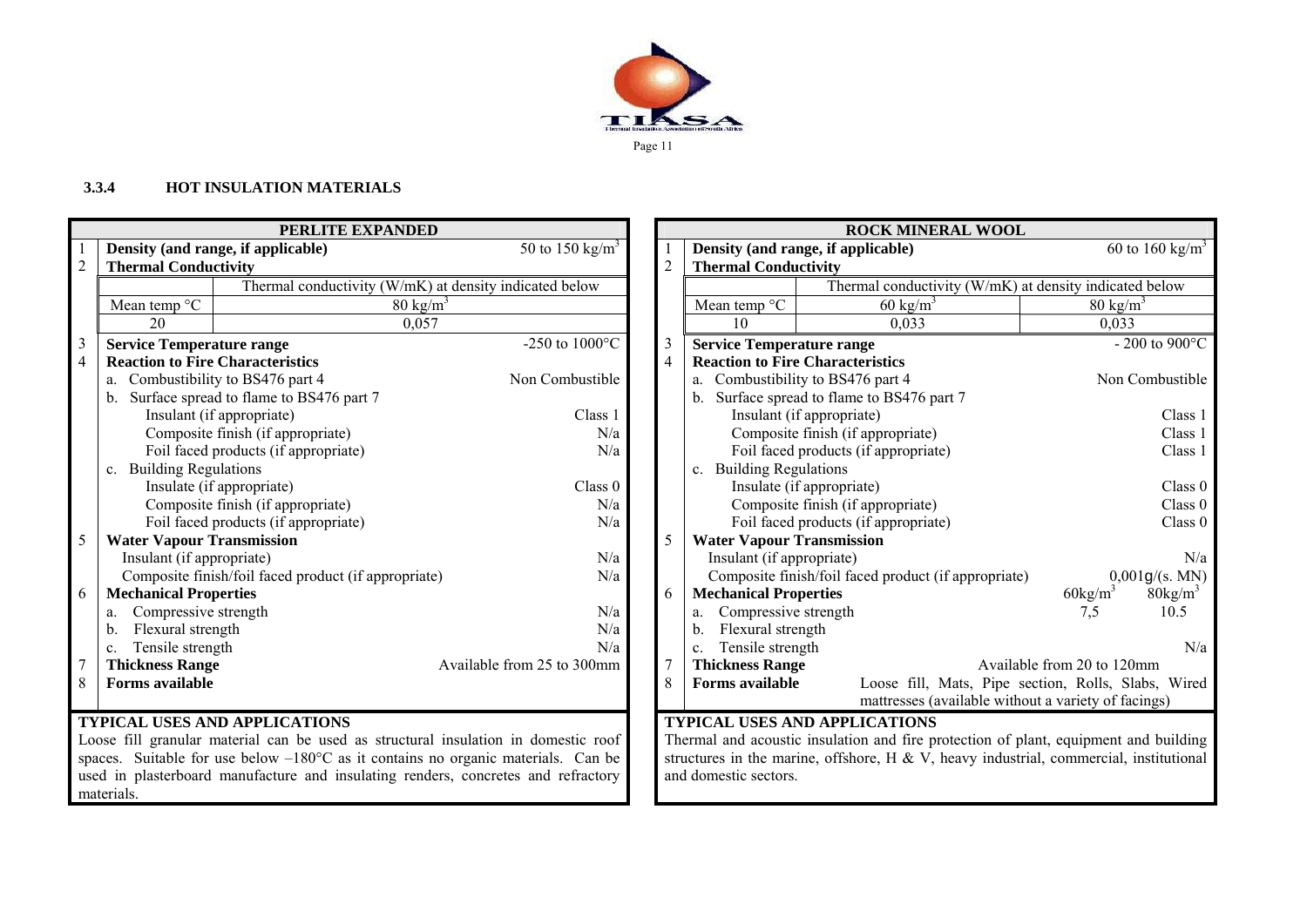

#### **3.3.5 HOT INSULATION MATERIALS**

|                                      | ROCK MINERAL WOOL (HIGH DENSITY)                                                                              |                                                      |                                                                                           |                            |                                  |                                                                                 |                                                                                            |                                      | <b>VERMICULITE</b>                                     |                      |                               |
|--------------------------------------|---------------------------------------------------------------------------------------------------------------|------------------------------------------------------|-------------------------------------------------------------------------------------------|----------------------------|----------------------------------|---------------------------------------------------------------------------------|--------------------------------------------------------------------------------------------|--------------------------------------|--------------------------------------------------------|----------------------|-------------------------------|
|                                      |                                                                                                               | Density (and range, if applicable)                   |                                                                                           |                            |                                  |                                                                                 | Density (and range, if applicable)                                                         |                                      |                                                        |                      | 50 to $150$ kg/m <sup>3</sup> |
| $\overline{2}$                       | <b>Thermal Conductivity</b>                                                                                   |                                                      |                                                                                           |                            |                                  | $\overline{2}$                                                                  | <b>Thermal Conductivity</b>                                                                |                                      |                                                        |                      |                               |
|                                      |                                                                                                               |                                                      | Thermal conductivity (W/mK) at density indicated below                                    |                            |                                  |                                                                                 |                                                                                            |                                      | Thermal conductivity (W/mK) at density indicated below |                      |                               |
|                                      | Mean temp °C                                                                                                  | $100 \text{ kg/m}^3$                                 | $120 \text{ kg/m}^3$                                                                      | $160 \text{ kg/m}^3$       |                                  |                                                                                 | Mean temp °C                                                                               | 96 kg/ $m^3$                         | 101 kg/m <sup>3</sup>                                  | $104 \text{ kg/m}^3$ | $109 \text{ kg/m}^3$          |
|                                      | 10                                                                                                            | 0.033                                                | 0.033                                                                                     | 0,034                      |                                  |                                                                                 | 10                                                                                         |                                      |                                                        |                      | 0.066                         |
|                                      | 50                                                                                                            | 0.037                                                | 0.037                                                                                     | 0,038                      |                                  |                                                                                 | 30                                                                                         |                                      |                                                        | 0,067                |                               |
|                                      | 200                                                                                                           | 0,064                                                | 0,060                                                                                     | 0,059                      |                                  |                                                                                 | 60                                                                                         |                                      | 0,075                                                  |                      |                               |
|                                      |                                                                                                               |                                                      |                                                                                           |                            |                                  |                                                                                 | 150                                                                                        | 0.083                                |                                                        |                      |                               |
| $\overline{\phantom{a}}$             | <b>Service Temperature range</b>                                                                              |                                                      |                                                                                           |                            | -200 to 900 $\mathrm{^{\circ}C}$ | 3                                                                               | <b>Service Temperature range</b>                                                           |                                      |                                                        |                      | 0 to $1300^{\circ}$ C         |
| $\overline{4}$                       | <b>Reaction to Fire Characteristics</b>                                                                       |                                                      |                                                                                           |                            |                                  | 4                                                                               | <b>Reaction to Fire Characteristics</b>                                                    |                                      |                                                        |                      |                               |
|                                      | a. Combustibility to BS476 part 4<br>Non Combustible                                                          |                                                      |                                                                                           |                            |                                  |                                                                                 | a. Combustibility to BS476 part 4                                                          |                                      |                                                        |                      | Non Combustible               |
|                                      | $b_{1}$                                                                                                       | Surface spread to flame to BS476 part 7              |                                                                                           |                            |                                  |                                                                                 | b. Surface spread to flame to BS476 part 7                                                 |                                      |                                                        |                      |                               |
|                                      |                                                                                                               | Insulant (if appropriate)                            |                                                                                           |                            | Class 1                          |                                                                                 | Insulant (if appropriate)                                                                  |                                      |                                                        |                      | Class 1                       |
|                                      |                                                                                                               | Composite finish (if appropriate)                    |                                                                                           |                            | Class 1                          |                                                                                 | Composite finish (if appropriate)                                                          |                                      |                                                        | N/a                  |                               |
| Foil faced products (if appropriate) |                                                                                                               |                                                      |                                                                                           |                            | Class 1                          |                                                                                 |                                                                                            | Foil faced products (if appropriate) |                                                        |                      | N/a                           |
|                                      | c. Building Regulations                                                                                       |                                                      |                                                                                           |                            |                                  | c. Building Regulations                                                         |                                                                                            |                                      |                                                        |                      |                               |
|                                      |                                                                                                               | Insulate (if appropriate)                            |                                                                                           |                            | Class 0                          |                                                                                 | Insulate (if appropriate)                                                                  |                                      |                                                        |                      | Class 0                       |
|                                      |                                                                                                               | Composite finish (if appropriate)                    |                                                                                           |                            | Class 0                          |                                                                                 |                                                                                            | Composite finish (if appropriate)    |                                                        |                      | N/a                           |
|                                      |                                                                                                               | Foil faced products (if appropriate)                 |                                                                                           |                            | Class 0                          |                                                                                 |                                                                                            | Foil faced products (if appropriate) |                                                        |                      | N/a                           |
| 5                                    | <b>Water Vapour Transmission</b>                                                                              |                                                      |                                                                                           |                            |                                  | 5                                                                               | <b>Water Vapour Transmission</b>                                                           |                                      |                                                        |                      |                               |
|                                      | Insulant (if appropriate)                                                                                     |                                                      |                                                                                           |                            | N/a                              |                                                                                 | Insulant (if appropriate)                                                                  |                                      |                                                        |                      | 350 µgm/Nh                    |
|                                      |                                                                                                               | Composite finish/foil faced product (if appropriate) |                                                                                           | 0,001g/(s. MN)             |                                  |                                                                                 | Composite finish/foil faced product (if appropriate)                                       |                                      |                                                        |                      |                               |
| 6                                    | <b>Mechanical Properties</b>                                                                                  |                                                      | $100 \text{ kg/m}^3$                                                                      | 140 kg/m <sup>3</sup>      | $200 \text{ kg/m}^3$             | 6                                                                               | <b>Mechanical Properties</b>                                                               |                                      |                                                        |                      |                               |
|                                      | Compressive strength<br>a.                                                                                    |                                                      | 13                                                                                        | 14,5                       | 16                               |                                                                                 | Compressive strength<br>a.                                                                 |                                      |                                                        |                      | N/a                           |
|                                      | Flexural strength<br>b.                                                                                       |                                                      |                                                                                           |                            | N/a                              |                                                                                 | Flexural strength<br>b.                                                                    |                                      |                                                        |                      | N/a                           |
|                                      | Tensile strength<br>c.                                                                                        |                                                      |                                                                                           |                            | N/a                              |                                                                                 | Tensile strength<br>$c_{\cdot}$                                                            |                                      |                                                        |                      | N/a                           |
| 7                                    | <b>Thickness Range</b>                                                                                        |                                                      |                                                                                           | Available from 20 to 120mm |                                  | <b>Thickness Range</b><br>7<br>Available from depends upon form and application |                                                                                            |                                      |                                                        |                      |                               |
| 8                                    | <b>Forms available</b>                                                                                        |                                                      | Loose fill, Mats, Pipe Sections, Preformed pipe bends,                                    |                            |                                  | 8                                                                               | <b>Forms available</b>                                                                     |                                      |                                                        |                      |                               |
|                                      |                                                                                                               |                                                      | Profiled Panels, Rolls, Slabs, Wired mattresses (available                                |                            |                                  |                                                                                 |                                                                                            |                                      |                                                        |                      |                               |
|                                      |                                                                                                               |                                                      | with or without a variety of facings)                                                     |                            |                                  |                                                                                 |                                                                                            |                                      |                                                        |                      |                               |
|                                      |                                                                                                               | <b>TYPICAL USES AND APPLICATIONS</b>                 |                                                                                           |                            |                                  |                                                                                 | <b>TYPICAL USES AND APPLICATIONS</b>                                                       |                                      |                                                        |                      |                               |
|                                      |                                                                                                               |                                                      | Thermal and acoustic insulation and fire protection of plant, equipment and building      |                            |                                  |                                                                                 | Loose fill granular insulant used in loft insulation, steel works and foundries, hazardous |                                      |                                                        |                      |                               |
|                                      |                                                                                                               |                                                      | structures, etc. in the marine, offshore, heavy industrial and process plant sectors. The |                            |                                  |                                                                                 | goods packaging, insulating concretes, plasters and building boards (both general          |                                      |                                                        |                      |                               |
|                                      | ومنافذ وناقصته والمستور والمستحيل المستور ومناسم ومسور الممنعو والمستحق والمستحق ومستحي وطريق والمتحل ووعاهنا |                                                      |                                                                                           |                            |                                  |                                                                                 | ang and Can anggotatut) to inggleto mendeminal Cturents galeng lengdad gaith officete      |                                      |                                                        |                      |                               |

| Thermal and acoustic insulation and fire protection of plant, equipment and building      |
|-------------------------------------------------------------------------------------------|
| structures, etc. in the marine, offshore, heavy industrial and process plant sectors. The |
| higher density gives improved mechanical properties and lower thermal conductivities      |
| at high mean temperatures.                                                                |

| ROCK MINERAL WOOL (HIGH DENSITY) |                                                      |                                                            |                            |                         |                |                                                      | <b>VERMICULITE</b>                   |                                                        |                       |                               |
|----------------------------------|------------------------------------------------------|------------------------------------------------------------|----------------------------|-------------------------|----------------|------------------------------------------------------|--------------------------------------|--------------------------------------------------------|-----------------------|-------------------------------|
|                                  | Density (and range, if applicable)                   |                                                            |                            |                         |                | Density (and range, if applicable)                   |                                      |                                                        |                       | 50 to $150$ kg/m <sup>3</sup> |
| <b>Thermal Conductivity</b>      |                                                      |                                                            |                            |                         | 2              | <b>Thermal Conductivity</b>                          |                                      |                                                        |                       |                               |
|                                  |                                                      | Thermal conductivity (W/mK) at density indicated below     |                            |                         |                |                                                      |                                      | Thermal conductivity (W/mK) at density indicated below |                       |                               |
| Mean temp $\overline{C}$         | $100 \text{ kg/m}^3$                                 | 120 kg/ $m^3$                                              | $160 \text{ kg/m}^3$       |                         |                | Mean temp °C                                         | 96 kg/m <sup>3</sup>                 | 101 $\text{kg/m}^3$                                    | 104 kg/m <sup>3</sup> | 109 kg/m <sup>3</sup>         |
| 10                               | 0,033                                                | 0,033                                                      | 0,034                      |                         |                | 10                                                   |                                      |                                                        |                       | 0,066                         |
| 50                               | 0.037                                                | 0.037                                                      | 0.038                      |                         |                | 30                                                   |                                      |                                                        | 0,067                 |                               |
| 200                              | 0,064                                                | 0,060                                                      | 0,059                      |                         |                | 60                                                   |                                      | 0,075                                                  |                       |                               |
|                                  |                                                      |                                                            |                            |                         |                | 150                                                  | 0.083                                |                                                        |                       |                               |
| Service Temperature range        |                                                      |                                                            |                            | -200 to $900^{\circ}$ C | 3              | <b>Service Temperature range</b>                     |                                      |                                                        |                       | 0 to $1300^{\circ}$ C         |
|                                  | <b>Reaction to Fire Characteristics</b>              |                                                            |                            |                         | $\overline{4}$ | <b>Reaction to Fire Characteristics</b>              |                                      |                                                        |                       |                               |
|                                  | Combustibility to BS476 part 4                       |                                                            |                            | Non Combustible         |                | Combustibility to BS476 part 4                       |                                      |                                                        |                       | Non Combustible               |
|                                  | Surface spread to flame to BS476 part 7              |                                                            |                            |                         |                | Surface spread to flame to BS476 part 7<br>b.        |                                      |                                                        |                       |                               |
|                                  | Insulant (if appropriate)                            |                                                            |                            | Class 1                 |                | Insulant (if appropriate)                            |                                      |                                                        |                       | Class 1                       |
|                                  | Composite finish (if appropriate)                    |                                                            |                            | Class 1                 |                |                                                      | Composite finish (if appropriate)    |                                                        |                       | N/a                           |
|                                  | Foil faced products (if appropriate)                 |                                                            |                            | Class 1                 |                |                                                      | Foil faced products (if appropriate) |                                                        |                       | N/a                           |
| <b>Building Regulations</b>      |                                                      |                                                            |                            |                         |                | c. Building Regulations                              |                                      |                                                        |                       |                               |
|                                  | Insulate (if appropriate)                            |                                                            |                            | Class 0                 |                | Insulate (if appropriate)                            |                                      |                                                        |                       | Class 0                       |
|                                  | Composite finish (if appropriate)                    |                                                            |                            | Class 0                 |                |                                                      | Composite finish (if appropriate)    |                                                        |                       | N/a                           |
|                                  | Foil faced products (if appropriate)                 |                                                            |                            | Class 0                 |                |                                                      | Foil faced products (if appropriate) |                                                        |                       | N/a                           |
| <b>Water Vapour Transmission</b> |                                                      |                                                            |                            |                         |                | <b>Water Vapour Transmission</b>                     |                                      |                                                        |                       |                               |
| Insulant (if appropriate)        |                                                      |                                                            |                            | N/a                     |                | Insulant (if appropriate)                            |                                      |                                                        |                       | $350 \mu$ gm/Nh               |
|                                  | Composite finish/foil faced product (if appropriate) |                                                            |                            | 0,001g/(s. MN)          |                | Composite finish/foil faced product (if appropriate) |                                      |                                                        |                       |                               |
| <b>Mechanical Properties</b>     |                                                      | $100 \text{ kg/m}^3$                                       | 140 kg/m <sup>3</sup>      | $200 \text{ kg/m}^3$    | 6              | <b>Mechanical Properties</b>                         |                                      |                                                        |                       |                               |
| Compressive strength             |                                                      | 13                                                         | 14,5                       | 16                      |                | Compressive strength<br>a.                           |                                      |                                                        |                       | N/a                           |
| Flexural strength                |                                                      |                                                            |                            | N/a                     |                | Flexural strength<br>b.                              |                                      |                                                        |                       | N/a                           |
| Tensile strength                 |                                                      |                                                            |                            | N/a                     |                | Tensile strength<br>c.                               |                                      |                                                        |                       | N/a                           |
| <b>Thickness Range</b>           |                                                      |                                                            | Available from 20 to 120mm |                         |                | <b>Thickness Range</b>                               |                                      | Available from depends upon form and application       |                       |                               |
| F <b>orms available</b>          |                                                      | Loose fill, Mats, Pipe Sections, Preformed pipe bends,     |                            |                         |                | <b>Forms available</b>                               |                                      |                                                        |                       |                               |
|                                  |                                                      | Profiled Panels, Rolls, Slabs, Wired mattresses (available |                            |                         |                |                                                      |                                      |                                                        |                       |                               |
|                                  |                                                      | with or without a variety of facings)                      |                            |                         |                |                                                      |                                      |                                                        |                       |                               |

#### **TYPICAL USES AND APPLICATIONS**

Loose fill granular insulant used in loft insulation, steel works and foundries, hazardous goods packaging, insulating concretes, plasters and building boards (both general purpose and fire resistant) to insulate mechanical fitments when bonded with silicate solutions to form suitable shapes.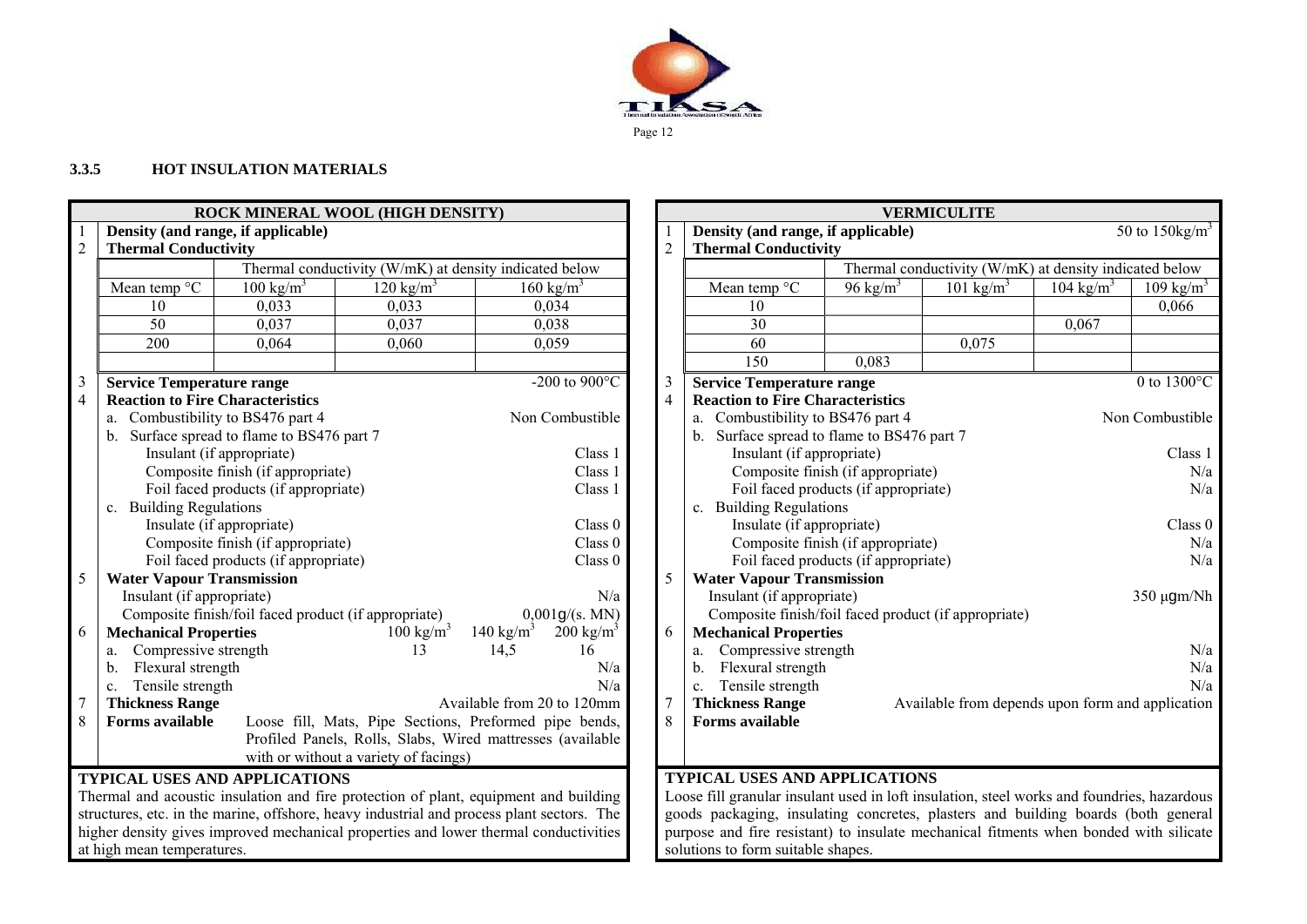

# **3.4 RECOMMENDED THICKNESS OF HOT INSULATION**

NB: This should be regarded as a general guide, and depending on relative fuel cost and cost of applied insulation, the indicated thickness need not necessarily be the most economic thickness of insulation.

Criteria used in selection below:

- To achieve an approximate cold surface temperature of 55°C
- Ambient of 20°C
- Zero wind speed
- Galvanized cladding

# 3.4.1 **FIBREGLASS**

| <b>FIBIREGLASS FLAT SURFACES</b><br>3.4.1.1                    |                                                                                                                                                                                                                                                                                                                                                                           |                                        |  |  |  |  |
|----------------------------------------------------------------|---------------------------------------------------------------------------------------------------------------------------------------------------------------------------------------------------------------------------------------------------------------------------------------------------------------------------------------------------------------------------|----------------------------------------|--|--|--|--|
| <b>Operating</b><br>temperature range<br>$({}^{\circ}{\bf C})$ | <b>Fibreglass insulation density</b><br>(kg/m3)                                                                                                                                                                                                                                                                                                                           | <b>Thickness of insulation</b><br>(mm) |  |  |  |  |
| Up to $200$                                                    | 24                                                                                                                                                                                                                                                                                                                                                                        | 40                                     |  |  |  |  |
| 201 to 250                                                     | 24                                                                                                                                                                                                                                                                                                                                                                        | 40                                     |  |  |  |  |
| 251 to 300                                                     | 47,5                                                                                                                                                                                                                                                                                                                                                                      | $70*$                                  |  |  |  |  |
| 301 to 350                                                     | 64                                                                                                                                                                                                                                                                                                                                                                        | $75*$                                  |  |  |  |  |
| 351 to 400                                                     | 64                                                                                                                                                                                                                                                                                                                                                                        | $100*$                                 |  |  |  |  |
| 401 to 450                                                     | 64                                                                                                                                                                                                                                                                                                                                                                        | $125*$                                 |  |  |  |  |
|                                                                | $\mathbf{u}$ , $\mathbf{v}$ , $\mathbf{v}$ , $\mathbf{v}$ , $\mathbf{v}$ , $\mathbf{v}$ , $\mathbf{v}$ , $\mathbf{v}$ , $\mathbf{v}$ , $\mathbf{v}$ , $\mathbf{v}$ , $\mathbf{v}$ , $\mathbf{v}$ , $\mathbf{v}$ , $\mathbf{v}$ , $\mathbf{v}$ , $\mathbf{v}$ , $\mathbf{v}$ , $\mathbf{v}$ , $\mathbf{v}$ , $\mathbf{v}$ , $\mathbf{v}$ ,<br>$\mathbf{1}$<br>$\mathbf{r}$ |                                        |  |  |  |  |

Remarks: \* Non-standard thickness

Double layer recommended. With double layer, first layer should be 40 to 50mm. Second layer can be in lower density product, but this should be checked with the insulation supplier.

# 3.4.1.2 **FIBREGLASS PREFORMED PIPE SECTION**

| <b>Operating temperature</b><br>range $(^{\circ}C)$ | <b>Nominal bore range</b><br>(Mm) | <b>Thickness of</b><br>insulation (mm) |
|-----------------------------------------------------|-----------------------------------|----------------------------------------|
| 0 to 100                                            |                                   | 15                                     |
| 101 to $200$                                        |                                   | 20                                     |
| 201 to 250                                          |                                   | 25                                     |
| 251 to 300                                          | $15 - 32$                         | 40                                     |
| 301 to 350                                          |                                   | 50                                     |
| 351to 400                                           |                                   | $60*$                                  |
|                                                     |                                   |                                        |
| 0 to 100                                            |                                   | 20                                     |
| 101 to 200                                          |                                   | 25                                     |
| 201 to 250                                          | $40 - 100$                        | 40                                     |
| 251 to 300                                          |                                   | 50                                     |
| 301 to 350                                          |                                   | $60*$                                  |
| 351 to 400                                          |                                   | $70*$                                  |
| 0 to 200                                            |                                   | 25                                     |
| 201 to 250                                          |                                   | 40                                     |
| 251 to 300                                          | $125 - 200$                       | 50                                     |
| 301 to 350                                          |                                   | $70*$                                  |
| 351 to 400                                          |                                   | $80*$                                  |
| 0 to 200                                            |                                   | 35                                     |
| 201 to 250                                          |                                   | 40                                     |
| 251 to 300                                          | $225 - 400$                       | 50                                     |
| 301 to 350                                          |                                   | $70*$                                  |
| 351 to 400                                          |                                   | $90*$                                  |
|                                                     | Remarks: * Non-standard thickness |                                        |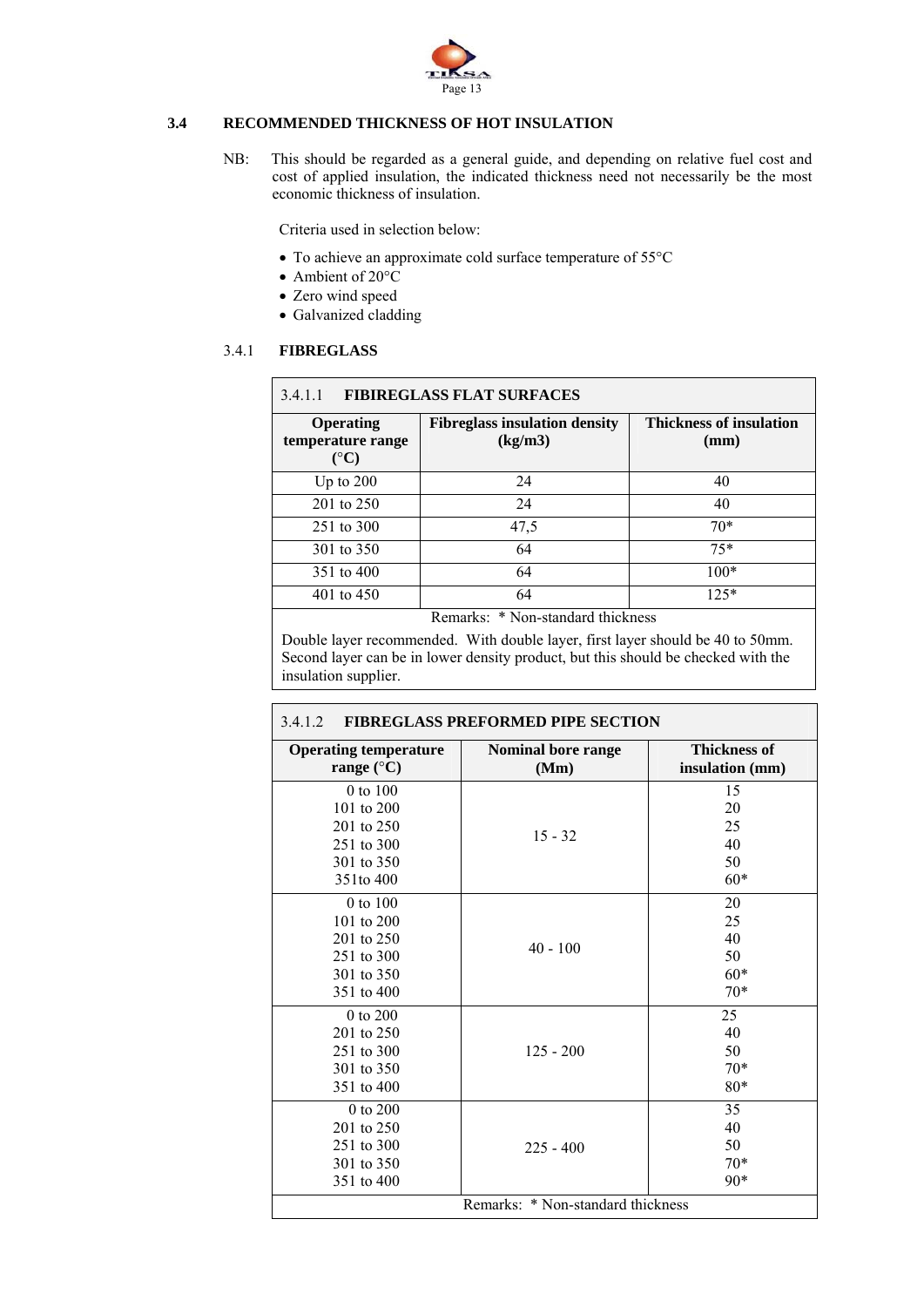

# 3.4.2 **ROCKWOOL**

# 3.4.2.1 **FLAT SURFACES**

| <b>Operating Temperature</b> | Most suitable product |                |  |  |  |
|------------------------------|-----------------------|----------------|--|--|--|
| $({}^{\circ}C)$              | Density (kg/m3)       | Thickness (mm) |  |  |  |
| $50 - 199$                   | 60                    | 25             |  |  |  |
| $200 - 249$                  | 60                    | 40             |  |  |  |
| 250-299                      | 80                    | 50             |  |  |  |
| 300-349                      | 80                    | 75             |  |  |  |
| 350-399                      | 100                   | 75             |  |  |  |
| 400-449                      | 120                   | 75             |  |  |  |
| 450-499                      | 120                   | 100            |  |  |  |
| 500-549                      | 160                   | 100            |  |  |  |
| 550-599                      | 160                   | 40             |  |  |  |
| (Two layers)                 | $+120$                | 75             |  |  |  |
| 600-649                      | 160                   | 50             |  |  |  |
| (Two layers)                 | $+120$                | 100            |  |  |  |
| 650-700                      | 160                   | 50             |  |  |  |
| (Three layers)               | $+120$                | 50             |  |  |  |
|                              | $+100$                | 100            |  |  |  |

| 3.4.2.2<br>ROCKWOOL - Preformed pipe section        |                                   |                                        |  |  |  |  |
|-----------------------------------------------------|-----------------------------------|----------------------------------------|--|--|--|--|
| <b>Operating temperature</b><br>range $(^{\circ}C)$ | <b>Nominal bore range</b><br>(mm) | <b>Thickness of insulation</b><br>(mm) |  |  |  |  |
| 0 to 100                                            |                                   | 20                                     |  |  |  |  |
| 101 to 200                                          |                                   | 20                                     |  |  |  |  |
| 201 to 250                                          | $15 - 32$                         | 25                                     |  |  |  |  |
| 251 to 300                                          |                                   | 30                                     |  |  |  |  |
| 301 to 350                                          |                                   | 40                                     |  |  |  |  |
| 351 to 400                                          |                                   | 50                                     |  |  |  |  |
| 0 to 100                                            |                                   | 20                                     |  |  |  |  |
| 101 to 200                                          | $40 - 100$                        | 25                                     |  |  |  |  |
| 201 to 250                                          |                                   | 30                                     |  |  |  |  |
| 251 to 300                                          |                                   | 40                                     |  |  |  |  |
| 301 to 350                                          |                                   | 50                                     |  |  |  |  |
| 351 to 400                                          |                                   | 60                                     |  |  |  |  |
| 0 to 200                                            |                                   | 25                                     |  |  |  |  |
| 201 to 250                                          |                                   | 30                                     |  |  |  |  |
| 251 to 300                                          |                                   | 40                                     |  |  |  |  |
| 301 to 350                                          | $125 - 200$                       | 50                                     |  |  |  |  |
| 351 to 400                                          |                                   | 60                                     |  |  |  |  |
| 0 to 200                                            |                                   | 25                                     |  |  |  |  |
| 201 to 250                                          |                                   | 30                                     |  |  |  |  |
| 251 to 300                                          | $225 - 400$                       | 40                                     |  |  |  |  |
| 301 to 350                                          |                                   | 50                                     |  |  |  |  |
| 351 to 400                                          |                                   | 60                                     |  |  |  |  |
| 0 to 200                                            |                                   | 40                                     |  |  |  |  |
| 201 to 250                                          |                                   | 40                                     |  |  |  |  |
| 251 to 300                                          | 350-400                           | 50                                     |  |  |  |  |
| 301 to 350                                          |                                   | 60                                     |  |  |  |  |
| 351 to 400                                          |                                   | 70                                     |  |  |  |  |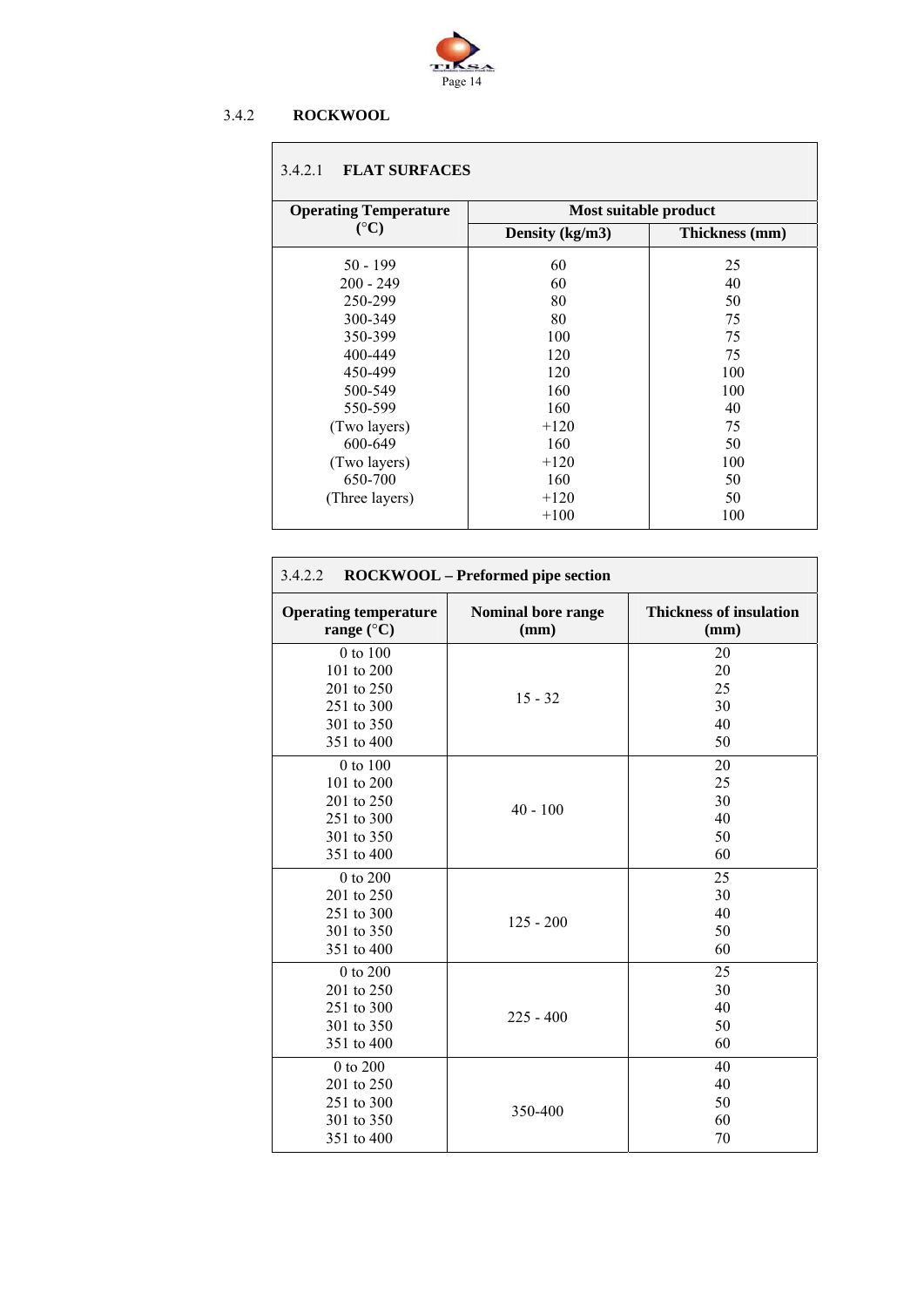

# **3.5 APPLICATION OF HOT INSULATION**

Pipe section, mattress or any flexible insulation may be used for pipe work. However, practical reasons preclude the use of mattress or flexible insulation where the outside diameter of the pipe or the outside diameter of any previous layer of insulation is 200mm or less.

Where mattress or materials of low density are used and metal is the protection medium, supports should be provided for the metal at not more than 1-metre intervals where the pipe work is horizontal or inclined up to 45°. Between 45° and the vertical the spacing of the supports is dependent on temperature and expansion requirements. (Refer BS 5970).

As a guide, the expansion allowances on pipe work are generally 1mm per running meter per 100°C of temperature. In all applications of insulation the material must be well butted together and in the case of multi-layer applications all joints of each subsequent layer must be staggered from the previous layer. Weld pins or clips, binding wire and strapping are used for securing the insulation as a single or composite system dependent on the circumstances.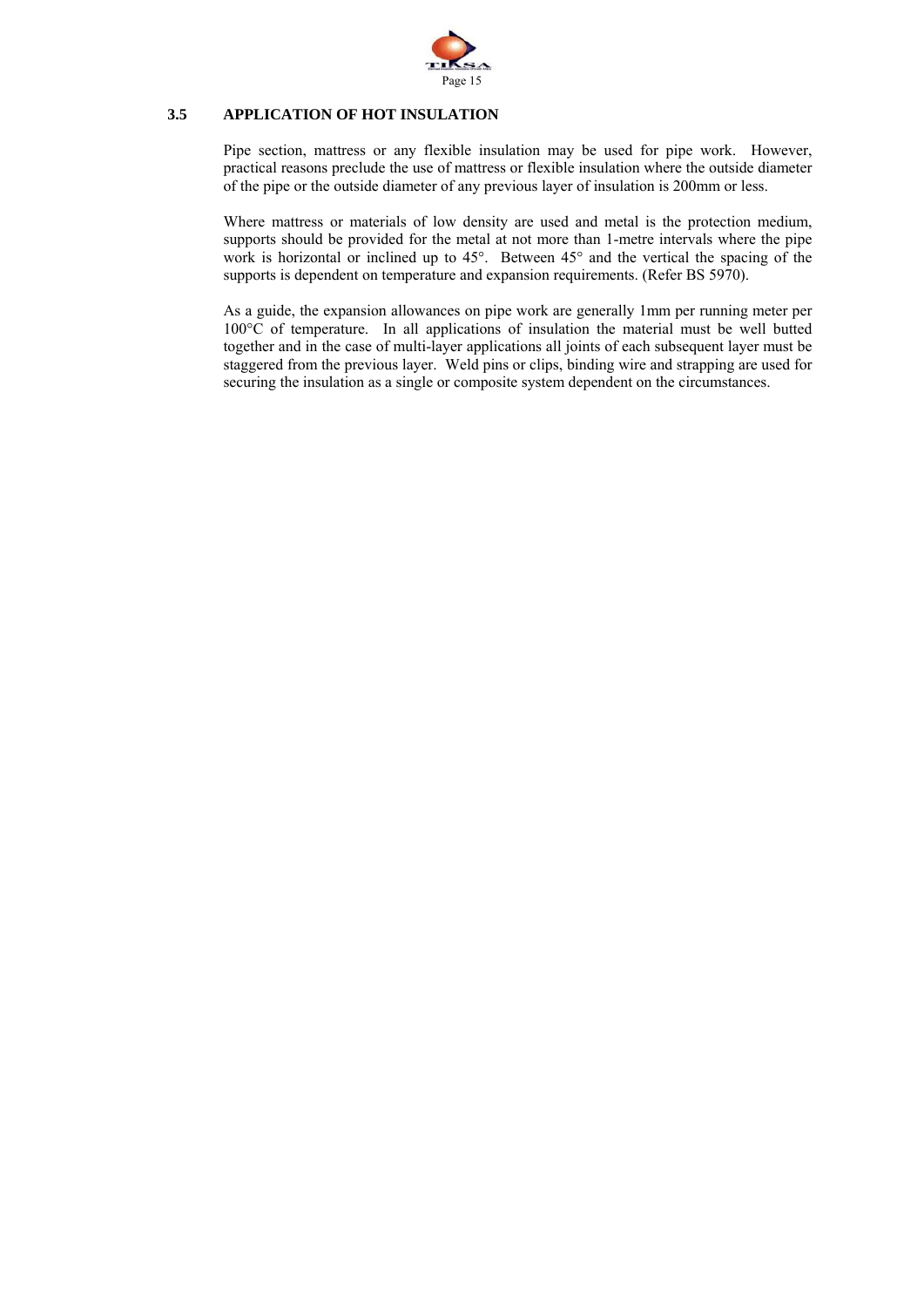

## **4. COLD INSULATION**

#### **4.1 GENERAL NOTES**

 Cold insulation should be considered and where operating temperatures are below ambient where protection is required against heat gain, condensation or freezing.

 In designing an insulation system where formulae and surface coefficients are used they should be to an appropriate international standard, for example, BS 5422 is recommended. In selection of material density, it should be considered whether insulation requires being load bearing or not.

 For whatever purpose cold insulation is required, the insulation system is only as good as its vapour barrier and the care with which it is installed. A vapour barrier is a membrane of very low permeance placed on the warm side of insulation to limit the flow of water vapour into the insulation. Table **7** of BS 5970 shows the water vapour permeance of various insulation materials.

 Where there is a differential in temperature or humidity between the cold surface of the equipment and the ambient temperature a differential water vapour pressure occurs. The greater the temperature differential, the greater the differential water vapour pressure. Water vapour should not be confused with moisture. Water vapour is a transparent, tasteless and odourless gas capable of permeating through most materials depending on the pressure differential on either side of the insulation.

 Permeability of water through a vapour barrier is expressed in Metric Perms in the metric system. A Metric Perm is the passage of 1 gram of water through a material with a surface area of  $1m^2$  for 24 hours and a pressure difference of 1mm Hg.

 Many materials, which are moisture-resistant, are not necessarily vapour-resistant. All insulation materials are susceptible to water vapour penetration to various degrees. If penetration is not prevented, the water vapour condenses to moisture or ice when its temperature reaches the dew point. This will, in time, saturate the insulation thereby rendering it useless. To prevent this from taking place, a vapour barrier is applied on the warm side of the insulation.

Even a pinhole through the vapour barrier can eventually render the insulation system useless; therefore the selection of a vapour barrier needs careful consideration. Foil or sheet usually have the better permeability rating but foil has poor resistance to mechanical damage and needs a protective cover or protective laminate. Sheet metal has a good rating but requires great care in the sealing of joints and fastenings.

 Water, solvent and mastic based vapour barriers tend to be resistant to mechanical damage. Their permeability rating varies from water based at the bottom of the scale to cured resins at the top. Most of these types, however**,** need to be suitably reinforced.

 When using water-based formulations, they dry out, and in doing so leave minute pinholes. It is therefore essential that the manufacturer's recommended thickness be considered as a minimum to prevent pinholes extending continuously through the coating and, as a further precaution, the application must consist of multiple coats.

In the case of solvent based vapour barriers the manufacturer's application procedures must be carefully followed, as the danger of solvent entrapment exists due to premature over coating resulting in surface "bubbles".

 Resin-cured vapour barriers are excellent but again the manufacturer's recommended thickness should be considered minimum. Adherence to the manufacturer's mixing proportions is mandatory. The application must be multiple coats. Vapour barrier applications are only as good as the applicator. Where the insulation terminates, the vapour barrier must be returned to the cold equipment so as to totally encapsulate the insulation.

 In selecting a vapour barrier, material comparisons should be made between the various permeability ratings as supplied by manufacturers as there may be vast differences between materials as reference to Table 7 of BS 5970 shows.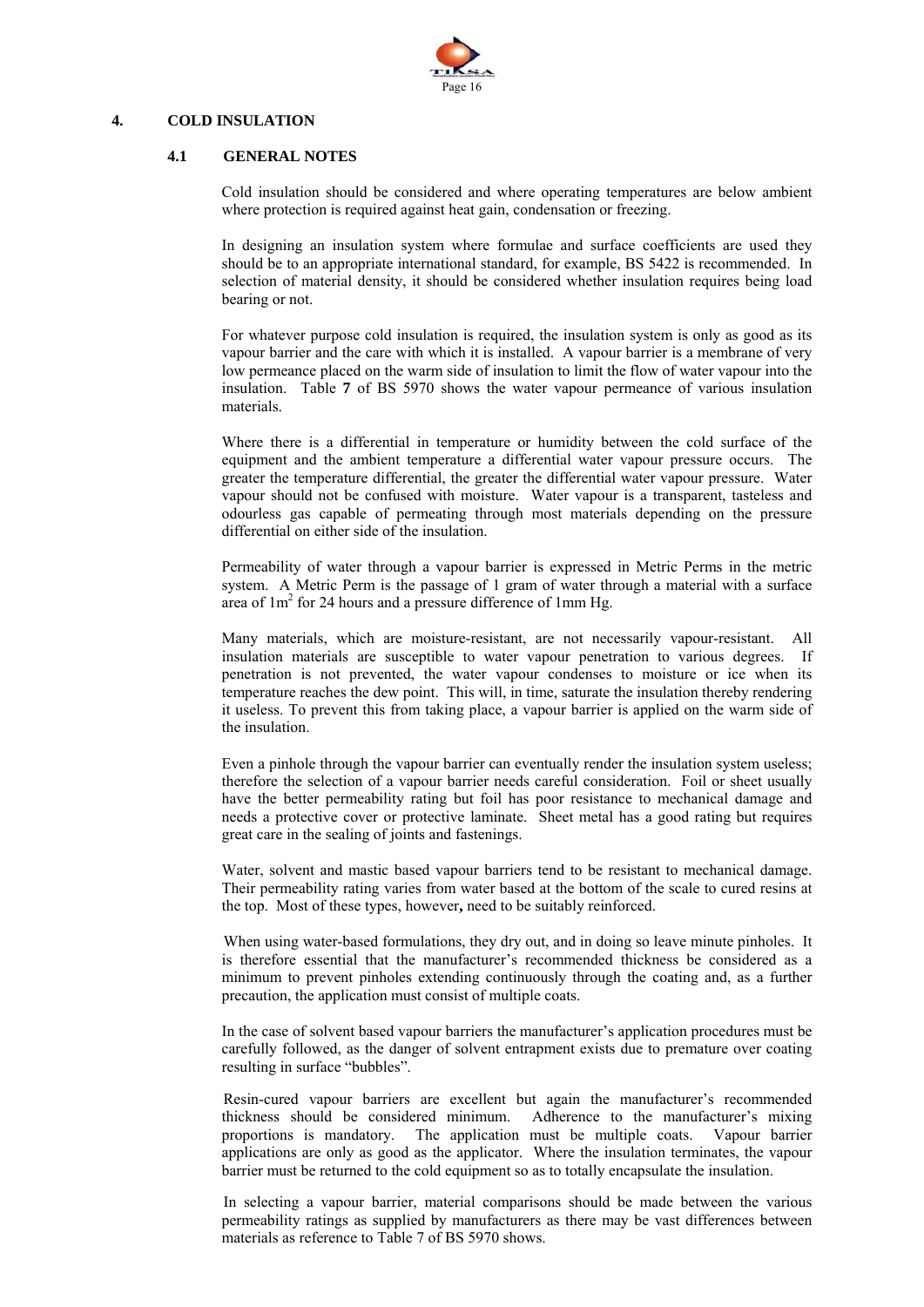

 Care should be taken to ensure that the choice of vapour barriers does not affect the fire performance of the whole assembly of insulating and finishing materials (see 4.2).

 The design of the cold insulation system should assume that at some time a breakdown of the vapour barrier might occur.

 In such an event, and in the case of cold rooms, it is better that the water vapour has an unhindered path to the cold surface to enable it to be drawn off by the refrigeration equipment. In the case of pipe work and vessels, it is preferable that the water vapour has free passage to the cold surface where the resultant water or ice will be encased by the insulation.

 A break in the vapour barrier of the insulation system will eventually cause the system to fail but its effective life will have been prolonged by a design which permits the through transmission of water vapour.

 Adhesives or mastics for the application of insulation should be used with care as vapour dams may be created which would negate the principle of the previous paragraph.

If one has limited experience, it is recommended that a member of TIASA be consulted before embarking on cold insulation. Whatever the primary reason for cold insulation, it should be designed to prevent condensation.

 Condensation occurs when water vapour in the atmosphere comes in contact with a surface at a temperature of less or equal to the dew point. Therefore, if the surface temperature is less than the dew point, condensation will occur.

 The presence of condensation on the warm side of the vapour barrier has no detrimental effect on the insulation but, nevertheless, it is a condition, which has to be avoided. To prevent condensation, the insulation thickness should be so designed that temperature on the warm side of the vapour barrier is above the dew point.

 In calculating the thickness of insulation required to prevent condensation, it is prudent to know or assume conditions of high relative humidity. If the fluid inside the pipe or vessel is likely to remain static for long periods when the ambient temperature is below the freezing point of the fluid, it is important that this shall be stated. Also, the fluid in small diameter pipes may be especially susceptible to freezing, particularly if the rate of flow is intermittent or slow, it may be necessary to consider the use of supplementary means of heating, possibly only in local areas, like heat tracing.

# **4.2 VACUUM INSULATION PANELS**

# **4.2.1 VACUUM INSULATION**

Vacuum insulation is an advanced thermal insulation technology that significantly outperforms closed-cell foams, foam beads or fibre blankets. While these traditional systems attempt to trap gases to reduce the transfer of heat, vacuum insulation removes the gases within the insulating space. With the space evacuated or placed 'under vacuum', the molecular presence and movement needed to transfer heat is greatly reduced.

# **4.2.2 VACUUM INSULATION PANELS**

Vacuum Insulation panels, or VIP's, consist of a filler material called a 'core' that is encapsulated by a thin, super-barrier film, such as a metal foil or metallic film laminate. The encapsulated system is then evacuated to a vacuum between 0,13 and 1,30 Pa and sealed. The actual vacuum required depends on the specific core material used and the desired thermal resistance or 'R-value' of the finished panel. The core, when under vacuum, serves to interrupt the 'mean free path' of what few heat transmitting molecules remain in the panel, while also withstanding external pressures that can be as high as 101,3 kPa due to the forces exerted on the VIP from atmospheric pressure. Being nearly impervious to outside gases, the barrier film sustains the required vacuum level (and thus, R-value) for the desired life of the panel. To trap any molecules entering the panel or the modest 'out gassing' that may occur from the VIP component materials, water and/or gas adsorbing materials are also placed inside the panel to maintain the vacuum for the intended life of the VIP.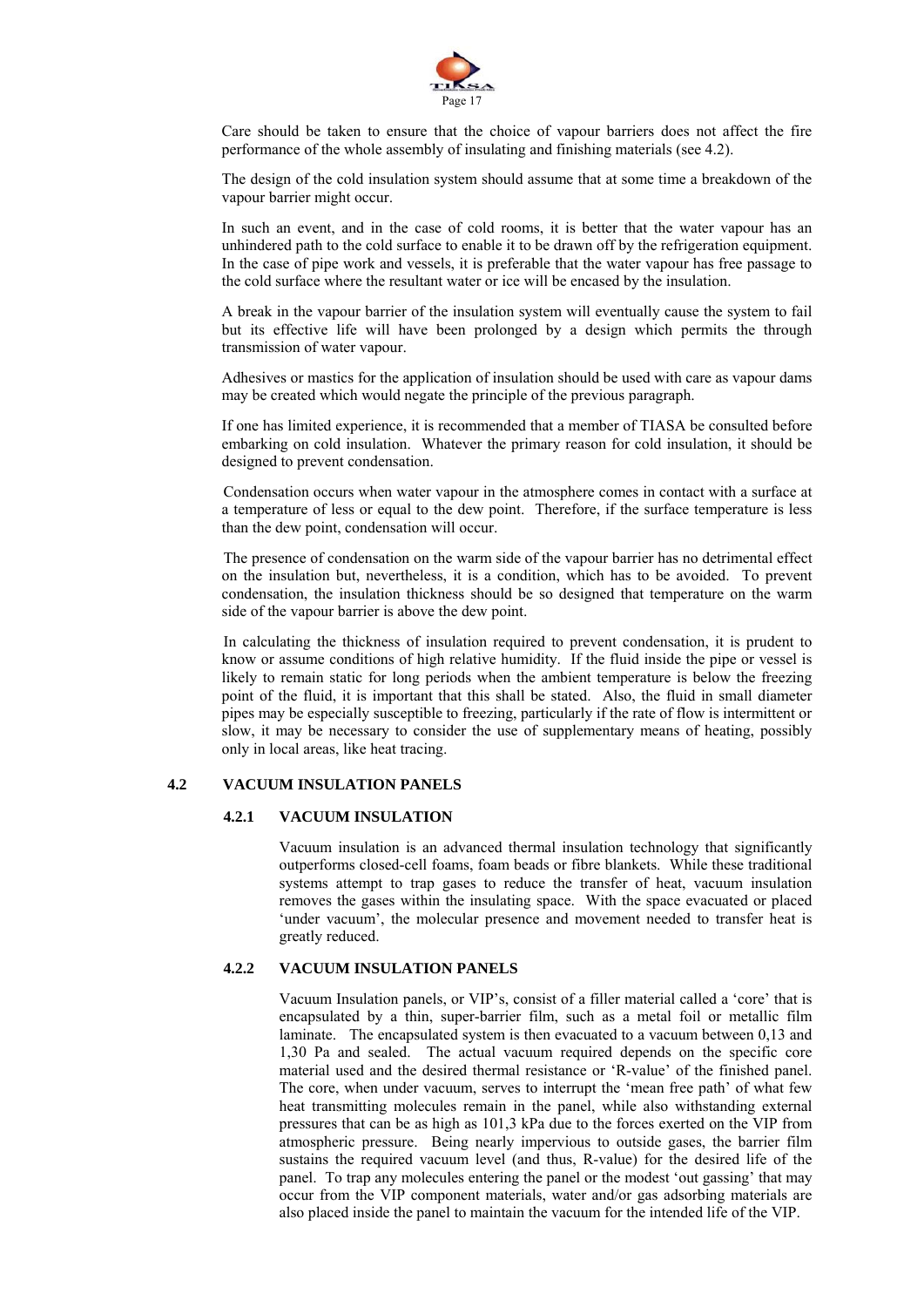

# **4.2.3 PRODUCT SUMMARY**

The vacuum insulation 'core' is 100 percent open-cell, micro cellular polystyrene foam used as filler in VIP's. When vacuum levels are held between 13 and 130 Pa, the insulating potential for VIP's is three to seven times greater than conventional insulating systems. Therefore, where thinner or more reliable insulation is required, VIP's can offer significant design flexibility and cost savings. The insulation core is available as grey board stock in various grades and thickness to meet the performance needs of the marketplace.

# **4.3 VACUUM INSULATION FOR CRYOGENIC PIPING AND VESSELS**

This is a system that utilizes an outer metal jacket, which is installed around the pipe or vessel containing the medium in such a way so as to achieve a cavity between the outside of the pipe/vessel and the jacket.

This cavity is then placed under a negative pressure and a vacuum sustained.

This insulating system is conventionally utilized for maintaining cryogenic products such as oxygen and nitrogen at temperatures of -196°C and -187°C respectively.

#### **4.4 SELECTION COLD INSULATION OF MATERIALS**

Closed-cell insulation is the most commonly specified material used for cold work because it possesses a degree of resistance to water vapour and because the thermal conductivity (K factor) of some of these materials is better than the fibrous alternative products.

Selection of insulation materials should be carefully considered where the possibility of steam purging of the equipment is required or for other reasons which may cause the temperature to be increased to a level which exceeds the maximum limiting temperature of the insulation materials, i.e., material then deteriorate.

Special precautions to prevent the possibility of combustion must be exercised when insulating piping, fittings or equipment containing oxygen, as the insulation system should then not contain any organics. It is therefore strongly recommended that the material suppliers are consulted prior selection of the insulation material. The fibrous materials referred to in section 3.3 may be used for cold insulation where conditions such as fire resistance so demand. However, because of their poor resistance to water vapour, extra care must be taken in the selection and application of the vapour barrier.

In case of fire, certain insulation systems may generate appreciable quantities of smoke and noxious and toxic fumes. Consideration should be given to the choice of materials, bearing in mind their location, for example, in enclosed areas or adjacent to air ducts through which smoke or fumes may spread as per the local requirement and specifications.

If there is a potential hazard from contamination by oil or other flammable chemicals, a suitably resistant finish, for example, metal sheet or appropriate non-absorbent coating, shall be applied over the vulnerable areas. The lapped joints of sheet finishes shall be arranged to shed contaminating fluids away from the insulating material.

# **4.5 PRODUCT SELECTION GUIDE – COLD INSULATION**

Please note: Information provided in the following tables is generic information suitable for feasibility studies and cost estimates.

> Actual figures may differ from manufacturer to manufacturer and must be confirmed with the individual manufacturer.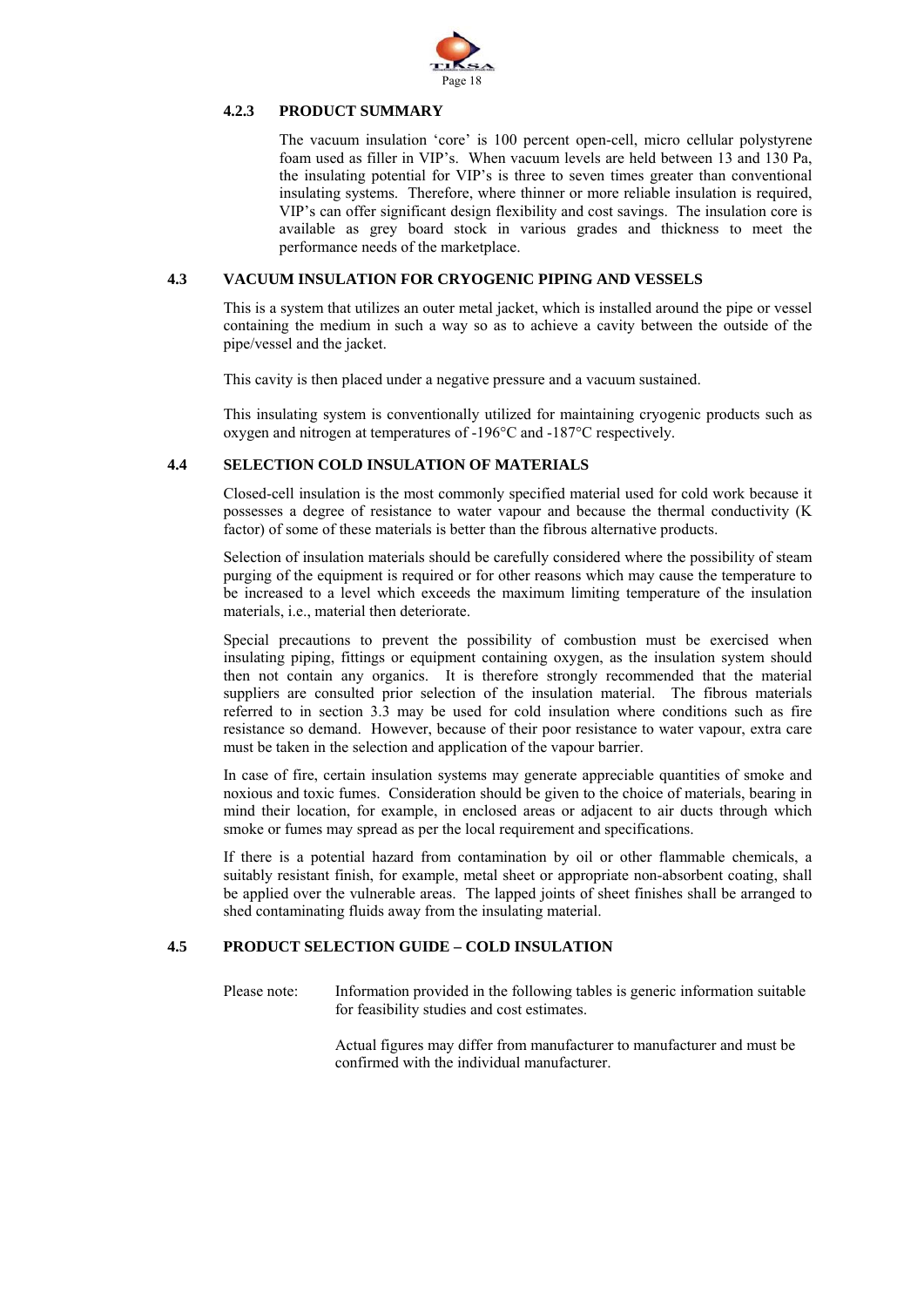

# **4.5.1 PRODUCT SELECTION GUIDE – COLD INSULATION**

|                         |                                         | <b>CELLULAR GLASS</b>                                                    |                                             |                |                                         | <b>CORK</b>                                                                               |                            |
|-------------------------|-----------------------------------------|--------------------------------------------------------------------------|---------------------------------------------|----------------|-----------------------------------------|-------------------------------------------------------------------------------------------|----------------------------|
|                         |                                         | Density (and range, if applicable)                                       |                                             |                | Density (and range, if applicable)      |                                                                                           |                            |
| $\overline{2}$          | <b>Thermal Conductivity</b>             |                                                                          |                                             | $\overline{2}$ | <b>Thermal Conductivity</b>             |                                                                                           |                            |
|                         |                                         | Thermal conductivity (W/mK) at density indicated below                   |                                             |                |                                         | Thermal conductivity (W/mK) at density indicated below                                    |                            |
|                         | Mean temp °C                            | $120 \text{ kg/m}^3$                                                     | 135 kg/m <sup>3</sup>                       |                | Mean temp $\mathrm{C}$                  | 112 kg/m <sup>3</sup>                                                                     |                            |
|                         | $-100$                                  | 0.034                                                                    |                                             |                |                                         |                                                                                           |                            |
|                         | $\theta$                                | 0.038                                                                    | 0,044                                       |                | 10                                      | 0,038                                                                                     |                            |
|                         | 10                                      | 0,040                                                                    | 0.046                                       |                |                                         |                                                                                           |                            |
|                         | 100                                     | 0,081                                                                    |                                             |                |                                         |                                                                                           |                            |
| $\overline{\mathbf{3}}$ | <b>Service Temperature range</b>        |                                                                          | -260 to 430 $^{\circ}$ C                    | $\overline{3}$ | <b>Service Temperature range</b>        |                                                                                           | $-180$ to $100^{\circ}$    |
| $\overline{4}$          | <b>Reaction to Fire Characteristics</b> |                                                                          |                                             | $\overline{4}$ | <b>Reaction to Fire Characteristics</b> |                                                                                           |                            |
|                         | a.                                      | Combustibility to BS476 part 4                                           | Non Combustible                             |                | a. Combustibility to BS476 part 4       |                                                                                           | Combustib                  |
|                         |                                         | Surface spread to flame to BS476 part 7                                  |                                             |                | $b_{-}$                                 | Surface spread to flame to BS476 part 7                                                   |                            |
|                         |                                         | Insulant (if appropriate)                                                | Class 1                                     |                | Insulant (if appropriate)               |                                                                                           | Class                      |
|                         |                                         | Composite finish (if appropriate)                                        | Class 1                                     |                |                                         | Composite finish (if appropriate)                                                         | Class                      |
|                         |                                         | Foil faced products (if appropriate)                                     | Class 1                                     |                |                                         | Foil faced products (if appropriate)                                                      | Class                      |
|                         | c. Building Regulations                 |                                                                          |                                             |                | c. Building Regulations                 |                                                                                           |                            |
|                         |                                         | Insulate (if appropriate)                                                | Class 0                                     |                | Insulate (if appropriate)               |                                                                                           | Exceeds limi               |
|                         |                                         | Composite finish (if appropriate)                                        | Class 0                                     |                |                                         | Composite finish (if appropriate)                                                         | Up to Class                |
|                         |                                         | Foil faced products (if appropriate)                                     | Class 0                                     |                |                                         | Foil faced products (if appropriate)                                                      | Up to Class                |
| 5                       | <b>Water Vapour Transmission</b>        |                                                                          |                                             | 5              | <b>Water Vapour Transmission</b>        |                                                                                           |                            |
|                         | Insulant (if appropriate)               |                                                                          | Zero µgm/Nh                                 |                | Insulant (if appropriate)               |                                                                                           | 20 to 40 $\mu$ gm/N        |
|                         |                                         | Composite finish/foil faced product (if appropriate)                     | N/a                                         |                |                                         | Composite finish/foil faced product (if appropriate)                                      | 0,001g/(s. M)              |
| 6                       | <b>Mechanical Properties</b>            |                                                                          |                                             |                | <b>Mechanical Properties</b>            |                                                                                           |                            |
|                         | Compressive strength<br>a.              |                                                                          | $700$ k $N/m^2$                             | 6              | Compressive strength<br>a.              |                                                                                           | $KN/m2$ at 10% deformation |
|                         | Flexural strength<br>b.                 |                                                                          | 400 kN/ $m2$                                |                | Flexural strength<br>b.                 |                                                                                           |                            |
|                         | Tensile strength<br>c.                  |                                                                          | N/a                                         |                | Tensile strength<br>c.                  |                                                                                           |                            |
|                         | <b>Thickness Range</b>                  |                                                                          | Available from 40 to 160mm                  | $\overline{7}$ | <b>Thickness Range</b>                  |                                                                                           | Available from 13 to 305m  |
| $8\,$                   | <b>Forms</b> available                  |                                                                          | Board, Pipe shells, Slabs, Vessels segments | 8              | <b>Forms</b> available                  |                                                                                           | Pipe Insulatio             |
|                         |                                         | <b>TYPICAL USES AND APPLICATIONS</b>                                     |                                             |                | <b>TYPICAL USES AND APPLICATIONS</b>    |                                                                                           |                            |
|                         | Industrial:                             | tank bases, vessels, piping and equipment, cold stores and marine        |                                             |                |                                         | Available as slabs and pipe sections used as a roof insulating material either on its own |                            |
|                         | applications.                           | Buildings: roofs, floors, walls (internal and external), car park decks, |                                             |                |                                         | or laminated to rigid cellular plastic foams. A resilient material, which can withstan    |                            |
|                         | soffits.                                |                                                                          |                                             |                |                                         | foot traffic. Suitable for use on chilled water and industrial refrigeration pipe work.   |                            |

|                                                                                    |                                         | <b>CELLULAR GLASS</b>                                             |                                             |                |                                            | <b>CORK</b>                                                                               |                            |
|------------------------------------------------------------------------------------|-----------------------------------------|-------------------------------------------------------------------|---------------------------------------------|----------------|--------------------------------------------|-------------------------------------------------------------------------------------------|----------------------------|
|                                                                                    |                                         | Density (and range, if applicable)                                |                                             |                | Density (and range, if applicable)         |                                                                                           |                            |
|                                                                                    | <b>Thermal Conductivity</b>             |                                                                   |                                             | 2              | <b>Thermal Conductivity</b>                |                                                                                           |                            |
|                                                                                    |                                         | Thermal conductivity (W/mK) at density indicated below            |                                             |                |                                            | Thermal conductivity (W/mK) at density indicated below                                    |                            |
|                                                                                    | Mean temp °C                            | 120 kg/ $m^3$                                                     | 135 kg/m <sup>3</sup>                       |                | Mean temp °C                               | $112 \text{ kg/m}^3$                                                                      |                            |
|                                                                                    | $-100$                                  | 0,034                                                             |                                             |                |                                            |                                                                                           |                            |
|                                                                                    | $\theta$                                | 0,038                                                             | 0,044                                       |                | 10                                         | 0,038                                                                                     |                            |
|                                                                                    | 10                                      | 0,040                                                             | 0,046                                       |                |                                            |                                                                                           |                            |
|                                                                                    | 100                                     | 0,081                                                             |                                             |                |                                            |                                                                                           |                            |
|                                                                                    | <b>Service Temperature range</b>        |                                                                   | -260 to 430 $^{\circ}$ C                    | 3              | <b>Service Temperature range</b>           |                                                                                           | $-180$ to $100^{\circ}$ C  |
| 4                                                                                  | <b>Reaction to Fire Characteristics</b> |                                                                   |                                             | $\overline{4}$ | <b>Reaction to Fire Characteristics</b>    |                                                                                           |                            |
|                                                                                    |                                         | a. Combustibility to BS476 part 4                                 | Non Combustible                             |                | a. Combustibility to BS476 part 4          |                                                                                           | Combustible                |
|                                                                                    |                                         | b. Surface spread to flame to BS476 part 7                        |                                             |                | b. Surface spread to flame to BS476 part 7 |                                                                                           |                            |
|                                                                                    |                                         | Insulant (if appropriate)                                         | Class 1                                     |                | Insulant (if appropriate)                  |                                                                                           | Class 3                    |
|                                                                                    |                                         | Composite finish (if appropriate)                                 | Class 1                                     |                |                                            | Composite finish (if appropriate)                                                         | Class 1                    |
|                                                                                    |                                         | Foil faced products (if appropriate)                              | Class 1                                     |                |                                            | Foil faced products (if appropriate)                                                      | Class 1                    |
|                                                                                    | c. Building Regulations                 |                                                                   |                                             |                | c. Building Regulations                    |                                                                                           |                            |
|                                                                                    |                                         | Insulate (if appropriate)                                         | Class 0                                     |                | Insulate (if appropriate)                  |                                                                                           | <b>Exceeds limits</b>      |
|                                                                                    |                                         | Composite finish (if appropriate)                                 | Class 0                                     |                |                                            | Composite finish (if appropriate)                                                         | Up to Class 0              |
|                                                                                    |                                         | Foil faced products (if appropriate)                              | Class 0                                     |                |                                            | Foil faced products (if appropriate)                                                      | Up to Class 0              |
|                                                                                    | <b>Water Vapour Transmission</b>        |                                                                   |                                             |                | <b>Water Vapour Transmission</b>           |                                                                                           |                            |
|                                                                                    | Insulant (if appropriate)               |                                                                   | Zero µgm/Nh                                 |                | Insulant (if appropriate)                  |                                                                                           | 20 to 40 $\mu$ gm/Nh       |
|                                                                                    |                                         | Composite finish/foil faced product (if appropriate)              | N/a                                         |                |                                            | Composite finish/foil faced product (if appropriate)                                      | 0,001g/(s. MN)             |
| 6                                                                                  | <b>Mechanical Properties</b>            |                                                                   |                                             |                | <b>Mechanical Properties</b>               |                                                                                           |                            |
|                                                                                    | Compressive strength                    |                                                                   | $700$ kN/m <sup>2</sup>                     | 6              | Compressive strength                       |                                                                                           | $KN/m2$ at 10% deformation |
|                                                                                    | Flexural strength<br>$b_{1}$            |                                                                   | 400 kN/ $m2$                                |                | Flexural strength<br>$b_{\cdot}$           |                                                                                           |                            |
|                                                                                    | c. Tensile strength                     |                                                                   | N/a                                         |                | Tensile strength<br>$c_{\cdot}$            |                                                                                           |                            |
|                                                                                    | <b>Thickness Range</b>                  |                                                                   | Available from 40 to 160mm                  | 7              | <b>Thickness Range</b>                     |                                                                                           | Available from 13 to 305mm |
|                                                                                    | <b>Forms available</b>                  |                                                                   | Board, Pipe shells, Slabs, Vessels segments | 8              | <b>Forms available</b>                     |                                                                                           | Pipe Insulation            |
|                                                                                    |                                         | <b>TYPICAL USES AND APPLICATIONS</b>                              |                                             |                | <b>TYPICAL USES AND APPLICATIONS</b>       |                                                                                           |                            |
|                                                                                    | Industrial:                             | tank bases, vessels, piping and equipment, cold stores and marine |                                             |                |                                            | Available as slabs and pipe sections used as a roof insulating material either on its own |                            |
| enplications. Buildings: roofs floors wells (internal and external) car park decks |                                         |                                                                   |                                             |                |                                            | or laminated to rigid cellular plastic foams. A resilient material which can withstand    |                            |

or laminated to rigid cellular plastic foams. A resilient material, which can withstand foot traffic. Suitable for use on chilled water and industrial refrigeration pipe work.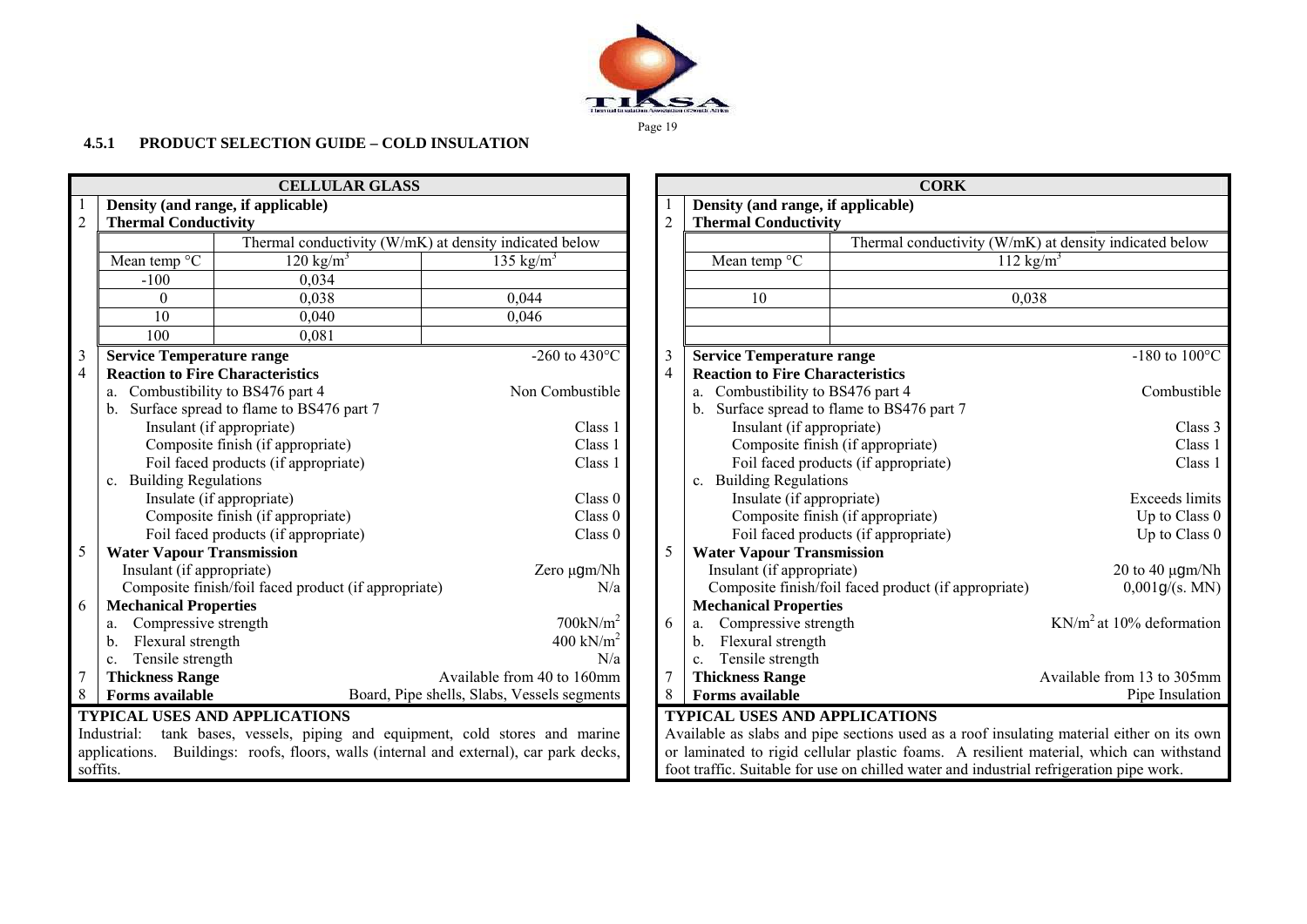

# **4.5.2 PRODUCT SELECTION GUIDE – COLD INSULATION**

| <b>GLASS MINERAL WOOL</b> |                                                                  |                                                                                   |                                                        |                                                                                         |                 |                                                 | GLASS MINERAL WOOL NEEDLE MAT (E-GLASS TEXTILE TYPE)         |                                                                                            |
|---------------------------|------------------------------------------------------------------|-----------------------------------------------------------------------------------|--------------------------------------------------------|-----------------------------------------------------------------------------------------|-----------------|-------------------------------------------------|--------------------------------------------------------------|--------------------------------------------------------------------------------------------|
|                           |                                                                  | Density (and range, if applicable)                                                |                                                        | 10 to 80 kg.m <sup>3</sup>                                                              |                 | Density (and range, if applicable)              |                                                              | 130 kg/ $m^3$                                                                              |
| $\sqrt{2}$                | <b>Thermal Conductivity</b>                                      |                                                                                   |                                                        |                                                                                         | $\overline{2}$  | <b>Thermal Conductivity</b>                     |                                                              |                                                                                            |
|                           |                                                                  |                                                                                   | Thermal conductivity (W/mK) at density indicated below |                                                                                         |                 |                                                 |                                                              | Thermal conductivity (W/mK) at density indicated below                                     |
|                           | Mean temp °C                                                     | $16 \text{ kg/m}^3$                                                               | 47.5 $\text{kg/m}^3$                                   | $80 \text{ kg/m}^3$                                                                     |                 | Mean temp °C                                    |                                                              | 130 kg/ $\overline{m^3}$                                                                   |
|                           | $-20$                                                            | 0,031                                                                             | 0,028                                                  | 0,028                                                                                   |                 | $\theta$                                        |                                                              | 0,035                                                                                      |
|                           | 10                                                               | 0,037                                                                             | 0,030                                                  | 0,031                                                                                   |                 | 50                                              |                                                              | 0,045                                                                                      |
|                           | 20                                                               | 0,040                                                                             | 0,032                                                  | 0,032                                                                                   |                 | 100                                             |                                                              | 0,056                                                                                      |
|                           | $\overline{50}$                                                  | 0,047                                                                             | 0,035                                                  | 0,035                                                                                   |                 | 250                                             |                                                              | 0,073                                                                                      |
|                           | 100                                                              | 0,065                                                                             | 0,044                                                  | 0,042                                                                                   |                 | 350                                             |                                                              | 0,096                                                                                      |
|                           |                                                                  |                                                                                   |                                                        |                                                                                         |                 | 500                                             |                                                              | 0,141                                                                                      |
| $\overline{3}$            | <b>Service Temperature range</b>                                 |                                                                                   |                                                        | -200 to 450 $^{\circ}$ C                                                                | $\mathfrak{Z}$  | <b>Service Temperature range</b>                |                                                              | -200 to $750^{\circ}$ C                                                                    |
| $\overline{4}$            |                                                                  | <b>Reaction to Fire Characteristics</b>                                           |                                                        |                                                                                         | $\overline{4}$  | <b>Reaction to Fire Characteristics</b>         |                                                              |                                                                                            |
|                           |                                                                  | a. Combustibility to BS476 part 4                                                 |                                                        | Non Combustible                                                                         |                 | a. Combustibility to BS476 part 4               |                                                              | Non Combustible                                                                            |
|                           |                                                                  | b. Surface spread to flame to BS476 part 7                                        |                                                        |                                                                                         |                 |                                                 | b. Surface spread to flame to BS476 part 7                   |                                                                                            |
|                           |                                                                  | Insulant (if appropriate)                                                         |                                                        | Class 1                                                                                 |                 | Insulant (if appropriate)                       |                                                              | Class 1                                                                                    |
|                           |                                                                  | Composite finish (if appropriate)                                                 |                                                        | Class 1                                                                                 |                 |                                                 | Composite finish (if appropriate)                            | Class 1                                                                                    |
|                           |                                                                  | Foil faced products (if appropriate)                                              |                                                        | Class 1                                                                                 |                 |                                                 | Foil faced products (if appropriate)                         | Class 1                                                                                    |
|                           | c. Building Regulations                                          |                                                                                   |                                                        |                                                                                         |                 | c. Building Regulations                         |                                                              | Class $0$                                                                                  |
|                           |                                                                  | Insulate (if appropriate)                                                         |                                                        | Class 0                                                                                 | $5\overline{)}$ | <b>Water Vapour Transmission</b>                |                                                              | N/a                                                                                        |
|                           |                                                                  | Composite finish (if appropriate)                                                 |                                                        | Class 0                                                                                 | 6               | <b>Mechanical Properties</b>                    |                                                              |                                                                                            |
| $\overline{5}$            | <b>Water Vapour Transmission</b>                                 | Foil faced products (if appropriate)                                              |                                                        | Class 0                                                                                 |                 | a. Compressive strength<br>b. Flexural strength |                                                              | N/a<br>N/a                                                                                 |
|                           | Insulant (if appropriate)                                        |                                                                                   |                                                        | N/a                                                                                     |                 | Tensile strength<br>$c_{\cdot}$                 |                                                              | N/a                                                                                        |
|                           |                                                                  | Composite finish/foil faced product (if appropriate)                              |                                                        | 0.001g/(s. MN)                                                                          | $\tau$          | <b>Thickness Range</b>                          |                                                              | Available from 5 to 25mm                                                                   |
| 6                         | <b>Mechanical Properties</b>                                     |                                                                                   |                                                        |                                                                                         | 8               | <b>Forms available</b>                          |                                                              |                                                                                            |
|                           | Compressive strength<br>a.                                       |                                                                                   |                                                        | 1 to 8 kN/m <sup>2</sup> at 5% deformation                                              |                 | <b>TYPICAL USES AND APPLICATIONS</b>            |                                                              |                                                                                            |
|                           |                                                                  |                                                                                   |                                                        |                                                                                         |                 |                                                 |                                                              |                                                                                            |
|                           | Flexural strength<br>$\mathbf b$                                 |                                                                                   |                                                        | N/a                                                                                     |                 |                                                 |                                                              | Mechanically bonded E-Glass needle mat can be used in various acoustic and thermal         |
|                           | Tensile strength<br>$\mathbf{c}$ .                               |                                                                                   |                                                        | N/a                                                                                     |                 | insulation applications.                        |                                                              |                                                                                            |
|                           | <b>Thickness Range</b>                                           |                                                                                   |                                                        | Available from 15 to 150mm                                                              |                 |                                                 |                                                              |                                                                                            |
|                           | 8<br>Forms available<br>Blown Fibre, Pipe Sections, Rolls, Slabs |                                                                                   |                                                        |                                                                                         |                 |                                                 |                                                              | E-Glass needle mat is ideal as in infill for high temperature, flexible, thermo-acoustic   |
|                           |                                                                  | <b>TYPICAL USES AND APPLICATIONS</b>                                              |                                                        |                                                                                         |                 |                                                 | removable insulation jackets, mats, flange and valve covers. |                                                                                            |
|                           |                                                                  |                                                                                   |                                                        | Glass mineral wool is available in a wide range of forms ranging from flexible rolls to |                 |                                                 |                                                              |                                                                                            |
|                           |                                                                  |                                                                                   |                                                        | rigid slabs and preformed pipe sections. It is particularly suitable for thermal and    |                 |                                                 |                                                              | It is also used for heat treatment and stress relief blankets, exhaust systems, stacks and |
|                           |                                                                  |                                                                                   |                                                        | acoustic applications in the H $\&$ V sector and is also used as both a thermal and an  |                 |                                                 |                                                              | silvers. The product is non-resin bonded and is able to withstand extreme vibration        |
|                           |                                                                  | acoustic insulation in transport, shipping, building and industrial applications. |                                                        |                                                                                         |                 | without stakeout.                               |                                                              |                                                                                            |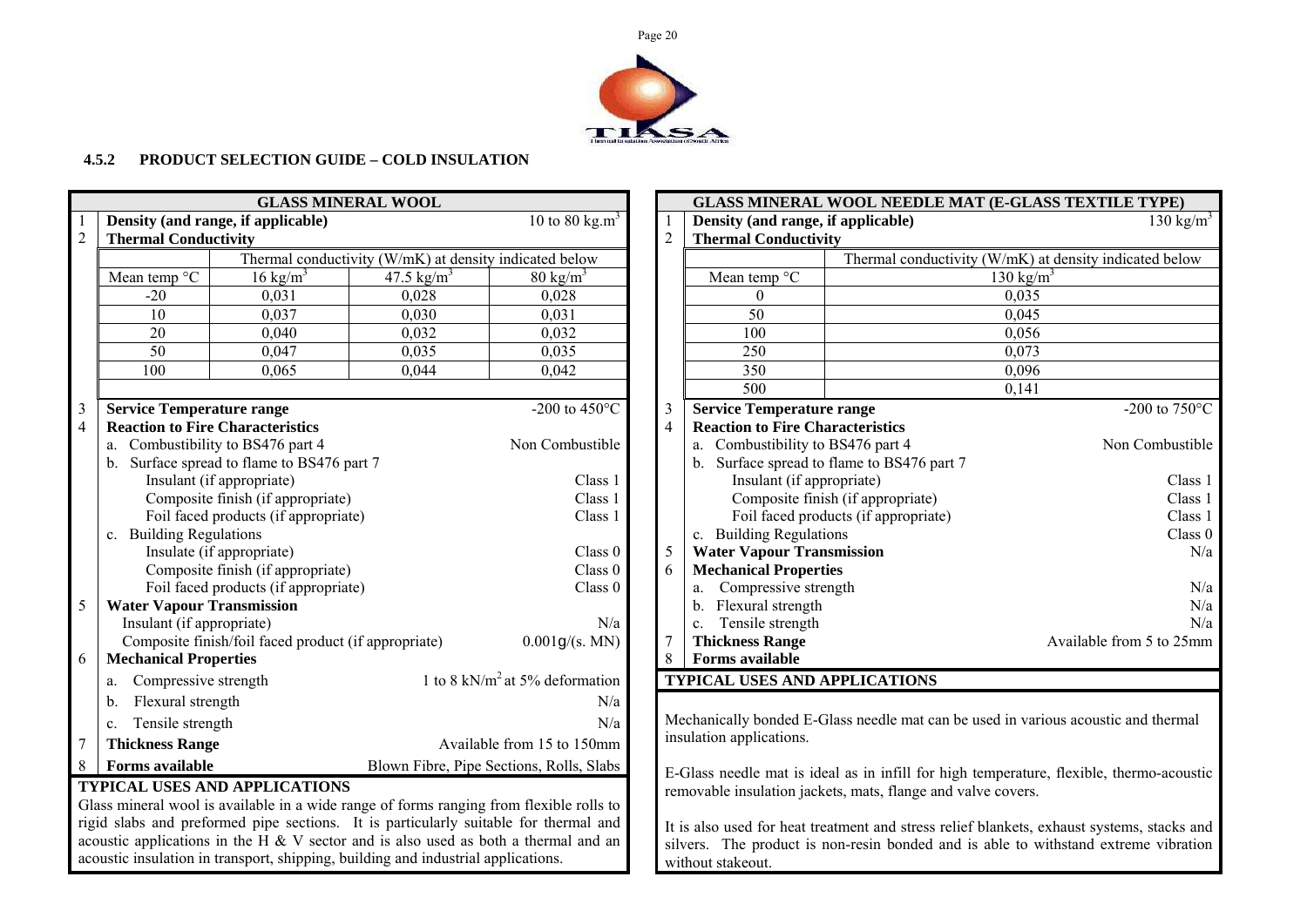

# **4.5.3 PRODUCT SELECTION GUIDE – COLD INSULATION**

|                                                                                                                                                                         |                                                 | <b>NITRILE RUBBER EXPANDED</b>                       |                                                                                        |                |                                                         | PERLITE EXPANDED                                                                           |                             |
|-------------------------------------------------------------------------------------------------------------------------------------------------------------------------|-------------------------------------------------|------------------------------------------------------|----------------------------------------------------------------------------------------|----------------|---------------------------------------------------------|--------------------------------------------------------------------------------------------|-----------------------------|
| Density (and range, if applicable)                                                                                                                                      |                                                 |                                                      |                                                                                        |                | Density (and range, if applicable)                      |                                                                                            | 50 to 150 kg/m <sup>3</sup> |
| $\overline{2}$                                                                                                                                                          | <b>Thermal Conductivity</b>                     |                                                      |                                                                                        | $\overline{c}$ | <b>Thermal Conductivity</b>                             |                                                                                            |                             |
|                                                                                                                                                                         |                                                 |                                                      | Thermal conductivity (W/mK) at density indicated below                                 |                |                                                         | Thermal conductivity (W/mK) at density indicated below                                     |                             |
|                                                                                                                                                                         | Mean temp $\overline{C}$                        | $60 \text{ kg/m}^3$ (class 1)                        | 90 kg/m <sup>3</sup> (class 0)                                                         |                | Mean temp $\rm ^oC$                                     | $80 \text{ kg/m}^3$                                                                        |                             |
|                                                                                                                                                                         | $-20$                                           | 0,033                                                | 0.036                                                                                  |                | 20                                                      | 0.057                                                                                      |                             |
|                                                                                                                                                                         | $\Omega$                                        | 0.035                                                | 0,038                                                                                  |                |                                                         | 0.035                                                                                      |                             |
|                                                                                                                                                                         | 20                                              | 0.037                                                | 0,040                                                                                  |                |                                                         |                                                                                            |                             |
|                                                                                                                                                                         | $\overline{50}$                                 | 0,040                                                | 0,044                                                                                  |                |                                                         |                                                                                            |                             |
| 3                                                                                                                                                                       | <b>Service Temperature range</b>                |                                                      | $-40$ to $116^{\circ}$ C                                                               | 3              | <b>Service Temperature range</b>                        |                                                                                            | -250 to $1000^{\circ}$ C    |
| $\overline{4}$                                                                                                                                                          | <b>Reaction to Fire Characteristics</b>         |                                                      |                                                                                        |                | <b>Reaction to Fire Characteristics</b>                 |                                                                                            |                             |
|                                                                                                                                                                         |                                                 | a. Combustibility to BS476 part 4                    | Combustible                                                                            |                | a. Combustibility to BS476 part 4                       |                                                                                            | Non Combustible             |
|                                                                                                                                                                         |                                                 | b. Surface spread to flame to BS476 part 7           |                                                                                        |                |                                                         | b. Surface spread to flame to BS476 part 7                                                 |                             |
|                                                                                                                                                                         |                                                 | Insulant (if appropriate)                            | Class 1                                                                                |                | Insulant (if appropriate)                               |                                                                                            | Class 1                     |
|                                                                                                                                                                         |                                                 | Composite finish (if appropriate)                    | Class 1                                                                                |                |                                                         | Composite finish (if appropriate)                                                          | N/a                         |
|                                                                                                                                                                         |                                                 | Foil faced products (if appropriate)                 | N/a                                                                                    |                |                                                         | Foil faced products (if appropriate)                                                       | N/a                         |
|                                                                                                                                                                         | c. Building Regulations                         |                                                      |                                                                                        |                | c. Building Regulations                                 |                                                                                            |                             |
|                                                                                                                                                                         |                                                 | Insulate (if appropriate)                            | Up to Class 0                                                                          |                | Insulate (if appropriate)                               |                                                                                            | Class 0                     |
|                                                                                                                                                                         |                                                 | Composite finish (if appropriate)                    | Up to Class 0                                                                          |                |                                                         | Composite finish (if appropriate)                                                          | N/a                         |
|                                                                                                                                                                         |                                                 | Foil faced products (if appropriate)                 | N/a                                                                                    |                |                                                         | Foil faced products (if appropriate)                                                       | N/a                         |
| 5                                                                                                                                                                       | <b>Water Vapour Transmission</b>                |                                                      |                                                                                        | 5              | <b>Water Vapour Transmission</b>                        |                                                                                            |                             |
|                                                                                                                                                                         | Insulant (if appropriate)                       |                                                      | $0,25 \mu$ gm/Nh                                                                       |                | Insulant (if appropriate)                               |                                                                                            | N/a                         |
|                                                                                                                                                                         |                                                 | Composite finish/foil faced product (if appropriate) | N/a                                                                                    |                |                                                         | Composite finish/foil faced product (if appropriate)                                       | N/a                         |
| 6                                                                                                                                                                       | <b>Mechanical Properties</b>                    |                                                      | 14 to 35 kN/ $m2$ at 25% deformation                                                   | 6              | <b>Mechanical Properties</b><br>a. Compressive strength |                                                                                            |                             |
|                                                                                                                                                                         | Compressive strength<br>a.<br>Flexural strength |                                                      | N/a                                                                                    |                | Flexural strength<br>$\mathbf{b}$ .                     |                                                                                            | N/a<br>N/a                  |
|                                                                                                                                                                         | b.<br>Tensile strength                          |                                                      | 210 to 420 kN/m <sup>2</sup>                                                           |                | Tensile strength                                        |                                                                                            | N/a                         |
|                                                                                                                                                                         | c.<br><b>Thickness Range</b>                    |                                                      | Available from 6 to 32mm                                                               |                | $c_{-}$<br><b>Thickness Range</b>                       |                                                                                            | Available from 25 to 300mm  |
| 8                                                                                                                                                                       | <b>Forms available</b>                          |                                                      |                                                                                        |                | <b>Forms available</b>                                  |                                                                                            |                             |
|                                                                                                                                                                         |                                                 | <b>TYPICAL USES AND APPLICATIONS</b>                 |                                                                                        |                | <b>TYPICAL USES AND APPLICATIONS</b>                    |                                                                                            |                             |
|                                                                                                                                                                         |                                                 |                                                      | Closed cell, flexible integral vapour barrier insulation. Available in tube, sheet and |                |                                                         | Loose fill granular material can be used as structural insulation in domestic roof spaces. |                             |
|                                                                                                                                                                         |                                                 |                                                      |                                                                                        |                |                                                         | Suitable for use below - 180°C as it contains no organic materials. Can be used in         |                             |
| tape forms. Widely used for condensation control and reducing heat gain on air-<br>conditioning obiled water and refrigeration services. Also used for frest protection |                                                 |                                                      |                                                                                        |                |                                                         | plasterheard manufacture and insulating renders, concretes and refrectory materials        |                             |

|                                                                                |  |  |  | tape forms. Widely used for condensation control and reducing heat gain on air-        |  |
|--------------------------------------------------------------------------------|--|--|--|----------------------------------------------------------------------------------------|--|
|                                                                                |  |  |  |                                                                                        |  |
|                                                                                |  |  |  | conditioning, chilled water and refrigeration services. Also used for frost protection |  |
| and energy conservation on domestic heating, and hot and cold-water pipe work. |  |  |  |                                                                                        |  |

|                                         | PERLITE EXPANDED                                       |                             |
|-----------------------------------------|--------------------------------------------------------|-----------------------------|
| Density (and range, if applicable)      |                                                        | 50 to 150 kg/m <sup>3</sup> |
| <b>Thermal Conductivity</b>             |                                                        |                             |
|                                         | Thermal conductivity (W/mK) at density indicated below |                             |
| Mean temp °C                            | $80 \text{ kg/m}^3$                                    |                             |
| 20                                      | 0,057                                                  |                             |
|                                         | 0,035                                                  |                             |
| <b>Service Temperature range</b>        |                                                        | $-250$ to $1000^{\circ}$ C  |
| <b>Reaction to Fire Characteristics</b> |                                                        |                             |
| Combustibility to BS476 part 4<br>a.    |                                                        | Non Combustible             |
| b.                                      | Surface spread to flame to BS476 part 7                |                             |
| Insulant (if appropriate)               |                                                        | Class 1                     |
|                                         | Composite finish (if appropriate)                      | N/a                         |
|                                         | Foil faced products (if appropriate)                   | N/a                         |
| c. Building Regulations                 |                                                        |                             |
| Insulate (if appropriate)               |                                                        | Class 0                     |
|                                         | Composite finish (if appropriate)                      | N/a                         |
|                                         | Foil faced products (if appropriate)                   | N/a                         |
| <b>Water Vapour Transmission</b>        |                                                        |                             |
| Insulant (if appropriate)               |                                                        | N/a                         |
|                                         | Composite finish/foil faced product (if appropriate)   | N/a                         |
| <b>Mechanical Properties</b>            |                                                        |                             |
| Compressive strength<br>а.              |                                                        | N/a                         |
| b. Flexural strength                    |                                                        | N/a                         |
| Tensile strength<br>$\mathbf{c}$ .      |                                                        | N/a                         |
| <b>Thickness Range</b>                  |                                                        | Available from 25 to 300mm  |
| <b>Forms available</b>                  |                                                        |                             |

Loose fill granular material can be used as structural insulation in domestic roof spaces. Suitable for use below - 180°C as it contains no organic materials. Can be used in plasterboard manufacture and insulating renders, concretes and refractory materials.

Page 21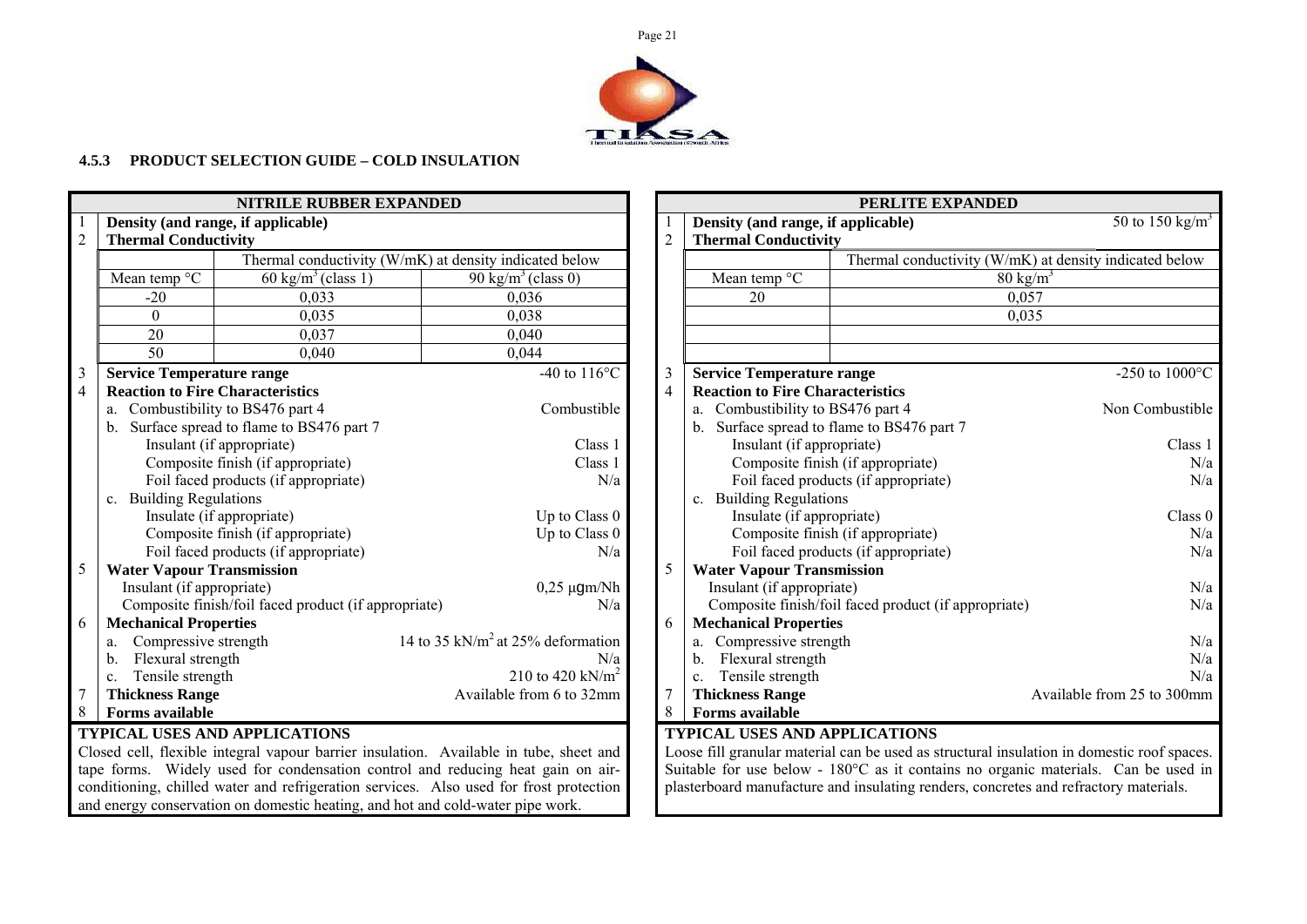

# Page 22

#### **4.5.4 PRODUCT SELECTION GUIDE – COLD INSULATION**

| PHENOLIC FOAM<br>POLYETHYLENE FOAM                                                                                                                                            |                                                |
|-------------------------------------------------------------------------------------------------------------------------------------------------------------------------------|------------------------------------------------|
| 35 to 120 kg/m <sup>3</sup><br>Density (and range, if applicable)<br>Density (and range, if applicable)                                                                       |                                                |
| $\overline{2}$<br>$\overline{2}$<br><b>Thermal Conductivity</b><br><b>Thermal Conductivity</b>                                                                                |                                                |
| Thermal conductivity (W/mK) at density indicated below<br>Thermal conductivity (W/mK) at density indicated below                                                              |                                                |
| Mean temp °C<br>35 kg/m <sup>3</sup> , 120 kg/m <sup>3</sup><br>Mean temp $\mathrm{^{\circ}C}$<br>$30 \text{ kg/m}^3$                                                         | $30 \text{ kg/m}^3$                            |
| 0.038<br>$0,018 - 0,022$<br>10<br>$-20$                                                                                                                                       | 0,033                                          |
| $\mathbf{0}$<br>0,040                                                                                                                                                         | 0,035                                          |
| 20<br>0,042                                                                                                                                                                   | 0,037                                          |
| 50<br>0,045                                                                                                                                                                   | 0,040                                          |
| -180 to 120 $\mathrm{^{\circ}C}$<br>$\mathfrak{Z}$<br><b>Service Temperature range</b><br><b>Service Temperature range</b><br>3                                               | $-50$ to $105^{\circ}$ C                       |
| $\overline{4}$<br>$\overline{4}$<br><b>Reaction to Fire Characteristics</b><br><b>Reaction to Fire Characteristics</b>                                                        |                                                |
| a. Combustibility to BS476 part 4<br>a. Combustibility to BS476 part 4<br>Non Combustible                                                                                     | Combustible                                    |
| b. Surface spread to flame to BS476 part 7<br>b. Surface spread to flame to BS476 part 7                                                                                      |                                                |
| Insulant (if appropriate)<br>Insulant (if appropriate)<br>Class 1                                                                                                             | Unclassifiable                                 |
| Composite finish (if appropriate)<br>Composite finish (if appropriate)<br>Class 1                                                                                             | N/a                                            |
| Foil faced products (if appropriate)<br>Foil faced products (if appropriate)<br>Class 1                                                                                       | N/a                                            |
| c. Building Regulations<br>c. Building Regulations                                                                                                                            |                                                |
| Insulate (if appropriate)<br>Insulate (if appropriate)<br>Class 0                                                                                                             | Unclassifiable                                 |
| Composite finish (if appropriate)<br>Composite finish (if appropriate)<br>Class 0                                                                                             | N/a                                            |
| Foil faced products (if appropriate)<br>Foil faced products (if appropriate)<br>Class 0                                                                                       | N/a                                            |
| 5<br><b>Water Vapour Transmission</b><br><b>Water Vapour Transmission</b><br>5                                                                                                |                                                |
| Insulant (if appropriate)<br>Insulant (if appropriate)<br>$10 \mu$ gm/Nh                                                                                                      | $0,5$ gm/Nh                                    |
| Composite finish/foil faced product (if appropriate)<br>0,001g/(s. MN)<br>Composite finish/foil faced product (if appropriate)                                                | N/a                                            |
| <b>Mechanical Properties</b><br>$35 \text{ kg/m}^3$<br>6<br><b>Mechanical Properties</b><br>6                                                                                 |                                                |
| Para<br>perp                                                                                                                                                                  |                                                |
| Compressive strength at 10% deformation (in $kN/m^2$ )<br>172<br>Compressive strength at 10%<br>84<br>a.<br>a.<br>Deformation (in $kN/m^2$ )                                  | 19 to 168 kN/m <sup>2</sup> at 25% deformation |
| 210<br>Flexural strength<br>Flexural strength<br>140<br>b.<br>$b_{1}$                                                                                                         | N/a                                            |
| c. Tensile strength<br>210<br>Tensile strength<br>150<br>$\mathbf{c}$ .                                                                                                       | 210 to 420 kN/ $m^2$                           |
| Available from 10 to 600 mm<br>$\tau$<br><b>Thickness Range</b><br>$\overline{7}$<br><b>Thickness Range</b>                                                                   | Available from 6 to 32mm                       |
| 8<br>8<br><b>Forms available</b><br>Bends, Lags, Laminate, Pipe Insulation, Sections, Slabs<br>Forms available                                                                |                                                |
| <b>TYPICAL USES AND APPLICATIONS</b><br><b>TYPICAL USES AND APPLICATIONS</b>                                                                                                  |                                                |
| Used in commercial and institutional H $&$ V applications where high insulation<br>Closed cell, insulant, refinements to cell structure have made improved thermal            |                                                |
| standards are required but space is tight. Also as a substitute for PUR and PIR in low<br>conductivity grades available, widely used in the form of pipe insulation for frost |                                                |
| temperature and heating applications. (Up to MTHW) where Class 0 fire rating and<br>protection and energy construction in domestic applications. Available in tube and tape   |                                                |
| low smoke emission characteristics are required.<br>forms.                                                                                                                    |                                                |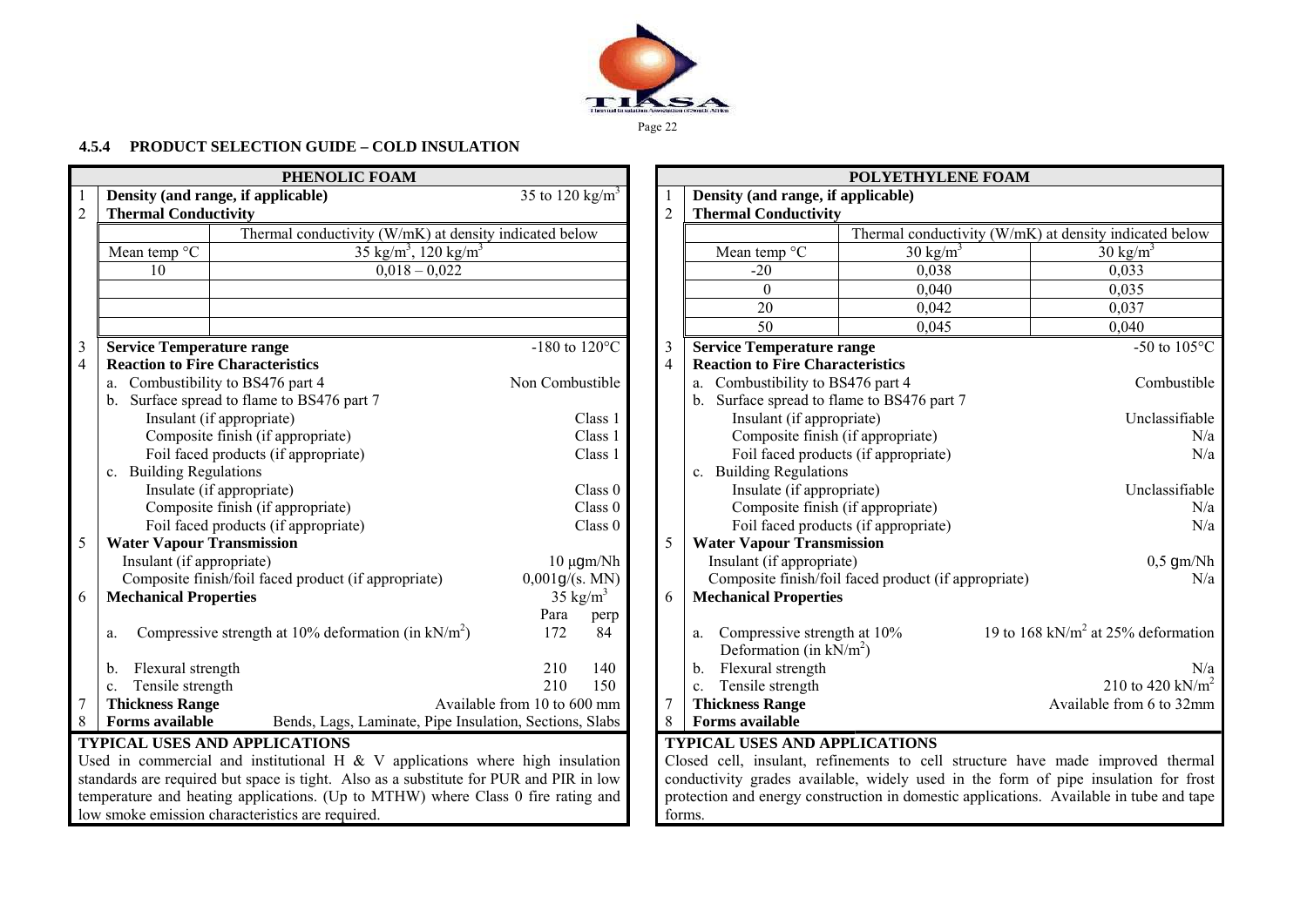

#### **4.5.5 PRODUCT SELECTION GUIDE – COLD INSULATION**

|                | POLYISOCYANURATE FOAM (PIC)                                                                     |                     |                                                         |                     |                     |                                      |                                   |                                            |                |                                                                                                  | POLYISOCYANURATE FOAM (HIGH DENSITY)                   |                     |                      |                            |                            |                           |  |
|----------------|-------------------------------------------------------------------------------------------------|---------------------|---------------------------------------------------------|---------------------|---------------------|--------------------------------------|-----------------------------------|--------------------------------------------|----------------|--------------------------------------------------------------------------------------------------|--------------------------------------------------------|---------------------|----------------------|----------------------------|----------------------------|---------------------------|--|
|                | Density (and range, if applicable)                                                              |                     |                                                         |                     |                     |                                      |                                   |                                            |                | Density (and range, if applicable)                                                               |                                                        |                     |                      |                            |                            |                           |  |
| $\sqrt{2}$     | <b>Thermal Conductivity</b>                                                                     |                     |                                                         |                     |                     |                                      |                                   |                                            | $\overline{2}$ | <b>Thermal Conductivity</b>                                                                      |                                                        |                     |                      |                            |                            |                           |  |
|                |                                                                                                 |                     | Thermal conductivity (W/mK) at density indicated below  |                     |                     |                                      |                                   |                                            |                |                                                                                                  | Thermal conductivity (W/mK) at density indicated below |                     |                      |                            |                            |                           |  |
|                | Mean temp $\overline{C}$                                                                        | $32 \text{ kg/m}^3$ |                                                         |                     | $40 \text{ kg/m}^3$ |                                      | 50 kg/m <sup>3</sup>              |                                            |                | Mean temp $\overline{C}$                                                                         | $80 \text{ kg/m}^3$                                    |                     | $100 \text{ kg/m}^3$ |                            | $120 \text{ kg/m}^3$       |                           |  |
|                | $-150$                                                                                          |                     | 0.016                                                   |                     | 0.016               |                                      | 0.016                             |                                            |                | $-20$                                                                                            | 0.024                                                  |                     | 0.026                |                            | 0.026                      |                           |  |
|                | $-50$                                                                                           |                     | 0.022                                                   |                     | 0,022               |                                      | 0,022                             |                                            |                | $\Omega$                                                                                         | 0.026                                                  |                     | 0,028                |                            | 0,028                      |                           |  |
|                | $\mathbf{0}$                                                                                    | 0,021               |                                                         |                     | 0,021               |                                      | 0,021                             |                                            |                | 20                                                                                               | 0,028                                                  |                     | 0,030                |                            | 0,030                      |                           |  |
|                | $\overline{10}$                                                                                 |                     | 0,023                                                   |                     | 0,023               |                                      | 0,023                             |                                            |                | $\overline{50}$                                                                                  | 0,031                                                  |                     | 0,033                |                            | 0,033                      |                           |  |
|                | $\overline{50}$                                                                                 |                     | 0,026                                                   |                     | 0,026               |                                      | 0,026                             |                                            |                |                                                                                                  |                                                        |                     |                      |                            |                            |                           |  |
|                | 100                                                                                             |                     | 0.032                                                   |                     | 0,032               |                                      | 0,032                             |                                            |                |                                                                                                  |                                                        |                     |                      |                            |                            |                           |  |
| 3              | Service Temperature range                                                                       |                     |                                                         |                     |                     |                                      |                                   | -180 to $140^{\circ}$ C                    | $\overline{3}$ | <b>Service Temperature range</b>                                                                 |                                                        |                     |                      |                            |                            | $-180$ to $140^{\circ}$ C |  |
| $\overline{4}$ | <b>Reaction to Fire Characteristics</b>                                                         |                     |                                                         |                     |                     |                                      |                                   |                                            | $\overline{4}$ | <b>Reaction to Fire Characteristics</b>                                                          |                                                        |                     |                      |                            |                            |                           |  |
|                | a. Combustibility to BS476 part 4                                                               |                     |                                                         |                     |                     |                                      |                                   | Combustible                                |                | a. Combustibility to BS476 part 4                                                                |                                                        |                     |                      |                            |                            | Combustible               |  |
|                | b. Surface spread to flame to BS476 part 7                                                      |                     |                                                         |                     |                     |                                      |                                   | b. Surface spread to flame to BS476 part 7 |                |                                                                                                  |                                                        |                     |                      |                            |                            |                           |  |
|                | Insulant (if appropriate)<br>Class 1                                                            |                     |                                                         |                     |                     |                                      |                                   | Insulant (if appropriate)                  |                |                                                                                                  |                                                        |                     |                      | Class 1                    |                            |                           |  |
|                | Composite finish (if appropriate)                                                               |                     |                                                         |                     | Class 1             |                                      | Composite finish (if appropriate) |                                            |                |                                                                                                  |                                                        |                     | Class 1              |                            |                            |                           |  |
|                | Foil faced products (if appropriate)<br>Class 1                                                 |                     |                                                         |                     |                     | Foil faced products (if appropriate) |                                   |                                            |                |                                                                                                  |                                                        | Class 1             |                      |                            |                            |                           |  |
|                | c. Building Regulations<br>Insulant (if appropriate)                                            |                     |                                                         | N/a                 |                     | c. Building Regulations              |                                   |                                            |                |                                                                                                  |                                                        |                     |                      |                            |                            |                           |  |
|                | Composite finish (if appropriate)                                                               |                     |                                                         |                     |                     |                                      |                                   | Class 0                                    |                | Insulant (if appropriate)<br>Composite finish (if appropriate)                                   |                                                        |                     |                      |                            |                            | N/a<br>Class 0            |  |
|                | Foil faced products (if appropriate)                                                            |                     |                                                         |                     |                     |                                      |                                   | Class 0                                    |                | Foil faced products (if appropriate)                                                             |                                                        |                     |                      |                            |                            | Class 0                   |  |
| 5              | <b>Water Vapour Transmission</b>                                                                |                     |                                                         |                     |                     |                                      |                                   |                                            | 5              | <b>Water Vapour Transmission</b>                                                                 |                                                        |                     |                      |                            |                            |                           |  |
|                | Insulant (if appropriate)                                                                       |                     |                                                         |                     |                     |                                      |                                   | $30 \mu$ gm/Nh                             |                | Insulant (if appropriate)                                                                        |                                                        |                     |                      |                            |                            | 20 gm/Nh                  |  |
|                | Composite finish/foil faced product (if appropriate)                                            |                     |                                                         |                     |                     |                                      |                                   | 0,001g/(s. MN)                             |                | Composite finish/foil faced product (if appropriate)                                             |                                                        |                     |                      |                            |                            | 0,001g/(s. MN)            |  |
| 6              | <b>Mechanical Properties</b>                                                                    |                     |                                                         | $32 \text{ kg/m}^3$ |                     | $40 \text{ kg/m}^3$                  |                                   | 50 kg/m <sup>3</sup>                       | 6              | <b>Mechanical Properties</b>                                                                     |                                                        | $80 \text{ kg/m}^3$ |                      | $100 \text{ kg/m}^3$       |                            | $120 \text{ kg/m}^3$      |  |
|                |                                                                                                 |                     | para                                                    | perp                | para                | perp                                 | para                              | perp                                       |                |                                                                                                  | para                                                   | para                | para                 | para                       | para                       | para                      |  |
|                | a. Compressive strength                                                                         |                     | 172                                                     | 100                 | 280                 | 230                                  | 325                               | 250                                        |                | a. Compressive strength at 10%                                                                   | 750                                                    | 600                 | 1100                 | 950                        | 1650                       | 1550                      |  |
|                |                                                                                                 |                     |                                                         |                     |                     |                                      |                                   |                                            |                | Deformation (in $kN/m^2$ )                                                                       |                                                        |                     |                      |                            |                            |                           |  |
|                | Flexural strength<br>b.                                                                         |                     | 250                                                     | 225                 | 400                 | 380                                  | 500                               | 400                                        |                | Flexural strength<br>b.                                                                          | 1150                                                   | 1250                | 1700                 | 1800                       | 2100                       | 2330                      |  |
|                | Tensile strength<br>$c_{\cdot}$                                                                 |                     | 200                                                     | 170                 | 400                 | 350                                  | 450                               | 350                                        |                | Tensile strength<br>c.                                                                           | 850                                                    | 700                 | 1250                 | 1050                       | 1550                       | 1350                      |  |
|                | <b>Thickness Range</b>                                                                          |                     |                                                         |                     |                     | Available from 15 to 100 mm          |                                   |                                            | $\overline{7}$ | <b>Thickness Range</b>                                                                           |                                                        |                     |                      | Available from 15 to 150mm |                            |                           |  |
| 8              | Forms available                                                                                 |                     | Lags, Laminate, Moulded, Pipe Insulation, Rigid Boards, |                     |                     |                                      |                                   |                                            | 8              | <b>Forms available</b>                                                                           |                                                        |                     |                      |                            | Pipe Insulations, Supports |                           |  |
|                |                                                                                                 |                     | Sections, Slabs                                         |                     |                     |                                      |                                   |                                            |                |                                                                                                  |                                                        |                     |                      |                            |                            |                           |  |
|                | <b>TYPICAL USES AND APPLICATIONS</b>                                                            |                     |                                                         |                     |                     |                                      |                                   |                                            |                | <b>TYPICAL USES AND APPLICATIONS</b>                                                             |                                                        |                     |                      |                            |                            |                           |  |
|                | Widely used to insulate cryogenic pipe work and equipment in the petrochemical and gas          |                     |                                                         |                     |                     |                                      |                                   |                                            |                | Used as pipe supports and for other load-bearing purposes in cryogenic, process plant and H $\&$ |                                                        |                     |                      |                            |                            |                           |  |
|                | processing industries. Also suitable for heating services up to MTHW used in board form for     |                     |                                                         |                     |                     |                                      |                                   |                                            |                | V applications. Grades available at densities up to 160 kg/m3 for special applications.          |                                                        |                     |                      |                            |                            |                           |  |
|                | structural insulation and building services ducting applications where space is tight. Also for |                     |                                                         |                     |                     |                                      |                                   |                                            |                |                                                                                                  |                                                        |                     |                      |                            |                            |                           |  |

temperature control on refrigerated vehicles and tanker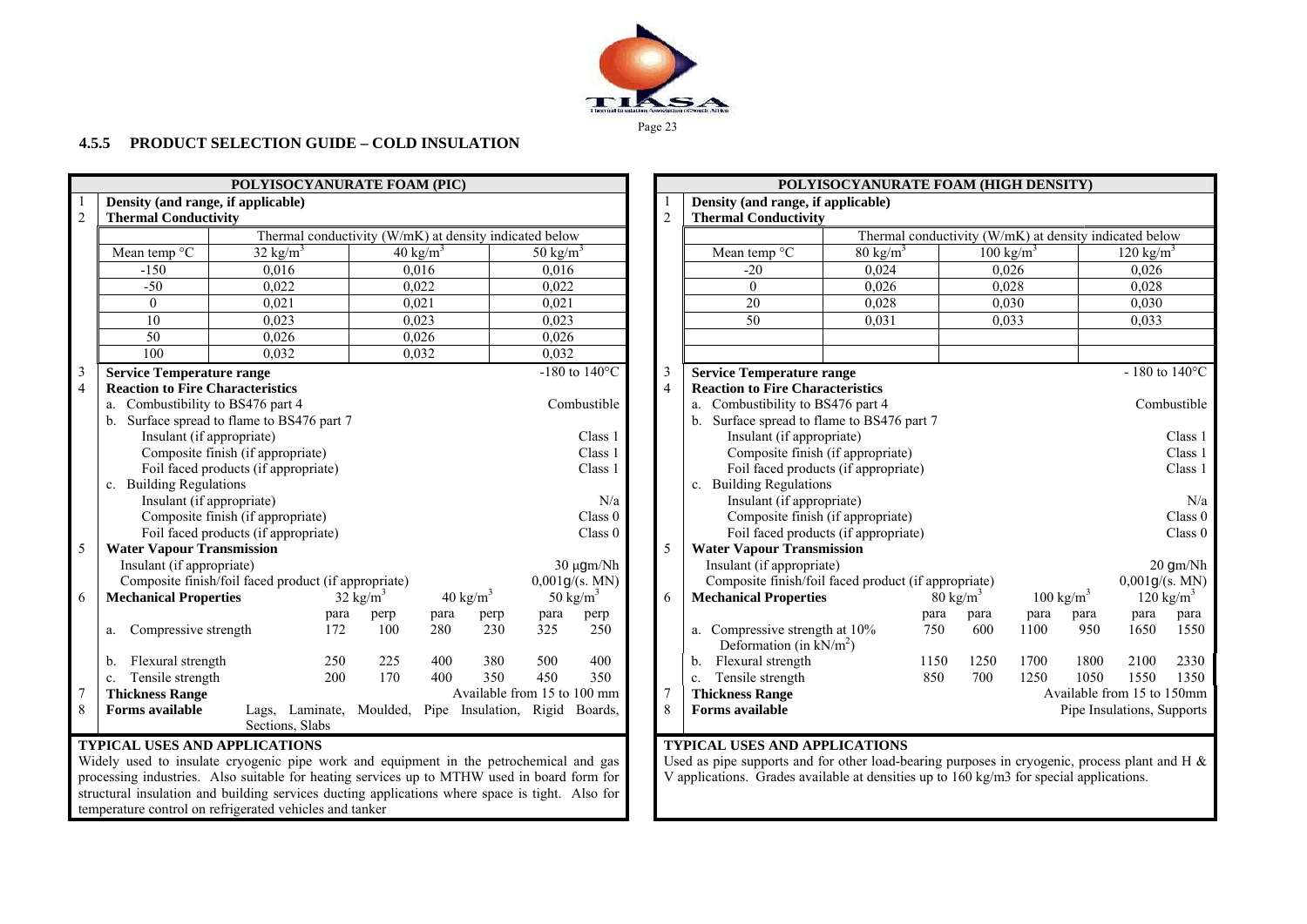

# **4.5.6 PRODUCT SELECTION GUIDE – COLD INSULATION**

|                                                                                    |                                           | <b>POLYPROPYLENE</b>                                                               |                          |                | POLYSTYRENE EXPANDED                                                               |             |                                                        |                     |                                           |  |
|------------------------------------------------------------------------------------|-------------------------------------------|------------------------------------------------------------------------------------|--------------------------|----------------|------------------------------------------------------------------------------------|-------------|--------------------------------------------------------|---------------------|-------------------------------------------|--|
|                                                                                    | Density (and range, if applicable)        |                                                                                    | $20 \text{ kg/m}^3$      |                | Density (and range, if applicable)                                                 |             |                                                        |                     |                                           |  |
| $\overline{2}$                                                                     | <b>Thermal Conductivity</b>               |                                                                                    |                          | $\overline{2}$ | <b>Thermal Conductivity</b>                                                        |             |                                                        |                     |                                           |  |
|                                                                                    |                                           | Thermal conductivity (W/mK) at density indicated below                             |                          |                |                                                                                    |             | Thermal conductivity (W/mK) at density indicated below |                     |                                           |  |
|                                                                                    | Mean temp °C                              | $20 \text{ kg/m}^3$                                                                |                          |                | Mean temp °C                                                                       | 15 kg/ $m3$ | $20 \text{ kg/m}^3$                                    | $25 \text{ kg/m}^3$ | $30 \text{ kg/m}^3$                       |  |
|                                                                                    | 10 <sup>1</sup>                           | 0,34                                                                               |                          |                | 10                                                                                 | 0.038       | 0,035                                                  | 0,033               | 0,033                                     |  |
| $\mathfrak{Z}$                                                                     | <b>Service Temperature range</b>          |                                                                                    | $-40$ to $130^{\circ}$ C | 3              | <b>Service Temperature range</b>                                                   |             |                                                        |                     | -150 to 80 $^{\circ}$ C                   |  |
| $\overline{4}$                                                                     | <b>Reaction to Fire Characteristics</b>   |                                                                                    |                          | 4              | <b>Reaction to Fire Characteristics</b>                                            |             |                                                        |                     |                                           |  |
|                                                                                    | a. DIN 4102                               |                                                                                    | B <sub>2</sub> pass      |                | a. Combustibility to BS476 part 4                                                  |             |                                                        |                     | Combustible                               |  |
|                                                                                    | b. NPF 92-501                             |                                                                                    | M <sub>2</sub> pass      |                | Surface spread to flame to BS476 part 7<br>b.                                      |             |                                                        |                     |                                           |  |
|                                                                                    | c. SIA 183                                |                                                                                    | 5.2 pass                 |                | Insulant (if appropriate)                                                          |             |                                                        |                     | Unclassifiable                            |  |
|                                                                                    |                                           |                                                                                    |                          |                | Composite finish (if appropriate)                                                  |             |                                                        |                     | Class 1                                   |  |
|                                                                                    |                                           |                                                                                    |                          |                | Foil faced products (if appropriate)                                               |             |                                                        |                     | Class 1                                   |  |
|                                                                                    |                                           |                                                                                    |                          |                | c. Building Regulations                                                            |             |                                                        |                     |                                           |  |
|                                                                                    |                                           |                                                                                    |                          |                | Insulate (if appropriate)                                                          |             |                                                        |                     | Unclassifiable                            |  |
|                                                                                    |                                           |                                                                                    |                          |                | Composite finish (if appropriate)                                                  |             |                                                        |                     | Up to Class 0                             |  |
|                                                                                    |                                           |                                                                                    |                          |                | Foil faced products (if appropriate)                                               |             |                                                        |                     | Up to Class 0                             |  |
|                                                                                    |                                           |                                                                                    |                          |                | <b>Water Vapour Transmission</b>                                                   |             |                                                        |                     |                                           |  |
| $\mathfrak{S}$                                                                     |                                           | Absorption by diffusion, SIA 179 in vol %                                          |                          |                | Insulant (if appropriate)                                                          |             |                                                        |                     | $25 \mu$ gm/Nh                            |  |
| 6                                                                                  |                                           | Vapour permeability SIA 279 in ng/Pa.m.s.                                          | 0,45                     | 6              | Composite finish/foil faced product (if appropriate)                               |             |                                                        |                     | 0,001g/(s. MN)                            |  |
| $\overline{7}$                                                                     | <b>Chloride ion level</b>                 |                                                                                    |                          |                | <b>Mechanical Properties</b>                                                       |             |                                                        |                     |                                           |  |
| 8                                                                                  | <b>Mechanical Properties</b>              |                                                                                    | Less than 15ppm          | 8              | Compressive strength<br>a.                                                         |             |                                                        |                     | 15 kg/ $m^3$                              |  |
|                                                                                    |                                           | a. A comprehensive strength at 10% deflection (vertical                            | 35                       |                | Flexural strength<br>$b_{\cdot}$                                                   |             |                                                        |                     | N/a                                       |  |
|                                                                                    | director) (ASTM3575)                      |                                                                                    |                          |                |                                                                                    |             |                                                        |                     |                                           |  |
|                                                                                    |                                           |                                                                                    |                          |                | Tensile strength<br>$c_{\cdot}$                                                    |             |                                                        |                     | $200$ kN/m <sup>2</sup>                   |  |
| 9                                                                                  | <b>Thickness Range</b>                    |                                                                                    | 43 and 50mm              |                | <b>Thickness Range</b>                                                             |             |                                                        |                     | Available from 5 to 610mm                 |  |
| 10                                                                                 | <b>Forms available</b>                    |                                                                                    | Boards of 600 by 2800mm  | 9              | <b>Forms available</b>                                                             |             |                                                        |                     | Beads, Laminates, Sheets, Pipe Insulation |  |
|                                                                                    | <b>TYPICAL USES AND APPLICATIONS</b>      |                                                                                    |                          |                | <b>TYPICAL USES AND APPLICATIONS</b>                                               |             |                                                        |                     |                                           |  |
| Used for thermal insulation in tank container industry where a lightweight product |                                           |                                                                                    |                          |                | Construction – floor, wall, roof insulation in domestic, commercial and industrial |             |                                                        |                     |                                           |  |
| with no water absorption and with low chloride ion industrial and process plant    |                                           |                                                                                    |                          |                | buildings. As laminated panels, e.g. Gypsum board and various other facings. As a  |             |                                                        |                     |                                           |  |
|                                                                                    |                                           | sectors. The higher density gives improved mechanical properties and lower thermal |                          |                | pipe insulation material in commercial and industrial refrigeration applications.  |             |                                                        |                     |                                           |  |
|                                                                                    | conductivities at high mean temperatures. |                                                                                    |                          |                |                                                                                    |             |                                                        |                     |                                           |  |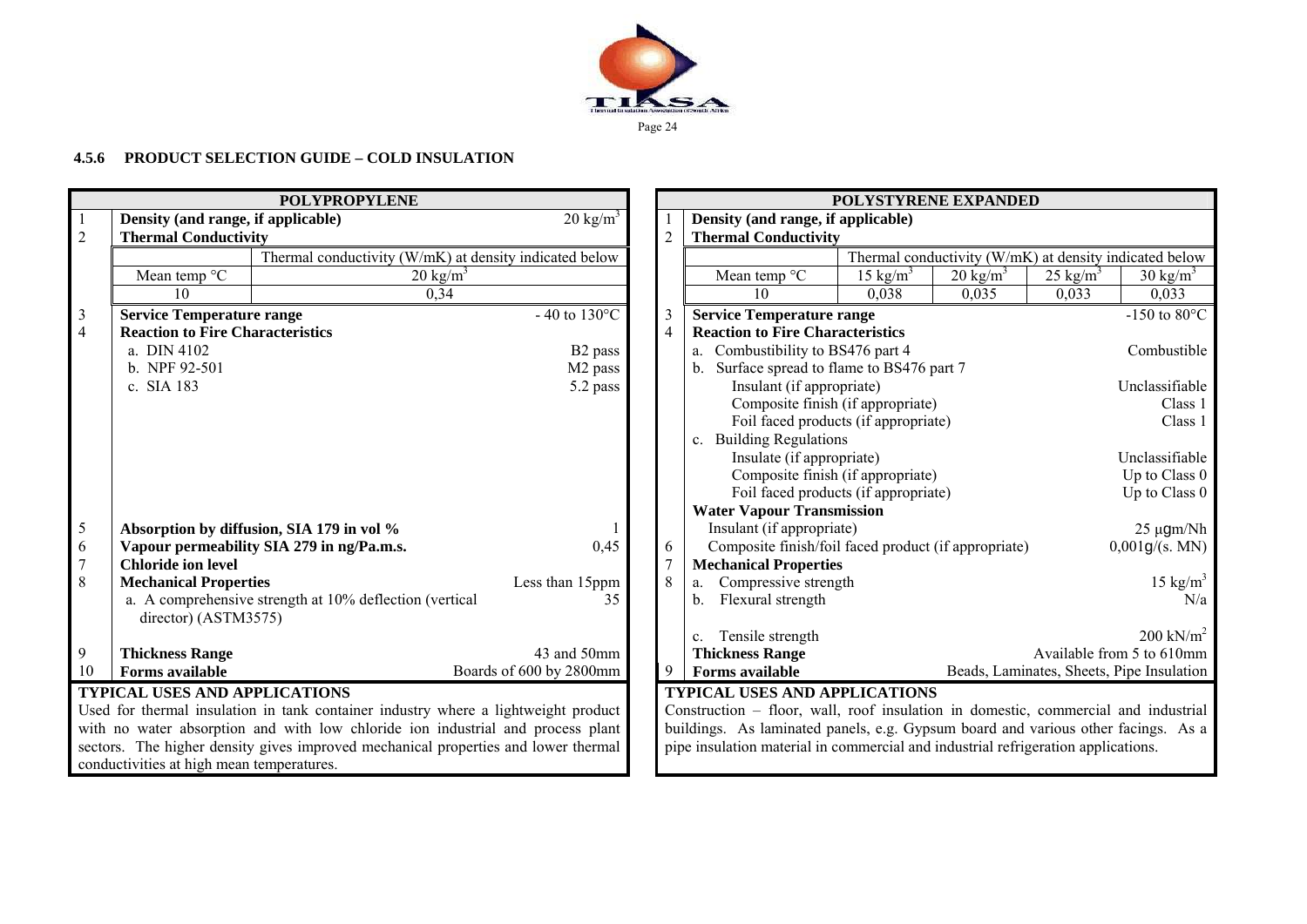

Page 25

# **4.5.7 PRODUCT SELECTION GUIDE – COLD INSULATION**

|                 | POLYSTYRENE FOAM EXTRUDED                                                           |                                      |                                                                                       |                     |                                       |                | <b>RIGID POLYURETHANE FOAM (PUR)</b>    |                                                                            |                                                                                        |             |                     |                      |                     |                             |                           |
|-----------------|-------------------------------------------------------------------------------------|--------------------------------------|---------------------------------------------------------------------------------------|---------------------|---------------------------------------|----------------|-----------------------------------------|----------------------------------------------------------------------------|----------------------------------------------------------------------------------------|-------------|---------------------|----------------------|---------------------|-----------------------------|---------------------------|
|                 | Density (and range, if applicable)                                                  |                                      |                                                                                       |                     |                                       |                | Density (and range, if applicable)      |                                                                            |                                                                                        |             |                     |                      |                     |                             |                           |
| $\sqrt{2}$      | <b>Thermal Conductivity</b>                                                         |                                      |                                                                                       |                     |                                       | $\sqrt{2}$     | <b>Thermal Conductivity</b>             |                                                                            |                                                                                        |             |                     |                      |                     |                             |                           |
|                 |                                                                                     |                                      | Thermal conductivity (W/mK) at density indicated below                                |                     |                                       |                |                                         |                                                                            | Thermal conductivity (W/mK) at density indicated below                                 |             |                     |                      |                     |                             |                           |
|                 | Mean temp $\overline{C}$                                                            | $28 \text{ kg/m}^3$                  | $32 \text{ kg/m}^3$                                                                   | 38 kg/ $m^3$        | 45 kg/m <sup>3</sup>                  |                | Mean temp $\overline{C}$                |                                                                            | $35 \text{ kg/m}^3$                                                                    |             |                     | 40 kg/m <sup>3</sup> |                     | 50 kg/m <sup>3</sup>        |                           |
|                 | 10                                                                                  | 0,027                                | 0.028                                                                                 | 0,025               | 0.036                                 |                | $-150$                                  |                                                                            | 0,016                                                                                  |             |                     | 0,016                |                     | 0,016                       |                           |
|                 |                                                                                     |                                      |                                                                                       |                     |                                       |                | $-50$                                   |                                                                            | 0,022                                                                                  |             |                     | 0,022                |                     | 0,022                       |                           |
|                 |                                                                                     |                                      |                                                                                       |                     |                                       |                | $\mathbf{0}$                            |                                                                            | 0,021                                                                                  |             | 0,021               |                      |                     | 0,021                       |                           |
|                 |                                                                                     |                                      |                                                                                       |                     |                                       |                | 10                                      |                                                                            | 0,023                                                                                  |             | 0,023               |                      |                     | 0,023                       |                           |
|                 |                                                                                     |                                      |                                                                                       |                     |                                       |                | $\overline{50}$                         |                                                                            | 0,026                                                                                  |             |                     | 0,026                |                     | 0,026                       |                           |
|                 |                                                                                     |                                      |                                                                                       |                     |                                       |                | 100                                     |                                                                            | 0,032                                                                                  |             | 0,032               |                      |                     | 0,032                       |                           |
| 3               | <b>Service Temperature range</b>                                                    |                                      |                                                                                       |                     | -60 to $75^{\circ}$ C                 | $\mathfrak{Z}$ | <b>Service Temperature range</b>        |                                                                            |                                                                                        |             |                     |                      |                     |                             | $-180$ to $110^{\circ}$ C |
| $\overline{4}$  | <b>Reaction to Fire Characteristics</b>                                             |                                      |                                                                                       |                     |                                       | $\overline{4}$ | <b>Reaction to Fire Characteristics</b> |                                                                            |                                                                                        |             |                     |                      |                     |                             |                           |
|                 | a. Combustibility to BS476 part 4                                                   |                                      |                                                                                       |                     | Combustible                           |                | a. Combustibility to BS476 part 4       |                                                                            |                                                                                        |             |                     |                      |                     |                             | Combustible               |
|                 | b. Surface spread to flame to BS476 part 7                                          |                                      |                                                                                       |                     |                                       |                |                                         |                                                                            | b. Surface spread to flame to BS476 part 7                                             |             |                     |                      |                     |                             |                           |
|                 |                                                                                     | Insulant (if appropriate)            |                                                                                       |                     | Unclassifiable                        |                |                                         | Insulant (if appropriate)                                                  |                                                                                        |             |                     |                      |                     |                             | Class 4                   |
|                 |                                                                                     | Composite finish (if appropriate)    |                                                                                       |                     | Up to Class 1                         |                |                                         |                                                                            | Composite finish (if appropriate)                                                      |             |                     |                      |                     |                             | Class 1                   |
|                 | Foil faced products (if appropriate)<br>Up to Class 1                               |                                      |                                                                                       |                     |                                       |                |                                         | Foil faced products (if appropriate)                                       |                                                                                        |             |                     |                      |                     | Class 1                     |                           |
|                 | c. Building Regulations                                                             |                                      |                                                                                       |                     |                                       |                | c. Building Regulations                 |                                                                            |                                                                                        |             |                     |                      |                     |                             |                           |
|                 |                                                                                     | Insulate (if appropriate)            |                                                                                       |                     | <b>Exceeds limits</b>                 |                |                                         | Insulate (if appropriate)                                                  |                                                                                        |             |                     |                      |                     |                             | N/a                       |
|                 |                                                                                     | Composite finish (if appropriate)    |                                                                                       |                     | Up to Class $0$                       |                |                                         |                                                                            | Composite finish (if appropriate)                                                      |             |                     |                      |                     |                             | Class 0                   |
|                 |                                                                                     | Foil faced products (if appropriate) |                                                                                       |                     | Up to Class 0                         |                |                                         |                                                                            | Foil faced products (if appropriate)                                                   |             |                     |                      |                     |                             | N/a                       |
| $5\overline{)}$ | <b>Water Vapour Transmission</b>                                                    |                                      |                                                                                       |                     |                                       | 5              | <b>Water Vapour Transmission</b>        |                                                                            |                                                                                        |             |                     |                      |                     |                             |                           |
|                 | Insulant (if appropriate)                                                           |                                      |                                                                                       |                     | $0,15$ to $0,075 \,\mu$ gm/Nh         |                | Insulant (if appropriate)               |                                                                            |                                                                                        |             |                     |                      |                     |                             | $20 \mu$ gm/Nh            |
| 6               | <b>Mechanical Properties</b>                                                        |                                      | Composite finish/foil faced product (if appropriate)                                  | $28 \text{ kg/m}^3$ | 0,001g/(s. MN)<br>$28 \text{ kg/m}^3$ | 6              |                                         |                                                                            | Composite finish/foil faced product (if appropriate)                                   |             |                     |                      |                     | 0,001g/(s.MN)               |                           |
|                 |                                                                                     |                                      | $28 \text{ kg/m}^3$                                                                   |                     |                                       |                | <b>Mechanical Properties</b>            |                                                                            |                                                                                        |             | $35 \text{ kg/m}^3$ |                      | $40 \text{ kg/m}^3$ |                             | 50 kg/m <sup>3</sup>      |
|                 |                                                                                     | Compressive strength at 10%          | 250                                                                                   | 500                 | 700                                   |                | a.                                      | Compressive strength at                                                    |                                                                                        | para<br>172 | perp<br>100         | para<br>260          | perp<br>200         | para<br>350                 | perp<br>250               |
|                 | a.<br>Deformation (in $kN/m^2$ )                                                    |                                      |                                                                                       |                     |                                       |                | 10%                                     |                                                                            |                                                                                        |             |                     |                      |                     |                             |                           |
|                 |                                                                                     |                                      |                                                                                       |                     |                                       |                |                                         | Deformation (in $kN/m^2$ )                                                 |                                                                                        |             |                     |                      |                     |                             |                           |
|                 | Flexural strength<br>b.                                                             |                                      | 450kPa                                                                                | 650kPa              | 800kPa                                |                | Flexural strength<br>b.                 |                                                                            |                                                                                        | 300         | 250                 | 415                  | 380                 | 550                         | 450                       |
|                 | c. Tensile strength                                                                 |                                      | 365kPa                                                                                | 465kPa              | 900kPa                                |                | Tensile strength<br>$\mathbf{c}$ .      |                                                                            |                                                                                        | 250         | 200                 | 540                  | 390                 | 650                         | 400                       |
|                 | <b>Thickness Range</b>                                                              |                                      |                                                                                       |                     | Available from 12,5 to 200 mm         | $\overline{7}$ | <b>Thickness Range</b>                  |                                                                            |                                                                                        |             |                     |                      |                     | Available from 15 to 150 mm |                           |
| 8               | Forms available                                                                     |                                      |                                                                                       |                     | Boards, Pipe Insulation, Slabs        | 8              | <b>Forms available</b>                  |                                                                            | HD Mouldings, Moulded, Pipe Insulation, Sections, Slabs                                |             |                     |                      |                     |                             |                           |
|                 | <b>TYPICAL USES AND APPLICATIONS</b>                                                |                                      |                                                                                       |                     |                                       |                |                                         |                                                                            | <b>TYPICAL USES AND APPLICATIONS</b>                                                   |             |                     |                      |                     |                             |                           |
|                 | Structural uses include floor, wall and roof insulation in domestic, commercial and |                                      |                                                                                       |                     |                                       |                |                                         | Used in medium to heavy-duty refrigeration to reduce heat gain and provide |                                                                                        |             |                     |                      |                     |                             |                           |
|                 |                                                                                     |                                      | industrial applications cold store. Panel and refrigerated truck manufacture. Used in |                     |                                       |                |                                         |                                                                            | condensation control. Low temperature tankage of carbon dioxide, propane, etc.         |             |                     |                      |                     |                             |                           |
|                 |                                                                                     |                                      | commercial and industrial applications on refrigeration pipe work.                    |                     |                                       |                |                                         |                                                                            | Laminated panels used in cold stores and refrigerated vehicles. Foam in-site and spray |             |                     |                      |                     |                             |                           |
|                 |                                                                                     |                                      |                                                                                       |                     |                                       |                | systems available.                      |                                                                            |                                                                                        |             |                     |                      |                     |                             |                           |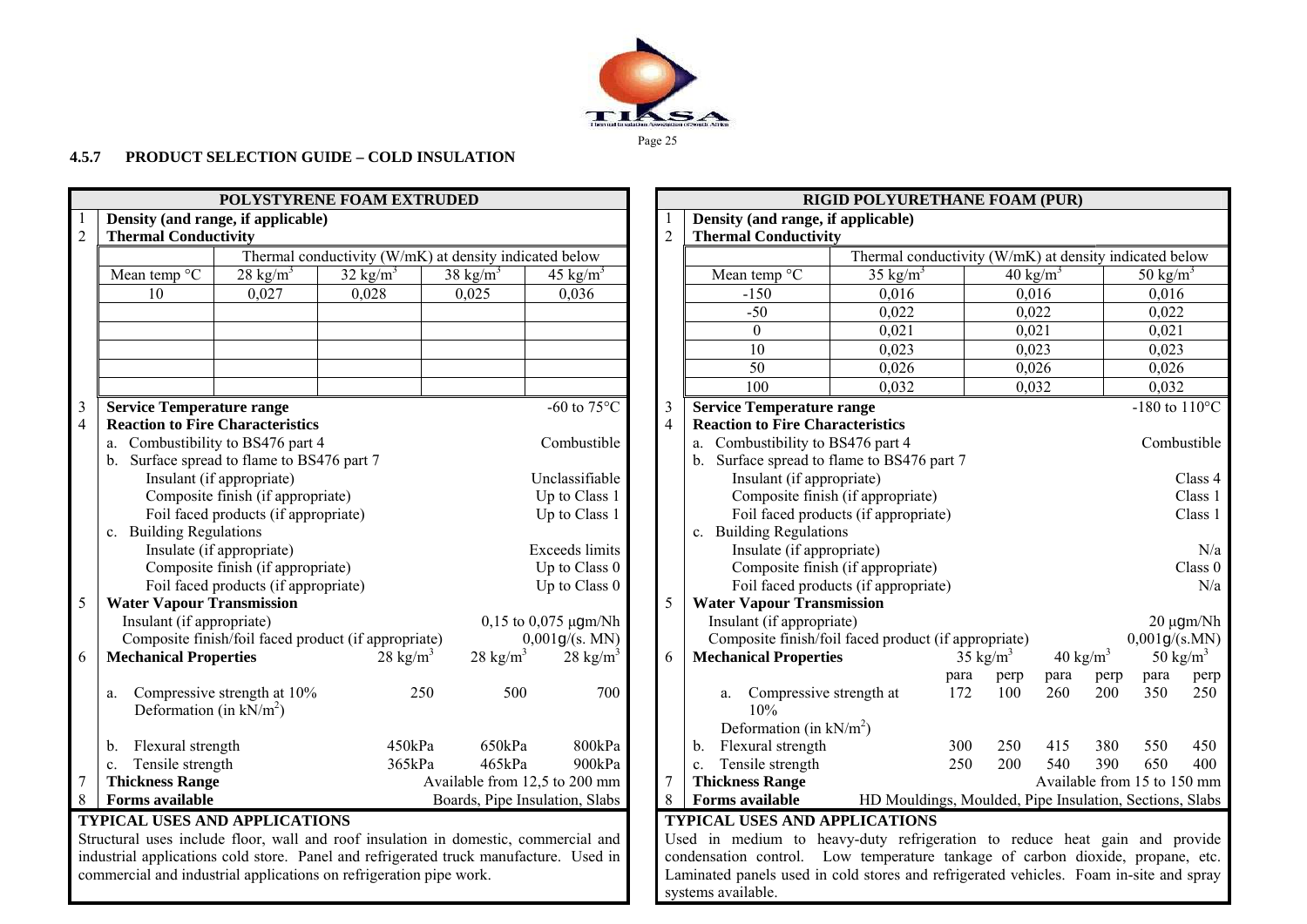

# **4.5.8 PRODUCT SELECTION GUIDE – COLD INSULATION**

|                 |                                                                                                      | <b>ROCK MINERAL WOOL</b>                                                               |                                                                |                                    |                                   |                |                                                              | <b>SYNTHETIC RUBBER EXPANDED</b>                     |                                                                                     |
|-----------------|------------------------------------------------------------------------------------------------------|----------------------------------------------------------------------------------------|----------------------------------------------------------------|------------------------------------|-----------------------------------|----------------|--------------------------------------------------------------|------------------------------------------------------|-------------------------------------------------------------------------------------|
|                 |                                                                                                      | Density (and range, if applicable)                                                     |                                                                |                                    |                                   |                | Density (and range, if applicable)                           |                                                      |                                                                                     |
| $\overline{2}$  | <b>Thermal Conductivity</b>                                                                          |                                                                                        |                                                                |                                    |                                   | $\overline{2}$ | <b>Thermal Conductivity</b>                                  |                                                      |                                                                                     |
|                 |                                                                                                      |                                                                                        | Thermal conductivity (W/mK) at density indicated below         |                                    |                                   |                |                                                              |                                                      | Thermal conductivity (W/mK) at density indicated below                              |
|                 | Mean temp °C                                                                                         | $100 \text{ kg/m}^3$                                                                   | $120 \text{ kg/m}^3$                                           | $\overline{160}$ kg/m <sup>3</sup> |                                   |                | Mean temp °C                                                 |                                                      | 60 kg/m <sup>3</sup>                                                                |
|                 | 10                                                                                                   | 0,033                                                                                  | 0.033                                                          | 0.034                              |                                   |                | $-20$                                                        |                                                      | 0,038                                                                               |
|                 | 50                                                                                                   | 0,037                                                                                  | 0.037                                                          | 0,038                              |                                   |                | $\Omega$                                                     |                                                      | 0,040                                                                               |
|                 | 100                                                                                                  | 0,044                                                                                  | 0,044                                                          | 0,043                              |                                   |                | 20                                                           |                                                      | 0,042                                                                               |
|                 | 200                                                                                                  | 0,064                                                                                  | 0,060                                                          | 0,059                              |                                   |                | 50                                                           |                                                      | 0,048                                                                               |
|                 | 300                                                                                                  | 0,088                                                                                  | 0,081                                                          | 0,079                              |                                   |                |                                                              |                                                      |                                                                                     |
|                 | 400                                                                                                  | 0,122                                                                                  | 0,106                                                          | 0,100                              |                                   |                |                                                              |                                                      |                                                                                     |
| 3               | <b>Service Temperature range</b>                                                                     |                                                                                        |                                                                |                                    | - 200 to 900 $^{\circ}\mathrm{C}$ | 3              | <b>Service Temperature range</b>                             |                                                      | -50 to $150^{\circ}$ C                                                              |
| $\overline{4}$  |                                                                                                      | <b>Reaction to Fire Characteristics</b>                                                |                                                                |                                    |                                   | $\overline{4}$ | <b>Reaction to Fire Characteristics</b>                      |                                                      |                                                                                     |
|                 |                                                                                                      | a. Combustibility to BS476 part 4                                                      |                                                                |                                    | Non Combustible                   |                | a. Combustibility to BS476 part 4                            |                                                      | Combustible                                                                         |
|                 | b. Surface spread to flame to BS476 part 7                                                           |                                                                                        |                                                                |                                    |                                   |                | b. Surface spread to flame to BS476 part 7                   |                                                      |                                                                                     |
|                 | Insulant (if appropriate)                                                                            |                                                                                        |                                                                |                                    | Class 1                           |                | Insulant (if appropriate)                                    |                                                      | Class 1                                                                             |
|                 | Composite finish (if appropriate)<br>Foil faced products (if appropriate)<br>c. Building Regulations |                                                                                        |                                                                |                                    | Class 1                           |                |                                                              | Composite finish (if appropriate)                    | Class 1                                                                             |
|                 |                                                                                                      |                                                                                        |                                                                |                                    | Class 1                           |                |                                                              | Foil faced products (if appropriate)                 | N/a                                                                                 |
|                 |                                                                                                      |                                                                                        |                                                                |                                    |                                   |                | c. Building Regulations                                      |                                                      |                                                                                     |
|                 | Insulate (if appropriate)                                                                            |                                                                                        |                                                                |                                    | Class 0                           |                | Insulate (if appropriate)                                    |                                                      | N/a                                                                                 |
|                 |                                                                                                      | Composite finish (if appropriate)                                                      |                                                                |                                    | Class 0                           |                | Composite finish (if appropriate)                            |                                                      | N/a                                                                                 |
|                 |                                                                                                      | Foil faced products (if appropriate)                                                   |                                                                |                                    | Class 0                           |                |                                                              | Foil faced products (if appropriate)                 | N/a                                                                                 |
| 5               | <b>Water Vapour Transmission</b>                                                                     |                                                                                        |                                                                |                                    |                                   | 5              | <b>Water Vapour Transmission</b>                             |                                                      |                                                                                     |
|                 | Insulant (if appropriate)                                                                            |                                                                                        |                                                                |                                    | N/a                               |                | Insulant (if appropriate)                                    |                                                      | $0,1 \mu$ gm/Nh                                                                     |
|                 |                                                                                                      | Composite finish/foil faced product (if appropriate)                                   |                                                                |                                    | 0,001g/(s. MN)                    |                |                                                              | Composite finish/foil faced product (if appropriate) | N/a                                                                                 |
| 6               | <b>Mechanical Properties</b>                                                                         |                                                                                        |                                                                | $60\text{kg/m}^3$                  | $80\text{kg/m}^3$                 | 6              | <b>Mechanical Properties</b>                                 |                                                      |                                                                                     |
|                 | a.                                                                                                   | Compressive strength at 5% deformation (in $kN/m^2$ )                                  |                                                                | 7,5                                | 10,5                              |                | a. Compressive strength at 10%<br>Deformation (in $kN/m^2$ ) |                                                      | 14 to 35 Kn/m <sup>2</sup> at 25% deformation                                       |
|                 | Flexural strength<br>$b_{-}$                                                                         |                                                                                        |                                                                |                                    | N/a                               |                | b. Flexural strength                                         |                                                      | N/a                                                                                 |
|                 | Tensile strength<br>$\mathbf{c}$ .                                                                   |                                                                                        |                                                                |                                    | N/a                               |                | c. Tensile strength                                          |                                                      |                                                                                     |
| $7\overline{ }$ | <b>Thickness Range</b>                                                                               |                                                                                        |                                                                | Available from 20 to 120mm         |                                   | $7\phantom{.}$ | Thickness Range                                              |                                                      | 210 to 420 kN/m <sup>2</sup>                                                        |
| 8               | Forms available                                                                                      |                                                                                        | Loose fill, Mats, Pipe section, Rolls, Slabs, Wired mattresses |                                    |                                   | 8              | <b>Forms</b> available                                       |                                                      | Available from 9 to 25mm                                                            |
|                 |                                                                                                      |                                                                                        | (available without a variety of facings)                       |                                    |                                   |                |                                                              |                                                      |                                                                                     |
|                 |                                                                                                      | <b>TYPICAL USES AND APPLICATIONS</b>                                                   |                                                                |                                    |                                   |                | <b>TYPICAL USES AND APPLICATIONS</b>                         |                                                      |                                                                                     |
|                 |                                                                                                      | Thermal and acoustic insulation and fire protection of plant, equipment and building   |                                                                |                                    |                                   |                |                                                              |                                                      | Closed cell, flexible, integral vapour barrier insulant. Grades suitable for higher |
|                 |                                                                                                      | structures in the marine, offshore, H & V, heavy industrial, commercial, institutional |                                                                |                                    |                                   |                |                                                              |                                                      | temperature applications such as MTHW, HTHW and low-pressure steam services are     |
|                 | and domestic sectors.                                                                                |                                                                                        |                                                                |                                    |                                   |                |                                                              |                                                      | available. A halogen free grade is available for temperatures up to 105°C.          |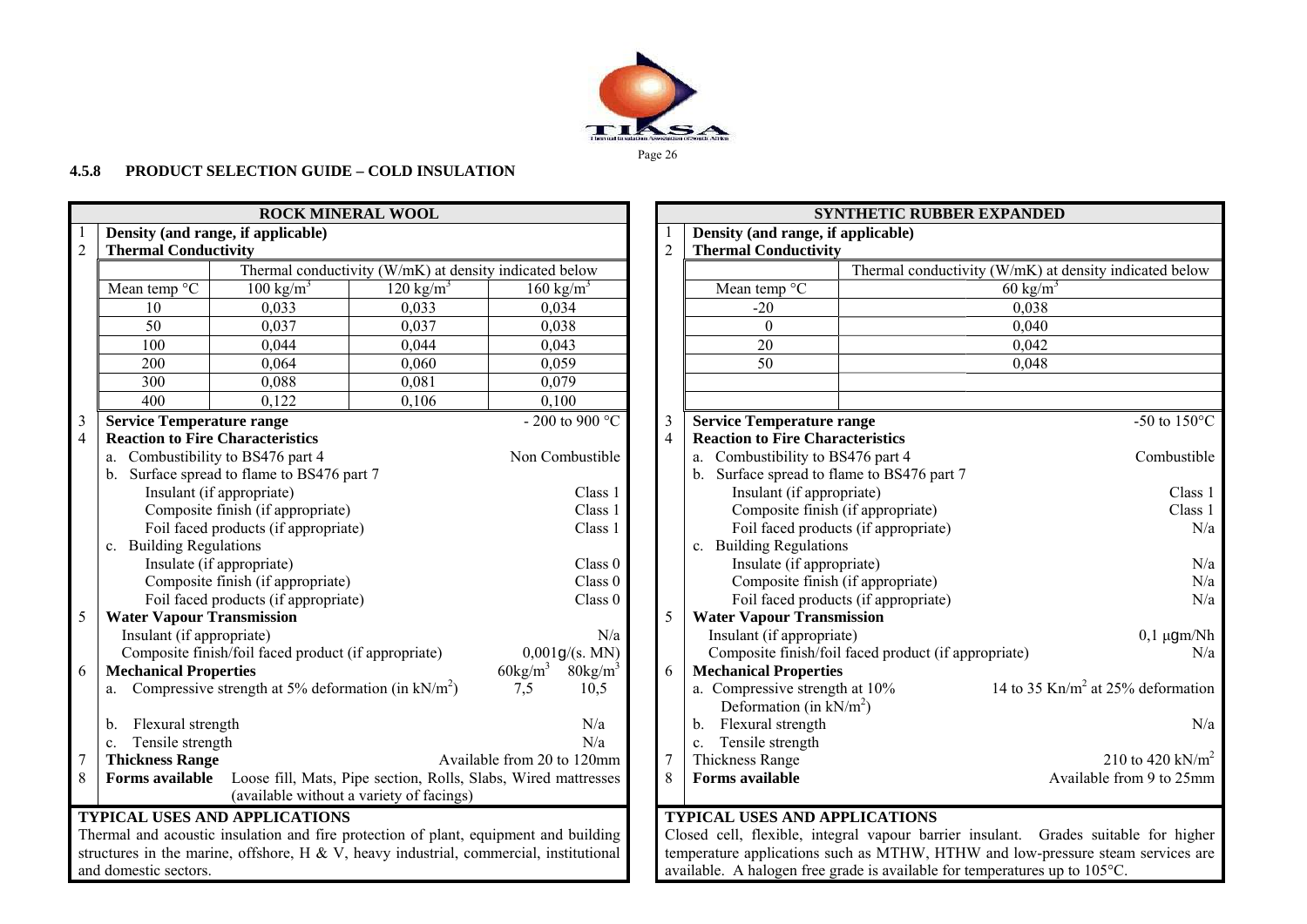

#### **4.5.9 PRODUCT SELECTION GUIDE – COLD INSULATION**

|                                                   |                       | <b>VACUUM INSULATION PANEL (properties of CORE material)</b> |                                               |
|---------------------------------------------------|-----------------------|--------------------------------------------------------------|-----------------------------------------------|
| PHYSICAL PROPERTIES, CORE                         | <b>TEST METHOD</b>    | <b>CORE</b><br>AF                                            | <b>CORE</b><br><b>HT</b>                      |
| 1. Density                                        | <b>ASTM D 1622-93</b> | $80 \text{ kg/m}^3$                                          | $110 \text{ kg/m}^3$<br>145 kg/m <sup>3</sup> |
| 2. Thermal conductivity at 13Pa or 25°C mean temp | Dow 101390-E193A      | $0,0052$ W/m-K                                               | $0,0056$ W/m-K                                |
| 3. Foam compressive strength at 5% strain         | <b>ASTM</b>           | 280 kPa vertical                                             | 340 kPa vertical                              |
|                                                   | D 1621-94             | 340 kPa horizontal                                           | 410 kPa horizontal                            |
| 4. Foam flexural strength                         | <b>ASTM C203-92</b>   | 620 kPa horizontal                                           | 1100 kPa horizontal                           |
| 5. Foam tensile strength                          | <b>ASTM C412-87</b>   | 210 kPa vertical                                             | 210 kPa vertical                              |
| 6. Thickness                                      |                       | 25mm                                                         | 15 and 20mm                                   |
| 7. Board size                                     |                       | 610 by 1200mm                                                | 610 by 1200mm                                 |
| 8. Foam temperature stability                     | ASTM D 2126           | $0\%$ shrinkage at $88^{\circ}$ C                            | $0\%$ shrinkage at 88 $\degree$ C             |
| 9. Vacuum panel temperature stability             |                       | Less than 5% shrinkage at $60^{\circ}$ C                     | Less than 2% shrinkage at $60^{\circ}$ C      |
| <b>TYPICAL USES AND APPLICATIONS</b>              |                       |                                                              |                                               |

Vacuum insulation core is open cell polystyrene foam material, which provides design flexibility, improved insulation, performance and cost savings, when used as the core material in Vacuum Insulation panels. Key applications are for refrigerators and freezers, insulated shipping containers, refrigerated trucks, cold storage units and industrial refrigeration, marine refrigeration and vending machines.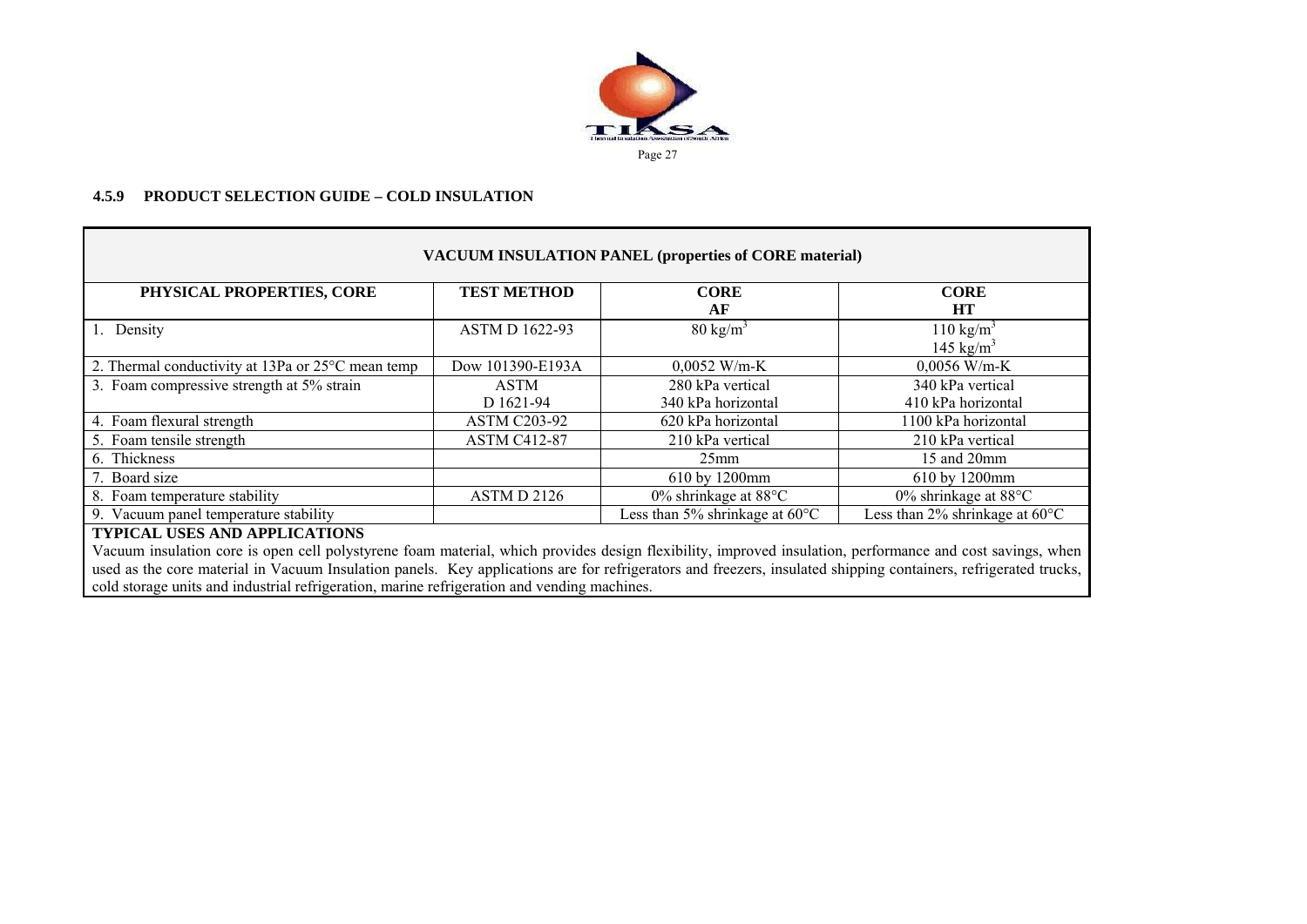

# **4.6 APPLICATION OF COLD INSULATION**

Generally on pipe work, preformed pipe sections should be used or alternatively an in-situ or spray application could be considered. All insulation should fit snugly around piping and equipment. On low temperature insulation work all attachments to the piping or equipment and projecting through the insulation should also be insulated for a distance of four times the thickness of the basic insulation from the point where the projection is exposed.

All the insulation and the vapour barrier should be continuous at pipe supports. Where metal cradles preformed to the outside diameter of the insulation are provided at the pipe supports the cradle should be designed to prevent undue compression of the insulation due to the weight of the insulated pipe.

Higher density insulation preformed material often manufactured from PUR, PIC, phenolic foam or wood can be used between the support and the pipe to accommodate the weight if considered necessary.

Insulation contraction joints should be provided for Firebreaks should be provided at, for example, 20m maximum or where the insulated pipe passes from one building to another. Where total thickness of insulation exceeds 50mm it should be applied to multiple layers and all joints should be staggered to prevent direct heat paths to the cold face. The creation of cavities should be avoided.

# 4.6.1 **JOINT SEALERS AND ADHESIVES**

All materials intended for use for cryogenic insulation of pipes and vessels should be checked for their suitability at low temperatures and if, for example, no acceptable joint mastic is available for -196°C (liquid oxygen, nitrogen, etc) then only the joints on the outer layer on a multi-layer system should be sealed.

Joint sealers and adhesives should be completely compatible with the insulation, vapour barrier and the item being insulated (refer manufacturer's recommendations).

When insulating low temperature pipe work, it is advisable to create circumferential vapour dams extending from the bare pipe to the vapour seal on the warm side of the insulation. The longitudinal spacing of the dams is arbitrary and as a guide, 2m, for very low temperatures to 10m for, say chilled water, should be considered. The purpose of the dams is to prevent the failure of long sections of pipe insulation should the warm side vapour seal be ruptured in any way.

# 4.6.4 **SUPPORTS FOR INSULATION**

The following can support insulation:

- **Adhesive**
- Pins plastic or nylon
- Strapping bands for large cylindrical surfaces
- Pressure-sensitive tape for small diameter surfaces
- Pre-installed insulation support rings, normally used on large vertical vessels.

# 4.6.3 **VAPOUR BARRIERS**

 The following tables provides a guideline for the required water vapour permeance for different plant cold surface temperatures:

| Required water vapour permeance in relation to plant temperature at an<br>ambient temperature of $+10^{\circ}$ C (dry bulb) |                                   |                     |  |  |  |
|-----------------------------------------------------------------------------------------------------------------------------|-----------------------------------|---------------------|--|--|--|
| Temperature of plant (cold surface)                                                                                         | Water vapour permeance of barrier |                     |  |  |  |
| $^{\circ}C$                                                                                                                 | g/(s. MN)                         | <b>Metric Perms</b> |  |  |  |
|                                                                                                                             | 0,010                             | 0,12                |  |  |  |
| -5                                                                                                                          | 0,004                             | 0,046               |  |  |  |
| $-10$                                                                                                                       | 0,002                             | 0,023               |  |  |  |
| $-15$                                                                                                                       | 0,0015                            | 0,017               |  |  |  |
| $-20$ to $-40$                                                                                                              | 0.001                             | 0.012               |  |  |  |

Note: For temperatures lower than -40°C please consult a TIASA member. Refer matrix of members elsewhere in this publication.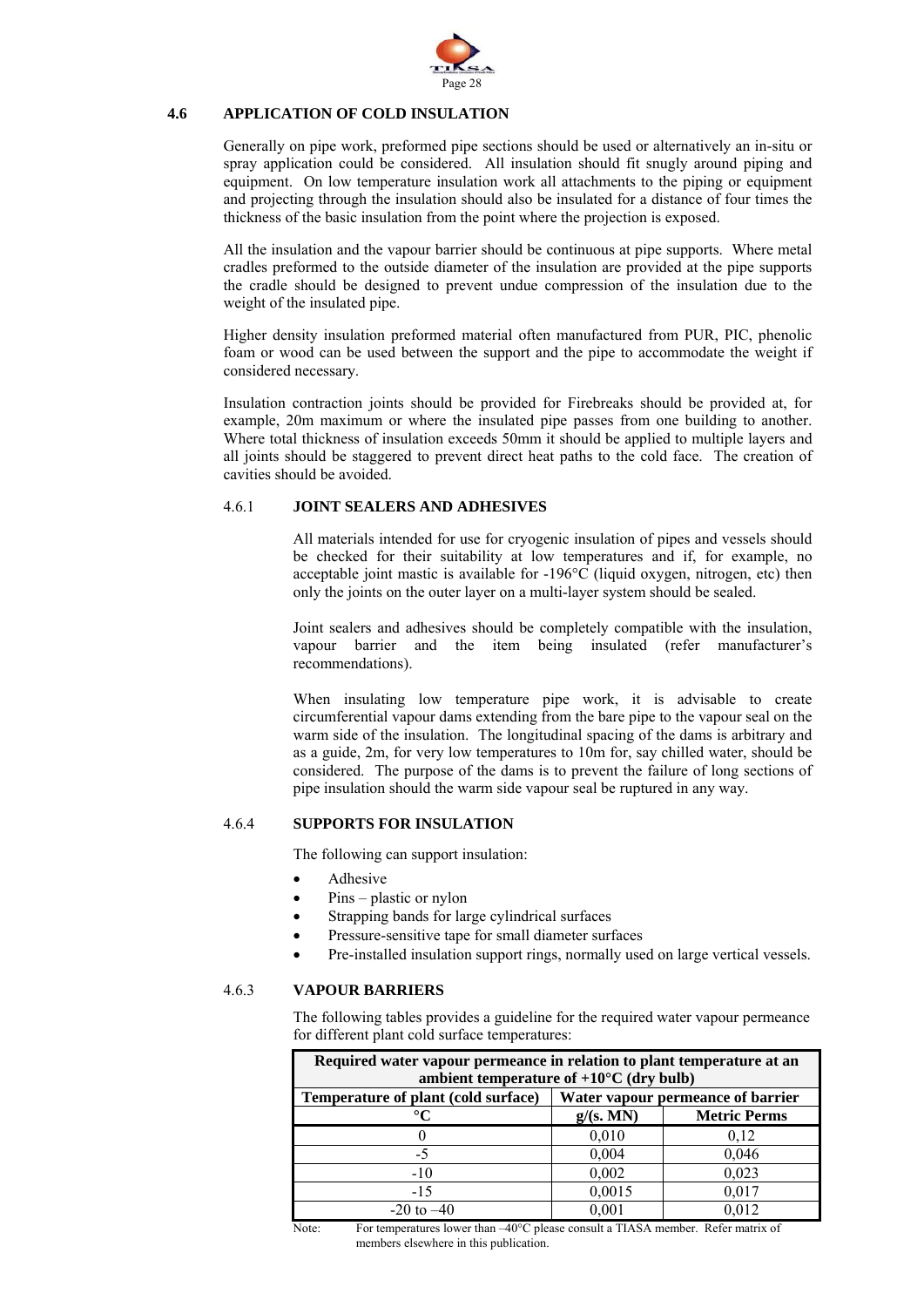

# **4.6.4 SELECTION GUIDE FOR VAPOUR BARRIERS**

| <b>TYPE</b>       | <b>PRODUCT</b><br><b>NAME</b>  | <b>TEMP</b><br><b>RANGE</b><br>$\rm ^{\circ}C$ | <b>REC</b><br>D.F.T<br>(mm)<br>$\ast\ast$ | <b>WET</b><br><b>FLAMABLE</b> | <b>EXPOSURE</b><br><b>RESISTANCE</b> | NON-<br><b>SUITABLE</b><br><b>SUBSTRATE</b> | <b>WATER</b><br><b>VAPOUR</b><br><b>PERMEANCE</b><br>$g/s$ MN $*$ | <b>METHOD</b><br>OF<br><b>APPLICATION</b> |
|-------------------|--------------------------------|------------------------------------------------|-------------------------------------------|-------------------------------|--------------------------------------|---------------------------------------------|-------------------------------------------------------------------|-------------------------------------------|
| <b>Bituminous</b> | <b>BE2</b> Bitumen<br>Emulsion | $-5/55$                                        | 1,5                                       | N <sub>0</sub>                | Internal                             | None                                        | 0,0083                                                            | <b>Brush</b>                              |
|                   | <b>BE</b> Emulsion             | $-5/55$                                        | 1,5                                       | N <sub>o</sub>                | Internal                             | None                                        | 0,0022                                                            | Trowel                                    |
|                   | 570<br>Rubberised<br>Emulsion  | $-30/60$                                       | 1,5                                       | N <sub>o</sub>                | Internal                             | None                                        |                                                                   | <b>Brush</b>                              |
| Epoxy             | 769 Epoxy<br>Paint             | $-10/8$                                        | 0,3                                       | Yes                           | External                             | <b>EPS</b>                                  |                                                                   | Brush/Spray                               |
|                   | 304 Epoxy<br>Coating           | $-10/120$                                      | 0,3                                       | No                            | External                             | None                                        |                                                                   | <b>Brush</b>                              |
|                   | Abecote<br>SF322               | <b>Dry 120</b>                                 | $\pm 1.0$                                 | Flash 0°C                     |                                      |                                             | 0,005                                                             | <b>Brush</b>                              |
|                   | Flintoat 390                   | $-10/50$                                       | $\pm 0.5$                                 | Flash 0°C                     |                                      |                                             | 0.058                                                             | <b>Brush</b>                              |
|                   | Ivory 340                      | $-10/90$                                       | 0,8                                       | No                            | Internal                             | None                                        | 0,003                                                             | <b>Brush</b>                              |
|                   | 1 C KL                         |                                                | Film                                      | N/A                           | Internal                             | None                                        | 0,001                                                             | N/A                                       |
|                   | 1 C KH                         |                                                | Film                                      | N/A                           | Internal                             | None                                        | < 0.001                                                           | N/A                                       |
|                   | $1$ C RH                       |                                                | Film                                      | N/A                           | Internal                             | None                                        | Neg.                                                              | N/a                                       |
| Electrometric     | Foster<br>Monolar              | $-30/120$                                      | 0,76                                      | Yes                           | External                             | <b>EPS</b>                                  | 0,006                                                             | Brush/spray trowel                        |
|                   | Foster 95-44                   | $-73/121$                                      | Seal't                                    | Yes                           | External                             | <b>EPS</b>                                  |                                                                   | Trowel/glove                              |
|                   | Foster 30-45                   | $-60/149$                                      | Seal't                                    | Yes                           | External                             | None                                        |                                                                   | Trowel/glove                              |
|                   | 800 Hypalon                    | $-40/120$                                      | 0,3                                       | Yes                           | External                             | <b>EPS</b>                                  | 0,000                                                             | Brush/spray                               |
|                   | 795 PU<br>Coating              | $-20/180$                                      | 0,3                                       | Yes                           | External                             | <b>EPS</b>                                  | 0,000                                                             | Brush/spray                               |
|                   | 696<br>Elastothane             | $-30/120$                                      | $\overline{1,0}$                          | No                            | External                             | None                                        |                                                                   | <b>Brush</b>                              |
|                   | 153 FR<br>Mastic               | $-30/80$                                       | 1.9                                       | Yes                           | External                             | <b>EPS</b>                                  | N/A                                                               | Trowel                                    |
|                   | 625 Non-<br>slump Mastic       | $-40/120$                                      | Bead                                      | Yes                           | External                             | <b>EPS</b>                                  | N/A                                                               | Gun                                       |
|                   | 151 Oleo<br>Mastic             | $-70/150$                                      | Bead                                      | No                            | Internal                             | None                                        | N/A                                                               | Gun/trowel                                |
| Synthetic         | Foster 30-36                   | $-18/82$                                       | 0.9                                       | No                            | Internal                             | None                                        | 0,083                                                             | Brush/spray                               |
| Emulsions         | Foster 30-70<br>(lagtone)      | $-46/82$                                       | 0.4                                       | N <sub>o</sub>                | External                             | None                                        | 0,180                                                             | Brush/spray                               |
|                   | Foster 35-00                   | $-29/93$                                       | 1,0                                       | No                            | External                             | None                                        | 0,090                                                             | Trowel/glove                              |
|                   | 2415 Plustex                   | $-20/120$                                      | 0,45                                      | N <sub>0</sub>                | External                             | None                                        | 0.057                                                             | Brush/trowel                              |
|                   | 2191 Plustex                   | $-20/80$                                       | 0,45                                      | No                            | External                             | None                                        | 0,072                                                             | Brush/trowel                              |
|                   | 249 Plustex                    | $-20/90$                                       | 0,45                                      | No                            | External                             | None                                        | 0.05                                                              | Brush/trowel                              |
|                   | 835 Acryl                      | $-20/80$                                       | 0,5                                       | N <sub>0</sub>                | External                             | None                                        | $\mathcal{L}_{\mathcal{A}}$                                       | <b>Brush</b>                              |
|                   | seal                           | $-20/80$                                       | 0,2                                       | N <sub>0</sub>                | External                             | None                                        |                                                                   | <b>Brush</b>                              |
|                   | 147 Acryl<br>Coat              |                                                |                                           |                               |                                      |                                             |                                                                   |                                           |
|                   | 158 Vapour<br>seal             | $-30/85$                                       | 1,3                                       | N <sub>0</sub>                | External                             | None                                        |                                                                   | Brush/trowel                              |
| Other             | Foster 65-05                   | $-29/93$                                       | 2,0                                       | Yes                           | External                             | <b>EPS</b>                                  | 0,007                                                             | Brush/spray                               |
|                   | Foil-Mylar                     | $-70/100$                                      | Film                                      | N/A                           | Internal                             | None                                        | 0,001                                                             | N/A                                       |

\* Tested in acceptance with ASTM E96 Desiccant method.

\*\* Recommended Dry Film Thickness

Note: It is recommended that the users contact the manufacturer for fore information.

#### 4.6.5 **STRUCTURAL BARRIERS**

 Often prefabricated to exact dimensions required and ready to install, these are rigid sheets of reinforced plastic, galvanized, aluminium or stainless steel jacketing - flat, corrugated or embossed.

# 4.6.6 **MEMBRANE BARRIERS**

 Metal foils, laminated foils and treated papers, plastic films and sheets, and coated felts and paper - these are either part of the insulation as supplied or can be supplied separately.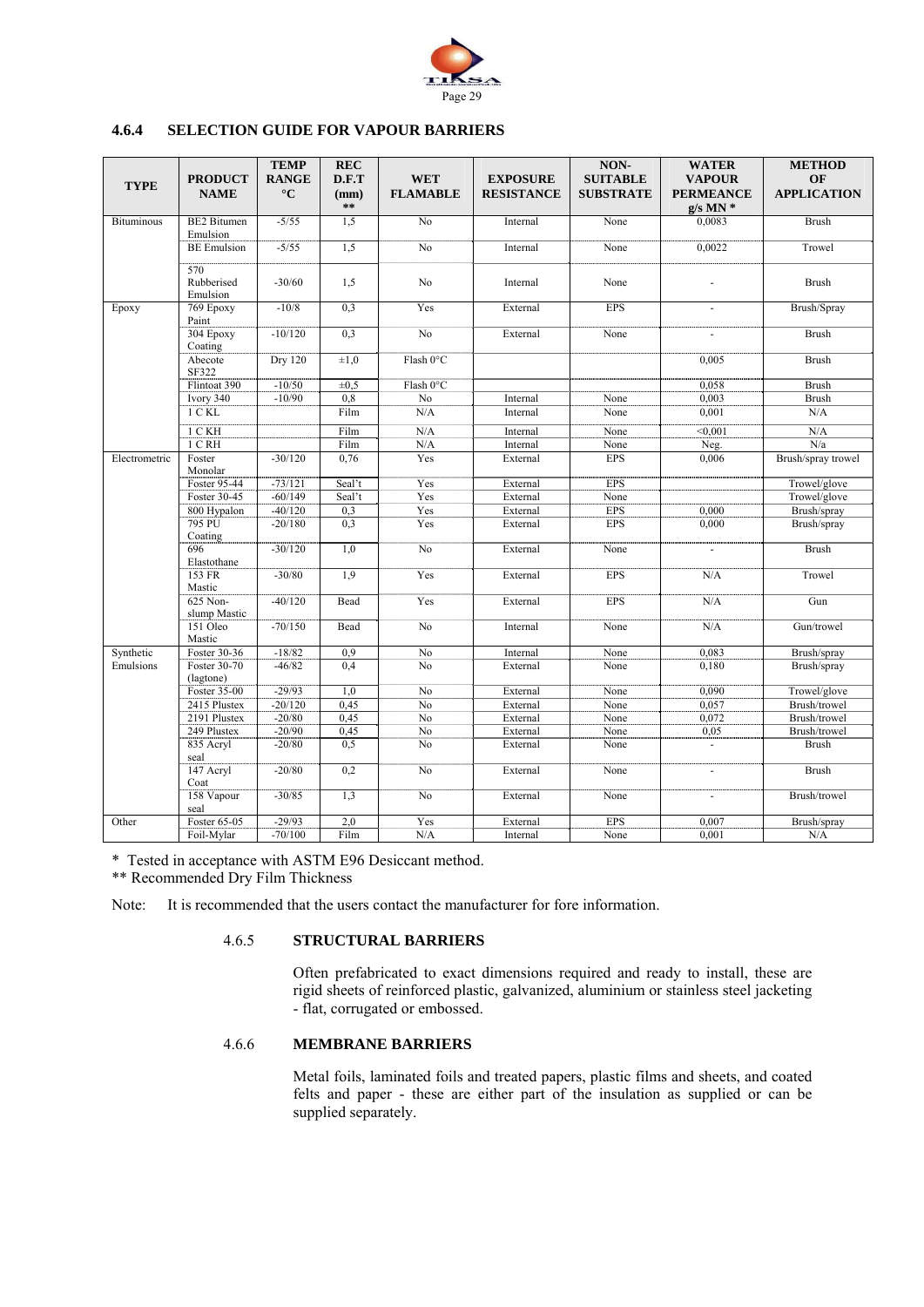

# 4.6.7 **COATING BARRIERS**

In fluid form as a paint or mastic (or semi-fluid of the hot-melt variety) the material can be asphaltic, resinous or polymeric. These provide a seamless coating but require time to dry and are normally reinforced with a membrane sandwiched between layers.

Special attention must be given to vapour sealing of protrusions, joints or any other discontinuities such as glands, local to valve spindles or mechanical drives, etc. Refer to the following tables

# 4.6.8 **PROTECTION OF INSULATION**

Protection of the insulation may consist of metal cladding or a coating system.

Metal and non-metallic finishes should generally be as per the insulation guideline for hot insulation. However, care should be taken where piping and equipment is being clad; the cladding should be manufactured and installed so as to prevent the vapour barrier being punctured. Cushioning material applied between screws or rivets and vapour barrier, or other suitable means, would be a normal practice.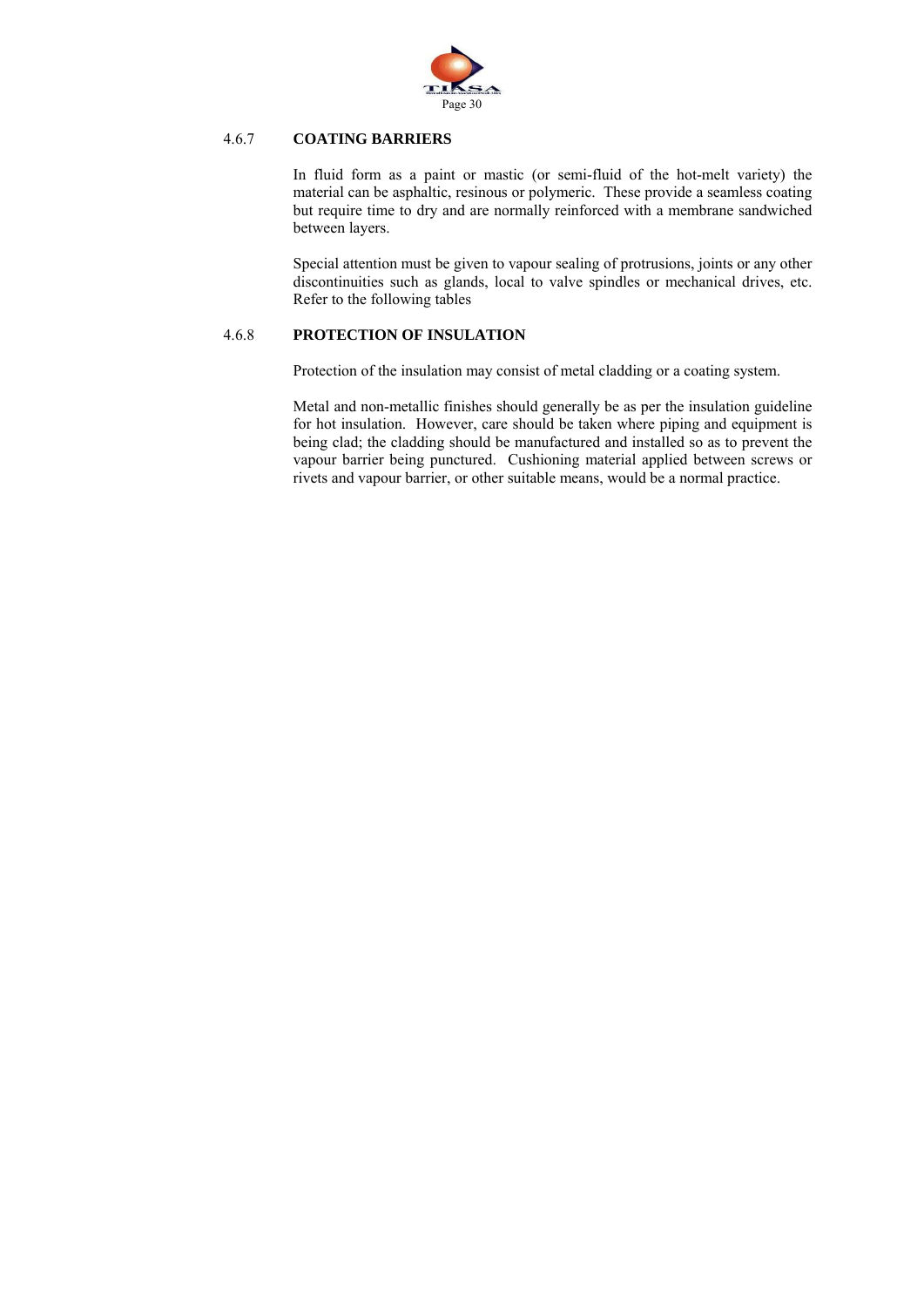

# **LIST OF ANNEXES**

- 5.1 List of Reference Standards
- 5.2 Heat loss or gain calculations
- 5.3 System of Measurement Method of Measuring Completed Insulation
- 5.4 Conversion Factors
- 5.5 Glossary of terms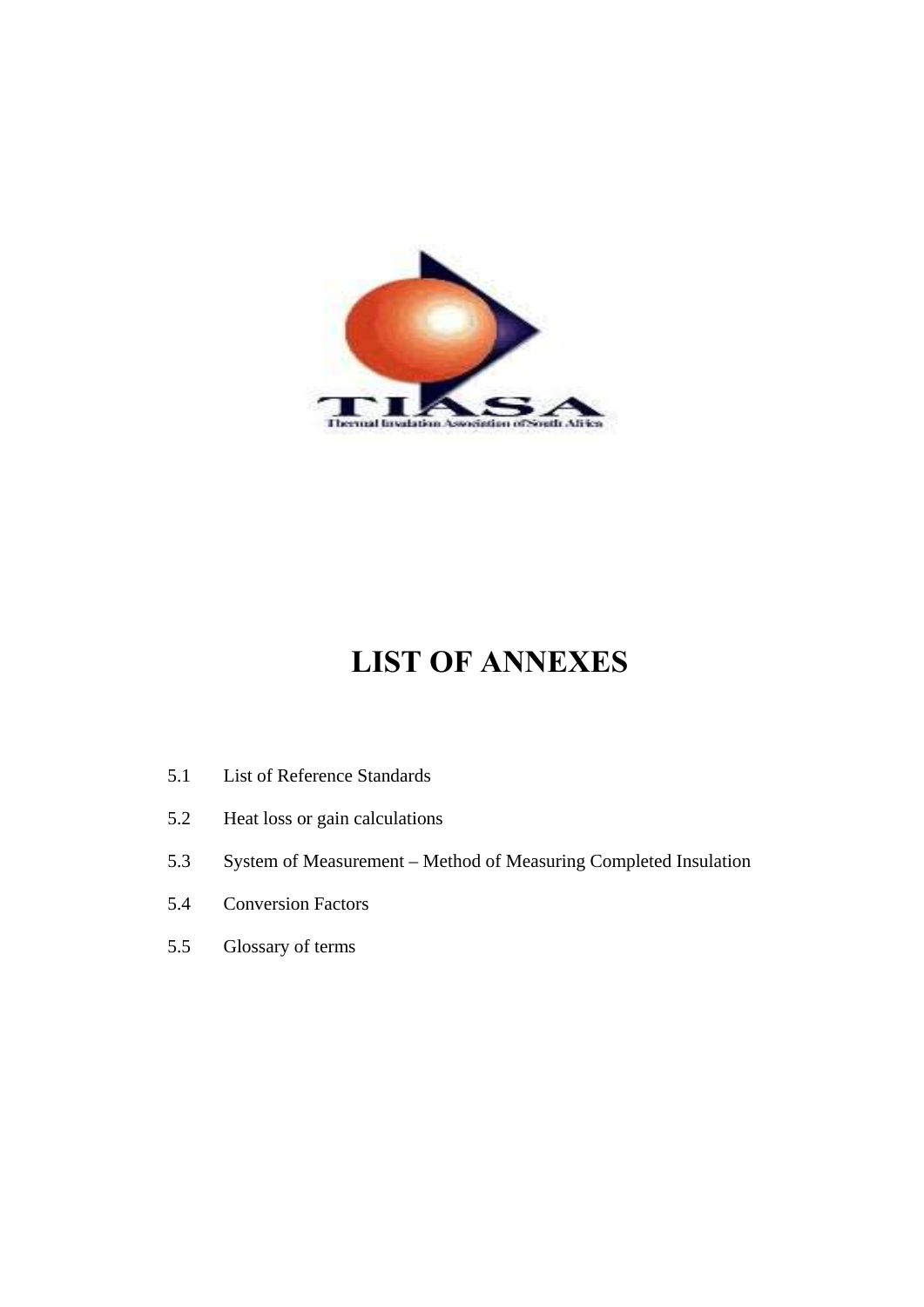

#### **5.1 LIST OF REFERENCES STANDARDS**

#### **Re: BRITISH STANDARDS**

These are the principal ones:

1. BS 476 – Fire tests on building materials and structures.

| Part 3: 1975        | External fire exposure roof test.                                |
|---------------------|------------------------------------------------------------------|
| Part 4: 1970 (1984) | Non-combustibility test for materials.                           |
| Part 6: 1989        | Method of test for fire propagation for products.                |
| Part 7: 1997        | Method of test to determine the classification of the surface of |
|                     | flame of products.                                               |
| Part 12: 1991       | Method of test for ignitability of products by direct flame      |
|                     | impingement.                                                     |
| Part 20: 1987       | Method for determination of the fire resistance of elements of   |
|                     | construction (general principles)                                |
| Part 22: 1987       | Methods for determination of the fire resistance of non-load     |
|                     | bearing elements of construction.                                |

- 2. BS 747: 1994 Specification of roofing felts.
- 3. BS 853 Specification for vessels for use in heating systems.

| Part 1: 1996 | Calorifiers and storage vessels for central heating and hot water                               |
|--------------|-------------------------------------------------------------------------------------------------|
| Part 2: 1996 | supply.<br>Tubular heat exchangers and storage vessels for building and<br>industrial services. |

4. BS 874 – Methods for determining thermal insulating properties.

| Part 1: 1986              | Introduction definitions and principles of measurement. |
|---------------------------|---------------------------------------------------------|
| Part 2                    | Tests for thermal conductivity and related properties   |
| Part 2: Sec 2.1: 1986     | Guarded hot-plate method.                               |
| Part 2: Section 2.2: 1988 | Upgraded hot-plate method                               |
| Part 3                    | Tests for thermal transmittance and conductance.        |
| Part 3: Section 3.1: 1987 | Guarded hotbox method                                   |
| Part 3: Section 3.2: 1990 | Calibrated hotbox method                                |
|                           |                                                         |

5. BS 1387: 1985 (1990) – Specification for screwed and socketed steel tubes and tubules and for plan end steel tubes suitable for welding or for screwing to BS 21 pipe threads.

| BS 1566 – Copper indirect cylinders for domestic purposes. |                                                   |
|------------------------------------------------------------|---------------------------------------------------|
| Part 1: 1984 (1990)                                        | Specification for double feed indirect cylinders. |
| Part 2: 1984 (1990)                                        | Specification for single feed indirect cylinders. |

- 7. BS 2871 Specification for copper and copper alloys. Tubes. Part 2: 1972 Tubes for general purposes. Part 3: 1972 Tubes for heat exchangers.
- 8. BS 2972: 1989: Section 12 "The Partial Immersion Test" Methods of test for inorganic thermal insulating materials.
- 9. BS 3177: 1959 (1995) Method for determining the permeability to water vapour of flexible sheet materials used for packaging.
- 10. BS 3198: 1981 Specification for copper hot water storage combination units for domestic purposes.
- 11. BS 3416: 1991 Specification for bitumen-based coatings for cold application, suitable for use in contact with potable water.
- 12. BS 3533: 1981 Glossary of thermal insulation terms.
- 13. BS 3601: 1987 (1993) Specification for carbon steel pipes and tubes with specified room temperature properties for pressure purposes.
- 14. BS 3602 Specification for steel pipes and tubes for pressure purposes: carbon and carbon manganese steel with specified elevated temperature properties

 Part 1: 1987 (1993) Specification for seamless and electric resistance welded including induction welded tubes.

Part 2: 1991 Specification for longitudinally arc welded tubes.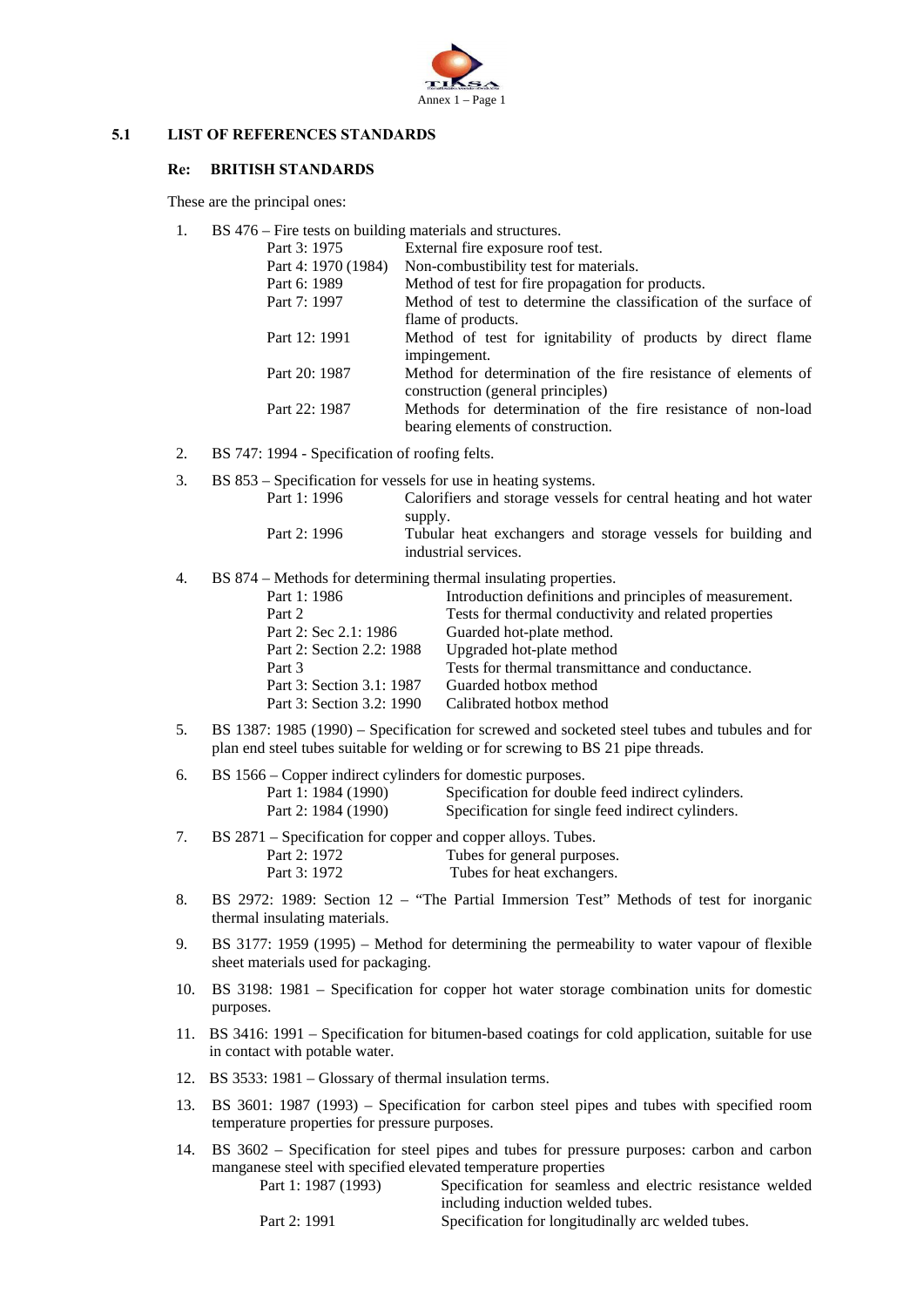

- 15. BS 3603: 1991 Specification for carbon and alloy steel pipes and tubes with specified low temperature properties for pressure purposes.
- 16. BS 3604 Steel pipes and tubes for pressure purposes: ferrite alloy steel with specified elevated temperature properties.

| Part 1: 1990 | Specification for seamless and electric resistance welded                       |
|--------------|---------------------------------------------------------------------------------|
|              | tubes.                                                                          |
| Part 2: 1991 | Specification for longitudinally arc welded tubes.                              |
|              | 17. BS 3605 - Austenitic stainless steel pipes and tubes for pressure purposes. |
| Part 1: 1991 | Specification for seamless tubes.                                               |
| Part 2: 1992 | Specification for longitudinally welded tubes                                   |

- 18. BS 4142: 1997 Method for rating industrial noise affecting mixed residential and industrial areas.
- 19. BS 4718: 1971 methods for test for silencers for air distribution systems.
- 20. BS 5228 Noise and vibration control on construction and open sites.

| Part 1: 1997 | Code of practice for basic information and procedures for |  |  |  |  |  |  |
|--------------|-----------------------------------------------------------|--|--|--|--|--|--|
|              | noise and vibration control.                              |  |  |  |  |  |  |
| Part 2: 1997 | Guide to noise and vibration control legislation for      |  |  |  |  |  |  |
|              | construction and demolition including road construction   |  |  |  |  |  |  |
|              | and maintenance                                           |  |  |  |  |  |  |

- 21. BS 5250: 1989 (1995) Code of practice for control of condensation in buildings.
- 22. BS 5422: 1990 Method for specifying thermal insulating materials on pipes, ductwork and equipment (in the temperature range  $0^{\circ}$ C to +700 $^{\circ}$ C).
- 23. BS 5588 Fire precautions in the design, construction and use of buildings. Part 9: 1989 Code of practice for ventilation and air conditioning ductwork.
- 24. BS 5628 Code of practice for use of masonry. Part 3: 1985 Materials and components, design and workmanship.
- 25. BS 5803 Thermal insulation for use in pitched roof spaces in dwellings.

| Part 1: 1985 (1994) | Specification for man-made mineral fibre thermal           |
|---------------------|------------------------------------------------------------|
|                     | insulation mats.                                           |
| Part 2: 1985 (1994) | Specification for man-made mineral fibre thermal           |
|                     | insulation in pelleted or granular form for application by |
|                     | blowing.                                                   |
| Part 3: 1985 (1994) | Specification for cellulose fibre thermal insulation for   |
|                     | application by blowing.                                    |
| Part 4: 1985 (1994) | Methods for determining flammability and resistance to     |
|                     | smouldering.                                               |
| Part 5: 1985 (1994) | Specification for installation of man-made mineral fibred  |
|                     | and cellulose fibred insulation.                           |

- 26. BS 5821 Methods for rating the sound insulation in buildings and of building elements. Part 3: 1984 (1993) Method for rating airborne sound insulation of façade elements and facades.
- 27. BS 5970: 1992 Code of practice for thermal insulation of pipe work and equipment (in the temperature range  $-100\degree C$  to  $+870\degree C$ ).
- 28. BS 6229: 1982 Code of practice for flat roofs with continuously supported coverings

| 29. BS 6399 – Loadings for buildings. |                                              |
|---------------------------------------|----------------------------------------------|
| Part 1: 1996                          | Code of practice for dead and imposed loads. |
| Part 2: 1997                          | Code of practice for wind loads              |

- 30. BS 6515: 1984 (1996) specification for polyethylene damp-roof courses for masonry.
- 31. BS8217: 1994 Code of practice for built-up felt roofing
- 32. VDI 2055:1994 Thermal Insulation for Heated and Refrigerated Industrial and Domestic Installations (German Standard)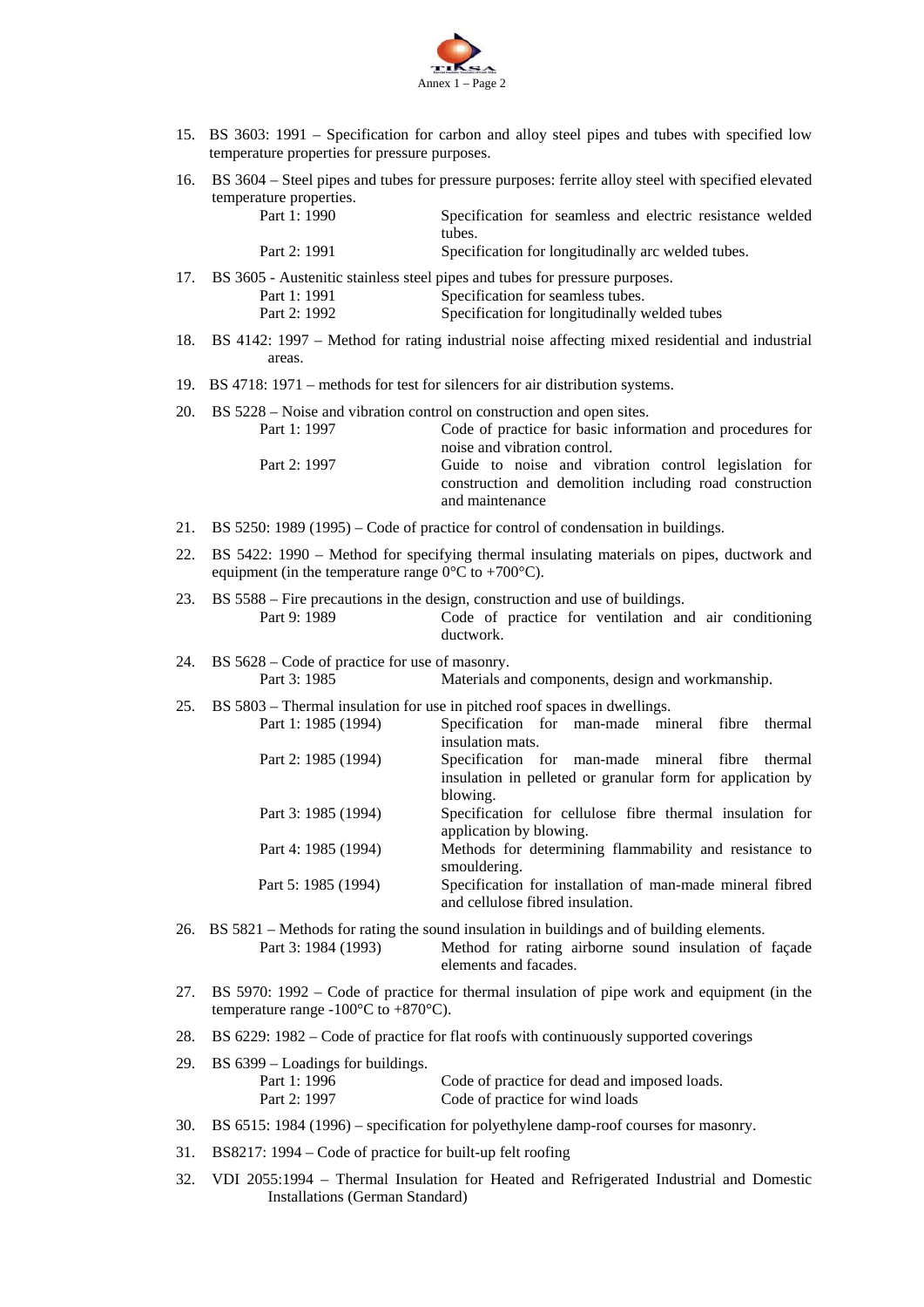

# **5.2 HEAT LOSS CALCULATION PRINCIPLES**

# **5.2.1 SYMBOLS**

| $\overline{Q}$ | Heat loss through the insulation $-$ per square meter                                 | (W/m <sup>2</sup> ) |
|----------------|---------------------------------------------------------------------------------------|---------------------|
| $\overline{Q}$ | Heat loss through the insulation $-$ per linear meter of pipe run                     | (W/m)               |
| th             | Hot face temperature, i.e. temperature of vessel/pipe                                 | $({}^{\circ}C)$     |
| tc             | Cold face temperature, i.e. temperature of outer surface of insulation                | $(^\circ C)$        |
| ta             | Ambient temperature of still air                                                      | $(^{\circ}C)$       |
| tj             | Temperature at junction/interface of two layers of insulation                         | $(^{\circ}C)$       |
| t1             | Temperature of $1st$ interface (between $1st$ and $2nd$ layer) of insulation          | $(^{\circ}C)$       |
| t2             | Temperature of $2^{nd}$ interface (between $2^{nd}$ and $3^{rd}$ layer) of insulation | $(^\circ C)$        |
| tn             | Temperature of nth interface (between nth and $n+1$ layer) of insulation              | $(^\circ C)$        |
| $\mathbf{X}$   | Overall thickness of insulation                                                       | (m)                 |
| x1             | Thickness of $1st$ (inner) layer of insulation                                        | (m)                 |
| x2             | Thickness of $2nd$ layer of insulation                                                | (m)                 |
| xn             | Thickness of nth layer of insulation                                                  | (m)                 |
| $\mathbf{k}$   | Thermal conductivity of insulation                                                    | (W/mK)              |
| k1             | Thermal conductivity of $1st$ (inner) layer of insulation                             | (W/mK)              |
| k2             | Thermal conductivity of $2nd$ layer of insulation                                     | (W/mK)              |
| kn             | Thermal conductivity of nth layer of insulation                                       | (W/mK)              |
| $\mathbf R$    | Thermal resistance of insulation                                                      | (mK/W)              |
| Rs             | Thermal resistance of outer surface of insulation                                     | (mK/W)              |
| dp             | Outer diameter of pipe                                                                | (m)                 |
| ds             | Outer diameter of total insulation                                                    | (m)                 |
| d1             | Outer diameter of $1st$ (inner) layer of insulation                                   | (m)                 |
| d2             | Outer diameter of $2nd$ layer of insulation                                           | (m)                 |
| dn             | Outer diameter of nth layer of insulation                                             | (m)                 |
| $\mathbf f$    | Surface heat transfer coefficient                                                     | $W/m^2K$            |

# **5.2.2 THERMAL CALCULATIONS**

**HEAT LOSS FROM INSULATED SURFACES -** May be calculated either from a knowledge of the thermal conductivity and thickness of each individual insulation layer or from a knowledge of the "equivalent thermal Conductivity."

**HEAT GAIN** – When the surface to be insulated is below ambient temperature, heat will be gained rather than lost. This fact will be indicated in the formulae in this section by a negative value being show for "Q".

**AMBIENT CONDITIONS** – Calculations are based on "still air" conditions. It is possible to consider "exposed" conditions, but this then needs details of wind speed, size, type and orientation of the surface being insulated.

However, it is the heat loss from bare or non-insulated surfaces that is most affected by exposed conditions and the increased in heat loss from well-insulated surfaces is minimal.

**SURFACE TEMPERATURE OF PIPE/VESSELS** – Calculations are based on the assumption that the surface temperature of the pipe/vessel is the same as that of the contained fluid. This is not quite true, but the difference is very small.

# 5.2.3 **SURFACE HEAT TRANSFER COEFFICIENT**

The surface heat transfer coefficients of the cladding will vary according to the nature of the surface and the temperature. Each surface material has its own unique emissivity. For practical purposes these can be grouped into the following three categories:

- BRIGHT surfaces are those with low emissivity, e.g. bright metal surfaces, polished aluminium, etc.
- PLANISHED surfaces are those with medium emissivity, e.g. galvanized steel, hammered aluminium, aluminium paint, etc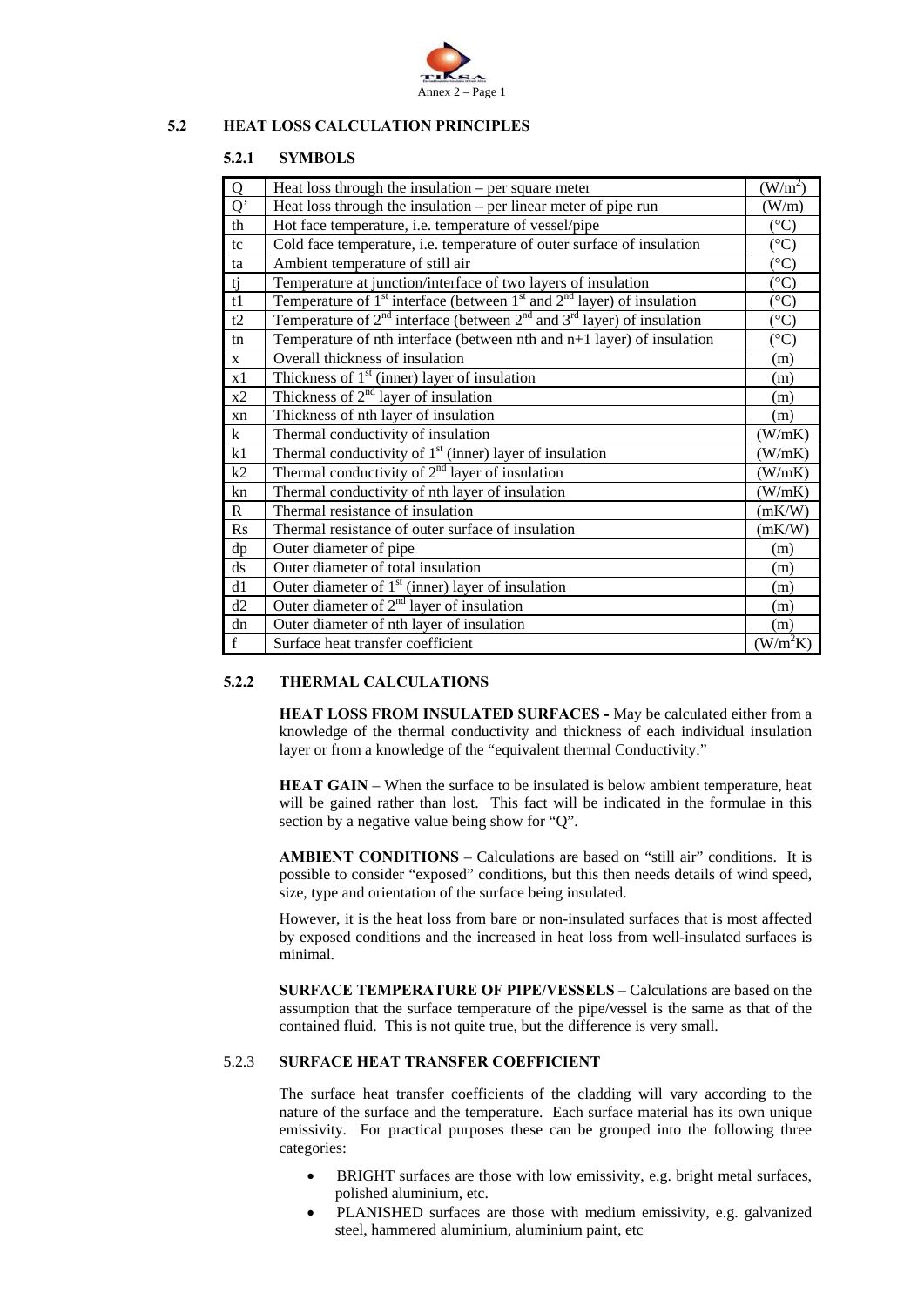

• NORMAL surfaces are those with high emissivity, e.g. composition, canvas, plastic sheeting, unfaced insulation, painted metal surfaces, etc.

The surface coefficients are:

| <b>Bright</b> | $f = 5.7$ W/m <sup>2</sup> K  Aluminium $f = 5.7$ W/m <sup>2</sup> K |                              |
|---------------|----------------------------------------------------------------------|------------------------------|
| Planished     | $f = 8.0$ W/m <sup>2</sup> K  Galv. Steel                            | $f = 6.3$ W/m <sup>2</sup> K |
| Normal        | $f = 10.0 \text{ W/m}^2 \text{K}$ Mastics                            | $f = 10.0 W/m^2K$            |

Above approximately 50°C, the surface coefficients will increase slightly with an increase in temperature. For a given hot face temperature and thickness of insulation, a Bright finish will give a higher surface temperature and lower heat loss than other finishes. A Normal finish will give a lower surface temperature but a higher heat loss.

Thus, when designing for specific surface temperatures, the nature of the surface finishes can have a considerable effect on the thickness of insulation required.

The effect of air velocity is important. For example, increasing air velocity will decrease cladding temperature of a hot vessel.

# **5.2.3 CALCULATION PROCEDURES**

 Most calculations must start by making an estimate of the outer surface temperature of the insulation and, for multi-layer insulation, estimates of the interface temperatures. The surface coefficients can be established. The k-value can be determined from the relevant nomographs, using the estimated temperatures.

Inserting the hot face and ambient temperatures, the insulation thickness and k-values and, if appropriate, the pipe diameter into the heat loss formula, will result in a heat loss.

The surface temperature (and interface temperatures for multi-layer insulation) is then calculated. If the calculated temperatures agree, or are within 1°C of the estimated temperatures, the calculations can be considered to be correct.

Agreement is seldom reached on the first calculation, so the calculation must be repeated, using the calculated temperatures as the new "estimates", bearing in mind that the relevant k-values will change according to the change in the hot face and cold face/interface temperatures.

Repeat the procedure of using the calculated temperatures as the new estimates until agreement is reached.

# **5.2.4 THERMAL CONDUCTIVITY**

The units of thermal conductivity – k-value – are  $W/mK$ , where K represents a differential temperature of 1 degree Kelvin, which is exactly the same as a differential temperature of 1 degree Celsius.

# **5.2.5 HEAT LOSS FORMULAE**

#### 5.2.5.1 **FLAT SURFACES – SINGLE LAYER INSULATION**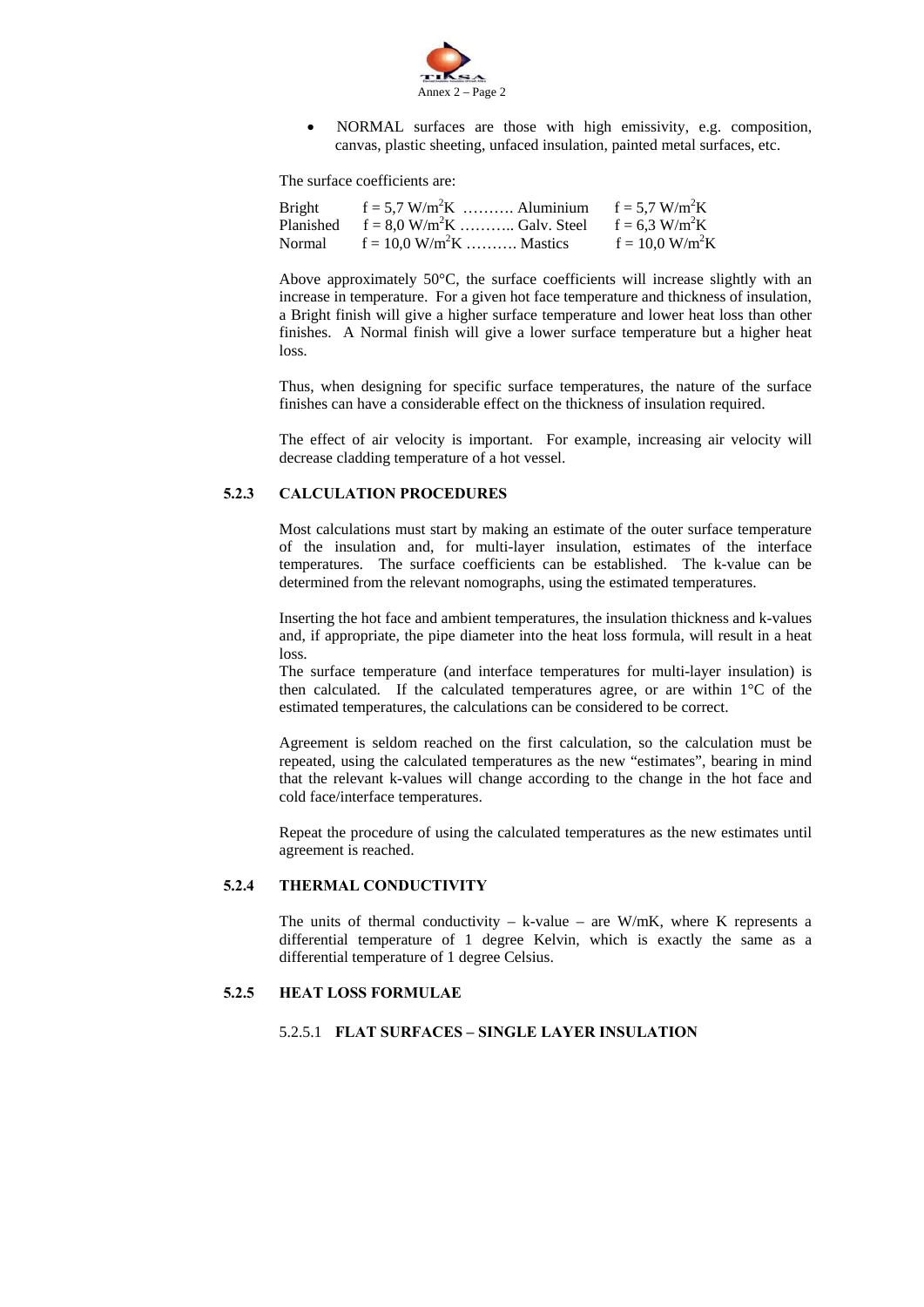

# 5.2.5.2 **FLAT SURFACES – MULTILAYER INSULATION**

5.2.5.3 **PIPES – SINGLE LAYER INSULATION**

5.2.5.4 **PIPES – MULTILAYER INSULATION**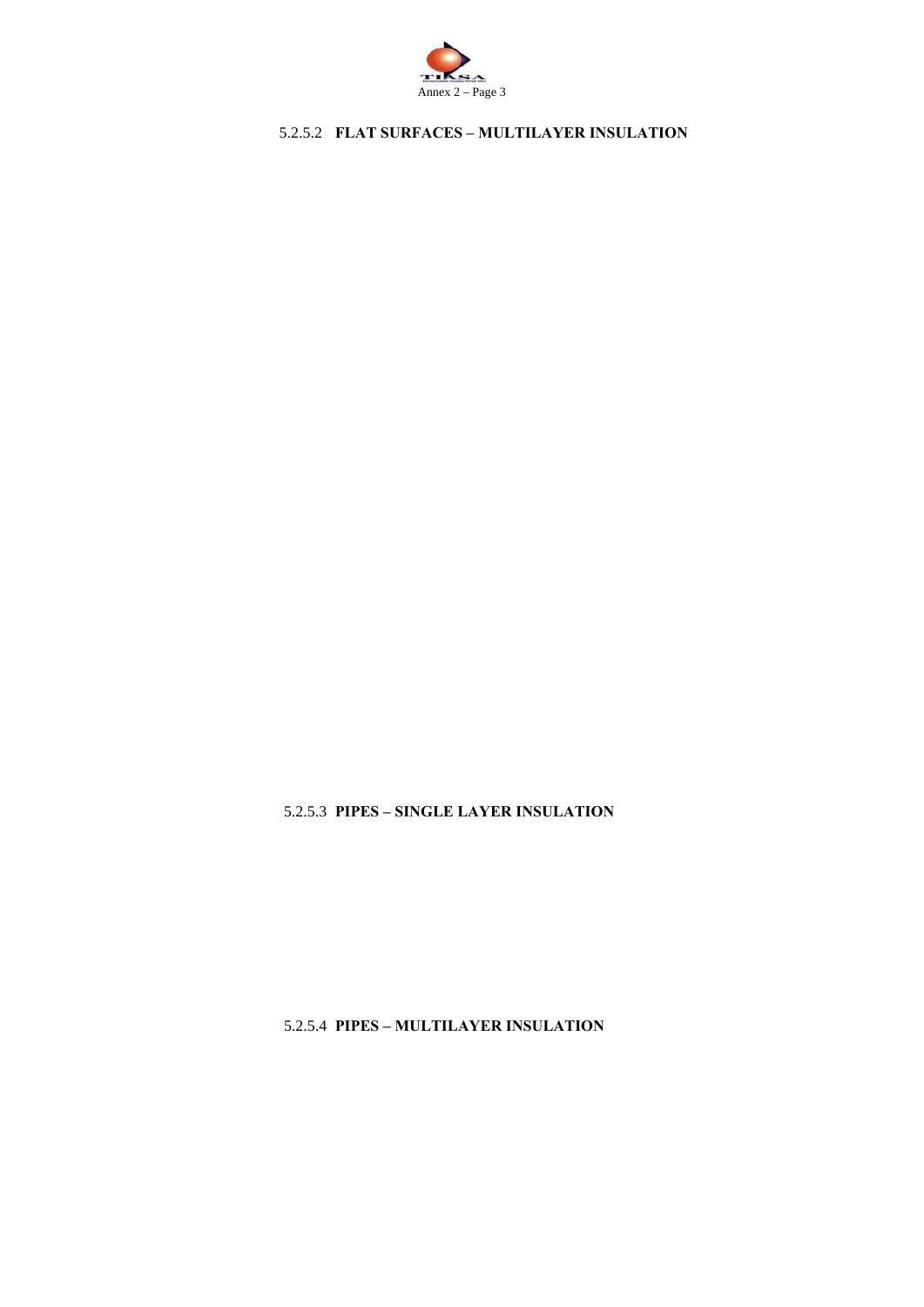

# **5.2.6 DETERMINE INSULATION REQUIRED TO ACHIEVE A SPECIFIED HEAT LOSS**

# **5.2.7 DETERMINE REQUIRED INSULATION THICKNESS FOR CONDENSATION CONTROL**

 Condensation will occur if the surface temperature falls below the dew point temperature – the temperature at which the ambient air of a certain relative humidity will be become saturated if cooled.

 The insulation thickness must be sufficient to ensure that the surface temperature of the vapour barrier is above the dew point temperature for the worst anticipated conditions of temperature and humidity.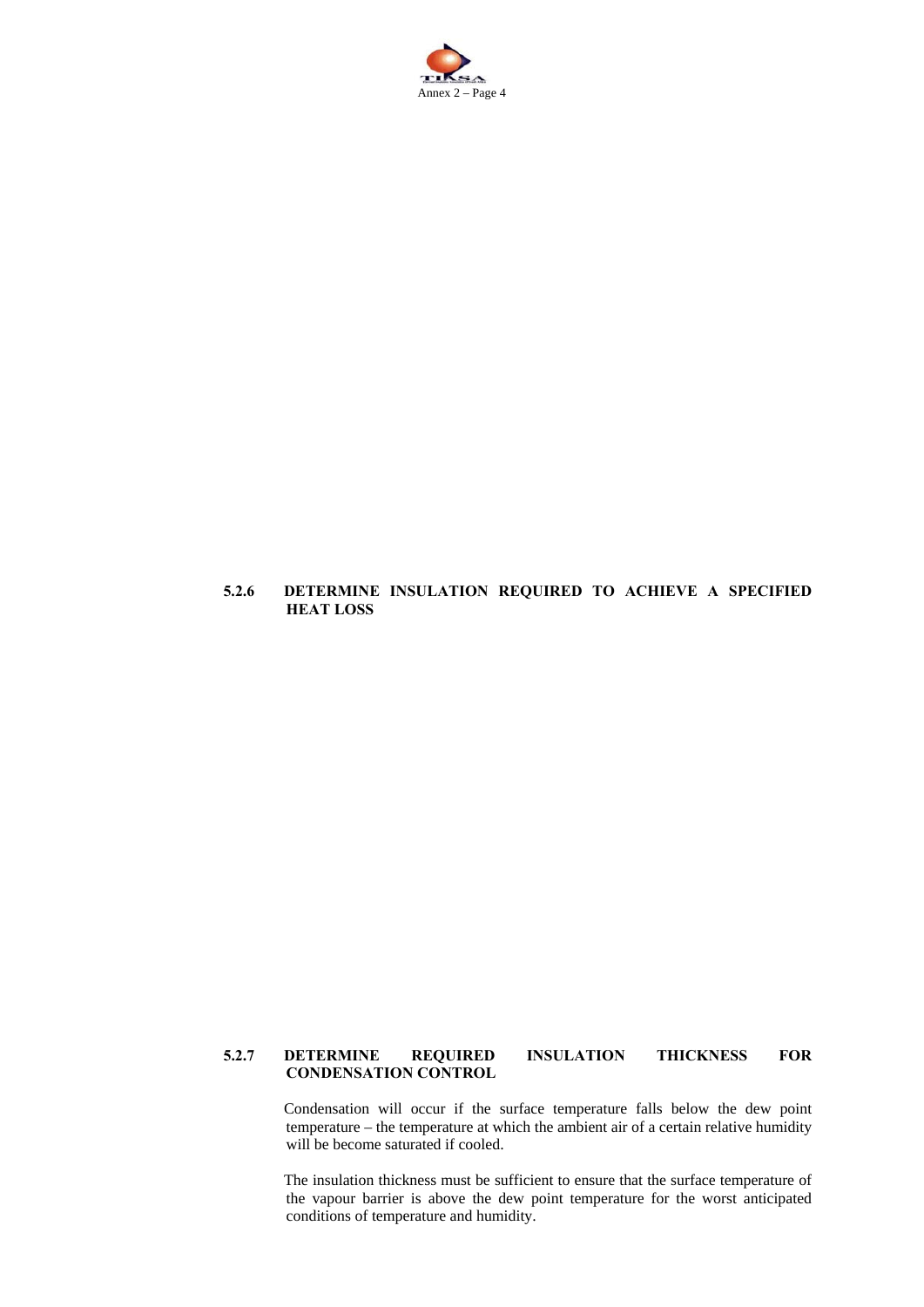

# 5.2.7.1 **FLAT SURFACES**

5.2.7.2 **PIPES** 

## **5.2.8 SPECIALISED CONDITIONS AT THE POINT OF DELIVERY**

 During the flow through a pipe system, a fluid will lose or gain heat, the effects of which are associated directly with the transmission of heat through the insulation and also with that in local areas of bare surfaces.

 The heat transmission to or from the system remains constant given constant temperature conditions, but the change in temperature depends on:

- The rate of mass flow
- The specific heat capacity of the fluid. Variation in pressure during passage through the system is an additional consideration if the fluid is a gas or a vapour.

Logarithmic formula:

- Where  $tA = initial temperature (°C)$ 
	- $tB = \text{final temperature } (^{\circ}C)$
	- $tM =$  ambient temperature (°C)
	- tX = mean temperature of fluid (°C)<br>
	G = mass flow rate (kg/s)
	- $=$  mass flow rate (kg/s)
	- $c =$  specific heat capacity (J/kgK)
	- $L =$  length off pipe line (m)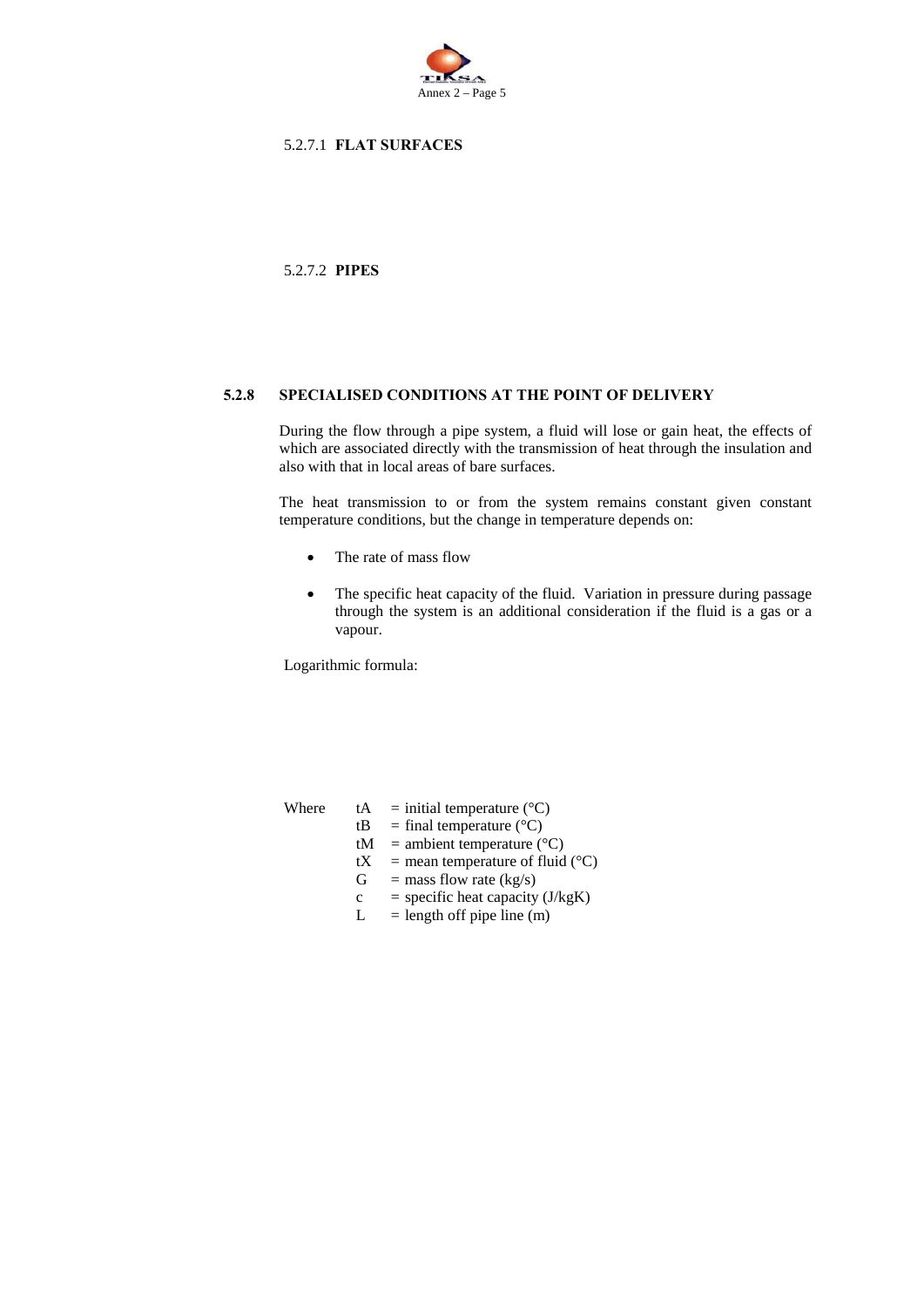

| <b>FLUID</b>   |      | <b>SPECIFIC HEAT</b><br><b>CAPACITY</b> | <b>DENSITY</b><br>kg/m <sup>3</sup> |                   | <b>FLUID</b>  |      | <b>SPECIFIC HEAT</b><br><b>CAPACITY</b> | <b>DENSITY</b><br>kg/m <sup>3</sup> |                   |
|----------------|------|-----------------------------------------|-------------------------------------|-------------------|---------------|------|-----------------------------------------|-------------------------------------|-------------------|
|                |      | (kJ/kg K)                               |                                     |                   |               |      | (kJ/kg K)                               |                                     |                   |
| Ammonia        | 4,45 | $(-50^{\circ}C)$                        | 695                                 | (.50°C)           | Benzene       | 1,73 | $(20^{\circ}C)$                         | 879                                 | $(20^{\circ}C)$   |
| (Liquid)       | 5,07 | $(50^{\circ}C)$                         | 561                                 | $(50^{\circ}C)$   |               | 1,97 | $(100^{\circ}C)$                        | 793                                 | $(100^{\circ}C)$  |
| <b>Bitumen</b> |      | $2,09 - 2,30$                           |                                     | $1020 - 1060$     | <b>Butane</b> | 2,28 | $(O^{\circ}C)$                          | 601                                 | $(0^{\circ}C)$    |
| Caster Oil     | 1,80 |                                         | 960                                 |                   | Chlorine      | 0,89 | $(-50^{\circ}C)$                        | 1598                                | $(-50^{\circ}C)$  |
|                |      |                                         |                                     |                   |               | 0.93 | $(0^{\circ}C)$                          | 1469                                | $(0^{\circ}C)$    |
| Chloroform     | 0,97 | $(0^{\circ}C)$                          | 1526                                | $(0^{\circ}C)$    | Ethane        | 3,52 | $(-150^{\circ}C)$                       | 622                                 | $(-150^{\circ}C)$ |
|                | 1,28 | $(100^{\circ}C)$                        | 1433                                | $(50^{\circ}C)$   |               | 4,81 | $(-100^{\circ}C)$                       |                                     |                   |
| Ethanol        | 2,40 | $(20^{\circ}C)$                         | 789                                 | $(20^{\circ}C)$   | Ethene        | 2,43 | $(-150^{\circ}C)$                       |                                     |                   |
|                |      |                                         |                                     |                   |               | 2,41 | $(-100^{\circ}C)$                       | 564                                 | $(-100^{\circ}C)$ |
| Fuel Oil       | 1,67 |                                         | 915                                 |                   | Glycerol      | 2,26 | $(0^{\circ}C)$                          | 1273                                | $(0^{\circ}C)$    |
|                |      |                                         |                                     |                   |               | 2,81 | $(100^{\circ}C)$                        | 1209                                | $(100^{\circ}C)$  |
| Methane        | 3.52 | $(-150^{\circ}C)$                       | 409                                 | $(-150^{\circ}C)$ | Methanol      | 1.42 | $(25^{\circ}C)$                         | 790                                 | $(20^{\circ}C))$  |
| Methyl         | 1,50 | $(-50^{\circ}C)$                        | 1050                                | $(-50^{\circ}C)$  | Mineral Oil   | 1,67 |                                         |                                     | $450 - 950$       |
| Chloride       | 1,55 | $(0^{\circ}C)$                          | 960                                 | $(0^{\circ}C)$    |               |      |                                         |                                     |                   |
| Muriatil acid  | 3,64 |                                         | 1639                                |                   | Nitric acid   | 1,72 |                                         | 1502                                |                   |
| Nitrobenzene   | 1,47 | $(20^{\circ}C)$                         | 1203                                | $(20^{\circ}C)$   | Oil of        | 1,76 |                                         | 870                                 |                   |
|                | 1,51 | $(60^{\circ}C)$                         | 1147                                | $(50^{\circ}C)$   | turpentine    |      |                                         |                                     |                   |
| Olive oil      | 1,97 |                                         | 910                                 |                   | Petrol        | 2,09 |                                         | $700 - 740$                         |                   |
| Petroleum      | 2,14 |                                         | 800                                 |                   | Phenol        | 2,20 | $(50^{\circ}C)$                         | 1050                                | $(50^{\circ}C)$   |
| Sulphuric acid | 1,42 |                                         | 1834                                |                   | Tar           | 2,09 | $(0-100\degree C)$                      | 1200                                |                   |
| Toluene        | 1,61 | $(0^{\circ}C)$                          | 885                                 | $(0^{\circ}C)$    | Water         | 4,22 | $(0^{\circ}C)$                          | 1000                                | $(0^{\circ}C)$    |
|                | 1,97 | $(100^{\circ}C)$                        | 793                                 | (100)             |               | 2,18 | $(50^{\circ}C)$                         | 988                                 | $(50^{\circ}C)$   |

# **5.2.9 SPECIFIC HEAT CAPACITIES AND DENSITIES**

# **5.2.10 DEW POINT FOR RELATIVE HUMIDITIES FOR AMBIENT STILL AIR TEMPERATURES FROM -20°C TO + 50°C WITH STANDARD BAROMETRIC PRESSURE – BS 5422:1990**

| <b>AMBIENT</b>     | <b>RELATIVE HUMIDITY (in %)</b>      |         |         |         |         |                  |         |         |         |         |
|--------------------|--------------------------------------|---------|---------|---------|---------|------------------|---------|---------|---------|---------|
| <b>TEMPERATURE</b> | 50                                   | 55      | 60      | 65      | 70      | 75               | 80      | 85      | 90      | 95      |
| (in °C)            | <b>DEW POINT TEMPERATURE (in °C)</b> |         |         |         |         |                  |         |         |         |         |
| $-20$              | $-27,7$                              | $-26.0$ | $-25,2$ | $-24,5$ | $-23,7$ | $-22,9$          | $-22,3$ | $-21,7$ | $-21,1$ | $-20,5$ |
| $-15$              | $-22,3$                              | $-21,3$ | $-20,4$ | $-19,6$ | $-18,8$ | $-18,0$          | $-17,5$ | $-16,7$ | $-16,2$ | $-15,6$ |
| $-10$              | $-17,6$                              | $-16,6$ | $-15,7$ | $-14,7$ | $-13,9$ | $-13,2$          | $-12,5$ | $-11.8$ | $-11,2$ | $-10,6$ |
| $-8$               | $-15,7$                              | $-14,7$ | $-13,7$ | $-12,8$ | $-12,0$ | $-11,3$          | $-10,5$ | $-9,8$  | $-9,2$  | $-8,6$  |
| $-6$               | $-13,9$                              | $-12,8$ | $-11,8$ | $-10,9$ | $-10,1$ | $-9,9$           | $-8,6$  | $-7,9$  | $-7,2$  | $-6,6$  |
| $-4$               | $-12,0$                              | $-10,9$ | $-9,9$  | $-9,0$  | $-8,1$  | $-7,4$           | $-6,6$  | $-5,9$  | $-5,3$  | $-4,6$  |
| $-2$               | $-10,1$                              | $-9,0$  | $-8,0$  | $-7,1$  | $-6,2$  | $-5,4$           | $-4,6$  | $-3,9$  | $-3,3$  | $-2,6$  |
| $\boldsymbol{0}$   | $-8,1$                               | $-7,1$  | $-6,0$  | $-5,1$  | $-4,2$  | $-3,4$           | $-2,7$  | $-1,9$  | $-1,3$  | $-0,6$  |
| $\sqrt{2}$         | $-6,5$                               | $-5,4$  | $-4,4$  | $-3,4$  | $-2,6$  | $-1,7$           | $-1,0$  | $-0,2$  | 0,5     | 1,3     |
| $\overline{4}$     | $-4,9$                               | $-3,8$  | $-2,7$  | $-1,5$  | $-0,9$  | $\boldsymbol{0}$ | 0,9     | 1,7     | 2,5     | 3,3     |
| 6                  | $-3,2$                               | $-2,1$  | $-1,0$  | 0,1     | 0,9     | 2,0              | 2,8     | 3,7     | 4,5     | 5,3     |
| $\overline{8}$     | $-1,5$                               | $-0,5$  | $-0,7$  | 1,8     | 2,9     | 3,9              | 4,8     | 5,7     | 6,5     | 7,3     |
| 10                 | 0,1                                  | 1,4     | 2,6     | 3,7     | 4,8     | 5,8              | 6,7     | 7,6     | 8,4     | 9,2     |
| 12                 | 1,9                                  | 3,4     | 4,5     | 5,7     | 6,7     | 7,7              | 8,7     | 9,6     | 10,4    | 11,2    |
| 14                 | 3,7                                  | 5,1     | 6,4     | 7,5     | 8,6     | 9,7              | 10,5    | 11,5    | 12,4    | 13,2    |
| 16                 | 5,6                                  | 6,9     | 8,1     | 9,4     | 10,5    | 11,6             | 12,5    | 13,4    | 14,3    | 15,2    |
| 18                 | 7,4                                  | 8,8     | 10,1    | 11,3    | 12,4    | 13,5             | 14,5    | 15,5    | 16,3    | 17,2    |
| 20                 | 9,2                                  | 10,7    | 12,0    | 13,2    | 14,4    | 15,4             | 16,4    | 17,4    | 18,3    | 19,2    |
| 22                 | 11,0                                 | 12,6    | 13,9    | 15,1    | 16,3    | 17,5             | 18,4    | 19,4    | 20,3    | 21,2    |
| 24                 | 12,9                                 | 14,4    | 15,8    | 17,0    | 18,2    | 19,3             | 20,3    | 21,3    | 22,2    | 23,1    |
| 26                 | 14,8                                 | 16,2    | 17,6    | 18,9    | 20,1    | 21,2             | 22,3    | 23,3    | 24,2    | 25,1    |
| 28                 | 16,6                                 | 18,1    | 19,5    | 20,8    | 22.0    | 23,1             | 24,2    | 25,3    | 26,2    | 27,1    |
| 30                 | 18,4                                 | 19,9    | 21,4    | 22,7    | 23,9    | 25,1             | 26,2    | 27,2    | 28,1    | 29,1    |
| 35                 | 23,0                                 | 24,5    | 26,0    | 27,4    | 28,7    | 29,9             | 31,0    | 32,1    | 33,1    | 34,1    |
| 40                 | 27,6                                 | 29,3    | 30,7    | 32,2    | 33,5    | 34,7             | 35,9    | 37,0    | 38,0    | 39,0    |
| 45                 | 32,2                                 | 33,8    | 35,4    | 37,0    | 38,2    | 39,5             | 40,7    | 42,0    | 42,9    | 44,0    |
| 50                 | 36,7                                 | 38,5    | 40,1    | 41,6    | 43,0    | 44,7             | 45,5    | 46,8    | 47,9    | 49,0    |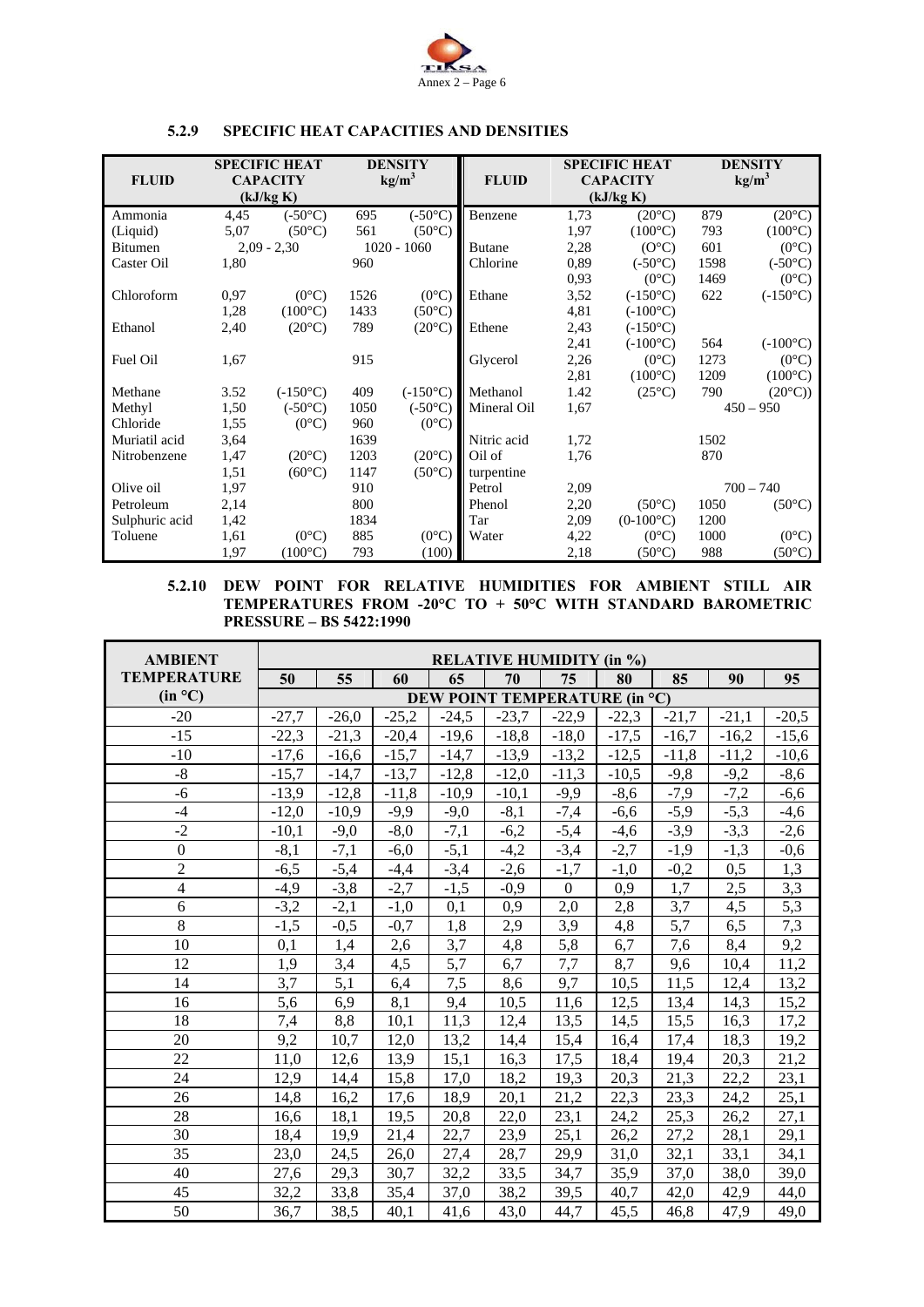

# **5.3 SYSTEM OF MEASUREMENT**

# **METHOD OF MEASURING COMPLETED INSULATION**

# **5.3.1 METHOD A**

 Applicable where contractor has quoted unit rate per linear metre of straight pipe and per each for pipefitting.

# **5.3.1.1 STRAIGHT PIPE**

 Shall be measured from origin to terminus point or junction, along the centerline of pipe. Measurements shall be through valves, flanges and fittings, but only if the valves, flanges and fittings are insulated. Elbows or bends shall be measured through to the intersection of the centre lines of the pipe. Reducers shall be counted as one fitting of the larger size involved, and omitted from the count of the smaller size. Tees shall be counted as one fitting, and if an unequal tee, shall be counted as a fitting of the smaller size. Quantities shall be to the nearest whole number (0.51 and larger to the whole number above).

# **5.3.1.2 FITTINGS - VALVES**

Shall be counted per each. (Flanges on flanged valves shall be counted separately).

# **5.3.1.3 FLANGES**

Shall be counted per pair of flanges. (Including flanges on valves and connections to vessels and equipment).

# **5.3.2 METHOD B**

 Applicable where the contract has quoted unit rate per square metre of completed insulation. Areas of completed insulation will be measured as defined in attached schedule. Should there be any items not detailed, the client and the contractor are to agree a system of measurement in advance.

# **Notes:**

- All external insulation is measured over the outer surface area of the completed insulation.
- All internal insulation is measured over the surface area, which has been insulated.
- The method establishes actual areas of insulation, and makes no extra over allowance for difficulty of work as regards formwork or height. Should the contractor wish to charge an increased rate for difficult work he should specify to which items the quoted increased rate will apply.
- Quantities shall be calculated to the nearest whole number (0.51 and larger to the whole number above).

# **5.3.3 GENERAL**

- Cutouts under  $1,0m^2$  are not deducted.
- End cap areas are measured to establish the actual surface area of insulation.
- Cut outs in such areas are treated as follows:
- a) If gross area of end cap is less than  $1,0m^2$  cutouts are not deducted.
- b) If gross area of end cap is  $1.0m<sup>2</sup>$  or greater, deduct cutouts, but subject to rule (a) above.
	- c) Pockets, niches, flattening shall be measured as if the cladding remains symmetrical.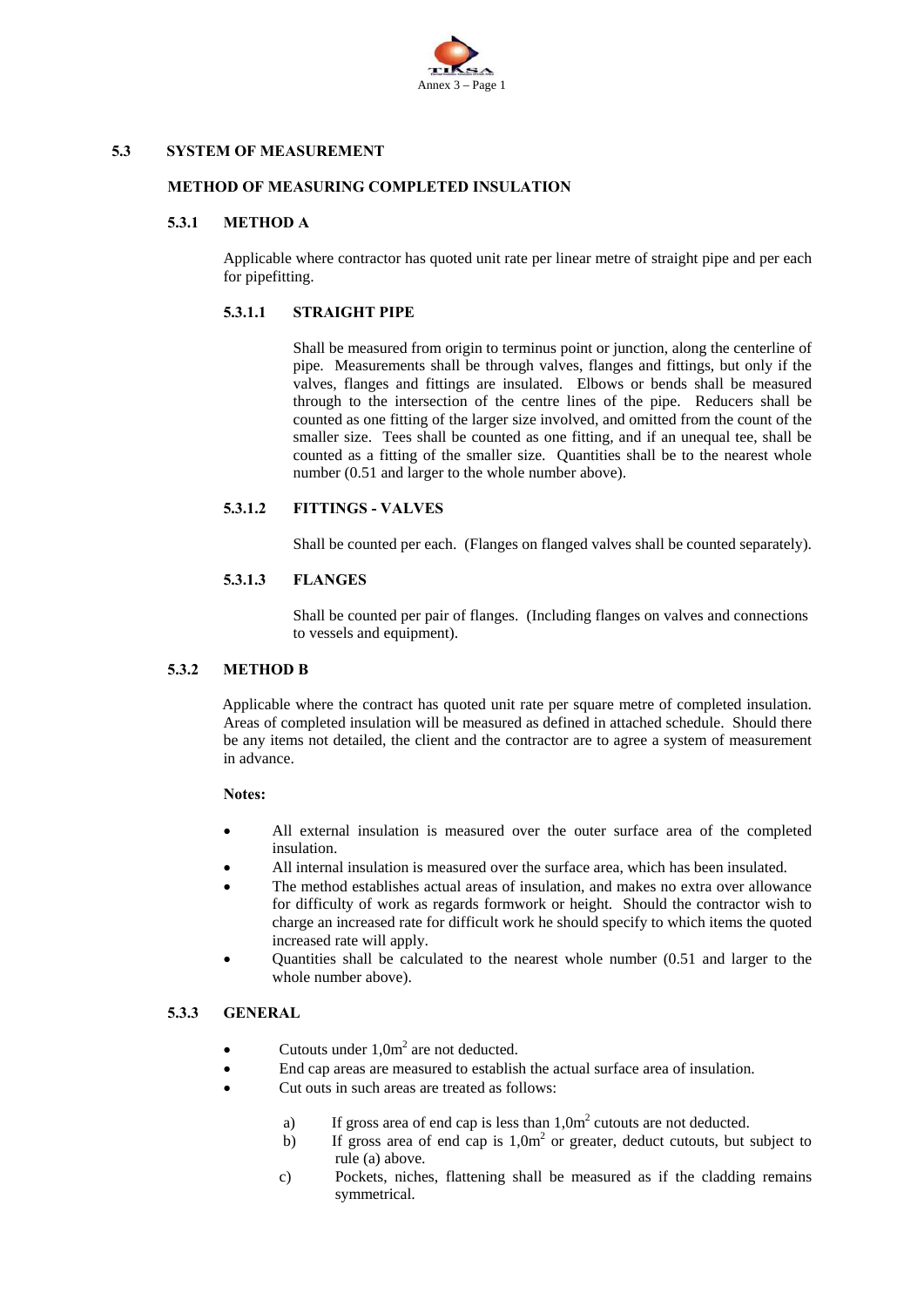

# **5.4 CONVERSION FACTORS - (Per BS 2972: 1975)**

| 5.4.1<br><b>VENTILATING AND MECHANICAL SERVICES</b>                                                                     |                                                                                               |                                                     |                                                                                                              |                                                                                                                     |                                                                   |  |  |  |  |
|-------------------------------------------------------------------------------------------------------------------------|-----------------------------------------------------------------------------------------------|-----------------------------------------------------|--------------------------------------------------------------------------------------------------------------|---------------------------------------------------------------------------------------------------------------------|-------------------------------------------------------------------|--|--|--|--|
| $\mathbf{1}$                                                                                                            | $\overline{2}$                                                                                | $\mathbf{3}$                                        | $\overline{\mathbf{4}}$                                                                                      | 5                                                                                                                   | 6                                                                 |  |  |  |  |
| Quantity                                                                                                                | <b>Units and</b>                                                                              | Unit                                                |                                                                                                              | <b>Conversion factors</b>                                                                                           |                                                                   |  |  |  |  |
|                                                                                                                         | selected<br>decimal<br>multiples and<br>submultiples                                          | symbo                                               | <b>British to SI</b>                                                                                         | <b>SI</b> to British                                                                                                |                                                                   |  |  |  |  |
| Customary<br>temperature                                                                                                | Degree Celsius                                                                                | $\mathrm{C}$ *                                      | $n^{\circ}F = 0.5556$<br>$(n-32)$ °C<br>$n^{\circ}F = \frac{5}{9}$ (n-32) °C                                 | $n^{\circ}C = (1, 8n + 32)^{\circ}F$<br>$n^{\circ}C = ({}^{9}/_{5}n + 32)$ °F                                       | Temperature level<br>"n" is the expressed<br>temperature          |  |  |  |  |
| Temperature<br>interval                                                                                                 | <b>Degree Celsius</b>                                                                         | $^{\circ}C*$                                        | $1 \text{ deg } F = 0,5556$<br>deg C                                                                         | 1 deg $C = 1,8$ deg F                                                                                               | Temperature range<br>or difference                                |  |  |  |  |
| Heat                                                                                                                    | Joule<br>Kilojoule                                                                            | $\mathbf{J}$<br>kJ                                  | 1 Btu = $1055$ J<br>1 Btu = $1,055$ kJ                                                                       | $1J = 0.9478 \times 10^{-3}$<br>$=$ Btu<br>$1kJ = 0$ , 947 8 Btu                                                    |                                                                   |  |  |  |  |
| Heat flow                                                                                                               | Watt<br>Kilowatt                                                                              | W<br><b>KW</b>                                      | 1 Btu/h = $0,2931$ W<br>1 Btu/h $=$<br>$0.2931 \times 10^{-3}$ kW                                            | $1 W = 3,412 Btu/h$<br>$1 \text{ kW} = 3,412 \text{ Btu/h}$                                                         |                                                                   |  |  |  |  |
| Intensity of<br>heat flow rate<br>and radiation                                                                         | Watt per square<br>meter                                                                      | W/m <sup>2</sup>                                    | 1 Btu/ft <sup>2</sup> h =<br>3.155 $W/m^2$                                                                   | $1 W/m^2 =$<br>$0,3170$ Btu/ft <sup>2</sup> h                                                                       |                                                                   |  |  |  |  |
| Thermal<br>conductivity                                                                                                 | Watt per meter<br>degree Celsius                                                              | W/m<br>$^{\circ}C*$                                 | 1 Btu in/ft <sup>2</sup> h $\degree$ F=<br>0,1442 W/m deg C                                                  | $1 W/m$ deg C = 6,933 Btu<br>$in/ft^2h$ deg F                                                                       | "k" value                                                         |  |  |  |  |
| Coefficient of<br>heat transfer,<br>thermal<br>conductance of<br>material of<br>given thickness<br>and of air<br>spaces | Watt per square<br>meter degree<br>Celsius                                                    | W/m <sup>2</sup><br>$^{\circ}C*$                    | 1 Btu/ft <sup>2</sup> h $\mathrm{P}F =$<br>5,678 W/m <sup>2</sup> deg C                                      | $1 W/m^2$ deg C = 0,176<br>Btu/ft <sup>2</sup> h deg $F$                                                            |                                                                   |  |  |  |  |
| Thermal<br>resistivity                                                                                                  | meter degree<br>Celsius per watt                                                              | m deg *<br>C/W                                      | 1 ft <sup>2</sup> deg F/BTU in =<br>6,933m deg C/W                                                           | 1 m deg $C/W =$<br>$0,1442$ ft <sup>2</sup> h deg F/Btu in                                                          | 'R' value                                                         |  |  |  |  |
| Specific heat<br>and thermal<br>capacity                                                                                | kilojoule per<br>kilogram degree<br>Celsius<br>kilojoule per<br>cubic meter<br>degree Celsius | kJ / kg<br>$^{\circ}C*$<br>$kJ/m^3$<br>$^{\circ}C*$ | 1 Btu/lb deg $F =$<br>4,187 kJ/kg deg C<br>1 Btu/ft <sup>3</sup> = 67,07 kJ/m <sup>3</sup><br>deg F<br>deg C | $1$ kJ/kg = 0,238 8<br>$deg C$ Btu/lb deg F<br>$1 \text{ kJ/m}^3 = 0.01491$<br>Btu/ft <sup>3</sup> deg $F$<br>deg C |                                                                   |  |  |  |  |
| Calorific value                                                                                                         | kilojoule per<br>kilogram<br>kilojoule per<br>cubic meter                                     | kJ/kg<br>$kJ/m^3$                                   | $1$ Btu/lb =<br>2,326 kJ/kg<br>1 Btu/ft <sup>3</sup> =<br>$37,26$ kJ/m <sup>3</sup>                          | $1$ kJ/kg =<br>0,430 0 Btu/lb<br>$1 \text{ kJ/m}^3 =$<br>$0,026$ 84 Btu/ft <sup>3</sup>                             |                                                                   |  |  |  |  |
| Refrigeration                                                                                                           | Watt                                                                                          | W                                                   | 1 short ton = $3517W$<br>1 long ton = $3939W$                                                                | $1 W = 0 000 284 3$ short ton<br>$1 W = 0 000 253 8$ long ton                                                       | 1 short ton = $12000$<br>Btu/h<br>1 long ton = $13\,400$<br>Btu/h |  |  |  |  |
| Gas velocity                                                                                                            | meter per second                                                                              | m/s                                                 | $1ft/min = 0005080$<br>m/s                                                                                   | $1 m/s = 196.8 ft/min$                                                                                              |                                                                   |  |  |  |  |
| Gas delivery<br>rate                                                                                                    | Cubic meter per<br>second                                                                     | $m^3/s$                                             | 1 ft <sup>3</sup> /min = 0,000472<br>$m^3/s$                                                                 | $1 \text{ m}^3/\text{s} = 2 \frac{119 \text{ ft}^3}{\text{min}}$                                                    | $1 \text{ m}^3/\text{s} = 35,31 \text{ ft}^3/\text{s}$            |  |  |  |  |

Note: °C can be substituted for K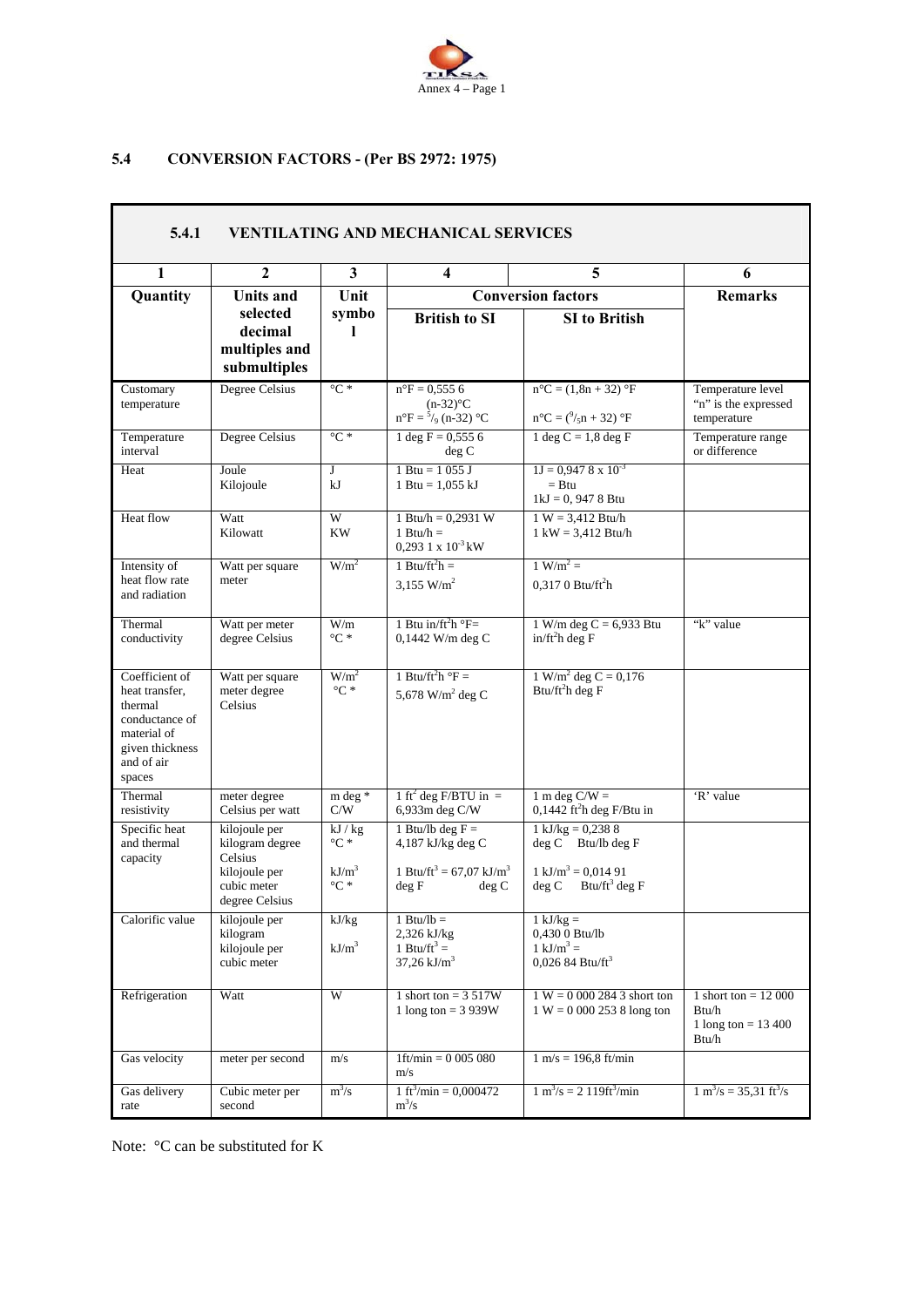

| 5.4.2<br><b>WATER VAPOUR PERFORMANCE CONVERSION FACTORS - (BS 2972:1989)</b> |                        |                       |                                              |                                     |                                   |                                     |                            |                               |  |  |  |
|------------------------------------------------------------------------------|------------------------|-----------------------|----------------------------------------------|-------------------------------------|-----------------------------------|-------------------------------------|----------------------------|-------------------------------|--|--|--|
|                                                                              | g/(s MN)               | $g/(cm^2 s)$<br>mbar) | $g/(m^2 24h)$<br>$mmHg$ ) = 1<br>metric Perm | $1b/(ft^2)$<br>atm)<br>(see note 2) | $gr/(ft^2 h bar)$<br>(see note 4) | $gr/(ft^2)$ h in<br>$Hg$ ) = 1 perm | Temperate<br>$g/(m^2 24h)$ | Tropical $g/(m^2)$<br>$24h$ ) |  |  |  |
| g/(s MN)                                                                     | 1                      | $1 \times 10^{-8}$    | $1,152 \times 10$                            | $7,471 \times 10^{-2}$              | $5.161 \times 10^{-1}$            | $1.749 \times 10$                   | $2,052 \times 10^2$        | 5,149 x $10^2$                |  |  |  |
| $g/(cm^2 s \text{ mbar})$                                                    | $1 \times 10^8$        | $\mathbf{1}$          | $1,152 \times 10^{9}$                        | $7,471 \times 10^6$                 | 5,161 x $10^{7}$                  | $1,749 \times 10^{9}$               | $2,052 \times 10^{10}$     | 5,149 x $10^{10}$             |  |  |  |
| $g/(m^2 24h)$<br>mmHg)                                                       | $8,681 \times 10^{-2}$ | 8.681 x<br>$10^{-10}$ | 1                                            | $6,486 \times 10^{-3}$              | $4.481 \times 10^{-2}$            | 1.517                               | $1.782 \times 10$          | 4,472 x 10                    |  |  |  |
| $1b/(ft^2h atm)$<br>(see note 2)                                             | $1.339 \times 10$      | 1,339 x<br>$10^{-7}$  | $1,542 \times 10^{2}$                        | -1                                  | 6.909                             | $2.339 \times 10^{2}$               | $2.747 \times 10^3$        | 6,896 x $10^3$                |  |  |  |
| $gr/(ft^2 h \text{ mbar})$<br>(see note 4)                                   | 1.937                  | 1,937x<br>$10^{-8}$   | $2,233 \times 10$                            | $1,447 \times 10^{-1}$              | 1                                 | 3.388 x 10                          | $3.975 \times 10^{2}$      | $9,980 \times 10^{2}$         |  |  |  |
| $gr/(ft^2 h \text{ in Hg})$<br>$= 1$ perm                                    | $5,719 \times 10^{-2}$ | 5.719 x<br>$10^{-10}$ | $6,590 \times 10^{-1}$                       | $4,275 \times 10^{-3}$              | $2,951 \times 10^{-2}$            | $\mathbf{1}$                        | $1.174 \times 10$          | 2.948 x 10                    |  |  |  |
| Temperate<br>$g/(m^2 24 h)$                                                  | $4.874 \times 10^{-3}$ | 4.874 x<br>$10^{-11}$ | $5.613 \times 10^{-2}$                       | 3.641 x $10^{-4}$                   | $2.515 \times 10^{-3}$            | $8.514 \times 10^{-2}$              | $\mathbf{1}$               | See note 3                    |  |  |  |
| Tropical<br>$g/(m^2 24 h)$                                                   | $1,942 \times 10^{-3}$ | 1,942x<br>$10^{-11}$  | $2,236 \times 10^{-2}$                       | $1,450 \times 10^{-4}$              | $1,002 \times 10^{-3}$            | $3.392 \times 10^{-2}$              | See note 3                 | $\mathbf{1}$                  |  |  |  |
| $N$ otos $\cdot$                                                             |                        |                       |                                              |                                     |                                   |                                     |                            |                               |  |  |  |

Notes:

1. To convert units in the first column to the units shown in the heading multiply by the factor given at the intersection of the appropriate row and column

2. This was the term used by the building industry<br>1. No conversions from temperate to tropical are s

No conversions from temperate to tropical are shown for the following reasons:

If it is desired to express the results normalized to a standard atmosphere this can be calculated from knowledge of the vapour pressure at each of the test conditions.

Temperature  $25^{\circ}$ C and 75 % r.h. = 0,0234 atmospheres Tropical  $38^{\circ}$ C and 90 % r.h. = 0,0588 atmospheres

The standard atmosphere used for the purposes of this test is 1013,2 mbar \* corresponding to a pressure of 760 mmHg of density 13,5951, gravitational acceleration being taken as the standard acceleration,

 $g_n$  (9,806 65 m/s<sup>2</sup>). The vapour pressure of anhydrous calcium chloride is taken as zero.

The table enables the permeance to be expressed in other units. Where the results are converted to a standard atmosphere, or any of the units shown in this table, this original tests conditions shall be stated because the conversion factors to different units are only applicable to the same test conditions.

2. The symbol "gr" refer to grains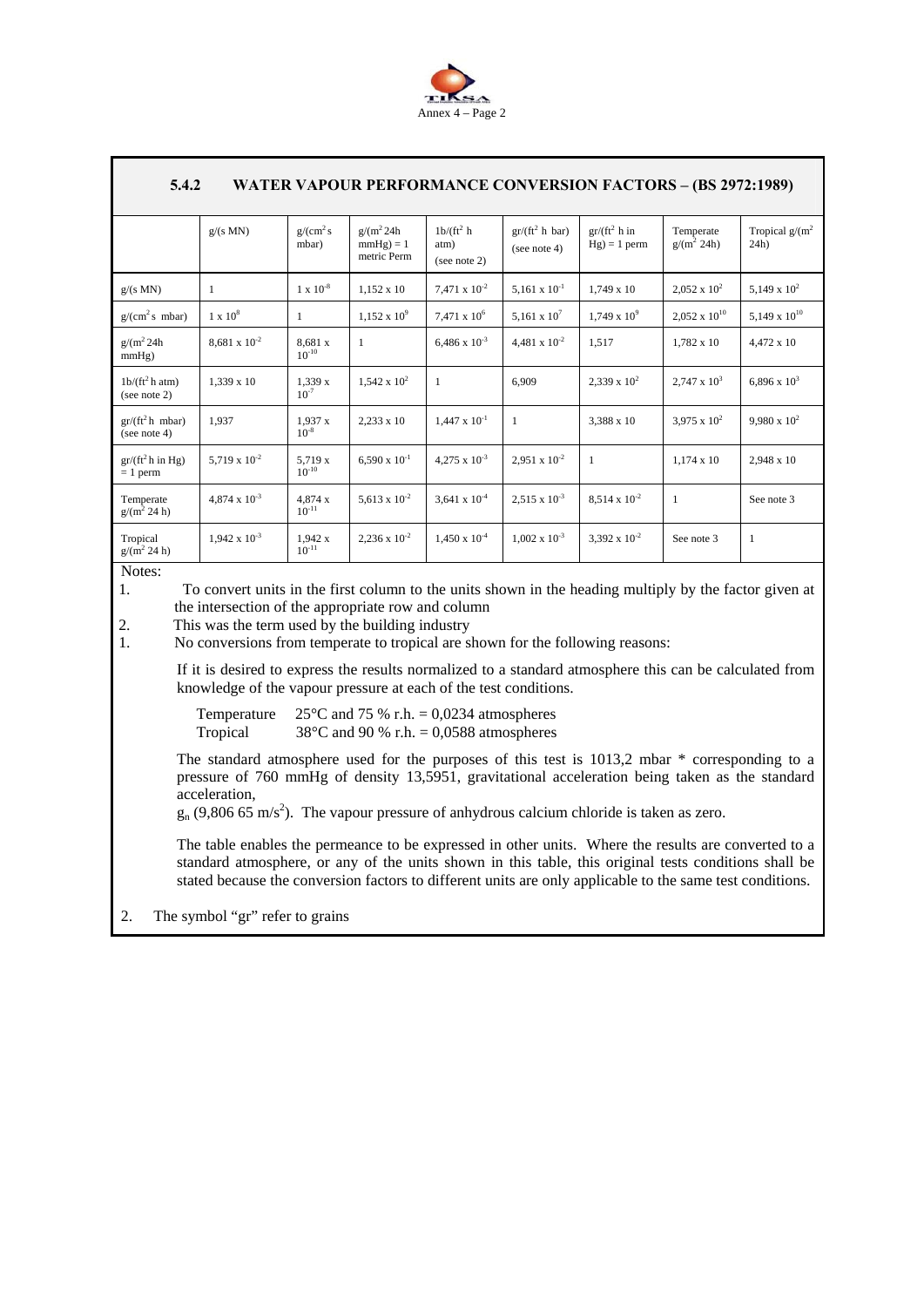

#### **5.5 GLOSSARY OF TERMS**

The definitions in this section are phrased in terms commonly used within the insulation industry. Although they may indicate a somewhat difference definition that appears in a dictionary or scientific glossary, they are, nevertheless, accurately turned to the ear of the insulation contractor or specifying engineer.

**ABRASION RESISTANCE:** See Mechanical Properties of Insulation

**ABSORPTION:** The property of a material, which allows it to take up liquids and to assimilate them.

**ABUSE COVERINGS AND FINISHES:** Jackets or mastics used to protect insulation from mechanical abuse.

**ADHESION:** The property of a material, which allows it to bond to the surface to which it is applied.

**ADHESIVE:** A substance capable of holding materials together by surface attachment.

**AIR CONDITIONED SPACE:** Building area supplied directly with conditioned air.

**AIR CONDITIONING:** See Conditioned Air

**ALKALINITY:** The tendency of a material to have a basic alkaline reaction. The tendency is measured on the pH scale, with all readings above 7,0 alkaline, and below 7,0 acidic.

**AMBIENT:** (adj.) Surrounding. (Generally applied to temperature, humidity and atmospheric conditions.)

**AMBIENT TEMPERATURE (Ta):** The temperature of the medium, usually air, surrounding the object under consideration.

**APPEARANCE COVERING:** A material or materials used over insulation to provide the desired colour or texture for aesthetic purposes.

**APPLICATION TEMPERATURE LIMITES:** Temperature range of a surface to which insulation materials are being applied that will not endanger the integrity of the insulation material and or finish at the point of application.

**ASPHALT EMULSION:** Petroleum asphalt in water. (This is breather mastic.)

**ASPHALT CUTBACK:** Petroleum asphalt in mineral solvents. (This is vapour-barrier mastic.)

**ATTENUATION:** The sound reduction process in which sound energy is absorbed or diminished.

**BEND:** See Pipe and Fittings.

**BITUMEN:** Hydrocarbon material of natural or pyrogenous origin which may be liquid, semi-solid, or solid and which is completely soluble in carbon disulfide.

**BLANKET:** Insulation of the flexible type, which may be fibrous glass, mineral wool, polyester fibres or polyamic fibre.

**BLANKET – TURBINE:** Insulation material and high temperature fabric fabricated into an insulating unit, which is installed on turbines and other irregular surfaces.

**BLISTER:** Rounded elevation of the surface of mastic somewhat resembling a blister on the human skin.

**BLOCK:** Rigid insulation formed into rectangular or curved shapes.

**BOARD:** Rigid or semi-rigid, self-supporting insulation formed into rectangular shapes.

**BOND STRENGTH:** The force in tension, compression, impact or cleavage required to break an adhesive assembly.

**BONDING TIME:** Time period after application of adhesive during which the adherents may be combined.

**BREATHER MASTIC:** mastic, which permits water vapour to pass through to the low-pressure side.

**BRITISH THERMAL UNIT (Btu):** The amount of heat necessary to raise one pound of water from 59°F to 60°F at sea level, atmospheric pressure.

**"C" VALUE (Thermal Conductance):** See Thermal Properties of Insulation.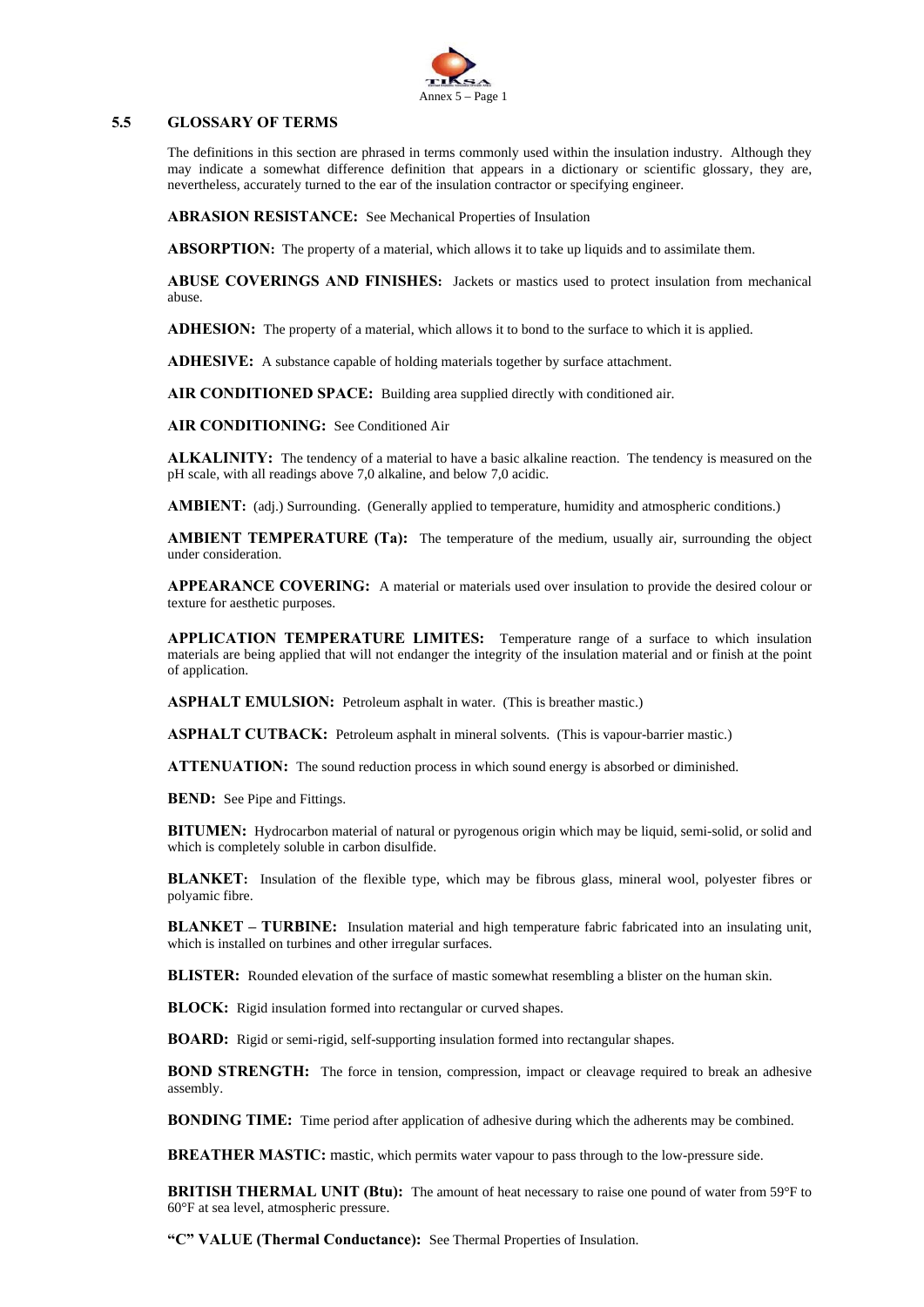

**CANVAS:** A light, plain weave cotton fabric used for jacketing.

**CAPILLARITY:** The action by which the surface of a liquid where it is in contact with a solid is raised or lowered.

**CASINGS:** See Ducts, Housings and Fans.

**CELLULAR GLASS:** Glass produced in a closed-cell form through expanding the material into foam by thermal or chemical means.

**CELLULAR INSULATION:** See Insulation.

**CELLULAR PLASTIC:** Plastic expanded by thermal or chemical means and containing open and closed cells throughout.

**CELSUIS:** A metric system for measuring temperature in which the freezing point of water is 0° and the boiling point is 100° at sea level, atmospheric pressure.

#### **CEMENTS:**

**INSULATING CEMENT:** A mixture of various insulating fibres and binders with water to form an insulation material for irregular surfaces.

**FINISHING CEMENT:** A mixture of various long fibres and binders, which is applied over insulation to provide a hard, smooth finish.

**ONE COAT CEMENT:** A mixture of various fibres and binders which results in a product which combines the insulating properties of an insulating cement and the aesthetic qualities of a finishing cement.

**CENTIGRADE:** See Celsius.

**CHECKING:** A defect in a coated surface characterized by the appearance of fine cracks in all directions.

**CHEMICAL REACTION:** The property of a material to combine or react with other materials to which it may come into contact.

**CHEMICAL RESISTANCE:** Capability of a material to withstand exposure to acids, alkalis, salts and their solutions.

**CLOSED-CELL PLASTIC:** A cellular plastic with a large predominance of non-interconnecting cells.

**COATING:** A liquid, or semi-liquid protective finish, applied to thermal insulation.

**COEFFICIENT OF EXPANSION/CONTRACTION:** See Mechanical Properties of Insulation.

**COMBUSTIBLE:** Capable of burning.

**COMBUSTIBILITY:** A measure of the tendency of a material to burn.

**COMPACTION RESISTANCE:** See Mechanical Properties of Insulation.

**COMPRESSIVE STRENGTH:** See Mechanical Properties of Insulation.

**CONCEALED SPACES:** Spaces not generally visible after the project is completed such as furred spaces, pipe spaces, pipe and duct shafts, and spaces above suspended ceilings, unfinished spaces, crawl spaces, attics and tunnels.

**CONDENSATE:** Hot – See Steam Supply and Condensate Return. Cold – See Condensate Drain.

**CONDENSATE BARRIER:** A coating or laminate on the inner surface of metal jacketing.

**CONDENSATE DRAIN:** Piping carrying condensed water from air conditioning or refrigeration drip pans to a point of discharge.

**CONDENSATION:** The act of water vapour turning into liquid water upon contact with a cold surface.

**CONDITIONED AIR:** Air treated to control simultaneously its temperature, humidity and cleanliness to meet the requirements of a conditioned space. (May be cool and/or heated and should be clearly defined).

 **COLDFACE:** The surface to be insulated (Cold insulation).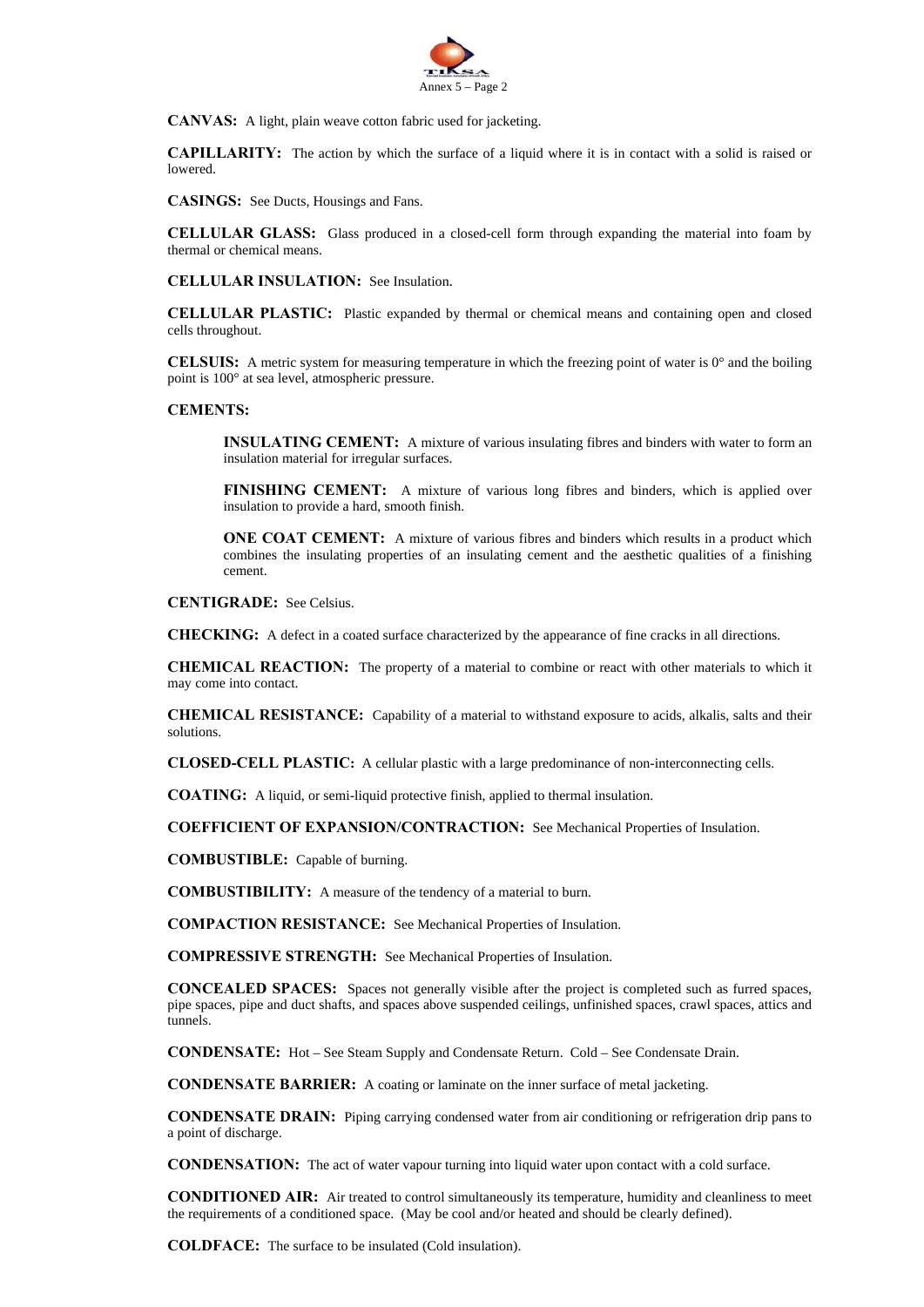

**CONDITIONED SPACE:** See Air Conditioned Space.

**CONDUCTION:** The transfer of heat energy within a body or between two bodies in physical contact.

 **CONDUCTIVITY (K):** See Thermal Properties of Insulation.

**CONTACT ADHESIVE:** An adhesive which when dry to the tough will adhere to itself instantaneously to contact.

 **CONVECTION:** The transfer of heat by movement of fluids.

**COUPLINGS:** See Pipe and Fittings.

 **COVER: (v)** To place insulation and/or finish materials on, over or around a surface so as to insulate, protect or seal.

**COVERAGE:** The rate in  $m^2/Lt$  (coatings), or  $Lt$  per  $m^2$  (mastics), at which products must be applied to obtain satisfactory performance.

 **CRYOGENIC INSULATION:** See Insulation.

 **CURE:** To change the properties of a plastic or resin by chemical reaction, usually accomplished by the action of either heat or a catalyst.

**CURING AGENT:** An additive incorporated in a coating or adhesive resulting in an increase or decrease in the rate of cure.

 **DELAMINATION:** The separation of the layers of material in a laminate.

**DEW POINT:** The temperature at which the quantity of water vapor within a material or in the air surrounding a material reaches saturation, with resultant condensation of the vapor into liquid by any further reduction of temperature.

 **DIMENSIONAL STABILITY:** See Mechanical Properties of Insulation.

**DRY:** (v.) To change the physical state of a substance where the solvent's constituents are lost by evaporation, absorption, oxidation, or a combination of these factors.

#### **DUCTS, HOUSING AND FANS:**

**DUCT:** A passageway made of sheet metal or other suitable material used for conveying air or other gas.

 **DUCT FLANGE (Stiffener):** A perpendicular projection exterior to a duct wall composed of structural shapes such as pocket type transverse joints or reinforcement angles.

**EXHAUST DUCT:** A duct carrying air from a conditioned space to an outlet outside the building.

**FAN:** A mechanical air-moving device.

**FRESH AIR DUCT:** Any duct used to convey outdoors air to a point within a building, terminating at a mixing plenum or duct, air handling equipment or discharge grille.

**HIGH VELOCITY DUCT:** A duct with airflow designed at over 10.16 m/s velocity with a static pressure exceeding 152.4mm.

**HOUSINGS (Castings):** Enclosures of sheet metal or other material to house fans, coils, filters or other components of air handling equipment.

**BUILT-UP:** Assembled at the construction site.

**MANUFACTURED PACKAGE:** Assembled by the manufacturer. (The unit may or may not be factory-insulated).

LOW VELOCITY DUCT: A duct with airflow designed at not more than 10.16 m/s velocity with a static pressure not above 50.2mm.

**MEDIUM VELOCITY DUCT:** A duct with airflow designed at over 10.16 m/s velocity with a static pressure below 152.4mm.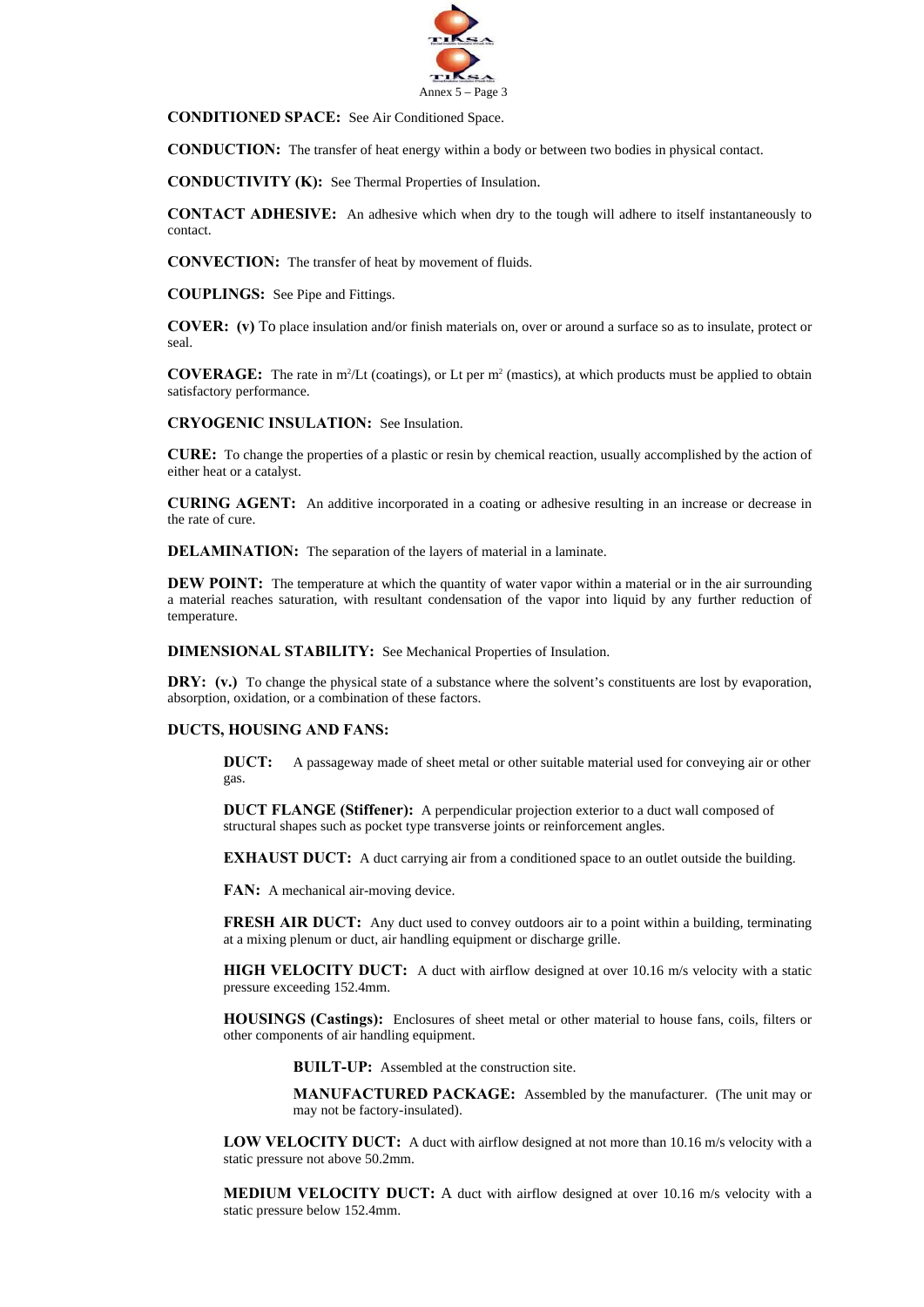

**MIXED AIR DUCT:** A duct located at a point where air returned from a space inside the building and air from outside the building is mixed for redistribution.

**PLENUMS (Sheet Metal):** Enclosures for the collection of air at the termination or origin of duct systems.

**RETURN** (recirculating) DUCT: A duct carrying air from a conditioned space to an air-handling unit.

**SUPPLY AIR DUCT:** A duct that carries conditioned air from air supply units to room diffusers or grilles.

**VENTILATING DUCT:** General ductwork involved with the process of supplying or removing air by natural or mechanical means, to or from any space.

 **ELASTOMETRIC:** A foamed plastic insulation containing elastomers, which lend it the property of high elasticity.

**EMMISIVITY (E):** See Thermal Properties of Insulation.

 **EMULSION:** A colloidal suspension of one liquid in another, usually water based material.

**EXPANDED METAL:** A lattice type of material of various gauges and sizes used to provide reinforcement for insulation materials.

**EXPOSED SPACES:** Those spaces not referred to as concealed or as defined by the specifier.

**FABRIC:** A material used for reinforcing or finishing surfaces of insulation materials. (See Glass Cloth, Glass Fabric, etc.)

**FACING:** A thin layer or laminate, usually factory applied, on the surface of an insulating material.

**FAHRENHEIT (°F):** A temperature scale with the freezing point at 32° and the boiling point at 212°, sea level, atmospheric pressure.

**FELT:** An insulation material composed of fibres of one or more kinds, which are interlocked and have been compacted under pressure.

 **FIBRE GLASS:** A composite material consisting of glass fibres with a resin binder.

**FILL INSULATION:** See Insulation.

FILM (Wet): The layer of mastic or coating applied before curing or drying.

 **FINISHING AND INSULATING CEMENT:** See Cements.

**FIRE RESISTANCE:** That property of a material, which enables it to resist fire.

 **FIRE RETARDANCE:** That property of a material, which retards the spread of fire.

 **FISH-MOUTH:** A gap between layers of sheet materials caused by warping or bunching of one or both layers.

 **FITTINGS:** See Pipe and Fittings.

 **FITTING COVER:** The insulation for a pipe fitting composed of the specified thickness of insulation material and preformed into its proper shape before application.

**FLAME SPREAD:** The rate expressed in distance and time at which a material will propagate flame on its surface.

**FLAMMABILITY:** That property of a material, which allows continuous, burning, as compared to a standard material.

**FLANGE COVER:** The insulation for a pipe flange composed of the specified thickness of insulation material and preformed into its proper shape before application.

 **FLANGES:** See Pipe and Fittings, or Duct Flange.

 **FLASH POINT:** The temperature at which combustion is initiated.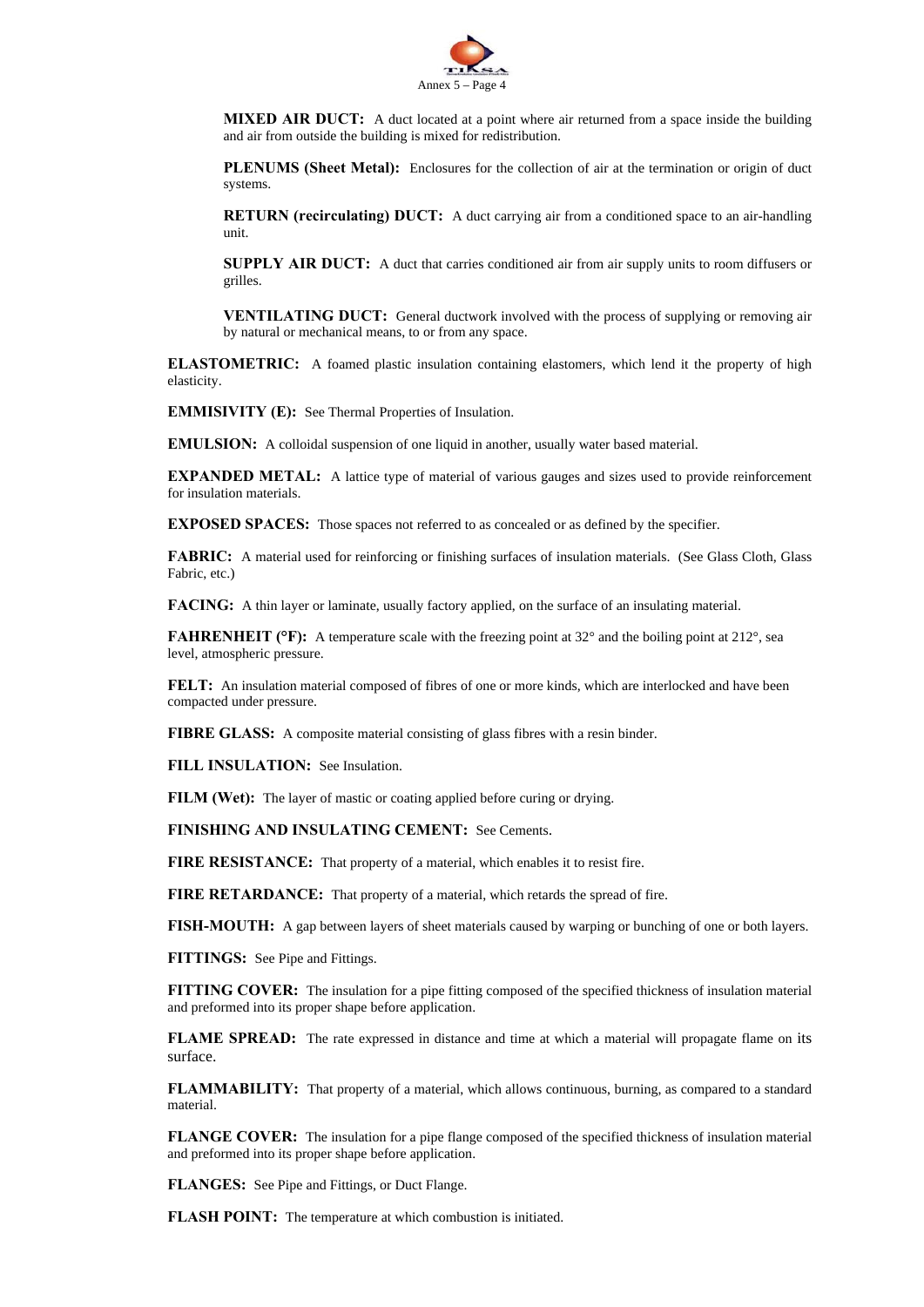

**FLASHING:** A strip of material installed at the junction of two planes to divert water or any substance.

 **FLEXIBILITY:** See Mechanical Properties of Insulation.

 **FOAMED PLASTIC:** See Cellular Plastic.

 **FREEZE-THAW RESISTANCE:** See Thermal Properties of Insulation.

**FRESH AIR:** Air taken from outdoors.

FUEL: Basic substance to produce heat energy.

**FUEL CONTRIBUTION:** Flammable by-products of fire generated by and emitted from a burning object.

 **GLASS – CELLULAR:** See Cellular Glass.

 **GLASS CLOTH:** Closed weave glass fibre used s a finish jacket.

**GLASS FABRIC:** Open weaves glass fibre used for reinforcing mastic or coating finish on insulating materials.

 **GLASS FIBER:** See Fibre Glass.

 **GLOSS:** A term used to express the shine, sheen, or lustre of a dried film.

 **HANGER (Insulation):** A device such as a welded pin, stud or adhesive secured fastener, which carries the weight of insulation.

 **HANGER (Pipe):** See Pipe and Fittings.

**HEAT:** The form of energy that is transferred by virtue of a temperature difference or a change of state.

**HEATED SPACE:** Building area supplied directly with heat.

 **HEXAGONAL WIRE MESH:** Poultry netting, chicken wire, etc. (See Netting)

**HIGH RIB LATH:** A metal lath with a built-in rib used to provide air space under insulation applications.

 **HOTFACE:** The surface to be insulated (Hot Insulation).

**HOUSINGS:** See Ducts, Housings and Fans.

 **HUBS:** See Pipe and Fittings.

 **HUMIDITY:** A measure of the amount of water vapour in the atmosphere.

**IGNITION:** The initiation of combustion.

**IGNITION TEMPERATURE:** The minimum temperature required to initiate combustion.

 **IMPACT RESISTANCE:** Capability of an insulation material and/or finish to withstand mechanical or physical abuse.

**INSULATE:** To cover with a material of low conductivity in order to reduce the passage or leakage of heat.

 **INSULATING CEMENT:** See Cement.

**INSULATION:** Those materials or combination of materials, which retard the flow of heat.

 **CELLULAR:** Insulation composed of small individual cells separated from each other. The cellular may be glass or plastic such as polystyrene (closed cell), polyurethane and elastomeric.

**CRYOGENIC:** Insulation for extremely low temperature surfaces from (-100°C to absolute zero - 273°C).

 **FIBROUS:** Insulation composed of small diameter fibres, which finely divide the air space. Fibres used are silica, rock wool, slag wool or alumina silica.

 **GRANULAR:** Insulation composed of small modules, which contain void or hollow spaces. The material may be calcium silicate, diatomaceous earth, expanded vermiculite, perlite or cellulose.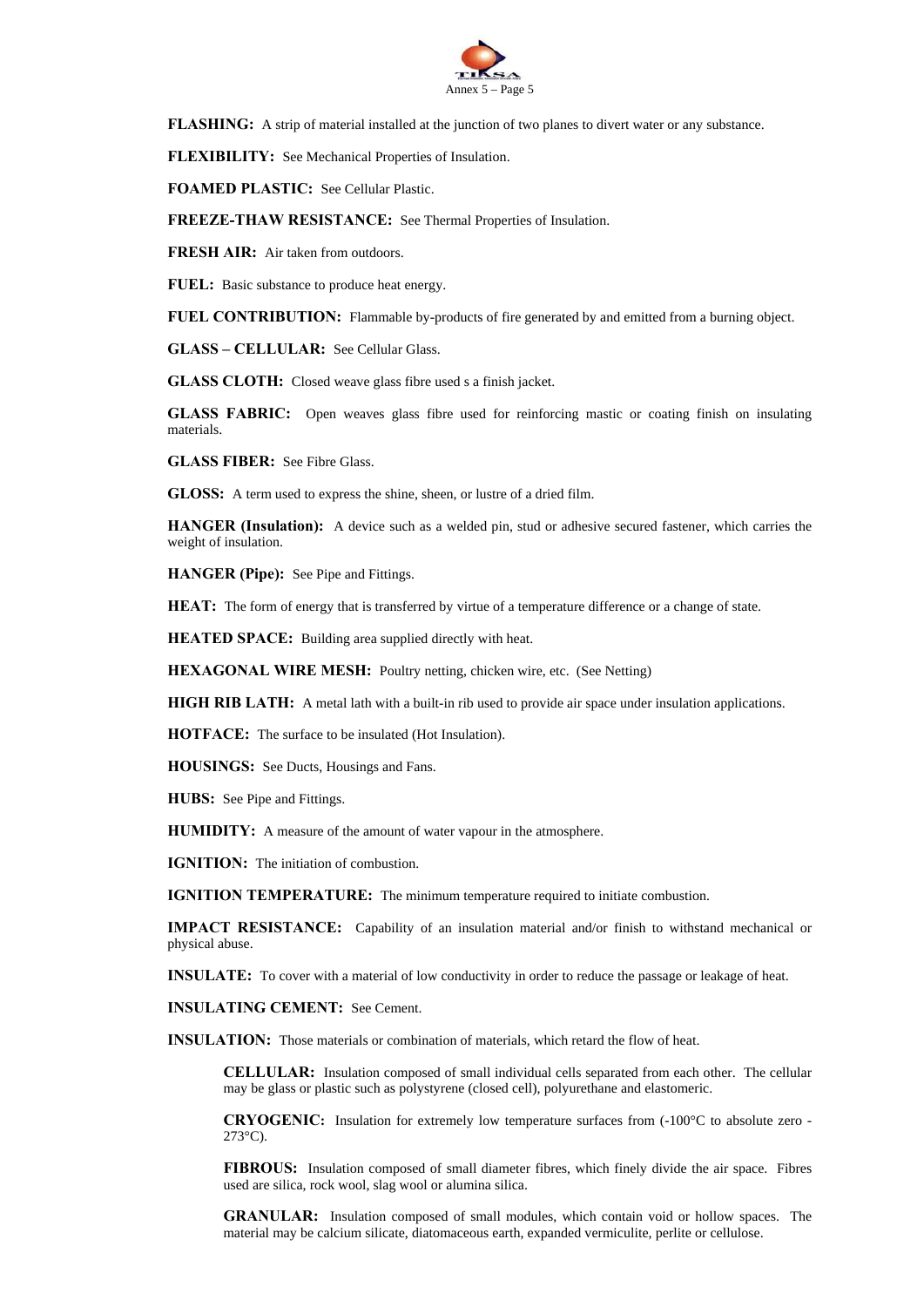

**LOOSE OR FILL:** Insulation consisting of loose granules, fibres, beads, flakes, and etc. These must be contained and are usually placed in cavities.

 **REFLECTIVE:** Insulation composed of closely spaced sheets of either aluminium or stainless steel, which obtains its insulating value from the ability of the sheets to reflect a large part of the radiant energy incident on them.

 **REFRACTORY:** Insulation of extremely high temperatures above 1500°F.

**SPRAYED-ON INSULATION:** Insulation of the fibrous or foam type, which is applied to a surface by means of power spray devices.

 **THERMAL:** Insulation applicable within the general temperature range of -150°F to 1500°F.

 **UNDERGROUND:** Insulation applied on piping and equipment located below grade and in direct contact with the surrounding soil.

 **JACKET:** A covering placed over insulation for various functions. See Section II.

 **"K" (Conductivity):** See Thermal Properties of Insulation.

 **LAG: (v.)** To apply lagging. **(n.)** A single piece of lagging material.

 **LAGGING – INSULATION:** A block material for insulating tanks and boilers, usually curved or tapered and can be made from any of several insulation materials.

 **LAGGING – METAL:** Metal covering installed over insulation. (See Metal Jacketing.)

**LAMINATE:** (n.) A product made by bonding together two or more layers of material or materials.

 **LAP ADHESIVE:** The adhesive used to seal the sides and laps of insulation jackets.

 **LATH – PLASTER:** Plasterer's lath. (See also High Rib Lath and Expanded Metal).

 **LINEAR EXPANSION OR CONTRACTION:** See Mechanical Properties of Insulation – COEFFICIENT OF EXPANSION.

 **LOG MEAN (Radius):** The equivalent value of insulation pipe thickness (curved surfaces) to product the same resistance to heat flow as per flat areas.

**MASTIC:** A protective coating, usually a petroleum or base product, applied by spray or trowel to weather proof or otherwise prevent deterioration of the insulation to which it is applied.

 **MAT:** A piece of insulation of the semi-flexible type, cut into easily handled sizes, usually square or rectangular in shape, composed of fibres of one or more kinds in which the fibres are in random arrangement.

**MEAN TEMPERATURE:** Operating temperature + Ambient ÷ 2. (Thermal Conductivity charts are calculated to use mean temperatures).

 **MECHANICAL COUPLINGS:** See Pipe Fittings.

 **MECHANICAL PROPERTIES OF INSULATION:** 

**ABRASION RESISTANCE:** The ability of a material to withstand abrasion without wearing away.

**BREAKING LOAD:** That load, concentrated in the middle of a span, which will just break a measured sample of insulation under test.

**COEFFICIENT OF EXPANSION/CONTRACTION:** The change in a unit length of a material corresponding to a unit change in the temperature of the material.

**COMPACTION RESISTANCE:** That property of a fibrous or loose fill material, which resists compaction under load or vibratory conditions.

**COMPRESSIVE STRENGTH:** That property of an insulation material that resists any change in dimensions when acted upon by a compaction force.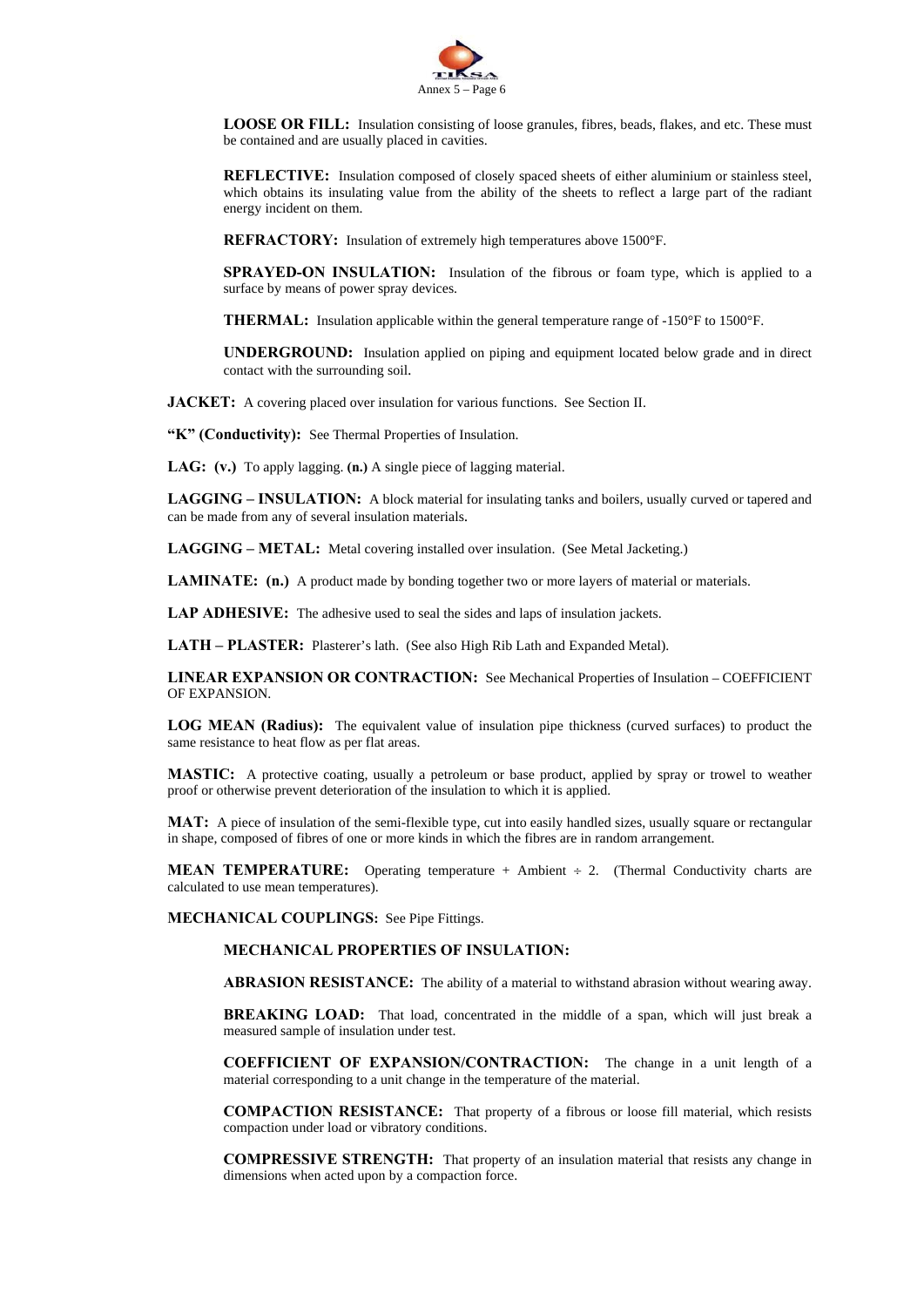

**DIMENSIONAL STABILITY:** That property of a material, which enables it to hold its original size, shape and dimensions.

**FLEXIBILITY:** That property of a material, which allows it to be bent (flexed) without loss of strength.

**PUNCTURE RESISTANCE:** That property of a material, which enables it to resist punctures of perforations under blows or pressure from sharp objects.

**RESILIENCY:** That property of a material, which enables it to recover its original thickness after compression.

**RESISTANCE TO AIR EROSION:** The property, which indicates the ability of an insulation material to resist erosion by air currents over its surface.

**RIGIDITY:** That property of a material, which opposes any tendency for it to bend (flex) under load.

**SHEAR STRENGTH:** The property of a material, which indicates its ability to resist cleavage.

**SHRINKAGE:** The property of a material, which indicates its proportionate loss in dimensions or volume when its temperature is changed.

**TEAR STRENGTH:** That property of a material, which enables it to resist being pulled apart by opposing forces.

**VIBRATION RESISTANCE:** The property of a material, which indicates its ability to resist mechanical vibration without wearing away, settling or dusting off.

 **MEMBRANE REINFORCEMENT:** See Glass Fabric.

 **METAL JACKETING:** See Jacketing.

**MIL:** A unit used in measuring thickness (0.001").

 **MINERAL WOOL (Fiber):** A general generic term, which applies to all types of inorganic fibrous insulations.

 **MOISTURE BARRIER:** See Condensate Barrier.

 **MOLD AND MILDEW RESISTANCE:** That property of a material, which enables it to resist the formation of fungus growths.

 **NETTING:** Interwoven wires of metal used as reinforcement. (See Hexagonal Mesh).

 **NONCOMBUSTIBLE:** A material that will not contribute fuel or heat to a fire to which it is exposed.

 **NONFLAMMABLE:** A material that will not release heat when exposed to fire or flame.

**PANEL:** A prefabricated unit of insulation and lagging.

 **PERLITE:** A material composed of volcanic rock and produced in expanded cellular form or loose fill.

 **PERMEABILITY:** See Water Vapor Permeability.

 **PERMEANCE (Perms):** See Water Vapor Permeance.

 **PERSONNEL PROTECTION:** Insulation installed for the purpose of protecting personnel from high temperature surfaces.

**PINHOLE:** Very small hole through a mastic or coating.

 **PHENOLIC FOAM:** A foamed insulation made from resins of phenols condensed with aldehydes.

 **PIPE AND FITTINGS:** 

**PIPE:** A circular conduit for the conveyance of liquids or semisolids.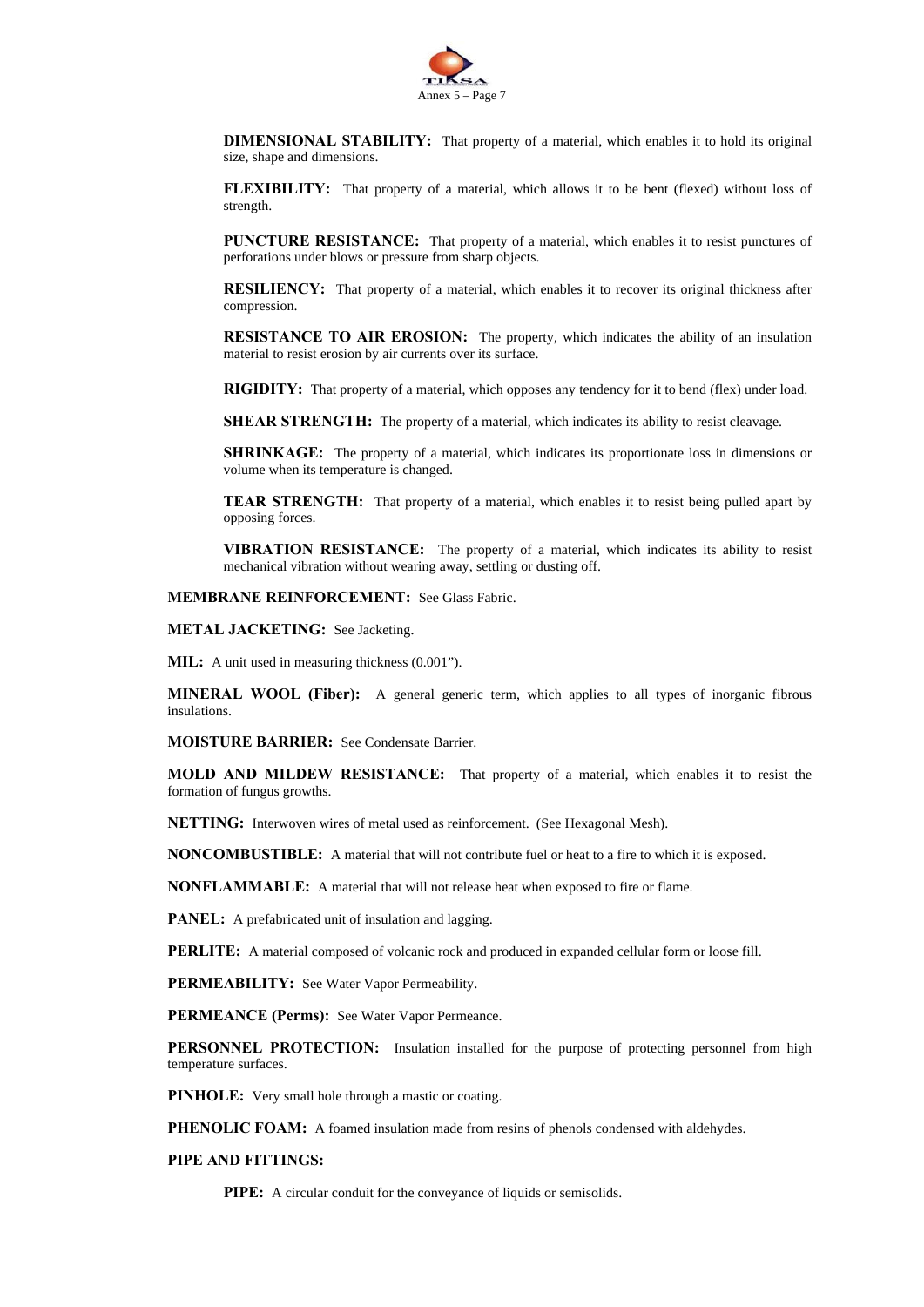

**BENDS (Tube Turns):** Pipe, factory or field formed, to predetermined radii.

**COUPLINGS:** Screwed, soldered or welded connections between links of pipe.

**FITTINGS:** Items used to change size, direction of flow, level or assembly of piping, except for unions, grooved couplings, flanges, valves or strainers.

**HANGERS:** Devices used to support piping.

**HUBS:** Caulking or cement connections between pipe joints.

**MECHANICAL COUPLINGS:** Bolting devices used in assembly of piping such as Victaulic couplings for grooved piping.

**STRAINER:** A filter or sieve used in fluid piping to trap scale and other entrained particles.

**UNIONS:** A coupling device for connecting pipes.

**VALVES:** Any of various devices that regulate liquid or gas flow by opening, closing or obstructing its passage. They may be of the flanged, screwed, sweated, "body only" or welded types.

**PLENUMS:** Enclosures for the collection of air at the termination or origin of duct systems. They may be a space below floors, above ceilings, a shaft or a furred area. (See Ducts, Housings and Fans for the Sheet Metal type.)

**POLYESTER FIBRE:** Synthetic material that is a polymer containing recurring –coo- groups.

**POLYSTYRENE:** A resin made by polymerisation of styrene as the sole monomer.

**POLYURETHANE:** A resin made by the condensation of organic isocynates with compounds or resin that contain hydroxyl groups.

**POLYVINYL CHLORIDE (PVC):** A polymerised vinyl compound.

**PRESSURE SENSITIVE TAPE:** A tape with adhesive pre-applied.

**PUNCTURE RESISTANCE:** See Mechanical Properties of Insulation.

**"R" VALUE (Resistance):** See Thermal Properties of Insulation.

**RADIANT HEAT:** That heat transmitted through space by wave motion.

**RADIATION:** The passage of heat from one object to another without warming the space between.

**REFLECTIVE INSULATION:** See Insulation.

**REFRACTORY INSULATION:** See Insulation.

**REFRACTORY MATERIALS:** Materials, usually fibres, which do not significantly deform or change chemically at high temperatures. Manufactured in blanket, block, and brick or cement form.

**REINFORCING CLOTH OR FABRIC:** A woven cloth or fabric of glass or resilient fibres used as reinforcement to a mastic vapour/weather barrier.

**REINSULATE:** To repair insulation to its former condition. (If insulation is to be removed and replaced, it should be so stated).

**RESILIENCY:** See Mechanical Properties of Insulation.

**RESISTANCE (R):** See Thermal Properties of Insulation.

**RESISTANCE TO ACIDS, CAUSTICS, AND SOLVENTS:** The property of a material to resist decomposition by various acids, caustics and solvents to which it may be subjected.

**RESISTANCE OT AIR EROSION:** See Mechanical Properties of Insulation.

**RETROFIT:** The application of additional insulation over existing insulation, new insulation after old insulation has been removed, or new insulation over existing, previously non-insulated surfaces.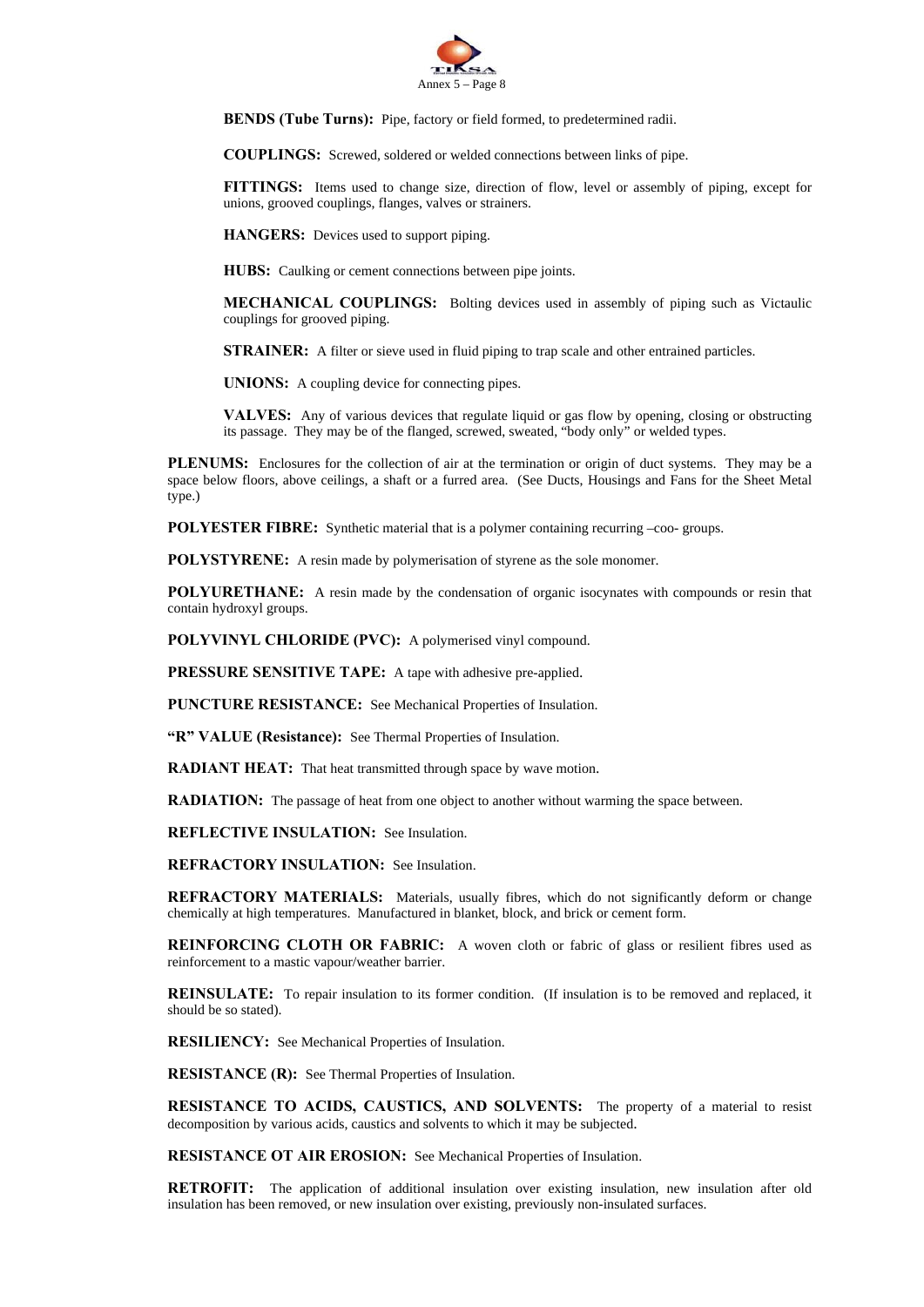

 **RETURN AIR:** Air returned from conditioned spaces to an air-handling unit.

**RETURN DUCT:** See Ducts, Housing and Fans.

**RIGID WRAP-AROUND INSULATION:** Segments of insulation material that have been adhered to a facing giving rigid insulation materials flexibility of application.

 **"S" CLIP:** A support device for banding or jacketing.

**SELF-EXTINGUISHING:** That property of a material, which enables it to stop its own ignition after external ignition sources are removed.

**SEAL:** (v.) To make watertight.

**SEALER:** A liquid coating or mastic used to prevent excessive absorption of finish coats into porous surfaces.

 **SECUREMENTS (Insulation):** Any device, wire, strap or adhesive used to fasten insulation into its service position and hold it there.

**SHEAR STRENGTH:** See Mechanical Properties of Insulation.

**SHELF LIFE:** The period of time during which a packaged adhesive, coating, or sealant can be stored under specified temperature conditions and remain suitable for use.

 **SHRINKAGE:** See Mechanical Properties of Insulation.

**SILICATE:** A pipe covering or block insulation manufactured from a granular compound containing silicon, oxygen and a metallic or organic radical.

**SMOKE DENSITY:** The amount of smoke given off by the burning material compared to the amount of smoke given off by the burning of standard material.

 **SOLAR RESISTANCE:** The property of a material to resist decomposition by the ultra-violet rays from the sun or the passage of radiant heat from the sun.

**SOLIDS COTENT:** The percentage of the non-volatile matter in adhesives, coatings or sealants.

**SOLVENT:** Any substance, usually a liquid, which dissolves another substance.

 **SPRAYED-IN-PLACE INSULATION:** See Insulation.

#### **STEAM SUPPLY AND CONDENSATE RETURN:**

 **CONDENSATE:** The liquid formed by condensation of vapor. In stream heating it is water condensed from steam. In air conditioning it is the water extracted from the air by cooling.

**HIGH PRESSURE CONDENSATE:** That condensate directly received from high-pressure streamlines.

**HIGH PRESSURE STEAM:** Steam at or above 5.28 kg/cm2

**LOW PRESSURE CONDENSATE:** That condensate directly received from low-pressure stream.

**LOW PRESSURE STEAM:** Steam at or below 1.05 kg/cm<sup>2</sup>.

**MEDIUM PRESSURE CONDENSATE:** That condensate directly received from medium pressure steam.

**MEDIUM PRESSURE STEAM:** Steam under 5.28 kg/cm<sup>2</sup>, but above 1.05 kg/cm<sup>2</sup>.

 **PUMPED CONDENSATE (Discharge):** Condensate in liquid state from condensate receivers to feed water heaters, deaerators or boilers.

 **STUD:** Used to hold heavy insulation and/or panels in place. Applied with arch welder, studs differ from pins in that studs are generally 6mm or greater in diameter.

 **SUPPLY DUCT:** See Duct.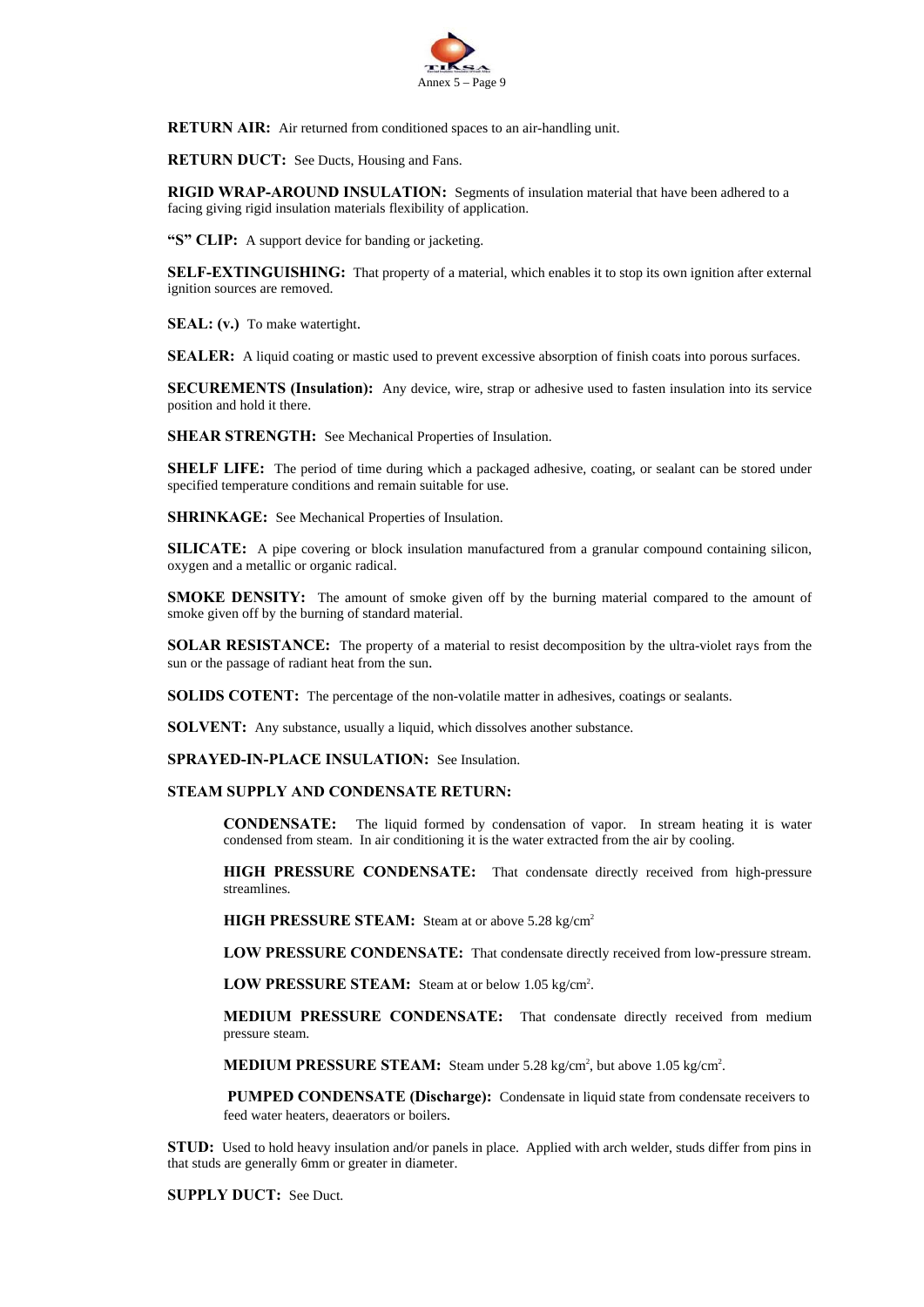

**SUPPLY MAINS:** The source of a piping system where the run outs and risers originate from.

**SUPPORT (Insulation):** A device, which carries the weight of insulation.

**SURFACE TEMPERATURE (Ta):** The surface temperature of finished insulation.

 **TACK:** The property of an adhesive that enables it to form a measurable bond immediately after adhesive and adherent are brought into contact under low pressure.

 **TEAR STRENGTH:** See Mechanical Properties of Insulation.

 **TEMPERATURE LIMITES**: See Thermal Properties of Insulation.

 **THERMAL INSULATION:** See Insulation.

#### **THERMAL PROPERTIES OF INSULATION:**

**CONDUCTANCE (C):** Transfer of heat through the vibration of molecules within a fiber or between fibers in physical contact with each other.

**CONDUCTIVITY (K-or λ-value):** The amount of heat transferred in a unit time through a unit area and unit thickness with a unit temperature difference between the two surfaces.

**EMMISIVITY (E):** The ability of a surface to radiate energy as compared to that emitted by an ideal black body at the same temperature.

**FREEZE/THAW RESISTANCE:** The property of a material, which permits it to be alternately frozen and thawed through many cycles without damage.

**RESISTANCE (R):** A measure of the ability to retard heat flow rather than the ability to transmit heat. "R" is the numerical reciprocal of "U" or "C", thus combination with numerals to designate thermal resistance values: R-11 equals 11 resistance units. The higher the "R", the higher the insulating value.

**TEMPERATURE LIMITS:** The upper and lower temperatures at which a material will experience no change in its properties.

**THERMAL SHOCK RESISTANCE:** The property of a material that indicates its ability to be subjected to rapid temperature changes without physical failure.

**TRANSMITTANCE (U):** The combined thermal value of all the materials in a building section, air spaces and surface air films. It is the time rate of heat flow and usually expressed as watt (W).

 **THERMAL SHOCK RESISTANCE:** See Thermal Properties of Insulation.

 **TRACED:** The supplying of auxiliary heat to a pipe or piece of equipment by means of a companion line containing a hot fluid or electric resistance. It can be thermally or mechanically bonded to the pipe or equipment.

 **TUBE TURNS:** See Pipe and Fittings.

 **VALVES:** See Pipe and Fittings.

 **VAPOUR-BARRIER:** A material or materials which when installed on the high vapor pressure side of a material retard of the moisture vapor to the lower vapor pressure side.

**VENTILATING AIR:** Air supplied to or removed from a source by natural or mechanical means.

 **VIBRATION RESISTANCE:** See Mechanical Properties of Insulation.

 **WARPAGE:** The change in the flatness of a material caused by differences in the temperatures and/or humidity's applied to opposite surfaces of the material.

 **WASHER (Insulation):** Used with weld pins to hold insulation in place.

**WATER ABSORPTION:** The increase in weight of a test specimen expressed as a percentage of its dry weight after immersion in water for a specified time.